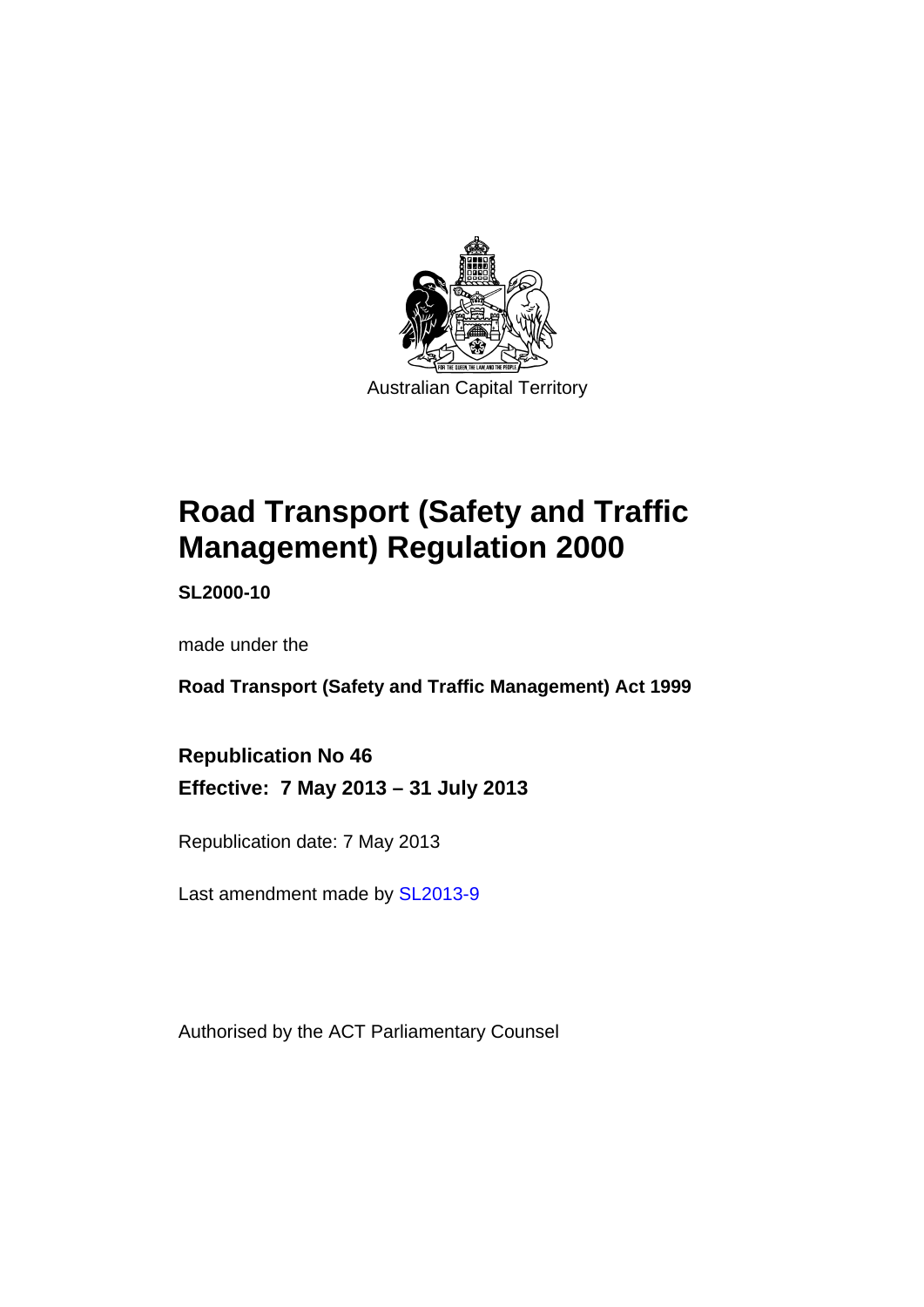#### **About this republication**

#### **The republished law**

This is a republication of the *Road Transport (Safety and Traffic Management) Regulation 2000*, made under the *Road Transport (Safety and Traffic Management) Act 1999* (including any amendment made under the *[Legislation Act 2001](http://www.legislation.act.gov.au/a/2001-14)*, part 11.3 (Editorial changes)) as in force on 7 May 2013*.* It also includes any commencement, amendment, repeal or expiry affecting this republished law to 7 May 2013.

The legislation history and amendment history of the republished law are set out in endnotes 3 and 4.

#### **Kinds of republications**

The Parliamentary Counsel's Office prepares 2 kinds of republications of ACT laws (see the ACT legislation register at [www.legislation.act.gov.au](http://www.legislation.act.gov.au/)):

- authorised republications to which the *[Legislation Act 2001](http://www.legislation.act.gov.au/a/2001-14)* applies
- unauthorised republications.

The status of this republication appears on the bottom of each page.

#### **Editorial changes**

The *[Legislation Act 2001](http://www.legislation.act.gov.au/a/2001-14)*, part 11.3 authorises the Parliamentary Counsel to make editorial amendments and other changes of a formal nature when preparing a law for republication. Editorial changes do not change the effect of the law, but have effect as if they had been made by an Act commencing on the republication date (see *[Legislation Act 2001](http://www.legislation.act.gov.au/a/2001-14)*, s 115 and s 117). The changes are made if the Parliamentary Counsel considers they are desirable to bring the law into line, or more closely into line, with current legislative drafting practice.

This republication does not include amendments made under part 11.3 (see endnote 1).

#### **Uncommenced provisions and amendments**

If a provision of the republished law has not commenced, the symbol  $\mathbf{U}$  appears immediately before the provision heading. Any uncommenced amendments that affect this republished law are accessible on the ACT legislation register [\(www.legislation.act.gov.au](http://www.legislation.act.gov.au/)). For more information, see the home page for this law on the register.

#### **Modifications**

If a provision of the republished law is affected by a current modification, the symbol  $\mathbf{M}$ appears immediately before the provision heading. The text of the modifying provision appears in the endnotes. For the legal status of modifications, see the *[Legislation Act 2001](http://www.legislation.act.gov.au/a/2001-14)*, section 95.

#### **Penalties**

At the republication date, the value of a penalty unit for an offence against this law is \$110 for an individual and \$550 for a corporation (see *[Legislation Act 2001](http://www.legislation.act.gov.au/a/2001-14)*, s 133).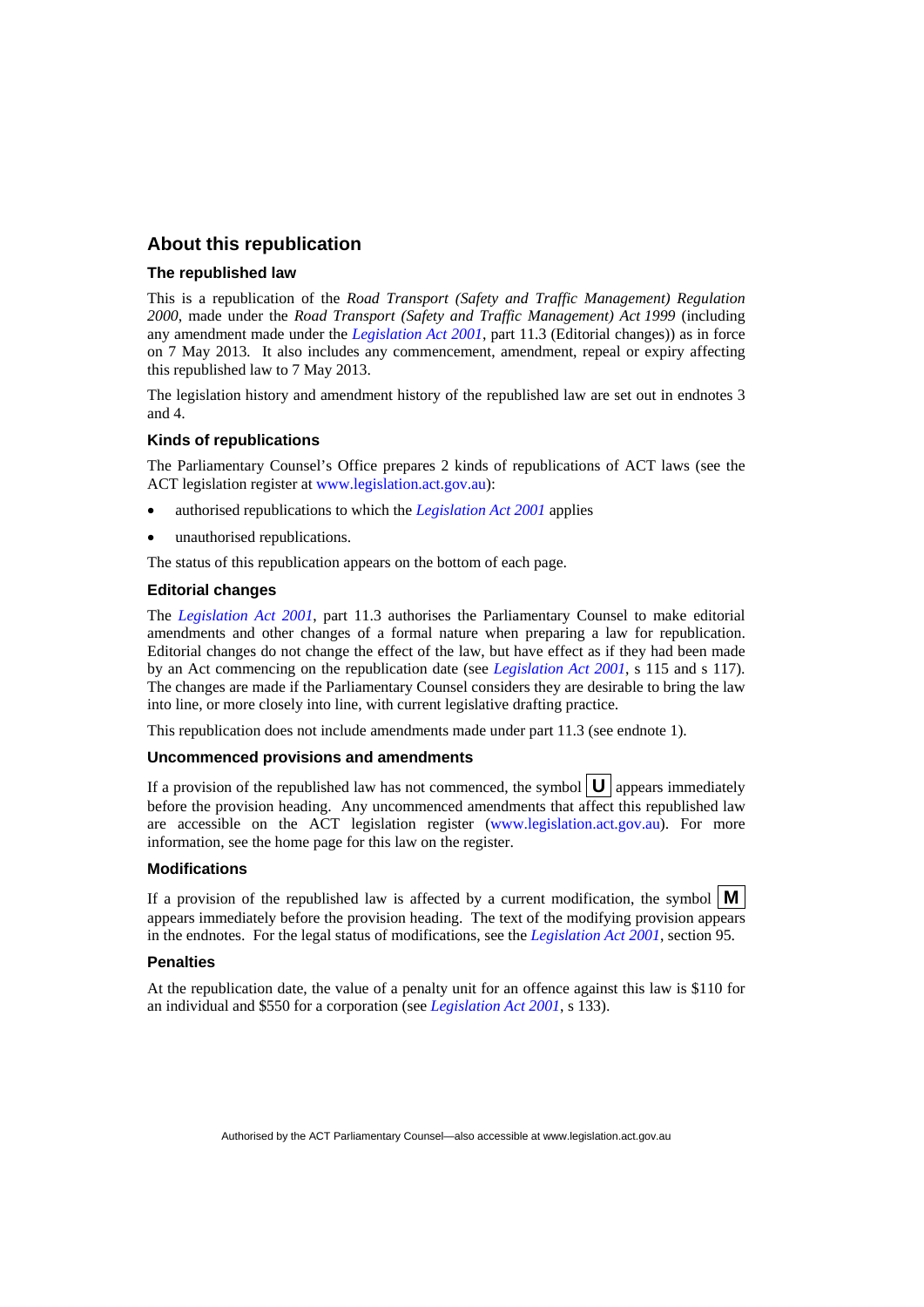

# **Road Transport (Safety and Traffic Management) Regulation 2000**

made under the

**Road Transport (Safety and Traffic Management) Act 1999** 

### **Contents**

Page

| <b>Chapter 1</b> | <b>Preliminary</b>                                           |            |
|------------------|--------------------------------------------------------------|------------|
|                  | Name of regulation                                           | 2          |
| 2                | Dictionary                                                   | 2          |
| 3                | Dictionary—application to Australian Road Rules              | 2          |
| 3A               | Road includes road related area                              | 2          |
| 3B               | Meaning of <i>park</i> and <i>stop</i>                       | 3          |
| 4                | <b>Notes</b>                                                 | 3          |
| 4A               | Offences against regulation—application of Criminal Code etc | 3          |
| 4B               | Offences against regulation are strict liability offences    | 4          |
| R46              | Road Transport (Safety and Traffic Management)               | contents 1 |
| 07/05/13         | <b>Regulation 2000</b>                                       |            |
|                  | Effective: 07/05/13-31/07/13                                 |            |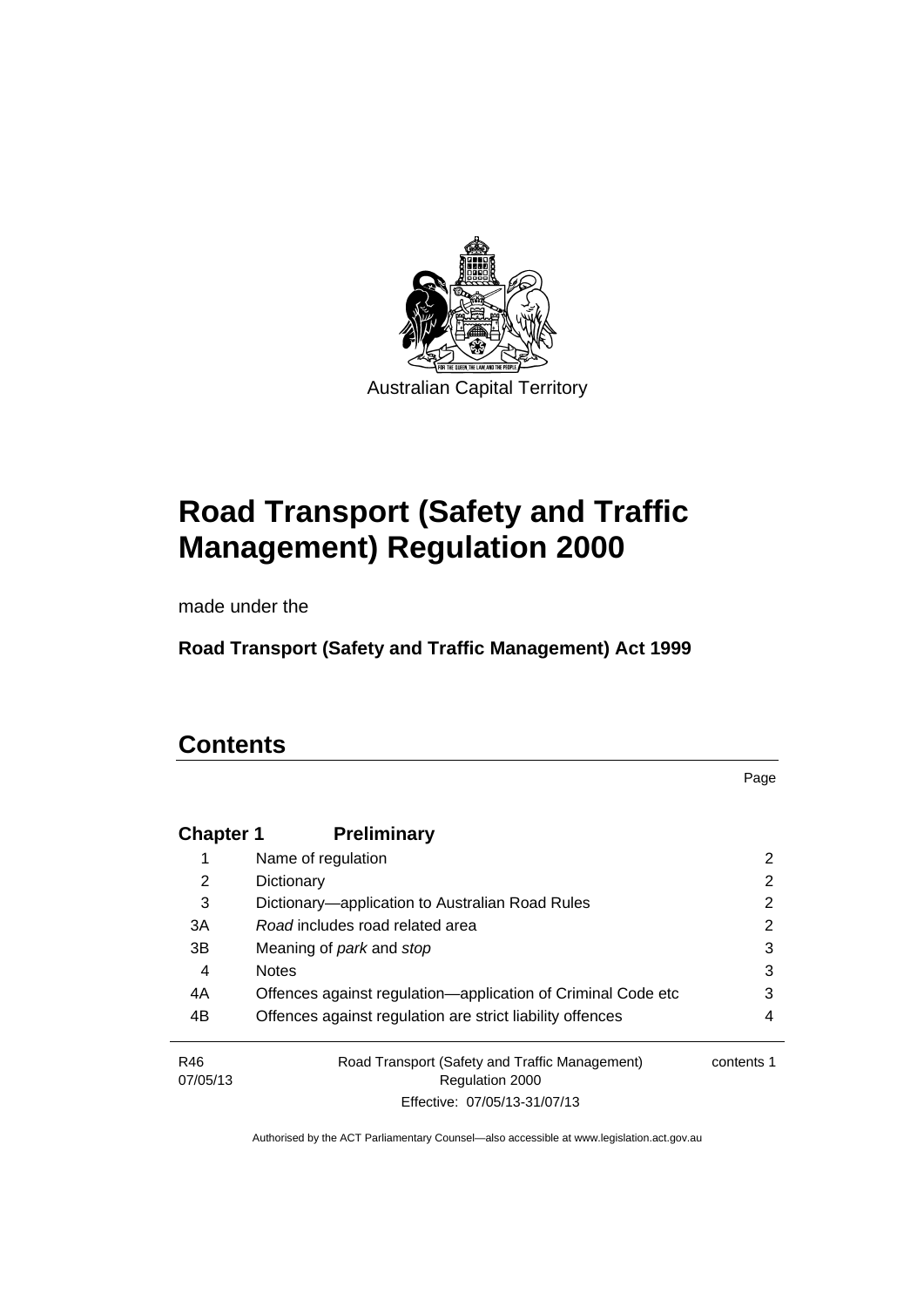| 4C                | General defence of accident or reasonable effort                                     | Page<br>4       |
|-------------------|--------------------------------------------------------------------------------------|-----------------|
| <b>Chapter 2</b>  | <b>Australian Road Rules</b>                                                         |                 |
| <b>Part 2.1</b>   | <b>Incorporation into ACT law</b>                                                    |                 |
| 5                 | Meaning of Australian Road Rules                                                     | 5               |
| 6                 | Incorporation of Australian Road Rules into ACT law                                  | 5               |
| 6B                | Substitution-ARR r 300                                                               | 5               |
| <b>Part 2.2</b>   | <b>How the Australian Road Rules are</b><br>incorporated                             |                 |
| Division 2.2.1    | General                                                                              |                 |
| 7                 | References to another law of this jurisdiction etc                                   | 2               |
| Division 2.2.2    | Other provisions for the Australian Road Rules                                       |                 |
| 8                 | ARR r 10 (2)-penalties for offences                                                  | 2               |
| 9                 | ARR r 95—emergency stopping lane only signs                                          | 3               |
| 10                | ARR r 104-no truck signs                                                             | 3               |
| 11                | ARR r 151 (3) (b)-riding a motorbike or bicycle alongside more than<br>1 other rider | 3               |
| $12 \overline{ }$ | ARR r 158 (2) (c)—other vehicles permitted to travel in bus lanes                    | 3               |
| 13                | ARR r 179 (1) (c)—stopping in a loading zone—goods and permit<br>vehicles            | 4               |
| 13A               | ARR r 179 (1) (c) and (2) (c)-stopping in loading zone-taxis                         | 4               |
| 13B               | ARR r 183-stopping in a bus zone                                                     | 5               |
| 13C               | ARR r 195-stopping at or near a bus stop                                             | 6               |
| 14                | ARR r 199 (2)-stopping near postbox                                                  | 6               |
| 15                | ARR $r$ 206 (2) (b), (c)—time extension for people with disabilities<br>permit       | 6               |
| 16                | ARR r 207 (2) (a)-fees for parking in pay parking spaces                             | $\overline{7}$  |
| 16A               | ARR r 213 (5)-making a motor vehicle secure-exception                                | $\overline{7}$  |
| 17                | ARR r 215 (4)-lights required to be fitted to a vehicle                              | 7               |
| 18                | ARR r 216 (3)—towing a vehicle at night or in hazardous weather<br>conditions        | 8               |
| 19                | ARR r 220 (3)—using lights on vehicles that are stopped                              | 8               |
| contents 2        | Road Transport (Safety and Traffic Management)<br>Regulation 2000                    | R46<br>07/05/13 |
|                   | 107140.01107140                                                                      |                 |

Effective: 07/05/13-31/07/13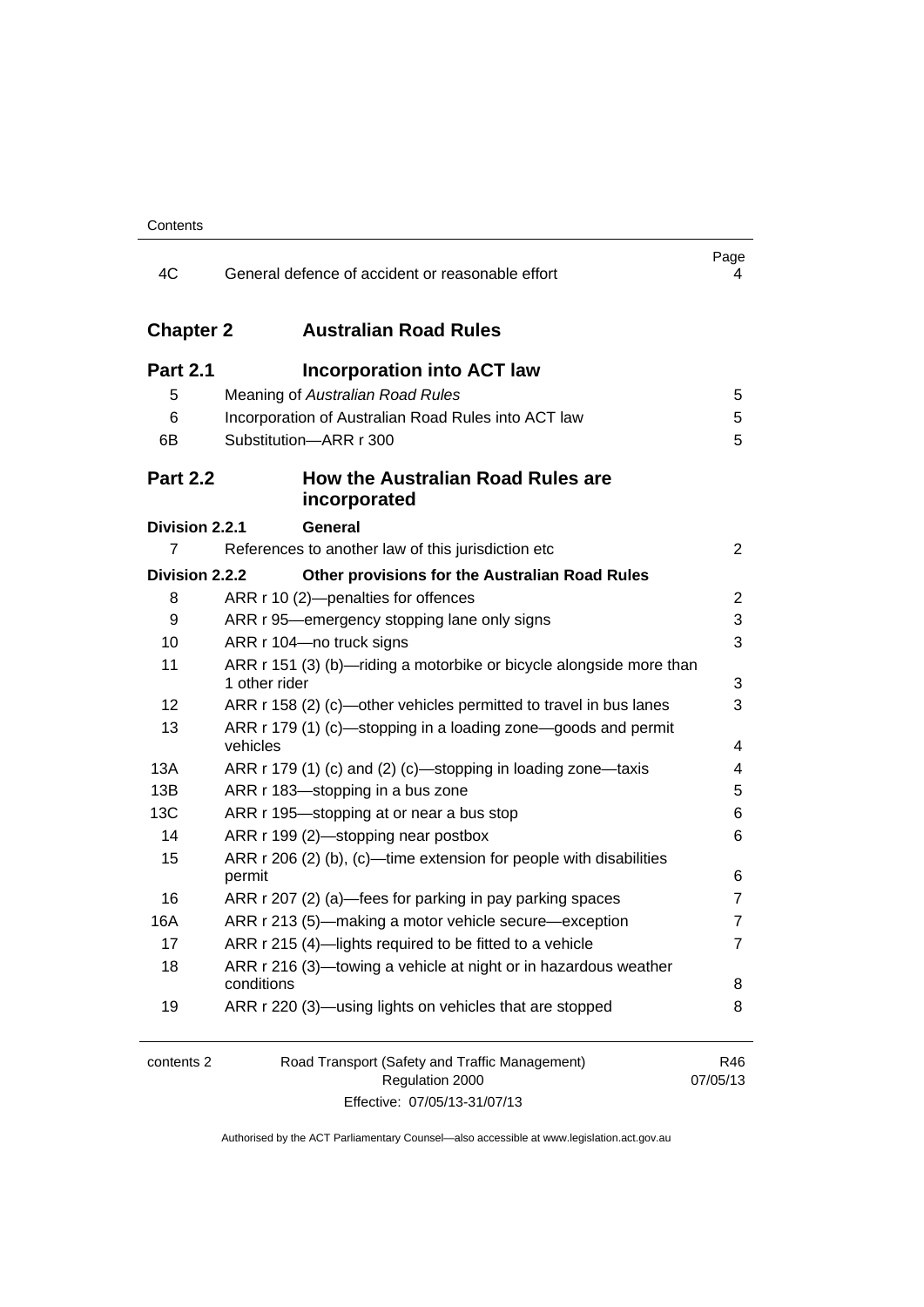| Contents |
|----------|
|----------|

|                                          |                                                                        | Page |
|------------------------------------------|------------------------------------------------------------------------|------|
| 20                                       | ARR r 221 (f)—using hazard warning lights on buses carrying children   | 8    |
| 21                                       | ARR r 222—using warning lights on buses carrying children              | 8    |
| 22                                       | ARR r 225-use of radar detectors                                       | 9    |
| 22A                                      | ARR r 236 (6)-hitchhiking, roadside commerce etc permitted             | 9    |
| 23                                       | ARR r 244C-motorised scooters not to be used                           | 10   |
| 23A                                      | ARR r 266—children travelling in interstate registered vehicles        | 10   |
| 23B                                      | ARR r 266 (2B)-children travelling in goods compartments               | 10   |
| 24                                       | ARR r 266 (7)—wearing of seatbelts by passengers under 16 years<br>old | 11   |
| 26                                       | ARR r 270 (3)—wearing motorbike helmets                                | 12   |
| 27                                       | ARR r 271 (6)-riding on motorbikes                                     | 12   |
| 27A                                      | ARR r 280 (2) (a)—other vehicles to which B light rules apply          | 12   |
| 28                                       | ARR r 287 (3), (4)-duties of participants in crashes                   | 13   |
| 29                                       | ARR r 289 (1) (g)-driving on nature strip                              | 14   |
| 30                                       | ARR r 298-driving with a person in or on trailer                       | 14   |
| 31                                       | ARR r 310 (3), (4)-exemption for road workers etc                      | 15   |
| 32                                       | ARR r 313-postal workers                                               | 16   |
| 33                                       | ARR dict-definitions for dictionary                                    | 16   |
| <b>Part 2.3</b>                          | <b>Additional ACT road rules</b>                                       |      |
| <b>Division 2.3.1</b>                    | Noise and other nuisances                                              |      |
| 37                                       | Making unnecessary engine noise                                        | 19   |
| 38                                       | Emission of waste oil or grease                                        | 19   |
| Division 2.3.2                           | Driver and passenger safety                                            |      |
| 39                                       | Safety of persons on trailers                                          | 20   |
| 40                                       | Passengers in sidecars to be seated                                    | 21   |
| <b>Division 2.3.3</b>                    | <b>Trailers and towing</b>                                             |      |
| 41                                       | Number of vehicles that may be drawn                                   | 22   |
| 42                                       | Towing by vehicles under 4.5t                                          | 23   |
| Division 2.3.4                           | <b>Lights on vehicles</b>                                              |      |
| 43                                       | Lights on motor vehicles generally                                     | 25   |
| Division 2.3.5<br><b>Metered parking</b> |                                                                        |      |
| 44                                       | Metered parking-parking in spaces                                      | 26   |
|                                          |                                                                        |      |
|                                          |                                                                        |      |

| R46      | Road Transport (Safety and Traffic Management) | contents 3 |
|----------|------------------------------------------------|------------|
| 07/05/13 | Regulation 2000                                |            |
|          | Effective: 07/05/13-31/07/13                   |            |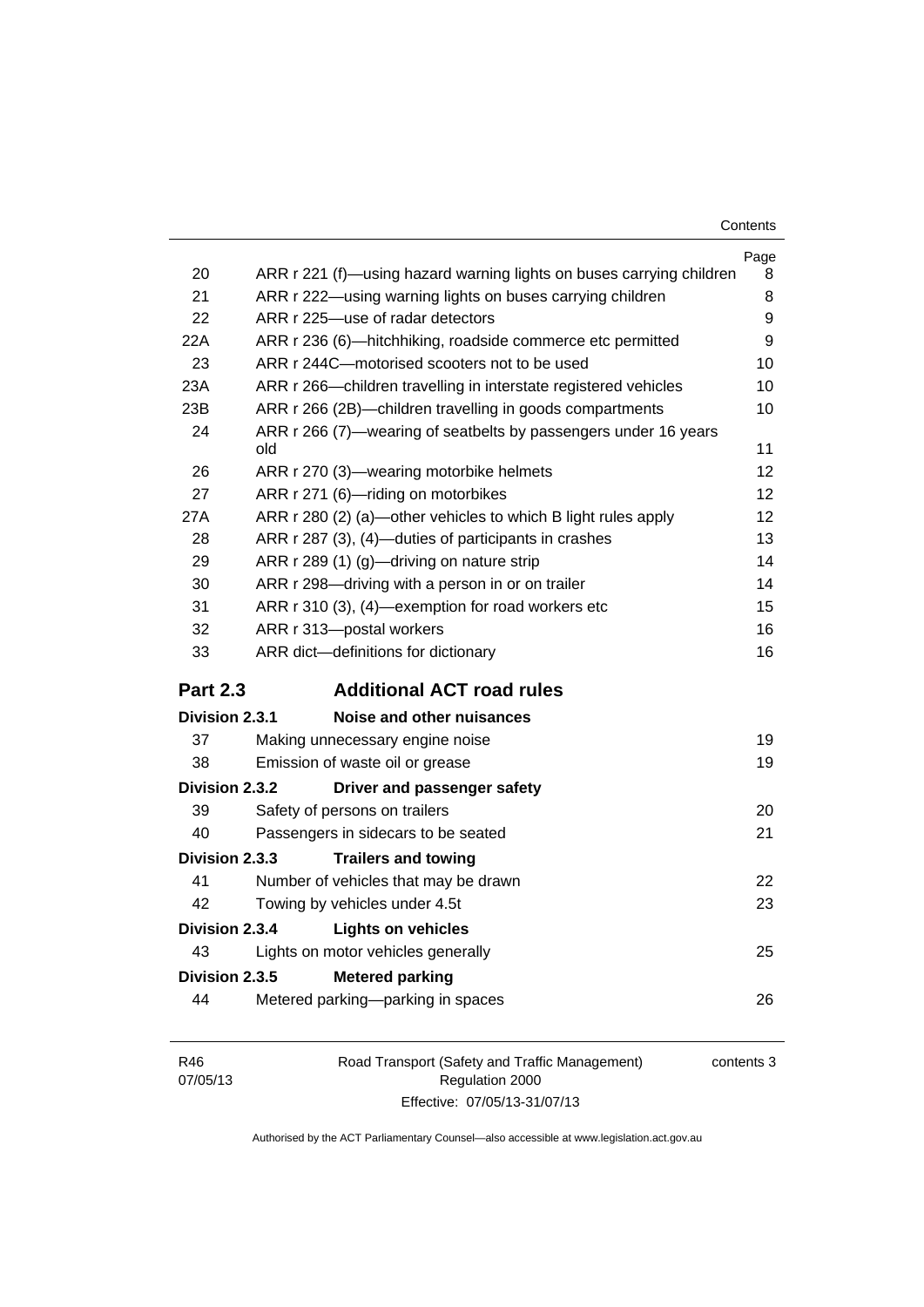| 44A             | Metered parking-parking fees                                                                            | Page<br>27 |
|-----------------|---------------------------------------------------------------------------------------------------------|------------|
| 44B             | Metered parking-maximum length of stay                                                                  | 27         |
| 45              | Metered parking-exceptions to s 44A and s 44B                                                           | 28         |
| 46              | Temporary closure of metered parking spaces                                                             | 29         |
| 47              | Misuse of parking meters                                                                                | 29         |
| 48              | Interfering with parking meters etc                                                                     | 30         |
| Division 2.3.6  | <b>Ticket parking</b>                                                                                   |            |
| 49              | Ticket parking-parking in spaces                                                                        | 30         |
| 49A             | Ticket parking-display of tickets                                                                       | 31         |
| 49B             | Ticket parking—maximum length of stay                                                                   | 33         |
| 50              | Ticket parking-exceptions to s 49A and s 49B                                                            | 34         |
| 51              | Temporary closure of ticket parking spaces and areas                                                    | 35         |
| 52              | Use of false or damaged parking tickets etc                                                             | 36         |
| 53              | Misuse of parking ticket machines                                                                       | 36         |
| 54              | Interfering with parking ticket machines etc                                                            | 36         |
| 55              | Interfering with parking tickets                                                                        | 37         |
| Division 2.3.7  | Other ACT road rules about stopping and parking                                                         |            |
| 56              | Unauthorised use of parking permits and mobility parking scheme<br>authorities                          | 38         |
| 56A             | Interfering with parking permits and mobility parking scheme<br>authorities                             | 38         |
| 57A             | Stopping public buses in bus zones and at bus stops                                                     | 38         |
| 58              | Stopping in an emergency etc or to comply with another law                                              | 40         |
| Division 2.3.8  | <b>Other ACT road rules</b>                                                                             |            |
| 60              | Interrupting funeral processions etc                                                                    | 41         |
| 61              | Driving on roads closed to traffic                                                                      | 41         |
| 62              | Use of wheeled recreational devices and wheeled toys on roads                                           | 41         |
| <b>Part 2.4</b> | <b>Other provisions</b>                                                                                 |            |
| 63              | Devices that are prescribed traffic control devices-Act, dict, def<br>prescribed traffic control device | 43         |
| 64              | Preventing prescribed traffic control devices being clearly visible                                     | 43         |
| 65              | Use of do not overtake turning vehicle sign                                                             | 44         |
| 66              | Approvals etc by road transport authority                                                               | 44         |
| contents 4      | Road Transport (Safety and Traffic Management)                                                          | R46        |

Regulation 2000 Effective: 07/05/13-31/07/13 07/05/13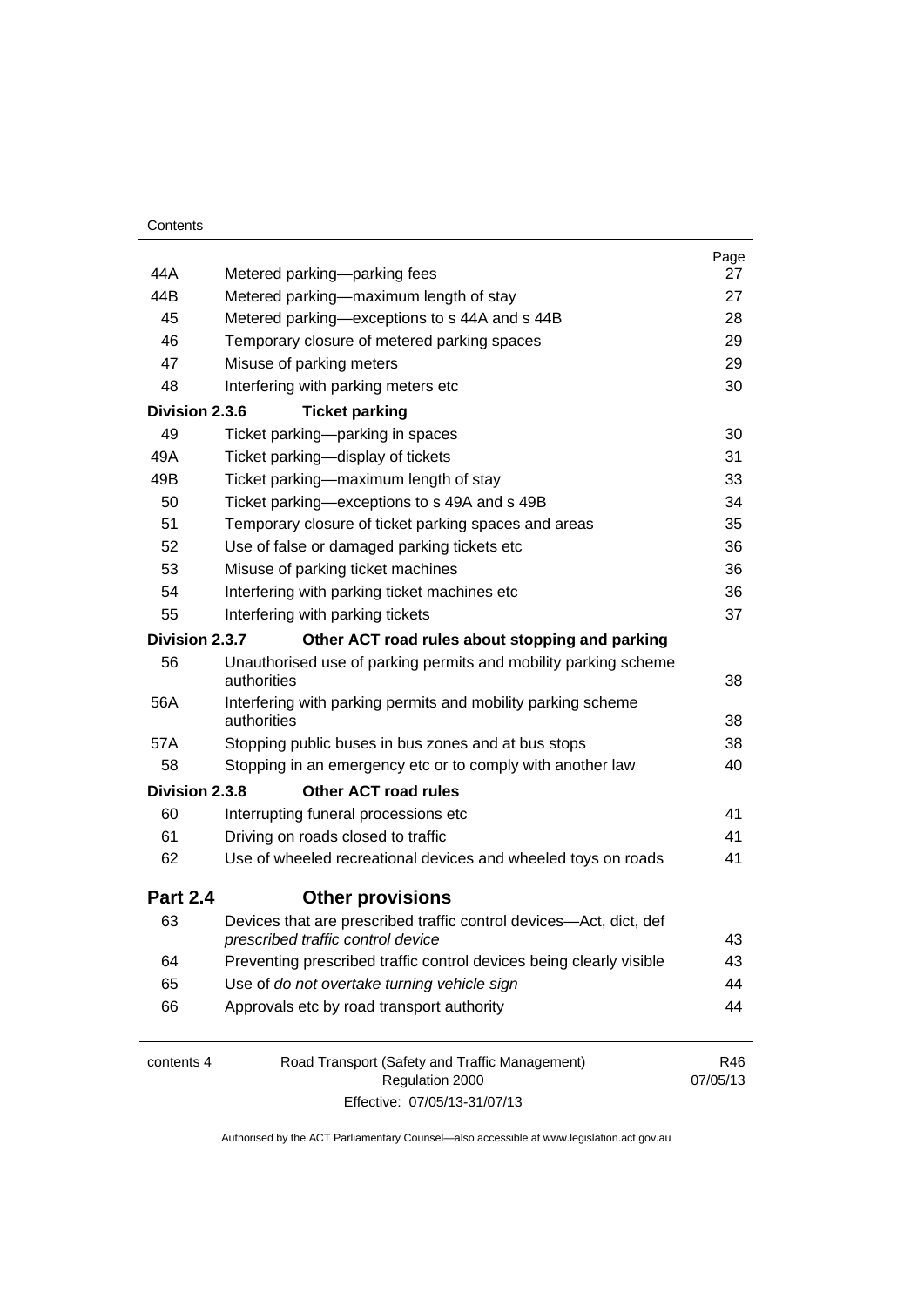|     |                                                                                           | Contents   |
|-----|-------------------------------------------------------------------------------------------|------------|
| 67  | Exemption from requirement about riding on motorbikes                                     | Page<br>45 |
| 68  | Defence of complying with direction of police officer or authorised                       |            |
|     | person                                                                                    | 45         |
| 69  | Exemption for driver of police vehicle—generally—Act, s 35                                | 45         |
| 69A | Exemption for driver of police vehicle—training and assessment                            | 46         |
| 70  | Exemption for driver of emergency vehicles                                                | 48         |
| 71  | Stopping and parking exemption for police and emergency vehicles<br>and authorised people | 48         |

### **[Chapter 3](#page-67-0) Parking**

| <b>Part 3.1</b> | <b>Parking schemes</b>                                     |    |
|-----------------|------------------------------------------------------------|----|
| Division 3.1.1  | <b>Metered parking schemes</b>                             |    |
| 72              | Metered parking schemes                                    | 49 |
| 73              | Metered parking areas                                      | 49 |
| 74              | Parking meters                                             | 49 |
| 75              | Metered parking spaces                                     | 50 |
| Division 3.1.2  | <b>Ticket parking schemes</b>                              |    |
| 75A             | Parking authorities                                        | 50 |
| 75B             | Parking authority guidelines                               | 51 |
| 76              | Ticket parking schemes-road transport authority            | 51 |
| 76A             | Ticket parking schemes-parking authorities                 | 51 |
| 77              | Ticket parking areas                                       | 52 |
| 78              | Ticket parking spaces                                      | 52 |
| 79              | <b>Ticket machines</b>                                     | 52 |
| 80              | Parking tickets                                            | 52 |
| 81              | Duration of parking tickets                                | 53 |
| Division 3.1.3  | <b>Heavy vehicle parking</b>                               |    |
| 82              | Definitions-div 3.1.3                                      | 54 |
| 83              | References in div 3.1.3 to land adjoining residential land | 54 |
| 84              | Vehicle parked partly on residential land                  | 54 |
| 85              | Parking of certain vehicles on residential land prohibited | 54 |
| 85A             | No more than 1 heavy vehicle on residential land           | 55 |
|                 |                                                            |    |
|                 |                                                            |    |

| R46      |  |
|----------|--|
| 07/05/13 |  |

Road Transport (Safety and Traffic Management) Regulation 2000 Effective: 07/05/13-31/07/13

contents 5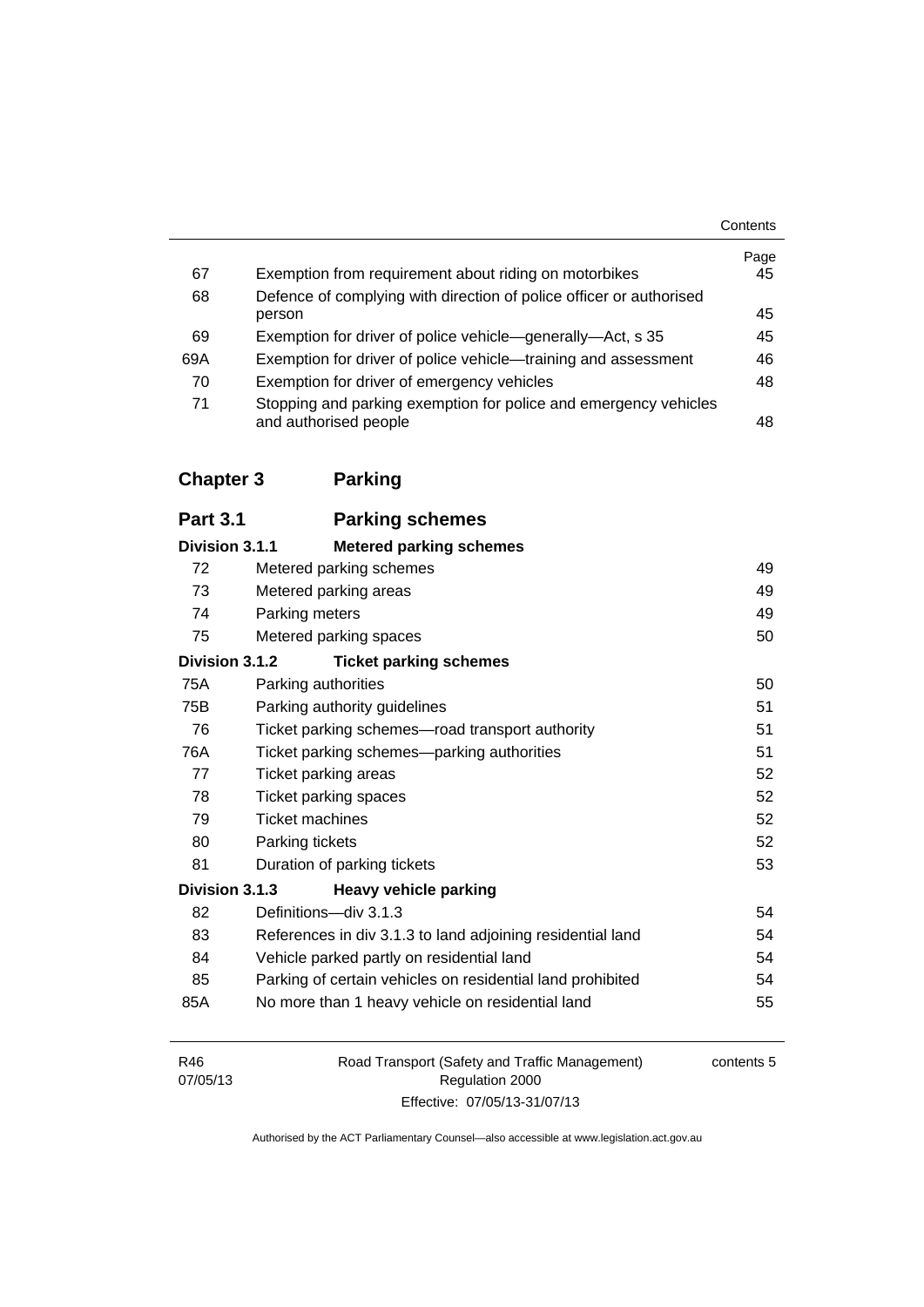#### **Contents**

|                 |                                                                                  | Page |
|-----------------|----------------------------------------------------------------------------------|------|
| 85B             | Heavy vehicles to be parked away from residential land boundaries                | 56   |
| 86              | Parking of certain vehicles on land adjoining residential land prohibited        | 56   |
| 87              | Parking of certain commercial vehicles on land with multi-unit housing           | 57   |
| 87A             | No offence if reasonable necessity etc                                           | 57   |
| 87B             | Heavy vehicle refrigeration units not to be operated on residential land         | 58   |
| 87C             | Prohibition on night operation of heavy vehicle                                  | 58   |
| 88              | Daily infringement                                                               | 58   |
| Division 3.1.3A | Heavy vehicle parking-enforcement                                                |      |
| 89              | Meaning of occupier-div 3.1.3A                                                   | 59   |
| 90              | Power to enter premises                                                          | 59   |
| 91              | Production of identity card                                                      | 60   |
| 92              | Consent to entry                                                                 | 60   |
| 93              | General powers on entry to premises                                              | 61   |
| 94              | Damage etc to be minimised                                                       | 62   |
| 95              | Compensation for exercise of enforcement powers                                  | 62   |
| Division 3.1.4  | <b>Miscellaneous</b>                                                             |      |
| 97A             | Other powers to provide pay parking                                              | 63   |
| 98              | Overlapping schemes                                                              | 64   |
| 98A             | Income from ticket parking scheme                                                | 64   |
| 98B             | Costs of ticket parking scheme                                                   | 64   |
| 99              | Trailers not separately chargeable                                               | 64   |
| <b>Part 3.2</b> | Parking permits and mobility parking scheme                                      |      |
|                 | <b>authorities</b>                                                               |      |
| 100             | Parking permits                                                                  | 65   |
| 101             | Mobility parking scheme authorities                                              | 66   |
| 101A            | Parking permits and mobility parking scheme authorities-cancellation             | 67   |
| 101B            | Parking permits and mobility parking scheme authorities-return when<br>cancelled | 68   |
| <b>Part 3.3</b> | <b>Parking-other provisions</b>                                                  |      |
| 101C            | Marking tyres by parking inspectors                                              | 69   |
|                 |                                                                                  |      |

| contents 6 |  |  |
|------------|--|--|
|------------|--|--|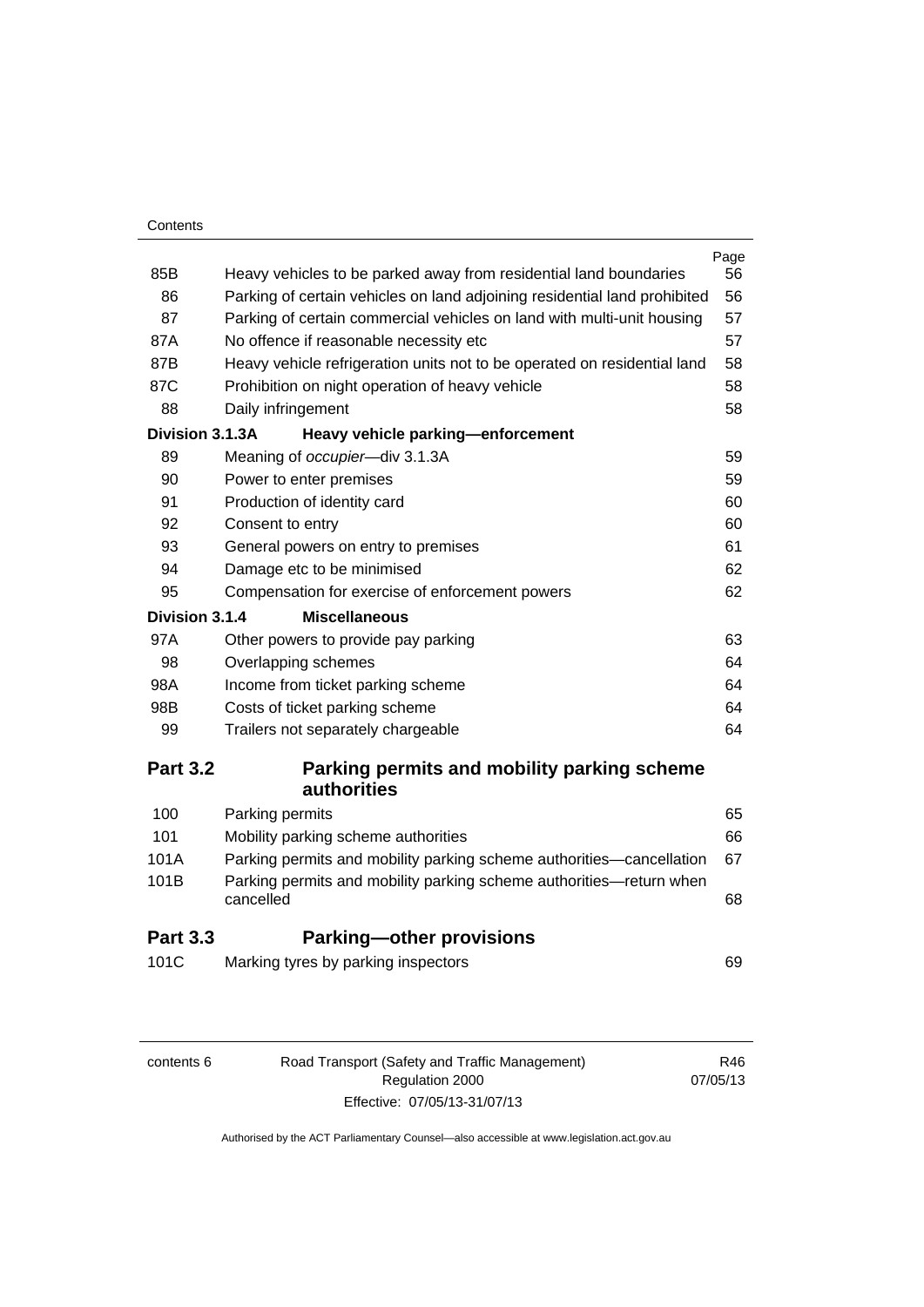|                  |                                                                                                                                         | Page |
|------------------|-----------------------------------------------------------------------------------------------------------------------------------------|------|
| <b>Chapter 4</b> | <b>Traffic offence detection devices</b>                                                                                                |      |
| 102              | Definitions-ch 4                                                                                                                        | 70   |
| 103              | Approved traffic offence detection devices                                                                                              | 72   |
| 103A             | Approval of police vehicle speedometers                                                                                                 | 72   |
| 103B             | Average speed detection systems-Act, s 22AA, s 23B and s 24 (2)                                                                         | 73   |
| 104              | Major testing of laser speed measuring devices                                                                                          | 74   |
| 104A             | Major testing of other traffic offence detection devices                                                                                | 75   |
| 104B             | Certification and sealing of traffic offence detection devices                                                                          | 78   |
| 105              | Use of certain digital camera detection devices                                                                                         | 78   |
| 105A             | Use of certain laser speed measuring devices                                                                                            | 80   |
| 105B             | Use of certain radar speed measuring devices                                                                                            | 81   |
| 106              | Approved people—testing and sealing                                                                                                     | 82   |
| 107              | Approved people-use                                                                                                                     | 82   |
| 107A             | Recording of camera detection device image files—Act, s 23 (2) (c) (ii)                                                                 | 82   |
| 107B             | Verification of camera detection device image files—Act,<br>s 23 (2) (c) (iii)                                                          | 83   |
| 108              | Meaning of codes etc on image taken by approved camera detection<br>device or approved average speed detection system—Act, s 24 (2) (a) | 84   |

### **Chapter 5 [Miscellaneous](#page-107-0)**

| 109  | Additional powers of police                        | 89 |
|------|----------------------------------------------------|----|
| 110  | Prohibition on car minding                         | 89 |
| 111  | Removal of unattended vehicles—Act, s 32 (1) (c)   | 90 |
| 112  | Disposal of impounded vehicles—Act, s 10K          | 90 |
| 112A | Disposal of forfeited vehicles-Act, s 10K          | 92 |
| 113  | Responsible person to inspect driver licence       | 92 |
| 114  | Responsible person's consent                       | 92 |
| 115  | Standards for safe carriage of loads—Act, s 14 (2) | 93 |
| 116  | Tracked vehicle—Act, dict, def vehicle, par (b)    | 93 |
|      |                                                    |    |

| <b>Schedule 1</b> | Meaning of location codes on images | 94 |
|-------------------|-------------------------------------|----|
| <b>Part 1.1</b>   | Digital camera detection devices    | 94 |

| R46      | Road Transport (Safety and Traffic Management) | contents 7 |
|----------|------------------------------------------------|------------|
| 07/05/13 | Regulation 2000                                |            |
|          | Effective: 07/05/13-31/07/13                   |            |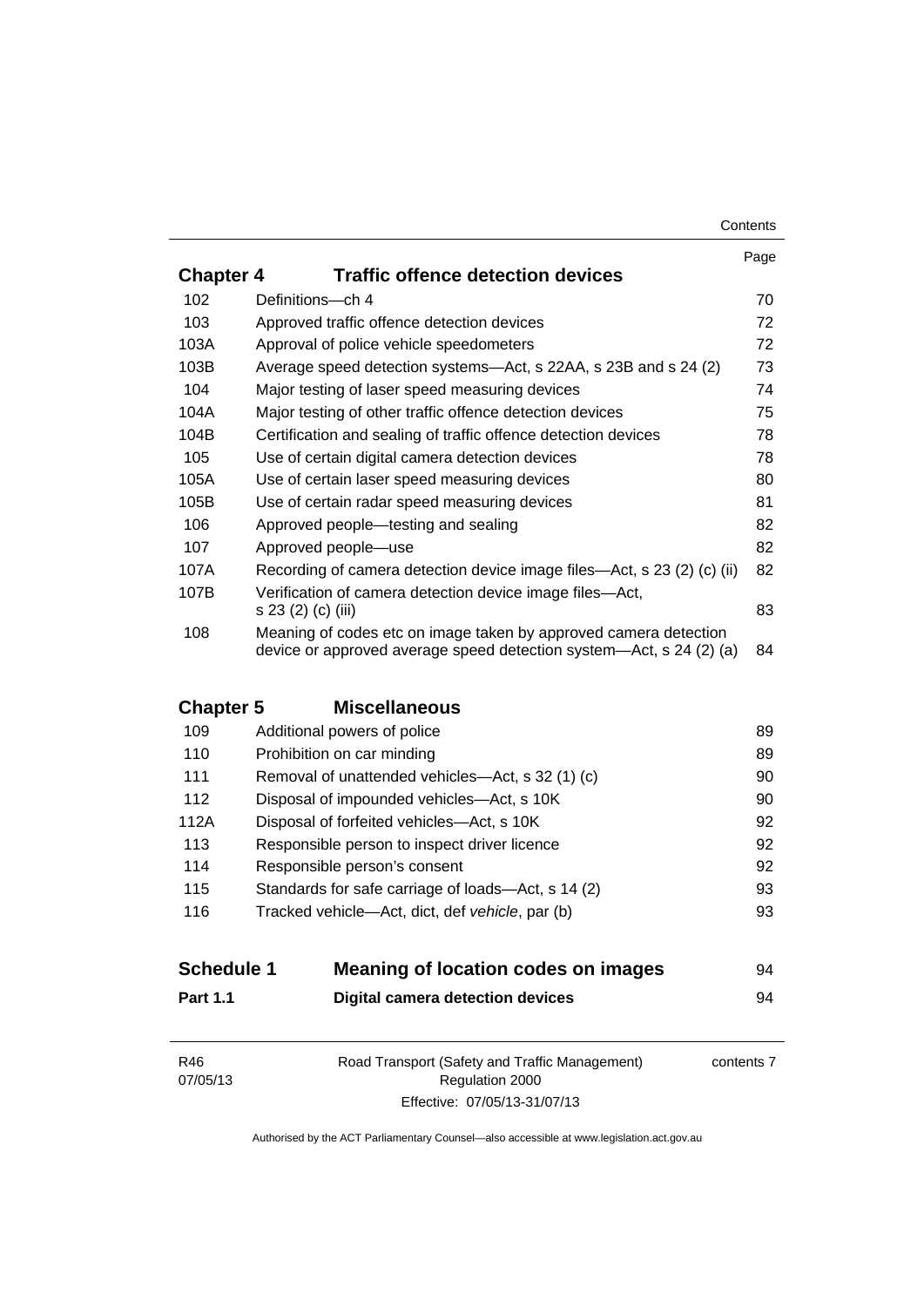**Contents** 

| <b>Part 1.2</b>   | <b>Fixed camera detection devices</b> | Page<br>103 |
|-------------------|---------------------------------------|-------------|
| <b>Part 1.3</b>   | Average speed detection system        | 105         |
| <b>Dictionary</b> |                                       | 106         |
| <b>Endnotes</b>   |                                       |             |
| 1                 | About the endnotes                    | 116         |
| 2                 | Abbreviation key                      | 116         |
| 3                 | Legislation history                   | 117         |
| 4                 | Amendment history                     | 125         |
| 5                 | Earlier republications                | 142         |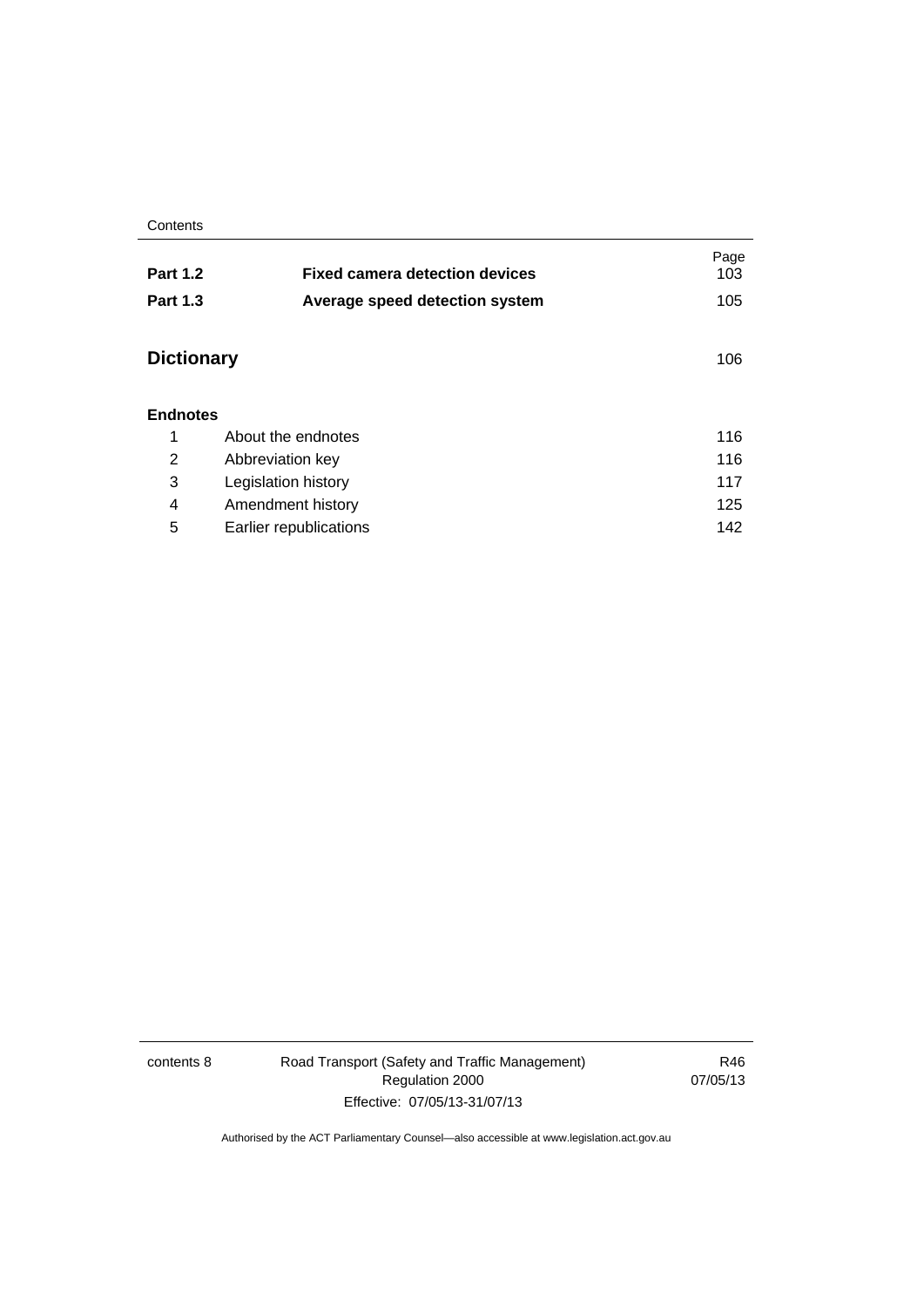

# **Road Transport (Safety and Traffic Management) Regulation 2000**

made under the

**[Road Transport \(Safety and Traffic Management\) Act 1999](http://www.legislation.act.gov.au/a/1999-80)**

R46 07/05/13

l

Road Transport (Safety and Traffic Management) Regulation 2000 Effective: 07/05/13-31/07/13

page 1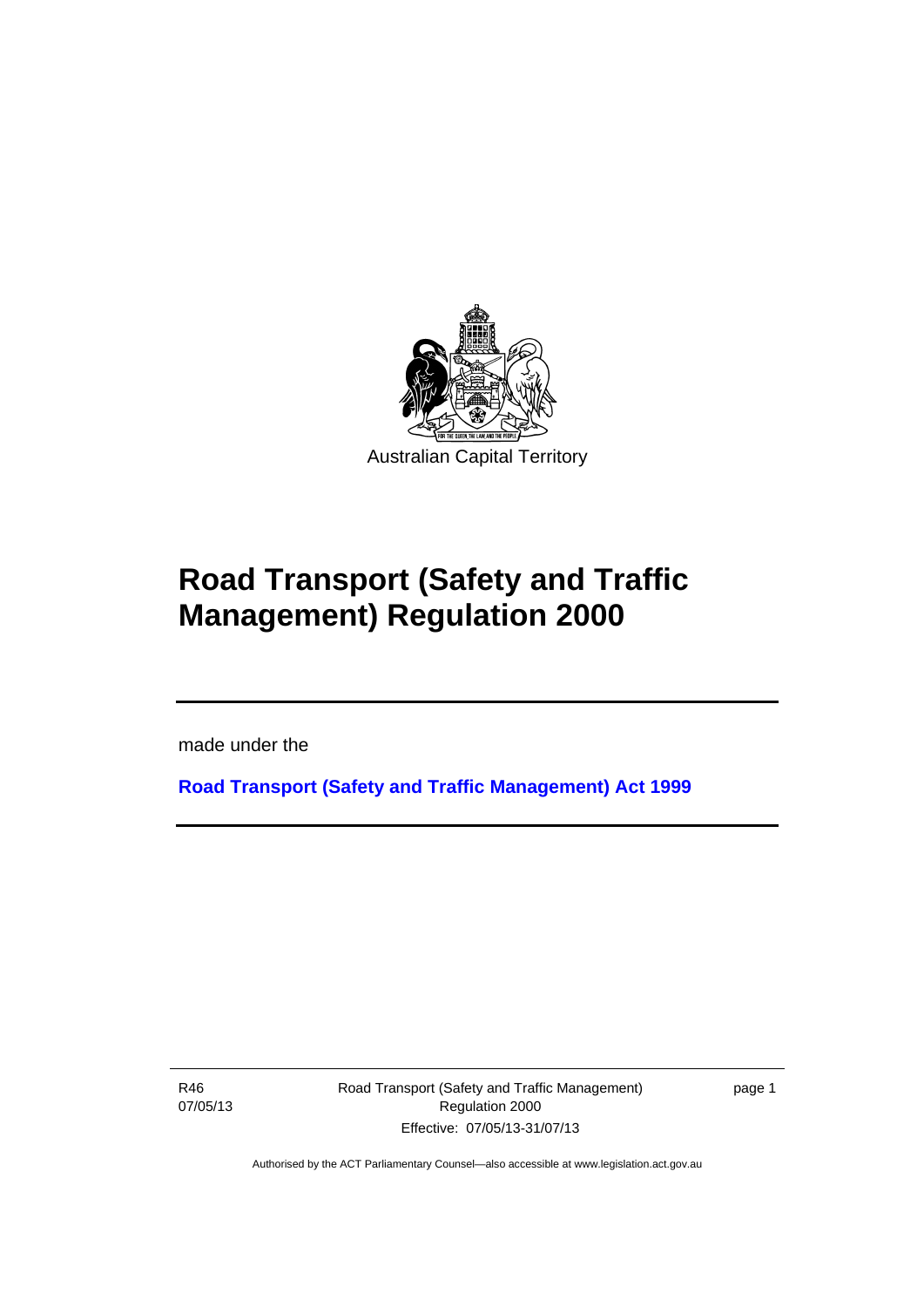## <span id="page-11-0"></span>**Chapter 1** Preliminary

#### <span id="page-11-1"></span>**1 Name of regulation**

This regulation is the *Road Transport (Safety and Traffic Management) Regulation 2000*.

#### <span id="page-11-2"></span>**2 Dictionary**

The dictionary at the end of this regulation is part of the regulation.

*Note 1* The dictionary at the end of this regulation defines certain terms used in this regulation, and includes references (*signpost definitions*) to other terms defined elsewhere.

> For example, the signpost definition '*semitrailer*—see the *[Road](http://www.legislation.act.gov.au/sl/2000-12)  [Transport \(Vehicle Registration\) Regulation 2000](http://www.legislation.act.gov.au/sl/2000-12)*, dictionary.' means that the term 'semitrailer' is defined in that dictionary and the definition applies to this regulation.

*Note 2* A definition in the dictionary (including a signpost definition) applies to the entire regulation unless the definition, or another provision of the regulation, provides otherwise or the contrary intention otherwise appears (see [Legislation Act,](http://www.legislation.act.gov.au/a/2001-14) s 155 and s 156 (1)).

#### <span id="page-11-3"></span>**3 Dictionary—application to Australian Road Rules**

The definitions in the dictionary do not apply to the Australian Road [Rules](http://www.legislation.act.gov.au//ni/db_37271/default.asp) unless this regulation provides otherwise.

*Note* See div 2.2.1, note 2 for the relevant provisions of this regulation.

#### <span id="page-11-4"></span>**3A** *Road* **includes road related area**

In this regulation:

*road* includes a road related area.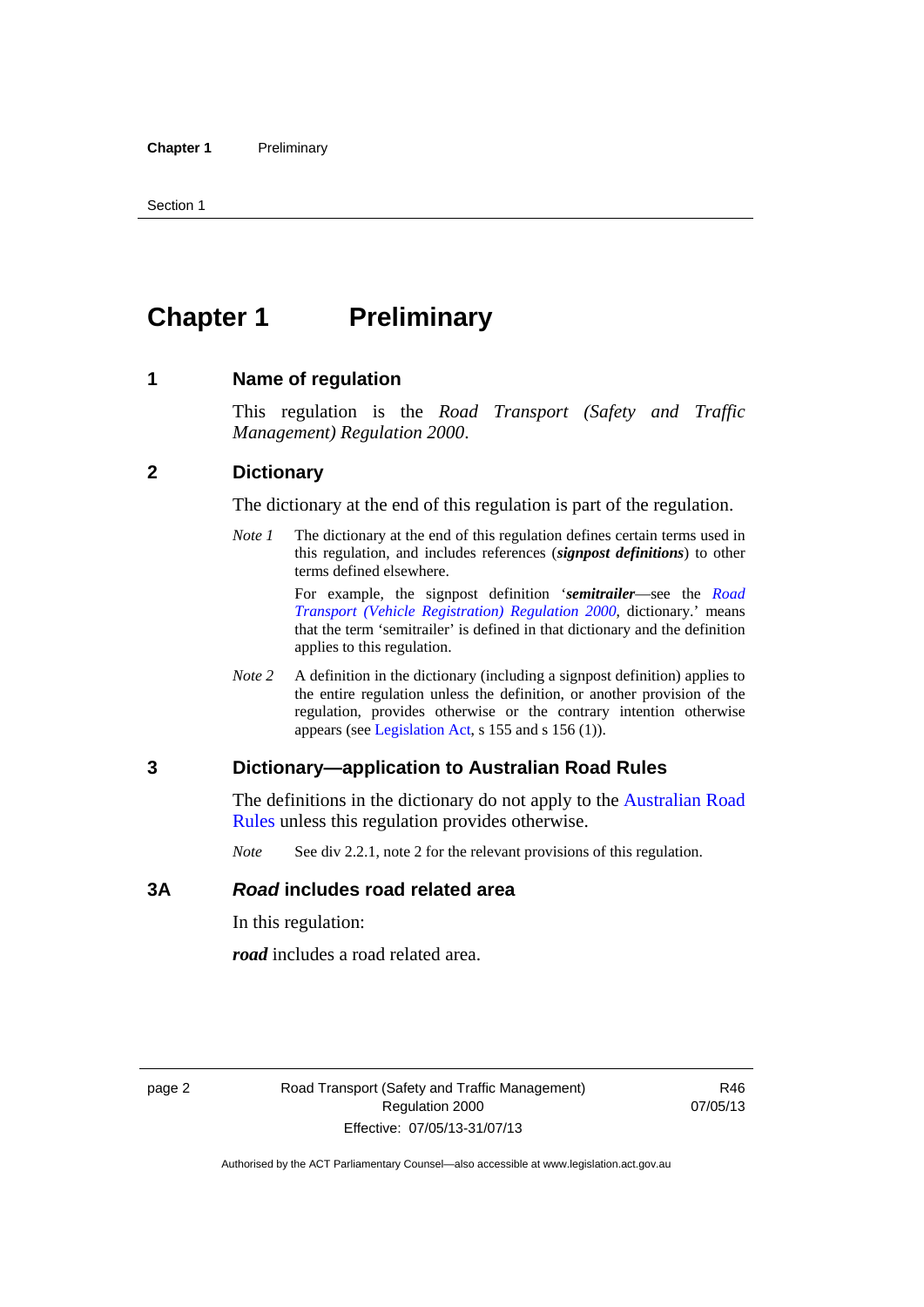#### <span id="page-12-0"></span>**3B Meaning of** *park* **and** *stop*

In this regulation:

*park*, in relation to a driver, includes stop and allow the driver's vehicle to stay (whether or not the driver leaves the vehicle).

*stop*, for a driver, includes park, but does not include stop to reverse the driver's vehicle into a parking bay or other parking space.

#### <span id="page-12-1"></span>**4 Notes**

A note in this regulation is explanatory and is not part of this regulation.

*Note* See the [Legislation Act,](http://www.legislation.act.gov.au/a/2001-14) s 127 (1), (4) and (5) for the legal status of notes.

#### <span id="page-12-2"></span>**4A Offences against regulation—application of Criminal Code etc**

Other legislation applies in relation to offences against this regulation (including the [Australian Road Rules](http://www.legislation.act.gov.au//ni/db_37271/default.asp)).

*Note 1 Criminal Code* The [Criminal Code,](http://www.legislation.act.gov.au/a/2002-51) ch 2 applies to an offence against this regulation (see Code, pt 2.1).

> The chapter sets out the general principles of criminal responsibility (including burdens of proof and general defences), and defines terms used for offences to which the Code applies (eg *conduct*, *intention*, *recklessness* and *strict liability*).

#### *Note 2 Penalty units*

The [Legislation Act](http://www.legislation.act.gov.au/a/2001-14), s 133 deals with the meaning of offence penalties that are expressed in penalty units.

*Note 3* The [Australian Road Rules](http://www.legislation.act.gov.au//ni/db_37271/default.asp) are to be read with, and as if they formed part of, this regulation (see s 6).

R46 07/05/13 page 3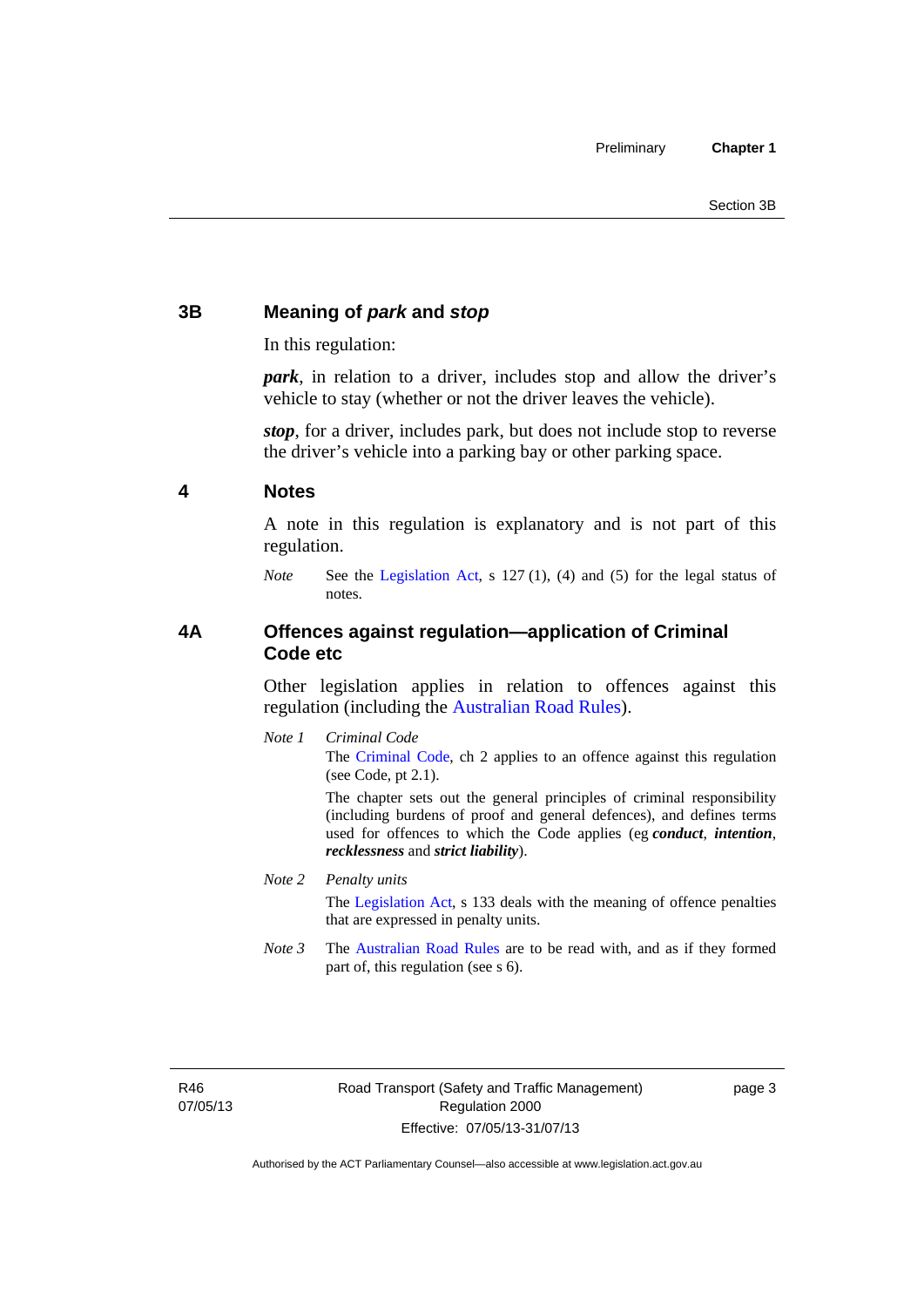#### **Chapter 1** Preliminary

Section 4B

#### <span id="page-13-0"></span>**4B Offences against regulation are strict liability offences**

An offence against this regulation (including the [Australian Road](http://www.legislation.act.gov.au//ni/db_37271/default.asp)  [Rules](http://www.legislation.act.gov.au//ni/db_37271/default.asp)) is a strict liability offence.

#### <span id="page-13-1"></span>**4C General defence of accident or reasonable effort**

Without limiting any other defence, it is a defence to an offence against this regulation (including the [Australian Road Rules\)](http://www.legislation.act.gov.au//ni/db_37271/default.asp) if the defendant proves that the offence—

- (a) was the result of an accident; or
- (b) could not have been avoided by any reasonable efforts by the defendant.

page 4 Road Transport (Safety and Traffic Management) Regulation 2000 Effective: 07/05/13-31/07/13

R46 07/05/13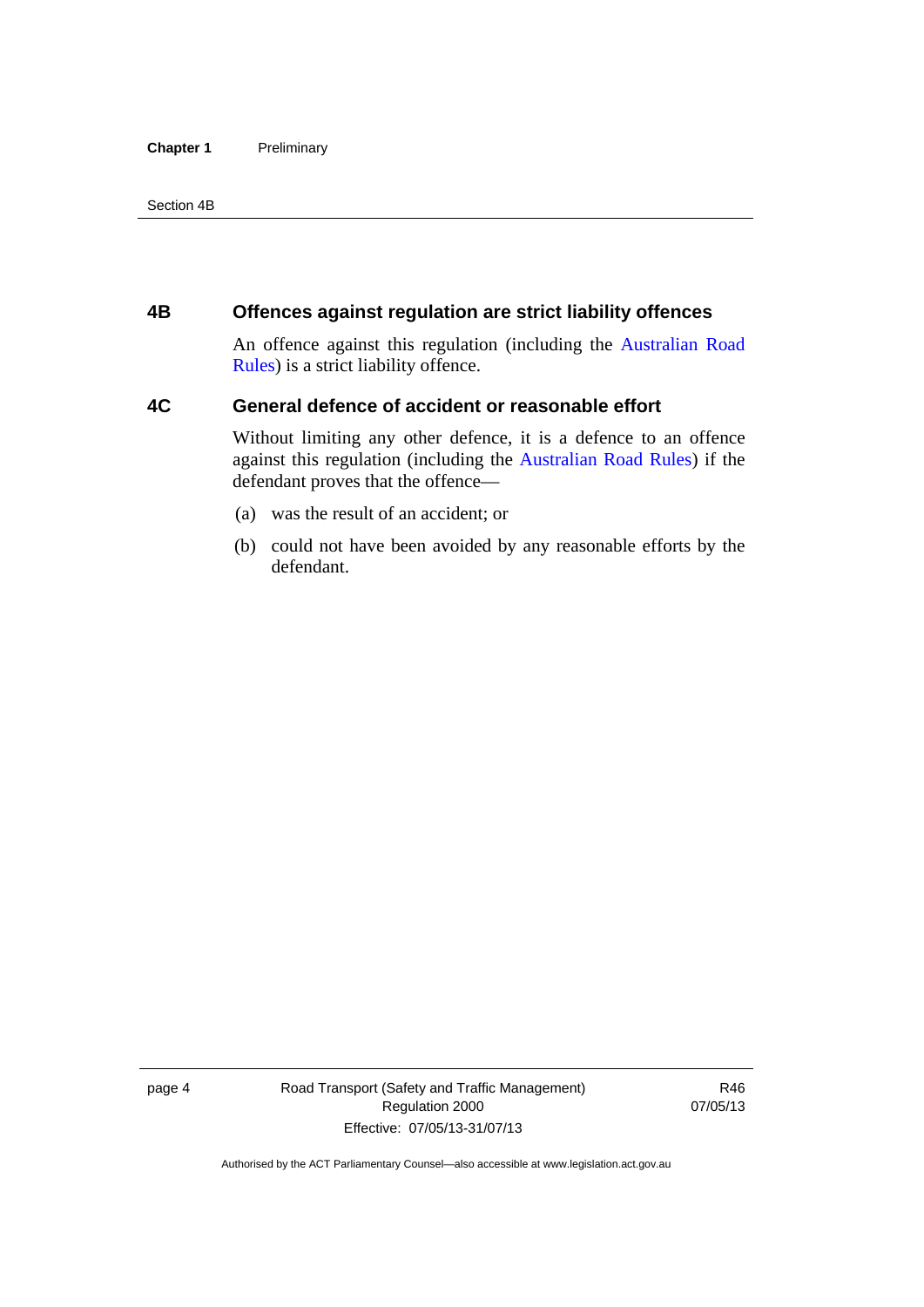### <span id="page-14-0"></span>**Chapter 2 Australian Road Rules**

### <span id="page-14-1"></span>**Part 2.1 Incorporation into ACT law**

#### <span id="page-14-2"></span>**5 Meaning of** *Australian Road Rules*

In this regulation:

*Australian Road Rules* means that part of the publication known as the [Australian Road Rules](http://www.legislation.act.gov.au//ni/db_37271/default.asp), ISBN 0 7240 8874 1 published by the National Transport Commission in February 2008 that consists of the rules approved by the Australian Transport Council under the *[National Transport Commission Act 2003](http://www.comlaw.gov.au/Series/C2004A01166)* (Cwlth).

*Note* The [Australian Road Rules](http://www.legislation.act.gov.au//ni/db_37271/default.asp) are accessible at [www.legislation.act.gov.au](http://www.legislation.act.gov.au/).

#### <span id="page-14-3"></span>**6 Incorporation of Australian Road Rules into ACT law**

- (1) The [Australian Road Rules](http://www.legislation.act.gov.au//ni/db_37271/default.asp) (other than rule 2) are to be read with, and as if they formed part of, this regulation.
- (2) Subsection (1) has effect subject to this regulation.

#### <span id="page-14-4"></span>**6B Substitution—ARR r 300**

The [Australian Road Rules](http://www.legislation.act.gov.au//ni/db_37271/default.asp) are to be read as if rule 300 read as follows:

#### **'300 Use of mobile phones**

- (1) The driver of a vehicle must not use a mobile phone while the vehicle is moving, or is stationary but not parked, unless:
	- (a) the phone is being used to make or receive a phone call (other than a text message, video message, email or similar communication) and the body of the phone:

page 5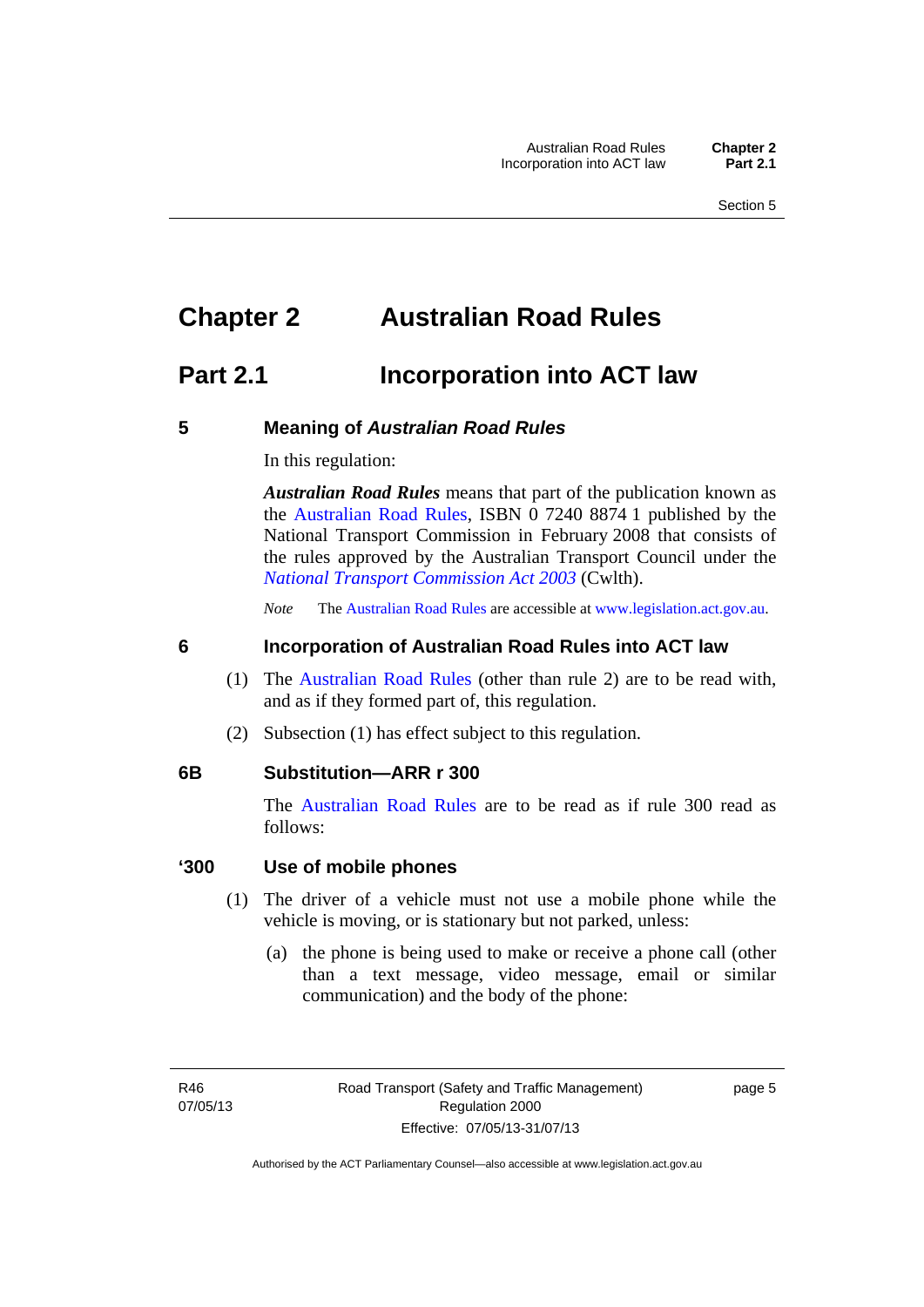- (i) is secured in a mounting affixed to the vehicle while being so used; or
- (ii) is not secured in a mounting affixed to the vehicle and is not being held by the driver, and the use of the phone does not require the driver, at any time while using it, to press anything on the body of the phone or to otherwise manipulate any part of the body of the phone; or
- (b) the vehicle is an emergency vehicle or a police vehicle; or
- (c) the driver is exempt from this rule under another law of this jurisdiction.

Offence provision.

- *Note Emergency vehicle*, *park* and *police vehicle* are defined in the dictionary.
- (2) For the purposes of this rule, a mobile phone is secured in a mounting affixed to the vehicle if, and only if:
	- (a) the mounting is commercially designed and manufactured for that purpose; and
	- (b) the mobile phone is secured in the mounting, and the mounting is affixed to the vehicle, in the manner intended by the manufacturer.
- (3) For the purposes of this rule, a driver does not use a phone to receive a text message, video message, email or similar communication if:
	- (a) the communication is received automatically by the phone; and
	- (b) on and after receipt, the communication itself (rather than any indication that the communication has been received) does not become automatically visible on the screen of the phone.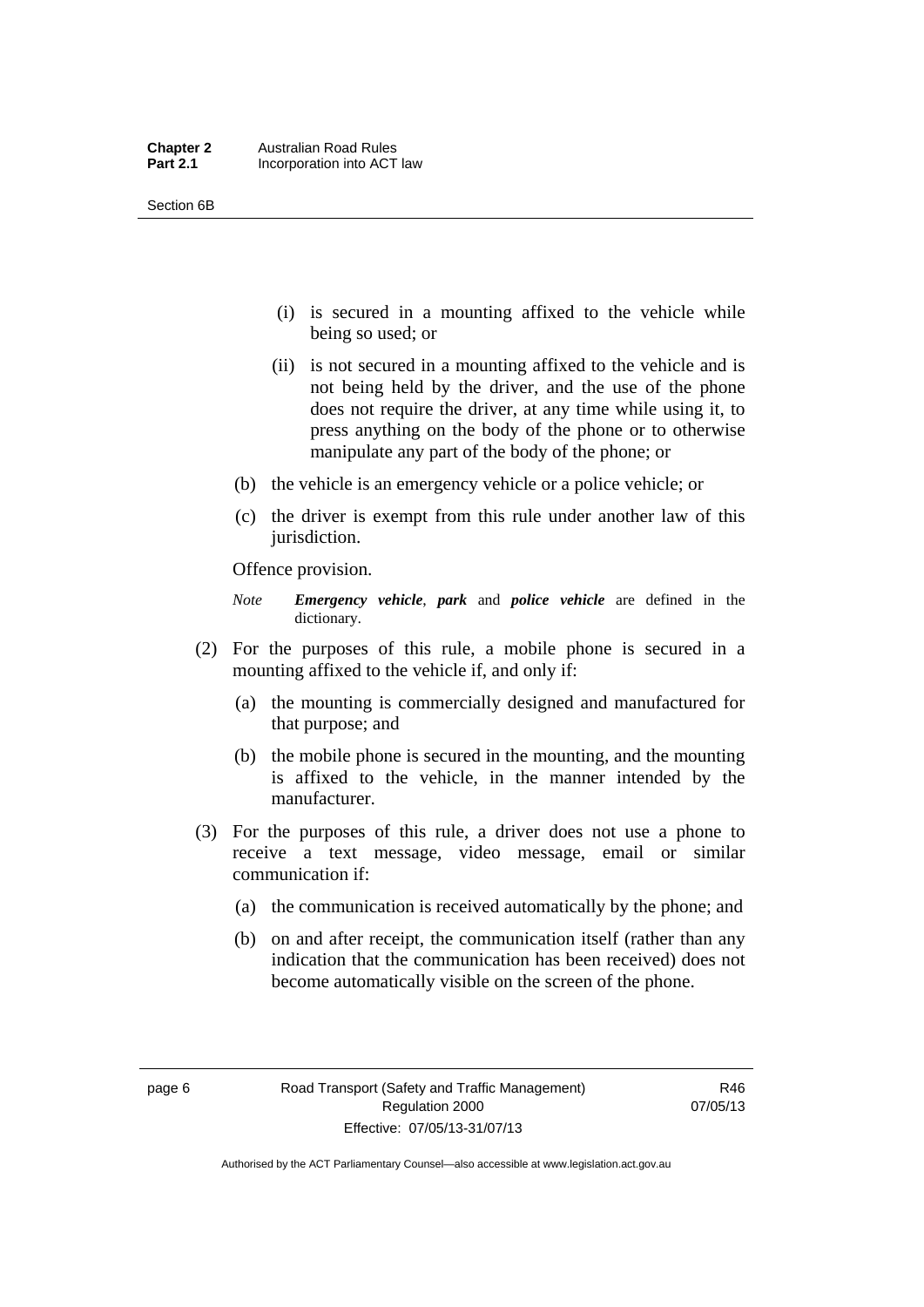(4) In this rule:

*affixed to*, in relation to a vehicle, includes forming part of the vehicle;

*body***,** in relation to a mobile phone, means the part of the phone that contains the majority of the phone's mechanisms;

*held* includes held by, or resting on, any part of the driver's body, but does not include held in a pocket of the driver's clothing or in a pouch worn by the driver;

*mobile phone* does not include a CB radio or any other two-way radio;

*use*, in relation to a mobile phone, includes any of the following actions by a driver:

- (a) holding the body of the phone in her or his hand (whether or not engaged in a phone call), except while in the process of giving the body of the phone to a passenger in the vehicle;
- (b) entering or placing, other than by the use of voice, anything into the phone, or sending or looking at anything that is in the phone;
- (c) turning the phone on or off;
- (d) operating any other function of the phone.'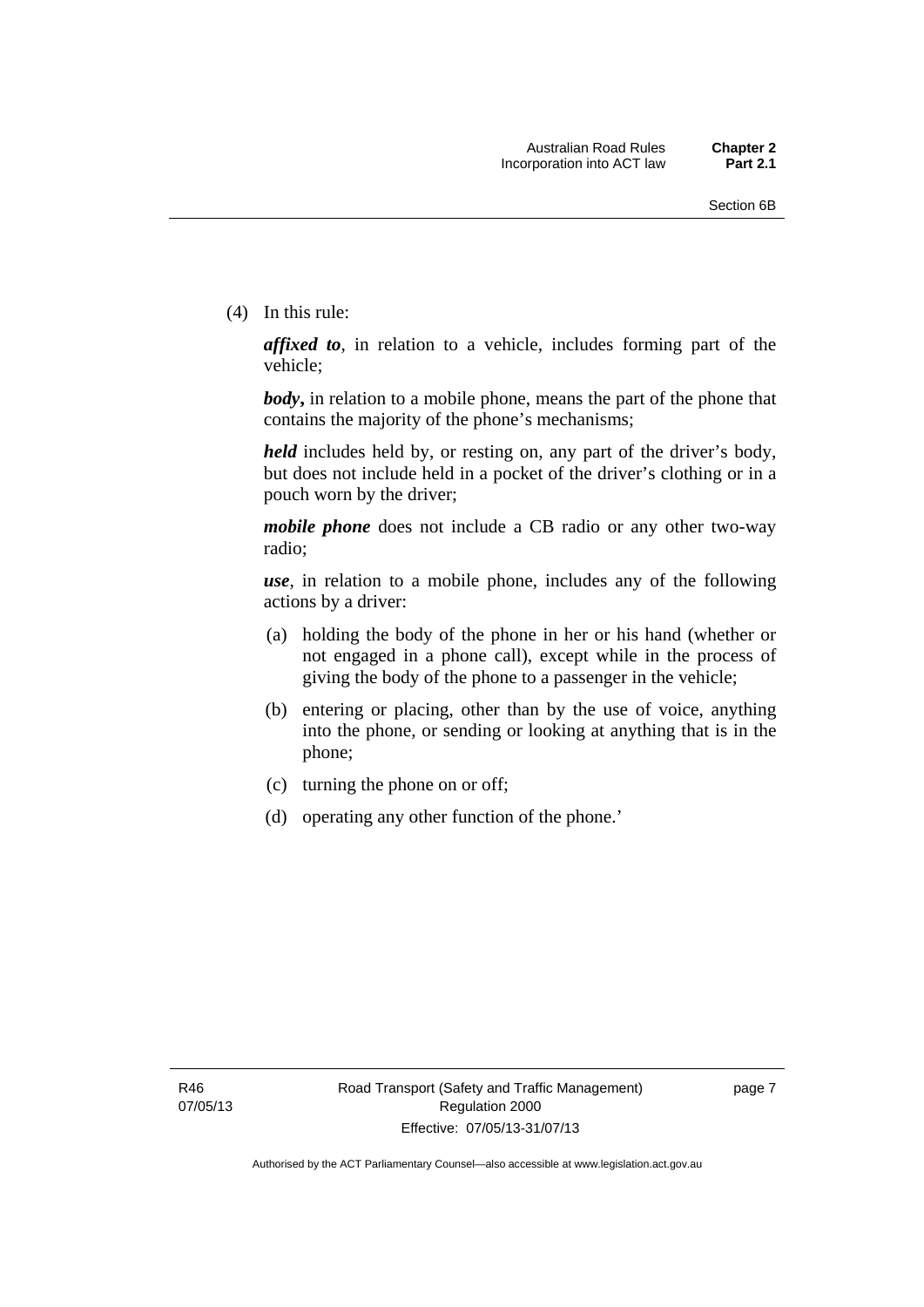### <span id="page-17-0"></span>**Part 2.2 How the Australian Road Rules are incorporated**

#### <span id="page-17-1"></span>**Division 2.2.1 General**

*Note 1* The [Australian Road Rules](http://www.legislation.act.gov.au//ni/db_37271/default.asp) are not completely self-contained and need to be read with associated laws of each jurisdiction. Many of the rules provide for 'another law of this jurisdiction' to define terms used in the [Australian Road Rules](http://www.legislation.act.gov.au//ni/db_37271/default.asp) for application of the [Australian Road Rules](http://www.legislation.act.gov.au//ni/db_37271/default.asp) in the ACT, to permit things to be done in the ACT otherwise prohibited by the [Australian Road Rules](http://www.legislation.act.gov.au//ni/db_37271/default.asp) or to exempt persons in the ACT from complying with the [Australian Road Rules.](http://www.legislation.act.gov.au//ni/db_37271/default.asp)

| column 1<br>item | column 2<br><b>ARR</b> provision | column 3<br>provision of this regulation |
|------------------|----------------------------------|------------------------------------------|
| 1                | 10(2)                            | 8                                        |
| $\mathbf{2}$     | 95                               | 9                                        |
| $\mathfrak{Z}$   | 104                              | 10                                       |
| 4                | 151(3)(b)                        | 11                                       |
| 5                | 158(2)(c)                        | 12                                       |
| 6                | 179(1)(c)                        | 13                                       |
| 7                | 179 $(1)$ $(c)$ and $(2)$ $(c)$  | 13A                                      |
| 8                | 183(1)                           | 13B                                      |
| 9                | 195(1)                           | 13C                                      |
| 10               | 199(2)                           | 14                                       |
| 11               | $206(2)$ (b) and (c)             | 15                                       |
| 12               | 207(2)(a)                        | 16                                       |
| 13               | 213(5)                           | 16A                                      |
| 14               | 215(4)                           | 17                                       |

*Note 2* The following table sets out the provisions of the [Australian Road Rules](http://www.legislation.act.gov.au//ni/db_37271/default.asp) for which provision is made by this part:

page 8 Road Transport (Safety and Traffic Management) Regulation 2000 Effective: 07/05/13-31/07/13

R46 07/05/13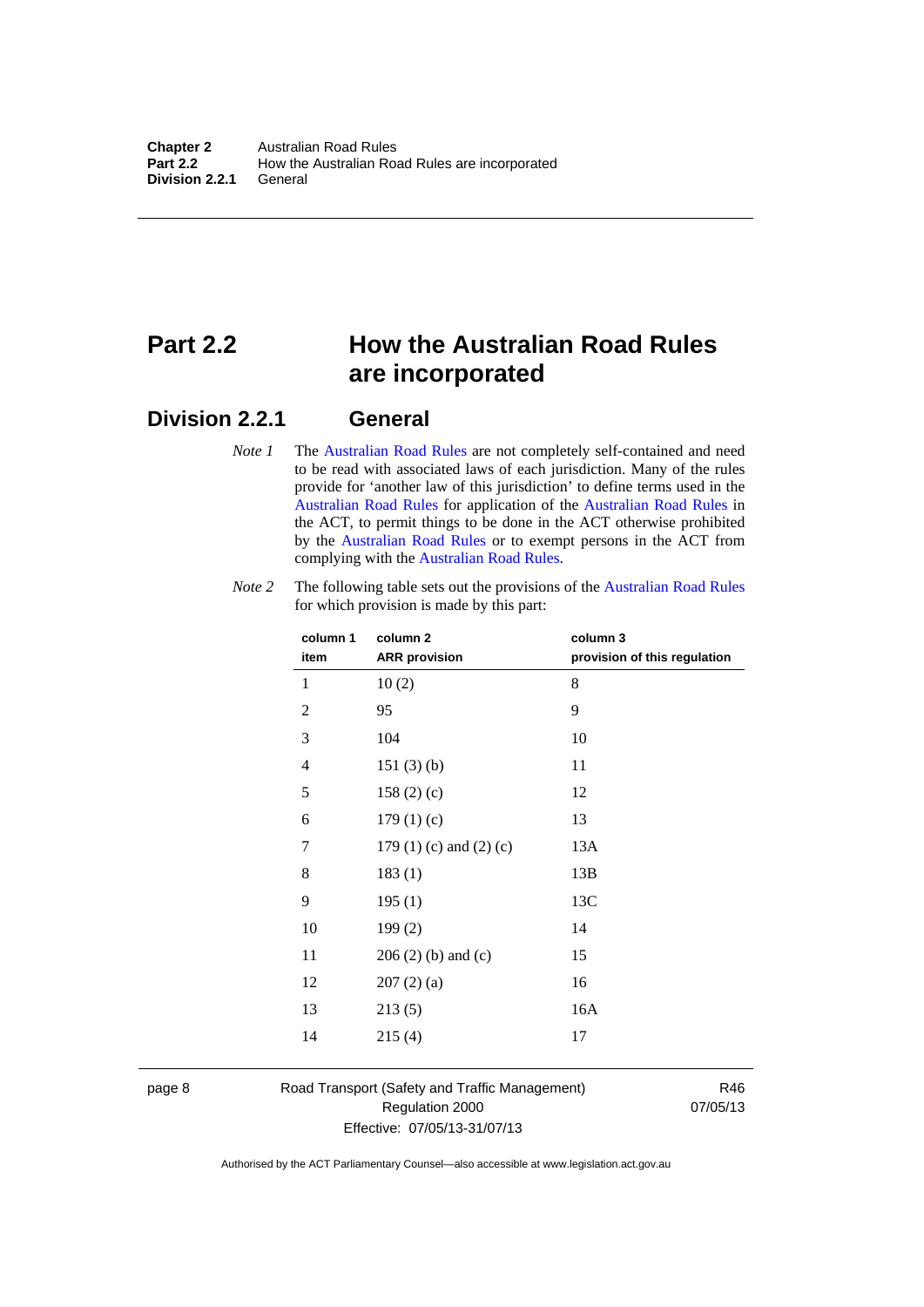| column 1 | column <sub>2</sub>                  | column 3                     |
|----------|--------------------------------------|------------------------------|
| item     | <b>ARR</b> provision                 | provision of this regulation |
| 15       | 216(3)                               | 18                           |
| 16       | 220(3)                               | 19                           |
| 17       | 221(f)                               | 20                           |
| 18       | 222                                  | 21                           |
| 19       | 225                                  | 22                           |
| 20       | 236(6)                               | 22A                          |
| 21       | 244C                                 | 23                           |
| 22       | 266                                  | 23A                          |
| 23       | 266 (2B)                             | 23B                          |
| 24       | 266(7)                               | 24                           |
| 25       | 267(3)                               | 25                           |
| 26       | 270(3)                               | 26                           |
| 27       | 271(6)                               | 27                           |
| 28       | 280(2)(a)                            | 27A                          |
| 29       | $287(3)$ (e) and (4)                 | 28                           |
| 30       | 289(1)(g)                            | 29                           |
| 31       | 298                                  | 30                           |
| 32       | $310(3)$ and $(4)$                   | 31                           |
| 33       | 313                                  | 32                           |
| 34       | dict, def approved bicycle<br>helmet | 33(1)                        |
| 35       | dict, def <i>authorised</i> person   | 33(1)                        |
| 36       | dict, def emergency worker           | 33(1)                        |
| 37       | dict, def GVM                        | 33(2)                        |
| 38       | dict, def hazard warning<br>lights   | 33(3)                        |

R46 07/05/13 Road Transport (Safety and Traffic Management) Regulation 2000 Effective: 07/05/13-31/07/13

page 9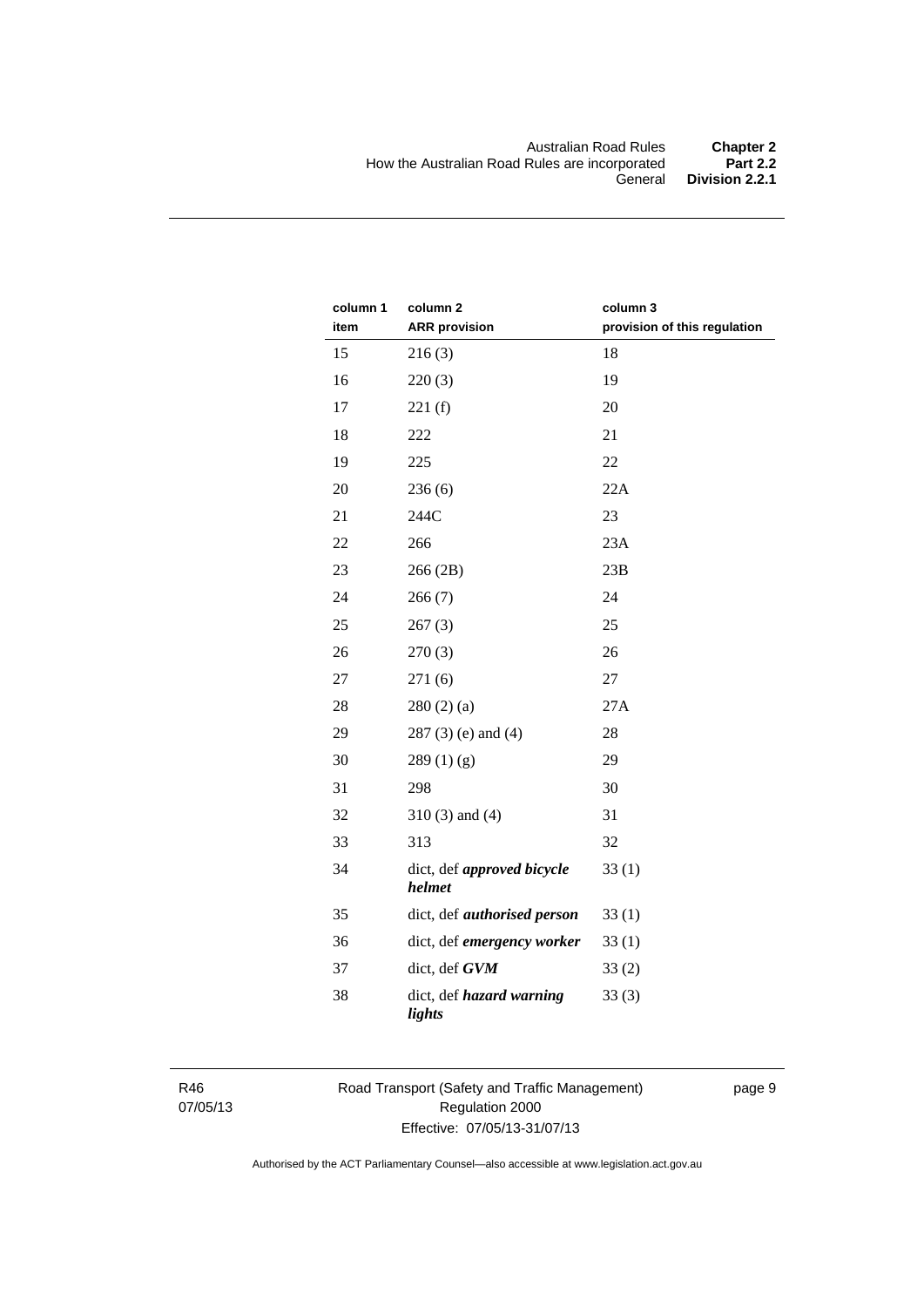| column 1<br>item | column 2<br><b>ARR</b> provision                 | column 3<br>provision of this regulation |
|------------------|--------------------------------------------------|------------------------------------------|
| 39               | dict, def <i>mechanical</i><br>signalling device | 33(1)                                    |
| 40               | dict, def <i>oversize</i> vehicle                | 33(1)                                    |
| 41               | dict, def <i>police officer</i>                  | 33(1)                                    |
| 42               | dict, def portable warning<br>triangle           | 33(4)                                    |
| 43               | dict, def <i>postal</i> worker                   | 33(1)                                    |
| 44               | dict, def <i>public</i> bus                      | 33(1)                                    |
| 45               | dict, def <i>taxi</i>                            | 33(1)                                    |

*Note 3* The following table sets out other provisions of the [Australian Road](http://www.legislation.act.gov.au//ni/db_37271/default.asp)  [Rules](http://www.legislation.act.gov.au//ni/db_37271/default.asp) for which provision is made by other territory laws (including provisions in other parts of this regulation):

| column 1<br>item | column <sub>2</sub><br><b>ARR</b> provision | column 3<br>other law                                                   |
|------------------|---------------------------------------------|-------------------------------------------------------------------------|
| 1                | 12(2)                                       | Road Transport (General) Act 1999,<br>s 12                              |
| 2                | 13(2)                                       | Road Transport (General) Act 1999,<br>s 12                              |
| 3                | $28(2)$ , n 3                               | this regulation, s 65                                                   |
| 4                | $32(2)$ , n 3                               | this regulation, s 65                                                   |
| 5                | 185(1)                                      | this regulation, s 100                                                  |
| 6                | $287(1)$ , n 2                              | <b>Road Transport (Safety and Traffic</b><br>Management) Act 1999, s 16 |
|                  | 304                                         | Road Transport (General)<br>Regulation 2000, s 6 and s 7                |

page 10 Road Transport (Safety and Traffic Management) Regulation 2000 Effective: 07/05/13-31/07/13

R46 07/05/13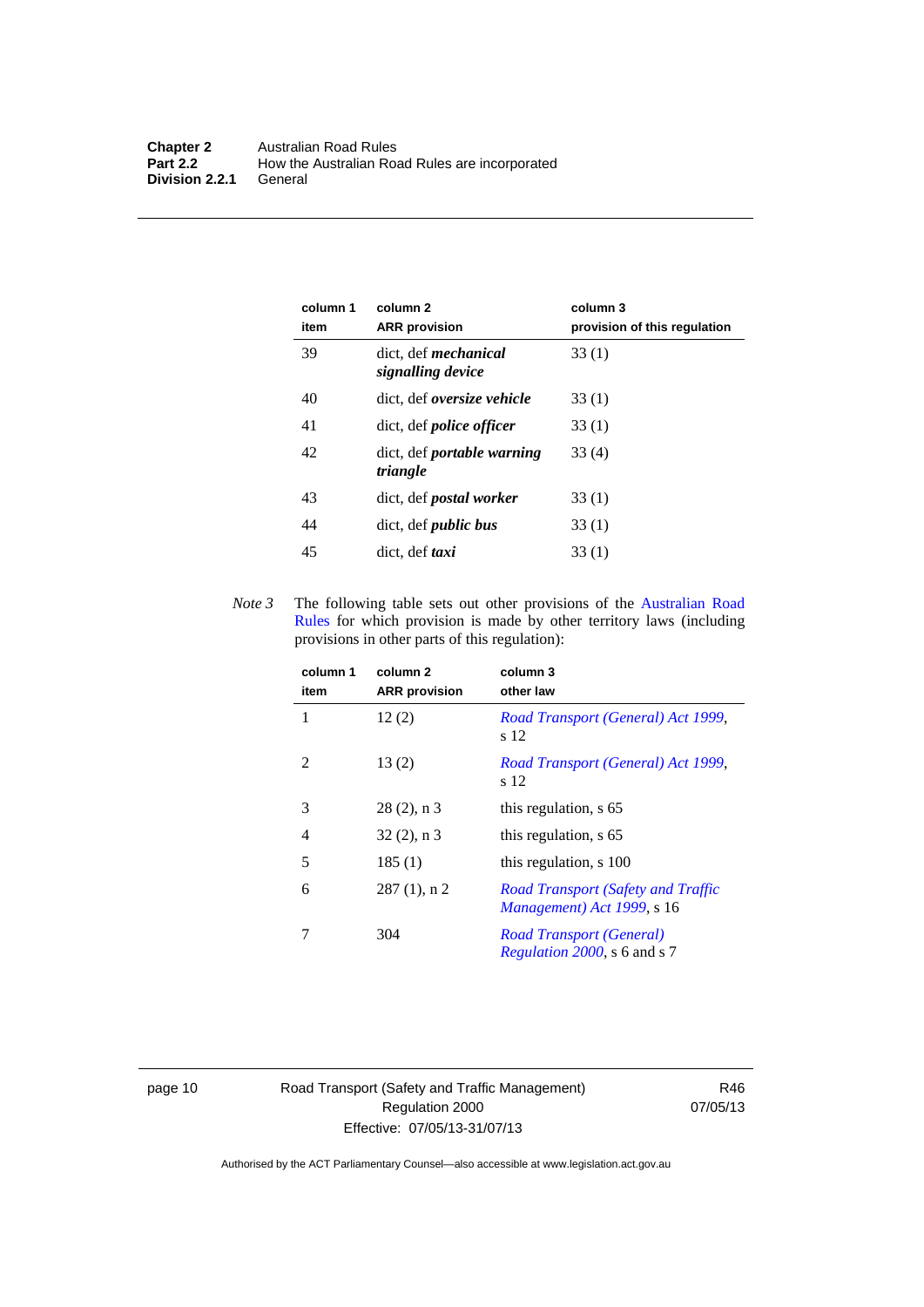| <b>Chapter 2</b> | Australian Road Rules                          |
|------------------|------------------------------------------------|
| <b>Part 2.2</b>  | How the Australian Road Rules are incorporated |
| Division 2.2.2   | Other provisions for the Australian Road Rules |

Section 7

| column 1<br>item | column 2<br><b>ARR</b> provision                                         | column 3<br>other law                                                            |
|------------------|--------------------------------------------------------------------------|----------------------------------------------------------------------------------|
| 8                | 311 $(1)(c)$                                                             | <b>Road Transport (Mass, Dimensions</b><br>and Loading) Act 2009                 |
| 9                | 312(3)(c)                                                                | <b>Road Transport (Safety and Traffic</b><br>Management) Act 1999, s 31 and s 32 |
| 10               | dict. def<br>parking<br><i>permit for</i><br>people with<br>disabilities | this regulation, s 101                                                           |

#### <span id="page-20-0"></span>**7 References to another law of this jurisdiction etc**

- (1) In the [Australian Road Rules,](http://www.legislation.act.gov.au//ni/db_37271/default.asp) a reference to *another law of this jurisdiction* includes a reference to the Act.
	- *Note* A reference to an Act includes a reference to the statutory instruments made or in force under the Act, including any regulation (see [Legislation Act,](http://www.legislation.act.gov.au/a/2001-14) s 104).
- (2) In the [Australian Road Rules](http://www.legislation.act.gov.au//ni/db_37271/default.asp):

*law of this jurisdiction* means a territory law or a law applying as a territory law.

*this jurisdiction* means the Australian Capital Territory.

### <span id="page-20-1"></span>**Division 2.2.2 Other provisions for the Australian Road Rules**

<span id="page-20-2"></span>**8 ARR r 10 (2)—penalties for offences**

For the [Australian Road Rules,](http://www.legislation.act.gov.au//ni/db_37271/default.asp) rule 10 (2), the penalty for an offence against the [Australian Road Rules](http://www.legislation.act.gov.au//ni/db_37271/default.asp) is a maximum penalty of 20 penalty units.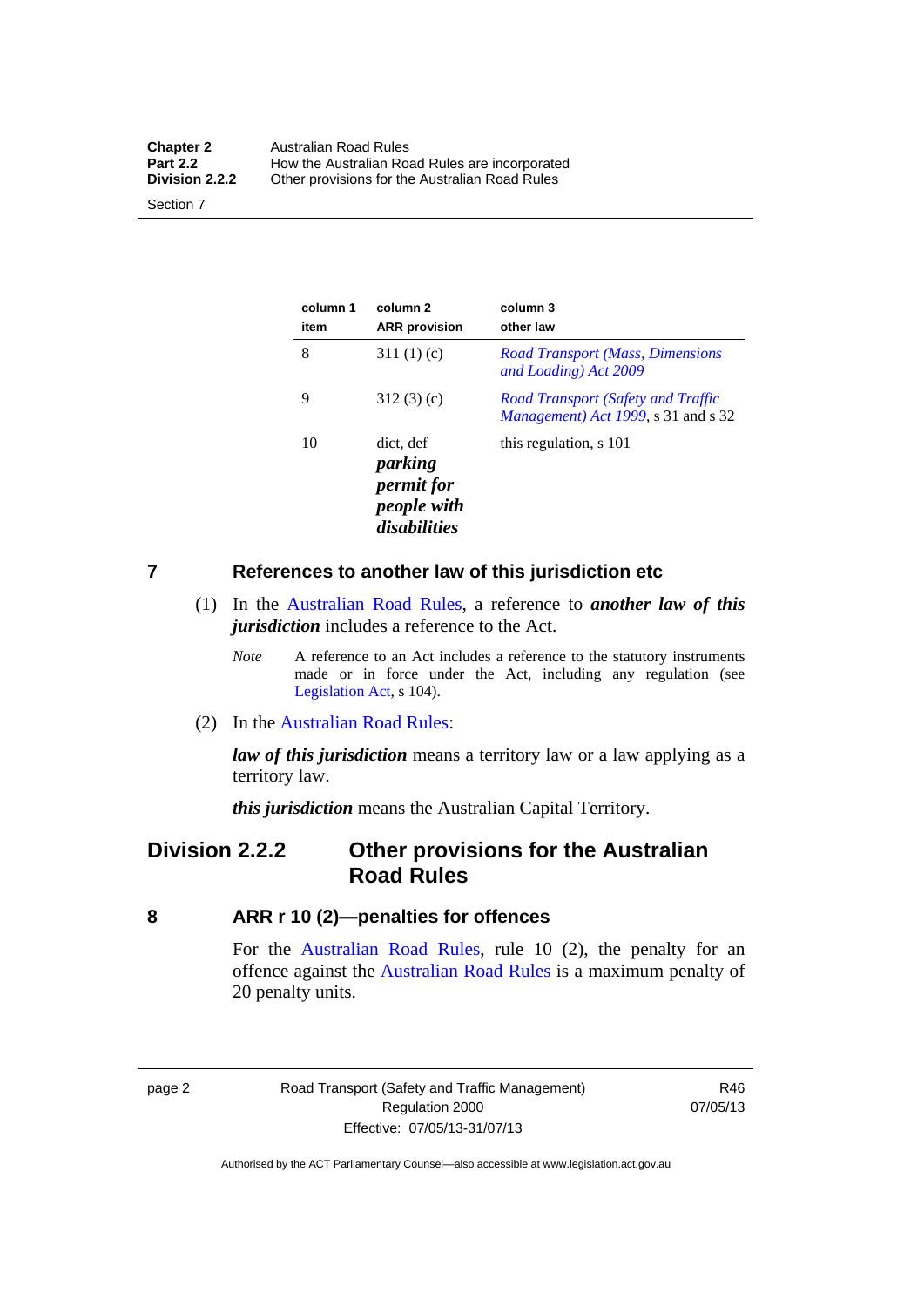#### <span id="page-21-0"></span>**9 ARR r 95—emergency stopping lane only signs**

For the [Australian Road Rules,](http://www.legislation.act.gov.au//ni/db_37271/default.asp) rule 95, the driver of a police vehicle or emergency vehicle is permitted to drive in an emergency stopping lane.

#### <span id="page-21-1"></span>**10 ARR r 104—no truck signs**

For the [Australian Road Rules,](http://www.legislation.act.gov.au//ni/db_37271/default.asp) rule 104, a driver is permitted to drive the vehicle on a road (or a bridge, causeway, ramp or similar structure forming part of a road) past a *no trucks sign* mentioned in rule 104 (1), (2) or (3) if the destination of the driver's vehicle is a place on or reached from the road (or structure) and there is no alternative route by which to reach the destination.

#### <span id="page-21-2"></span>**11 ARR r 151 (3) (b)—riding a motorbike or bicycle alongside more than 1 other rider**

For the [Australian Road Rules](http://www.legislation.act.gov.au//ni/db_37271/default.asp), rule 151 (3) (b), the rider of a motorbike or bicycle is permitted to ride alongside more than 1 rider if each of the riders is taking part in an event approved by the road transport authority for this section.

#### <span id="page-21-3"></span>**12 ARR r 158 (2) (c)—other vehicles permitted to travel in bus lanes**

The drivers of the following vehicles are permitted to drive in a bus lane:

- (a) taxis;
- (b) hire cars;
- (c) demand responsive service vehicles;
- (d) motorbikes.
- *Note* Section 27A applies the B light rules to drivers of taxis, hire cars, demand responsive service vehicles and motorbikes.

R46 07/05/13 page 3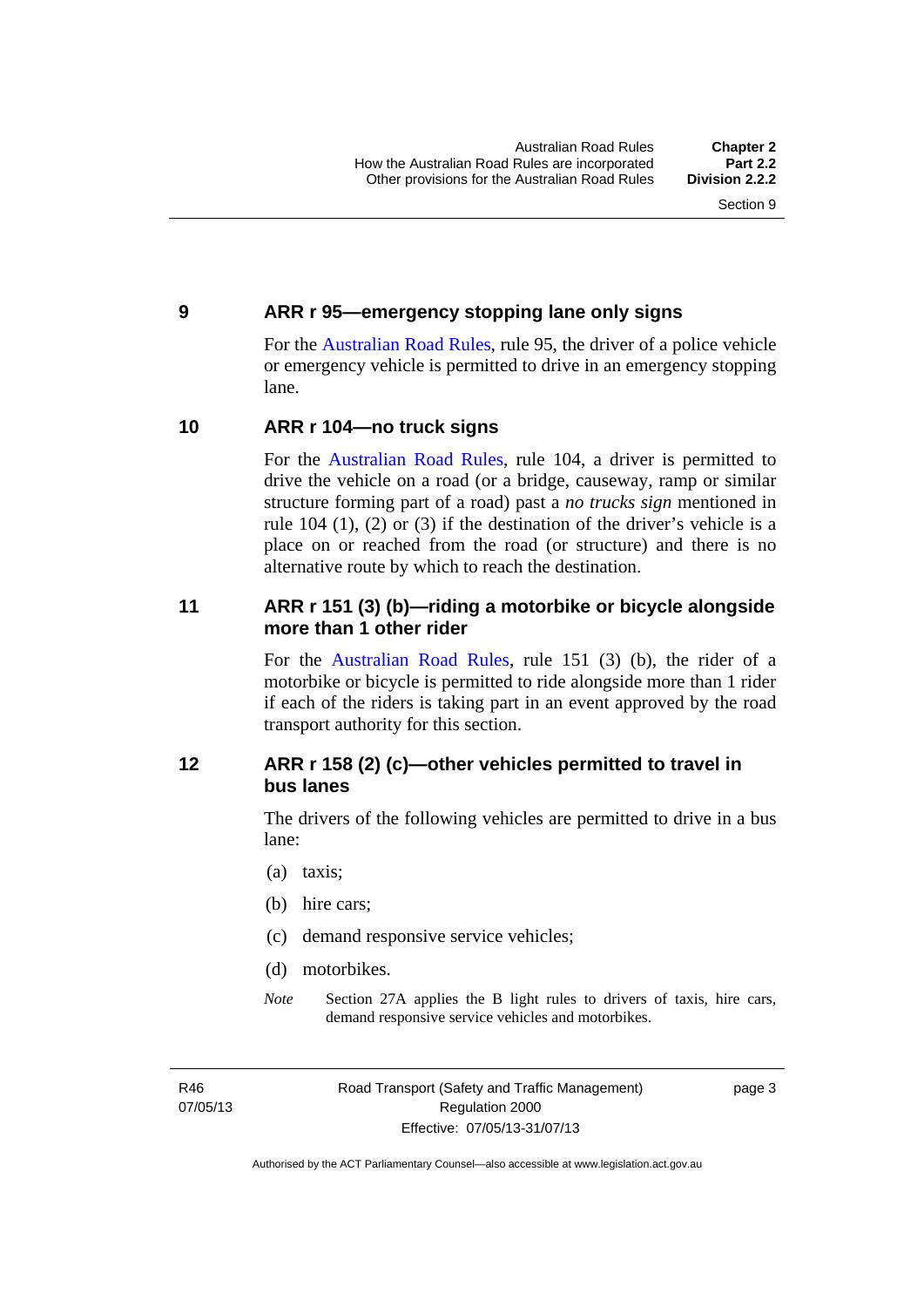#### <span id="page-22-0"></span>**13 ARR r 179 (1) (c)—stopping in a loading zone—goods and permit vehicles**

- (1) For the [Australian Road Rules,](http://www.legislation.act.gov.au//ni/db_37271/default.asp) rule 179 (1) (c), the following vehicles are permitted to stop in a loading zone:
	- (a) a motor vehicle that is built mainly for the transport of goods if the vehicle is dropping off, or picking up, goods;
	- (b) a vehicle displaying a current loading zone permit if the vehicle is complying with the conditions of the permit.
- (2) In this section:

Section 13

*loading zone permit* means a loading zone permit issued under section 100.

#### <span id="page-22-1"></span>**13A ARR r 179 (1) (c) and (2) (c)—stopping in loading zone taxis**

- (1) For the [Australian Road Rules,](http://www.legislation.act.gov.au//ni/db_37271/default.asp) rule 179 (1) (c), a taxi that is dropping off, or picking up, a passenger is permitted to stop in a loading zone if—
	- (a) the driver of the taxi does not leave the taxi unattended, otherwise than to comply with a passenger assistance requirement; and
	- (b) the driver complies with subsection (2).
- (2) For the [Australian Road Rules,](http://www.legislation.act.gov.au//ni/db_37271/default.asp) rule 179 (2) (c), the driver must complete the dropping off, or picking up, of the passenger, and drive on—
	- (a) within 2 minutes; or
	- (b) if the driver is required to comply with a passenger assistance requirement—as soon as possible after the driver complies with the requirement.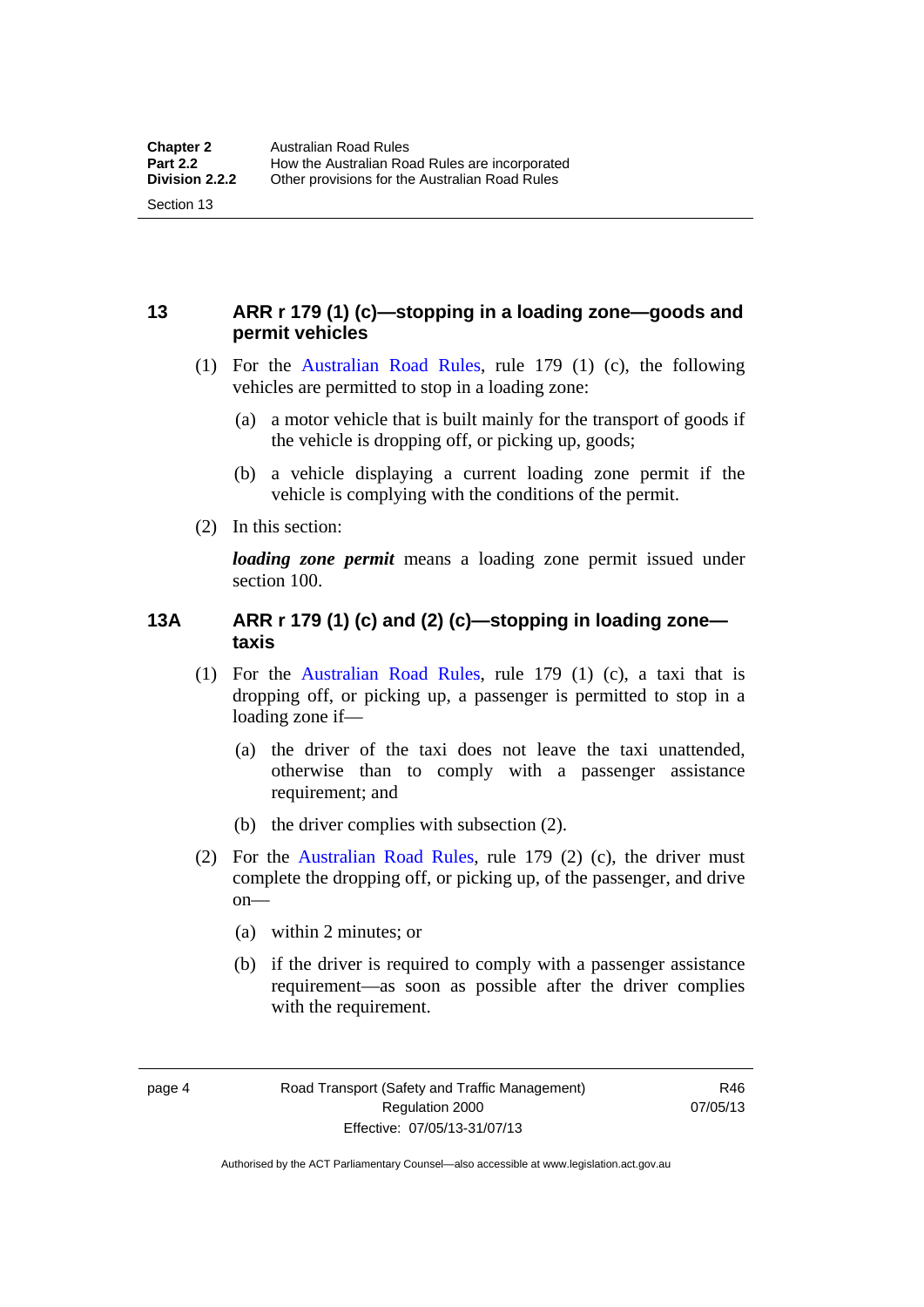(3) In this section:

*passenger assistance requirement* means a requirement under the *[Road Transport \(Public Passenger Services\) Regulation 2002](http://www.legislation.act.gov.au/sl/2002-3)*—

- (a) section 132 (5) (which requires the driver of a wheelchair-accessible taxi to provide reasonable assistance in loading and unloading a wheelchair, or a person in a wheelchair, into or from the taxi); or
- (b) section 135 (5) (which requires a taxi driver to provide reasonable assistance with a passenger's goods).
	- *Note Goods* includes luggage (see *[Road Transport \(Public Passenger](http://www.legislation.act.gov.au/sl/2002-3)  [Services\) Regulation 2002](http://www.legislation.act.gov.au/sl/2002-3)*, dict).

*unattended*—a driver leaves a taxi *unattended* if the driver leaves the taxi so the driver is over 3m from the closest point of the taxi.

#### <span id="page-23-0"></span>**13B ARR r 183—stopping in a bus zone**

- (1) Despite the [Australian Road Rules](http://www.legislation.act.gov.au//ni/db_37271/default.asp), rule 183 (1), the driver of a demand responsive service vehicle may stop in a bus zone if—
	- (a) the driver is dropping off, or picking up, a passenger; and
	- (b) the vehicle is authorised to stop in the bus zone.
- (2) In this section:

*authorised to stop*, in a bus zone, for a DRS vehicle, means a bus zone that the demand responsive service vehicle is authorised to stop in under an authority under the *[Road Transport \(Public](http://www.legislation.act.gov.au/sl/2002-3)  [Passenger Services\) Regulation 2002](http://www.legislation.act.gov.au/sl/2002-3)*, section 305 (1) (DRS vehicles—bus stop and bus zone authorities).

page 5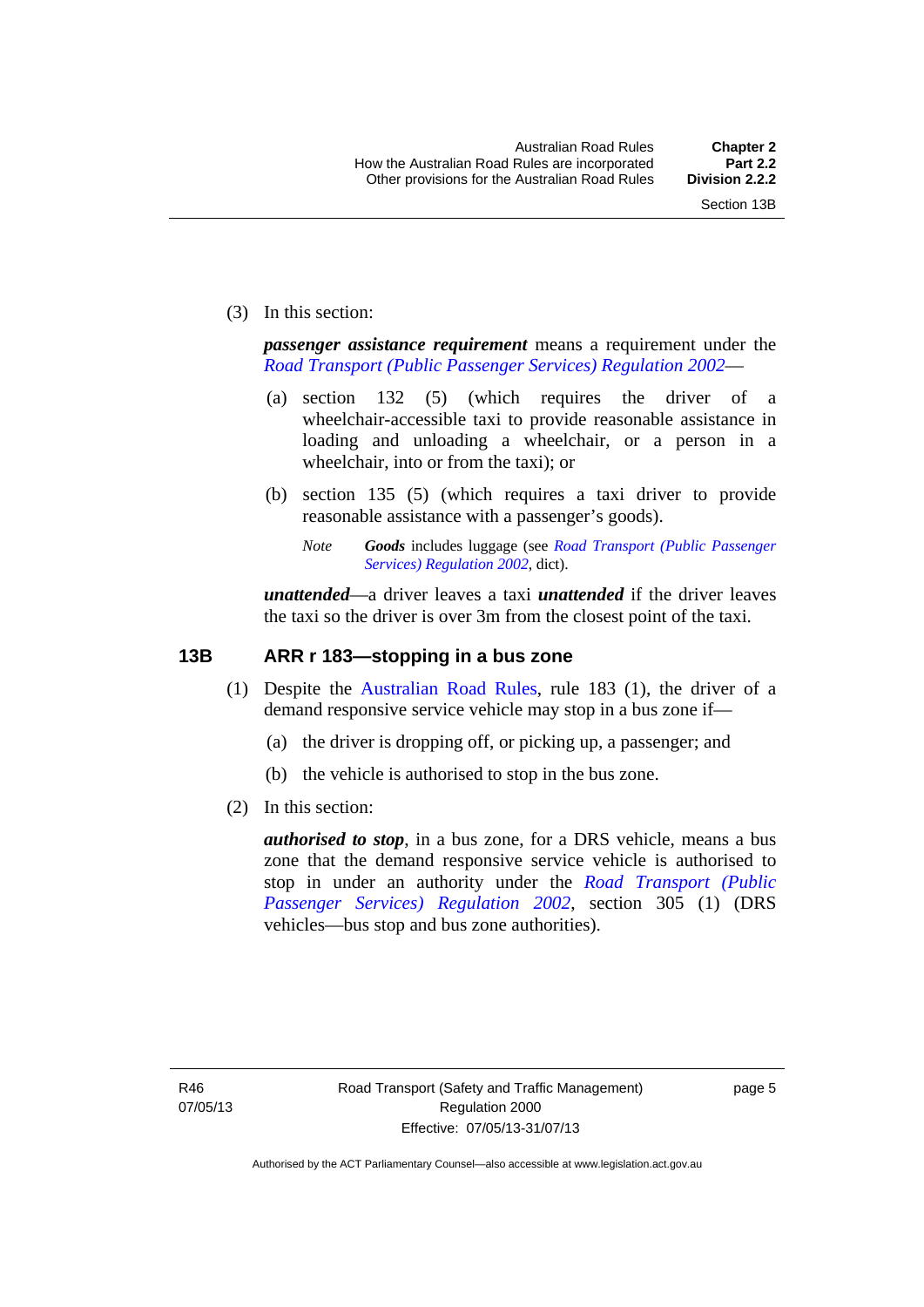#### <span id="page-24-0"></span>**13C ARR r 195—stopping at or near a bus stop**

- (1) Despite the [Australian Road Rules](http://www.legislation.act.gov.au//ni/db_37271/default.asp), rule 195 (1), the driver of a demand responsive service vehicle may stop at a bus stop, or on the road, within 20m before a sign on the road that indicates the bus stop, and 10m after the sign, if—
	- (a) the driver stops at a place on a length of road, or in an area, to which a parking control sign applies and the driver is permitted to stop at that place under the [Australian Road Rules;](http://www.legislation.act.gov.au//ni/db_37271/default.asp) or
	- (b) the driver is dropping off, or picking up, passengers and the vehicle is authorised to stop at the bus stop.
- (2) In this section:

Section 13C

*authorised to stop*, at a bus stop, for a DRS vehicle, means a bus stop that the demand responsive service vehicle is authorised to stop at under an authority under the *[Road Transport \(Public Passenger](http://www.legislation.act.gov.au/sl/2002-3)  [Services\) Regulation 2002](http://www.legislation.act.gov.au/sl/2002-3)*, section 305 (1) (DRS vehicles—bus stop and bus zone authorities).

#### <span id="page-24-1"></span>**14 ARR r 199 (2)—stopping near postbox**

For the [Australian Road Rules,](http://www.legislation.act.gov.au//ni/db_37271/default.asp) rule 199 (2):

*public postbox* means a postbox erected, maintained or used by Australia Post.

#### <span id="page-24-2"></span>**15 ARR r 206 (2) (b), (c)—time extension for people with disabilities permit**

 (1) For the [Australian Road Rules](http://www.legislation.act.gov.au//ni/db_37271/default.asp), rule 206 (2) (b), a driver to whom the [Australian Road Rules](http://www.legislation.act.gov.au//ni/db_37271/default.asp), rule 206 applies may park for not longer than 2 hours on a length of road, or in an area, to which a *permissive parking sign* applies if the maximum period of parking allowed by the sign is not longer than 30 minutes.

page 6 Road Transport (Safety and Traffic Management) Regulation 2000 Effective: 07/05/13-31/07/13

R46 07/05/13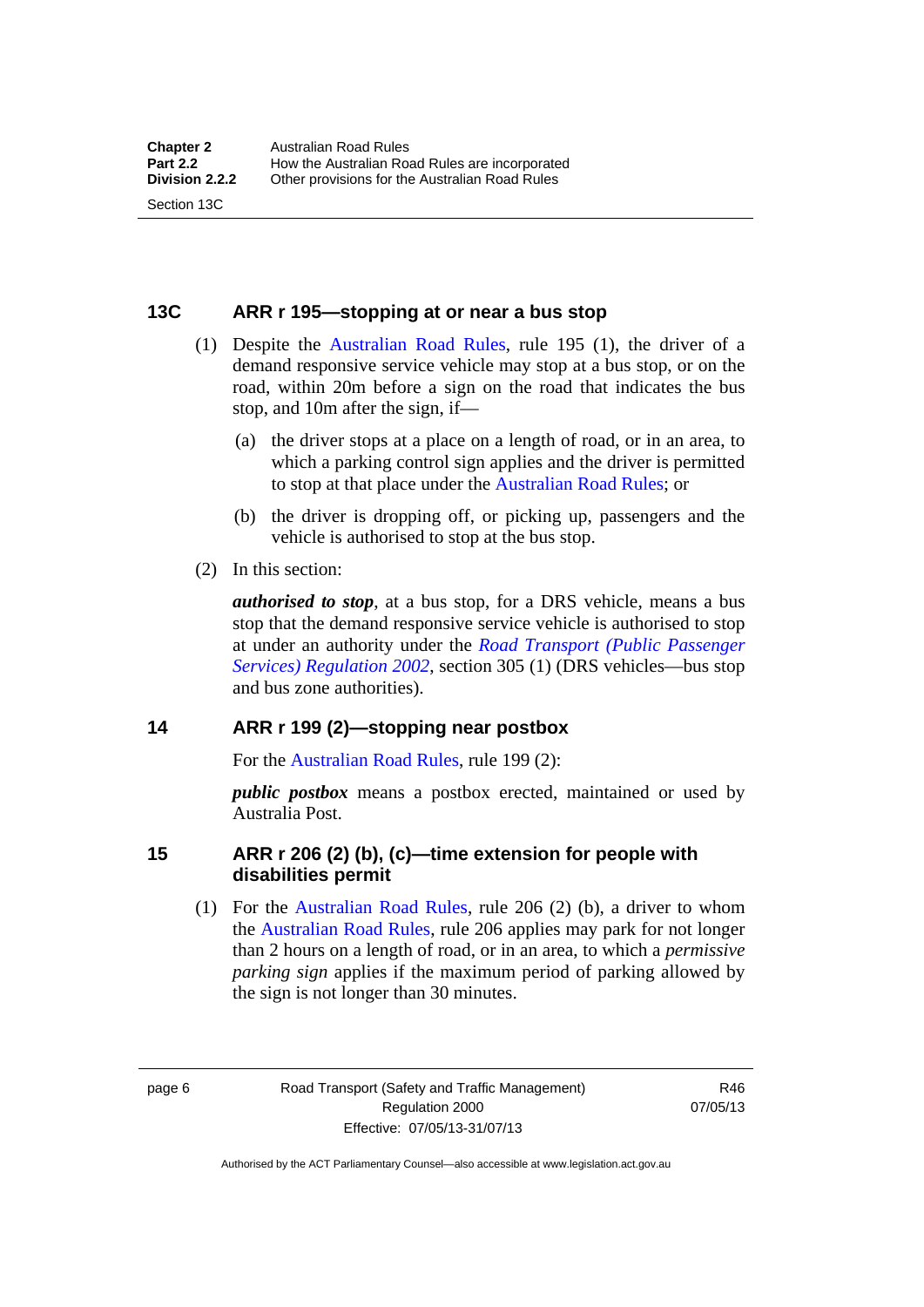(2) For the [Australian Road Rules,](http://www.legislation.act.gov.au//ni/db_37271/default.asp) rule 206 (2) (c), a driver to whom the [Australian Road Rules](http://www.legislation.act.gov.au//ni/db_37271/default.asp), rule 206 applies may park for an unlimited period on a length of road, or in an area, to which a *permissive parking sign* applies if the maximum period of parking allowed by the sign is longer than 30 minutes.

#### <span id="page-25-0"></span>**16 ARR r 207 (2) (a)—fees for parking in pay parking spaces**

- (1) For the [Australian Road Rules,](http://www.legislation.act.gov.au//ni/db_37271/default.asp) rule 207 (2) (a), if a *permissive parking sign* applies to a length of road or area that is (or is part of) a pay parking area, the relevant parking fee is payable for parking in a pay parking space on the road or in the area.
- (2) For this section, the relevant parking fee does not become payable under subsection (1) until immediately after a vehicle is parked in the pay parking space concerned.
	- *Note* Pt 3.1 of this regulation makes provision for the administration of pay parking schemes (including the designation of pay parking areas by the erection of permissive parking signs and the fixing of fees).

#### <span id="page-25-1"></span>**16A ARR r 213 (5)—making a motor vehicle secure exception**

Every driver is exempt from the [Australian Road Rules](http://www.legislation.act.gov.au//ni/db_37271/default.asp), rule 213 (5).

#### <span id="page-25-2"></span>**17 ARR r 215 (4)—lights required to be fitted to a vehicle**

For the [Australian Road Rules,](http://www.legislation.act.gov.au//ni/db_37271/default.asp) rule 215 (4), the lights required to be fitted to a vehicle are the lights required to be fitted to the vehicle under the *[Road Transport \(Vehicle Registration\) Regulation 2000](http://www.legislation.act.gov.au/sl/2000-12),*  schedule 1.

R46 07/05/13 page 7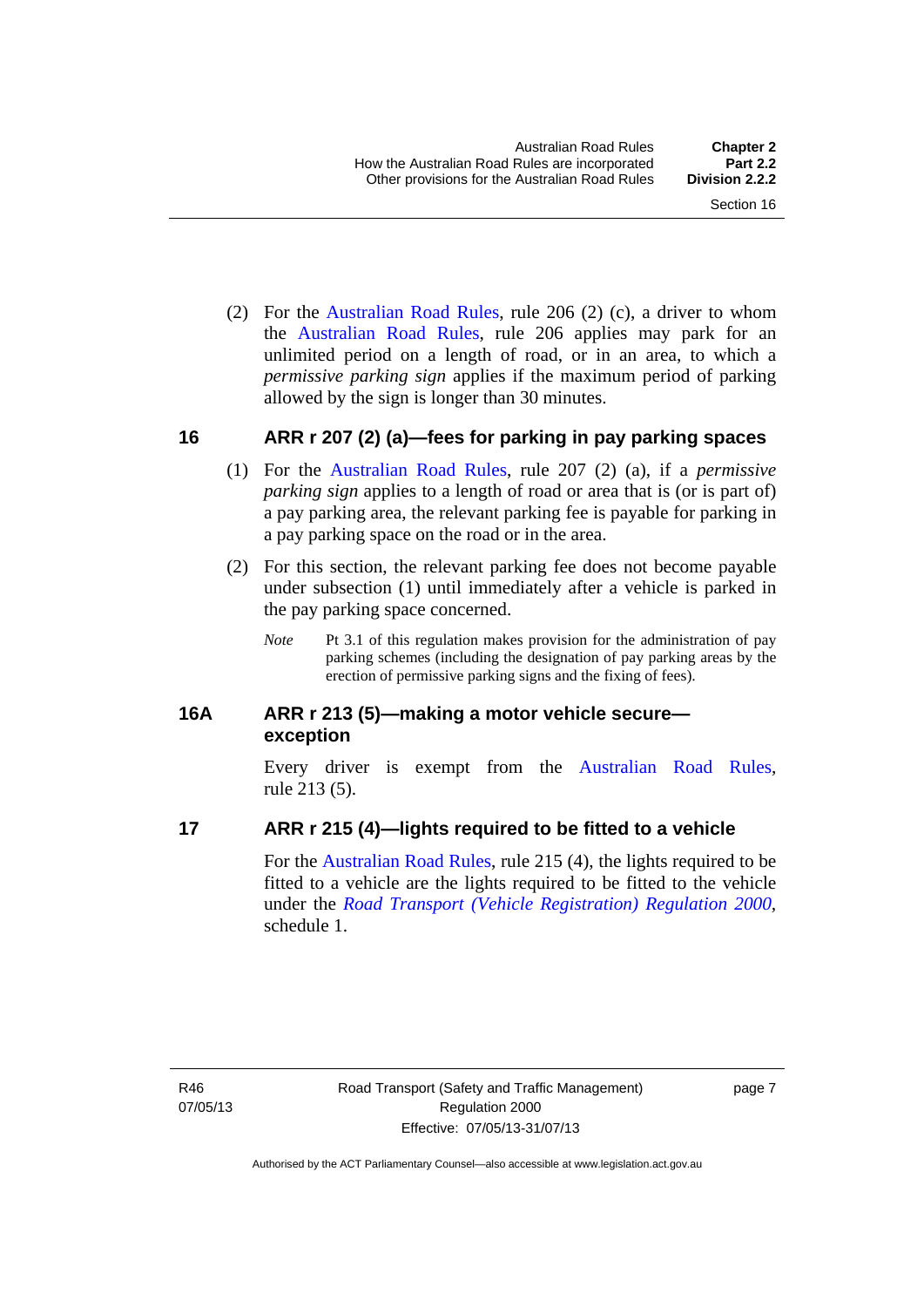#### <span id="page-26-0"></span>**18 ARR r 216 (3)—towing a vehicle at night or in hazardous weather conditions**

For the [Australian Road Rules,](http://www.legislation.act.gov.au//ni/db_37271/default.asp) rule 216 (3):

*dangerous goods*—see the *[Dangerous Goods \(Road Transport\)](http://www.legislation.act.gov.au/a/2009-34)  [Act 2009](http://www.legislation.act.gov.au/a/2009-34)*, dictionary.

*placard load*—see the *[Dangerous Goods \(Road Transport\)](http://www.legislation.act.gov.au/a/2009-34)  [Act 2009](http://www.legislation.act.gov.au/a/2009-34)*, dictionary.

#### <span id="page-26-1"></span>**19 ARR r 220 (3)—using lights on vehicles that are stopped**

For the [Australian Road Rules](http://www.legislation.act.gov.au//ni/db_37271/default.asp), rule 220 (3), a light of a kind required to be fitted to a vehicle is a light of that kind required to be fitted to the vehicle under the *[Road Transport \(Vehicle Registration\)](http://www.legislation.act.gov.au/sl/2000-12)  [Regulation 2000](http://www.legislation.act.gov.au/sl/2000-12)*, schedule 1.

#### <span id="page-26-2"></span>**20 ARR r 221 (f)—using hazard warning lights on buses carrying children**

- (1) This section applies to a bus that is carrying children and is fitted with hazard warning lights in accordance with the *[Road Transport](http://www.legislation.act.gov.au/sl/2000-12)  [\(Vehicle Registration\) Regulation 2000](http://www.legislation.act.gov.au/sl/2000-12)*, schedule 1, but is not fitted with any other warning lights in accordance with that schedule.
- (2) For the [Australian Road Rules](http://www.legislation.act.gov.au//ni/db_37271/default.asp), rule 221 (f), if the driver of the bus stops the bus to drop off or pick up a child, the driver is permitted to operate the hazard warning lights.

#### <span id="page-26-3"></span>**21 ARR r 222—using warning lights on buses carrying children**

(1) This section applies to a bus that is carrying children and is fitted with warning lights (other than hazard warning lights) in accordance with the *[Road Transport \(Vehicle Registration\) Regulation 2000](http://www.legislation.act.gov.au/sl/2000-12)*, schedule 1.

page 8 Road Transport (Safety and Traffic Management) Regulation 2000 Effective: 07/05/13-31/07/13

R46 07/05/13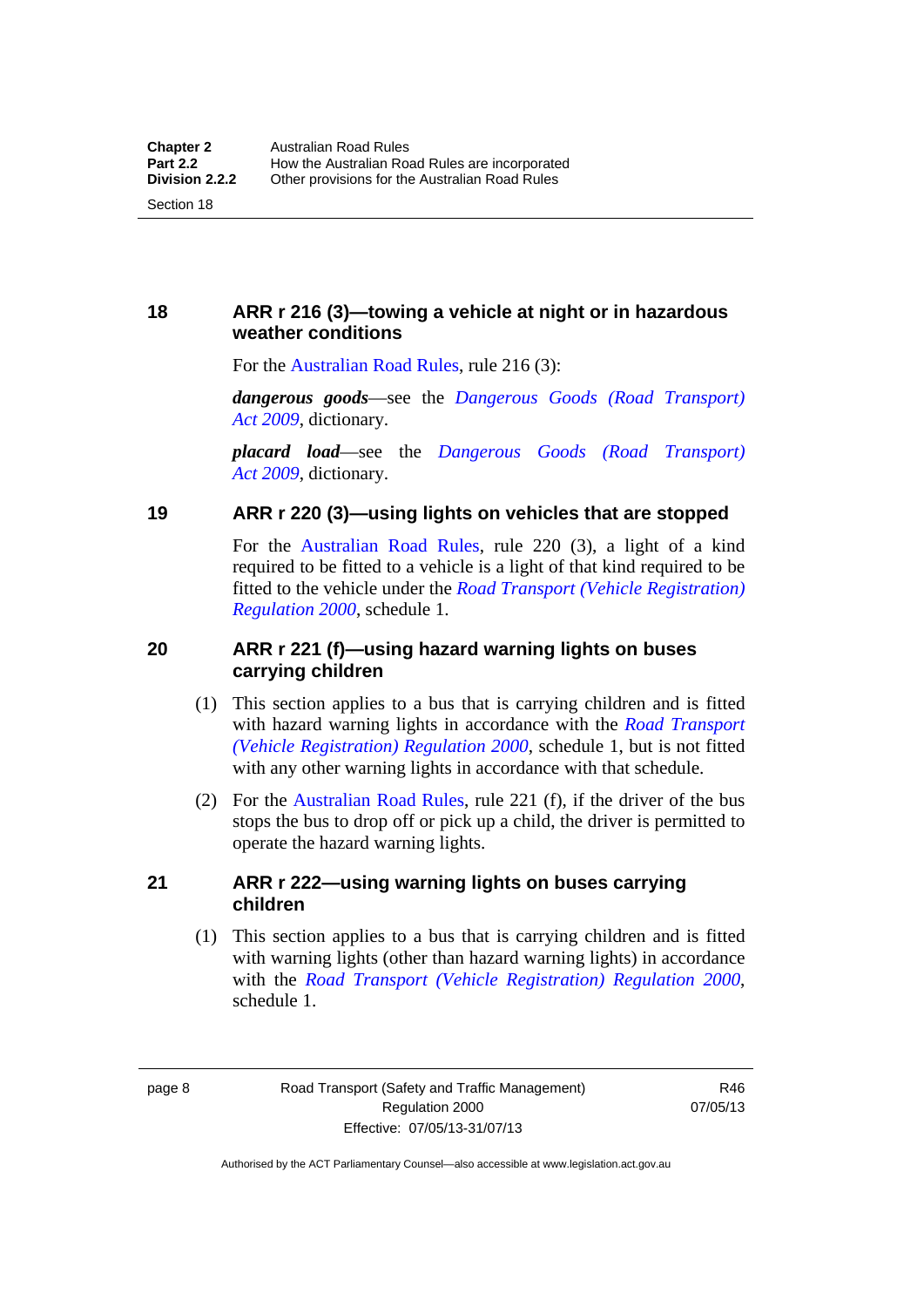(2) For the [Australian Road Rules](http://www.legislation.act.gov.au//ni/db_37271/default.asp), rule 222, the driver of the bus must operate the warning lights by activating them.

#### <span id="page-27-0"></span>**22 ARR r 225—use of radar detectors**

Every driver is exempt from rule 225 of the [Australian Road Rules.](http://www.legislation.act.gov.au//ni/db_37271/default.asp)

*Note* The [Australian Road Rules](http://www.legislation.act.gov.au//ni/db_37271/default.asp), r 225 is superfluous in the ACT because the [Act,](http://www.legislation.act.gov.au/a/1999-80/default.asp) s 9 (2) makes it an offence for a person to drive or park a motor vehicle on a road or road related area if a traffic offence evasion device is fitted to, applied to, or carried in the vehicle.

#### <span id="page-27-1"></span>**22A ARR r 236 (6)—hitchhiking, roadside commerce etc permitted**

- (1) For the [Australian Road Rules](http://www.legislation.act.gov.au//ni/db_37271/default.asp), rule 236 (6)—
	- (a) a pedestrian may stand on, or move onto, a road to—
		- (i) solicit contributions, employment or business from an occupant of a vehicle; or
		- (ii) hitchhike; or
		- (iii) display an advertisement; or
		- (iv) sell or offer articles for sale; or
		- (v) wash or clean, or offer to clean, the windscreen of a vehicle; and
	- (b) a person in a vehicle may buy, or offer to buy, an article or service from a person standing on a road.

page 9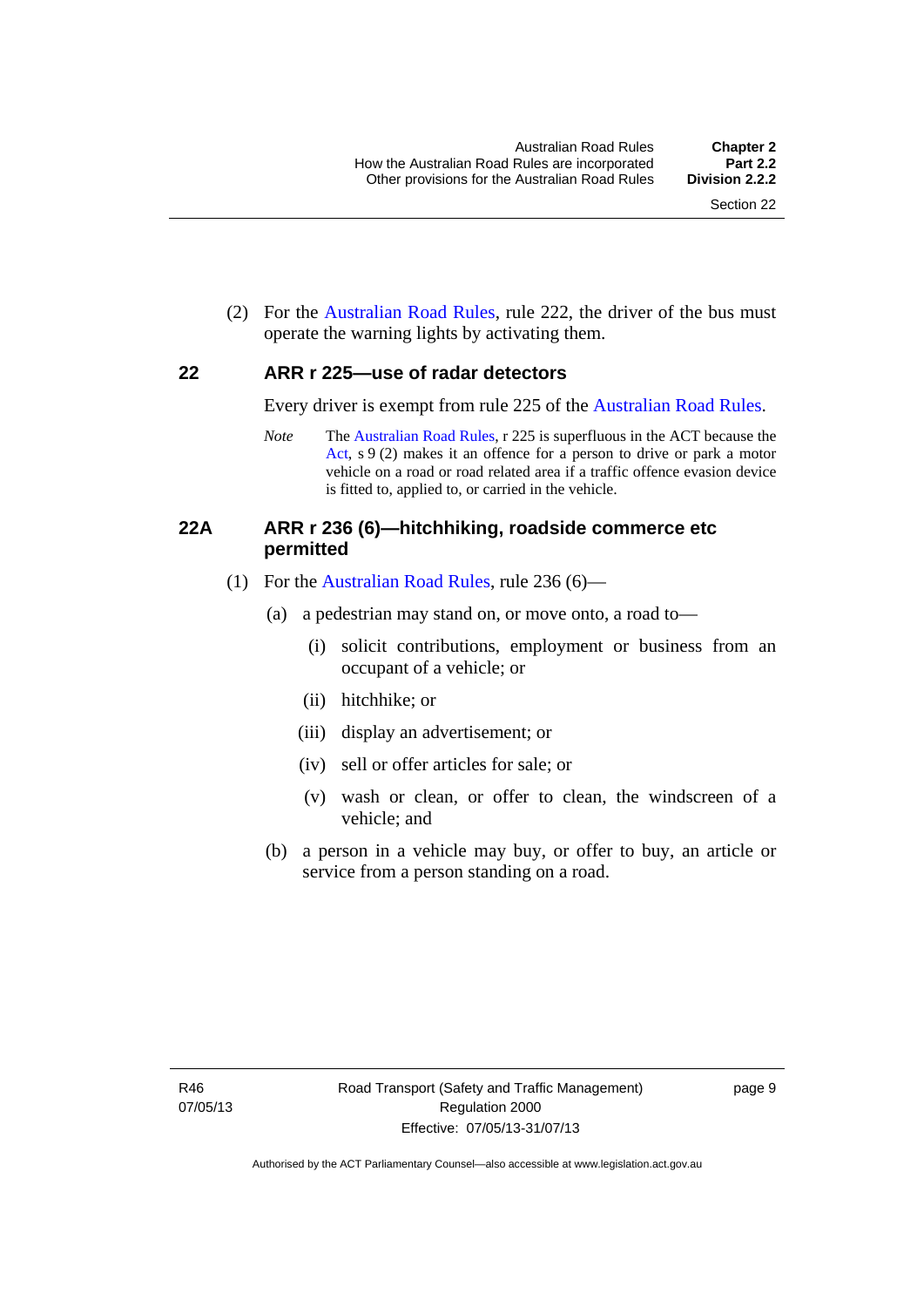(2) In this section:

*road* includes any shoulder of the road, and any median strip, painted island or traffic island, but does not include any other roadrelated area.

*Note Median strip*, *painted island* and *traffic island* are defined in the [Australian Road Rules](http://www.legislation.act.gov.au//ni/db_37271/default.asp), dictionary, *shoulder* is defined in [ARR,](http://www.legislation.act.gov.au//ni/db_37271/default.asp) r 12, and *road-related area* is defined in the [ARR,](http://www.legislation.act.gov.au//ni/db_37271/default.asp) r 13.

#### <span id="page-28-0"></span>**23 ARR r 244C—motorised scooters not to be used**

For the [Australian Road Rules](http://www.legislation.act.gov.au//ni/db_37271/default.asp), rule 244C, a person must not use a motorised scooter on a road or road related area.

#### <span id="page-28-1"></span>**23A ARR r 266—children travelling in interstate registered vehicles**

- (1) This section applies to a passenger in or on a motor vehicle (other than a bus or motorbike) who is under 7 years old.
- (2) For the [Australian Road Rules](http://www.legislation.act.gov.au//ni/db_37271/default.asp), rule 266, the passenger is exempt from rule 266 if the motor vehicle is registered in a State that does not have a law that substantially corresponds to rule 266.

#### <span id="page-28-2"></span>**23B ARR r 266 (2B)—children travelling in goods compartments**

- (1) This section applies to a passenger in a motor vehicle who is—
	- (a) at least 4 years old; and
	- (b) under 7 years old; and
	- (c) travelling in a seating position in a part of the vehicle that is designed primarily for the carriage of goods.
- (2) For the [Australian Road Rules,](http://www.legislation.act.gov.au//ni/db_37271/default.asp) rule 266 (2B), the passenger is exempt from—
	- (a) being restrained in an approved child restraint; or

page 10 Road Transport (Safety and Traffic Management) Regulation 2000 Effective: 07/05/13-31/07/13

R46 07/05/13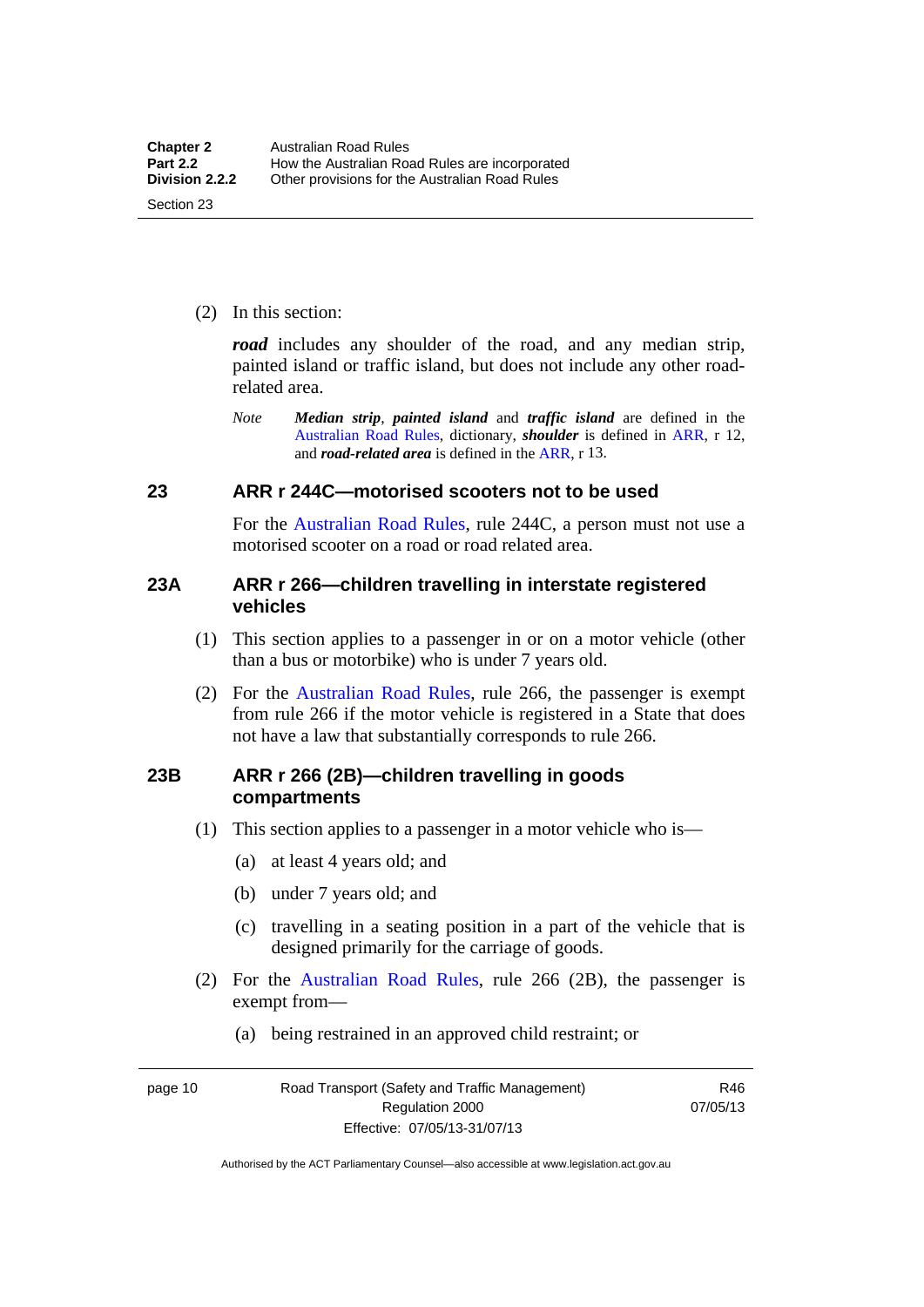- (b) being placed in an approved booster seat and restrained by a seatbelt.
- (3) However, the passenger must be—
	- (a) restrained by a suitable lap and sash type seatbelt; or
	- (b) restrained by—
		- (i) for the midsection of the passenger's body—a lap type seatbelt; and
		- (ii) for the passenger's upper body—an approved child safety harness.
	- *Note* A person must not travel in a seating position in a part of a vehicle that is designed primarily for the carriage of goods unless the position is suitable for the size and weight of the person (see [ARR](http://www.legislation.act.gov.au//ni/db_37271/default.asp), r 268 (2)).

#### <span id="page-29-0"></span>**24 ARR r 266 (7)—wearing of seatbelts by passengers under 16 years old**

For the [Australian Road Rules](http://www.legislation.act.gov.au//ni/db_37271/default.asp), rule 266 (7):

*approved booster seat* means a booster seat that is approved by the road transport authority under section 66 (1) (b) (Approvals etc by road transport authority).

*approved child restraint* means a child restraint that is approved by the road transport authority under section 66 (1) (c) (Approvals etc by road transport authority).

*approved child safety harness* means a child safety harness that is approved by the road transport authority under section 66 (1) (d) (Approvals etc by road transport authority).

R46 07/05/13 page 11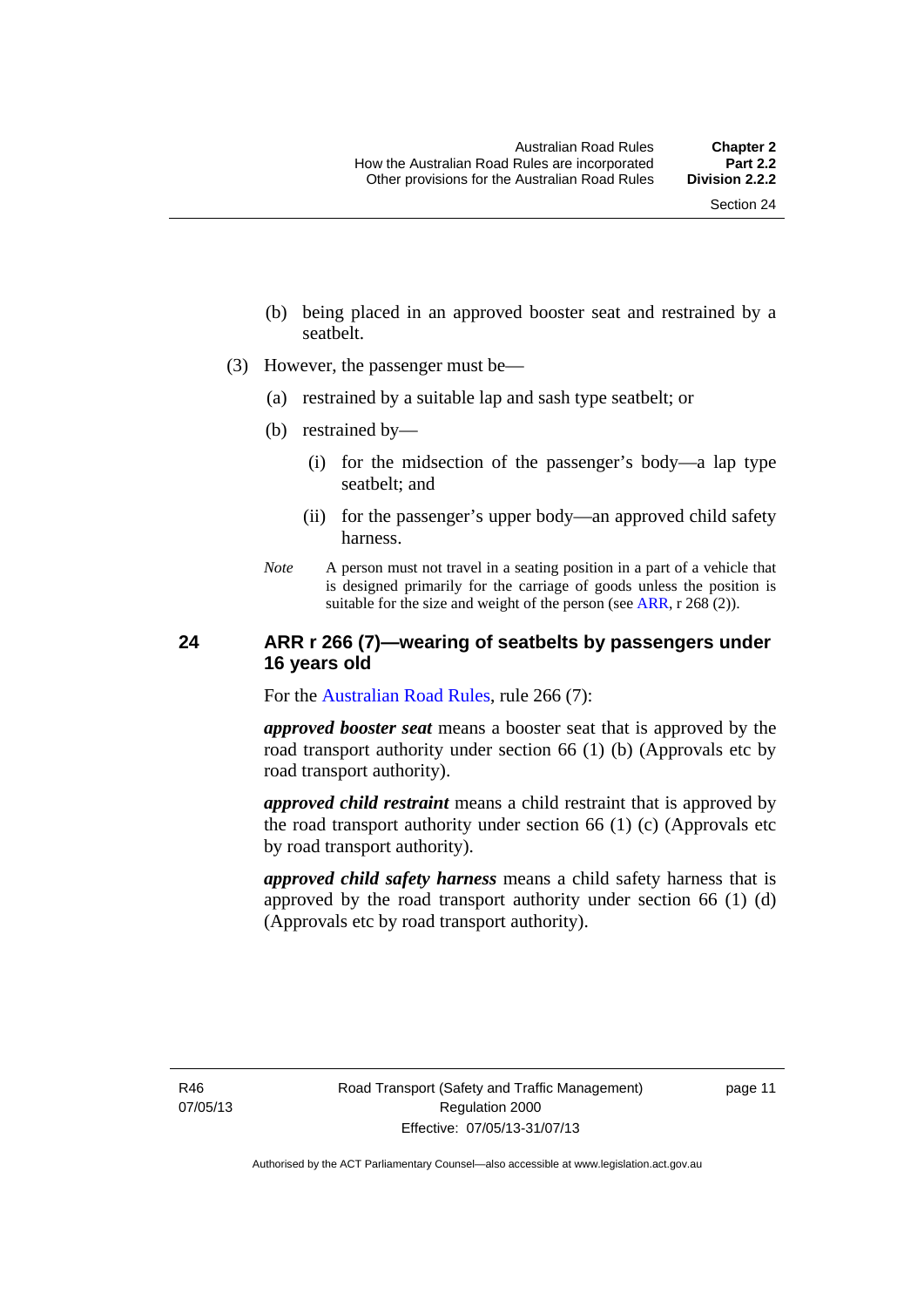Section 26

#### <span id="page-30-0"></span>**26 ARR r 270 (3)—wearing motorbike helmets**

For the [Australian Road Rules,](http://www.legislation.act.gov.au//ni/db_37271/default.asp) rule 270 (3):

*approved motor bike helmet* means a protective helmet for motorbike riders that is approved by the road transport authority under section 66 (1) (e) (Approvals etc by road transport authority).

#### <span id="page-30-1"></span>**27 ARR r 271 (6)—riding on motorbikes**

For the [Australian Road Rules,](http://www.legislation.act.gov.au//ni/db_37271/default.asp) rule 271 (6):

- (a) the [Australian Road Rules](http://www.legislation.act.gov.au//ni/db_37271/default.asp), rule 271 (2) does not apply to a passenger on a motorbike to the extent that the passenger is exempt from the subrule under section 67 (Exemption from requirement about riding on motorbikes); and
- (b) the [Australian Road Rules,](http://www.legislation.act.gov.au//ni/db_37271/default.asp) rule 271 (3) does not apply to the rider of a motorbike in relation to a passenger to the extent that, under paragraph (a), rule 271 (2) does not apply to the passenger.

#### <span id="page-30-2"></span>**27A ARR r 280 (2) (a)—other vehicles to which B light rules apply**

The following classes of vehicles are specified:

- (a) taxis;
- (b) hire cars;
- (c) demand responsive service vehicles;
- (d) motorbikes.
- *Note* This section applies the B light rules to drivers of taxis, hire cars, demand responsive service vehicles and riders of motorbikes who, under s 12, are allowed to drive in bus lanes.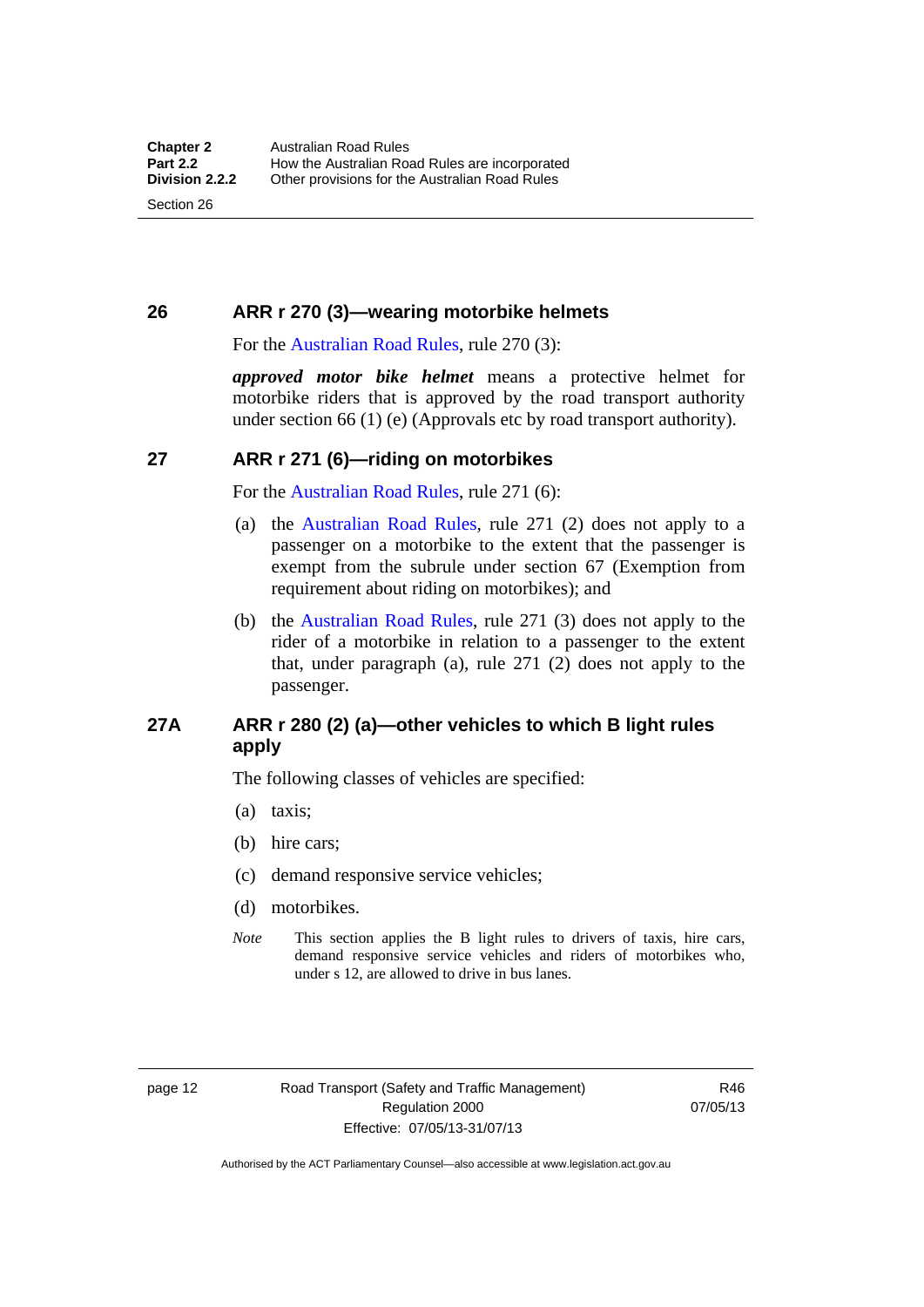#### <span id="page-31-0"></span>**28 ARR r 287 (3), (4)—duties of participants in crashes**

- (1) For the [Australian Road Rules,](http://www.legislation.act.gov.au//ni/db_37271/default.asp) rule 287 (3), a driver of a motor vehicle involved in a crash is taken to have given the driver's required particulars to a police officer if the driver supplies the particulars in accordance with the requirements of the crash reporting website.
- (2) For the [Australian Road Rules,](http://www.legislation.act.gov.au//ni/db_37271/default.asp) rule 287 (3) (e), every crash not mentioned in the [Australian Road Rules,](http://www.legislation.act.gov.au//ni/db_37271/default.asp) rule 287 (3) (a) to (d) must be reported to a police officer.
	- *Note* The [Australian Road Rules,](http://www.legislation.act.gov.au//ni/db_37271/default.asp) r 287 (3) (e) requires the driver (or the driver's representative) to give the driver's required particulars, within the required time, about a crash to a police officer if the crash is required to be reported to a police officer under another law of this jurisdiction.
- (3) For the [Australian Road Rules](http://www.legislation.act.gov.au//ni/db_37271/default.asp), rule 287 (4), definition of *required particulars*, information required to be given to a police officer about a crash includes an explanation of the circumstances of the crash.
- (4) In this section:

*crash reporting website* means the website operated by the Territory for the purpose of receiving information about crashes.

*Note* The crash reporting website can be accessed through the Canberra Connect website [\(www.canberraconnect.act.gov.au\)](http://www.canberraconnect.act.gov.au/). The website can also be accessed through the website for police services in the ACT [\(www.afp.gov.au\)](http://www.afp.gov.au/).

R46 07/05/13 page 13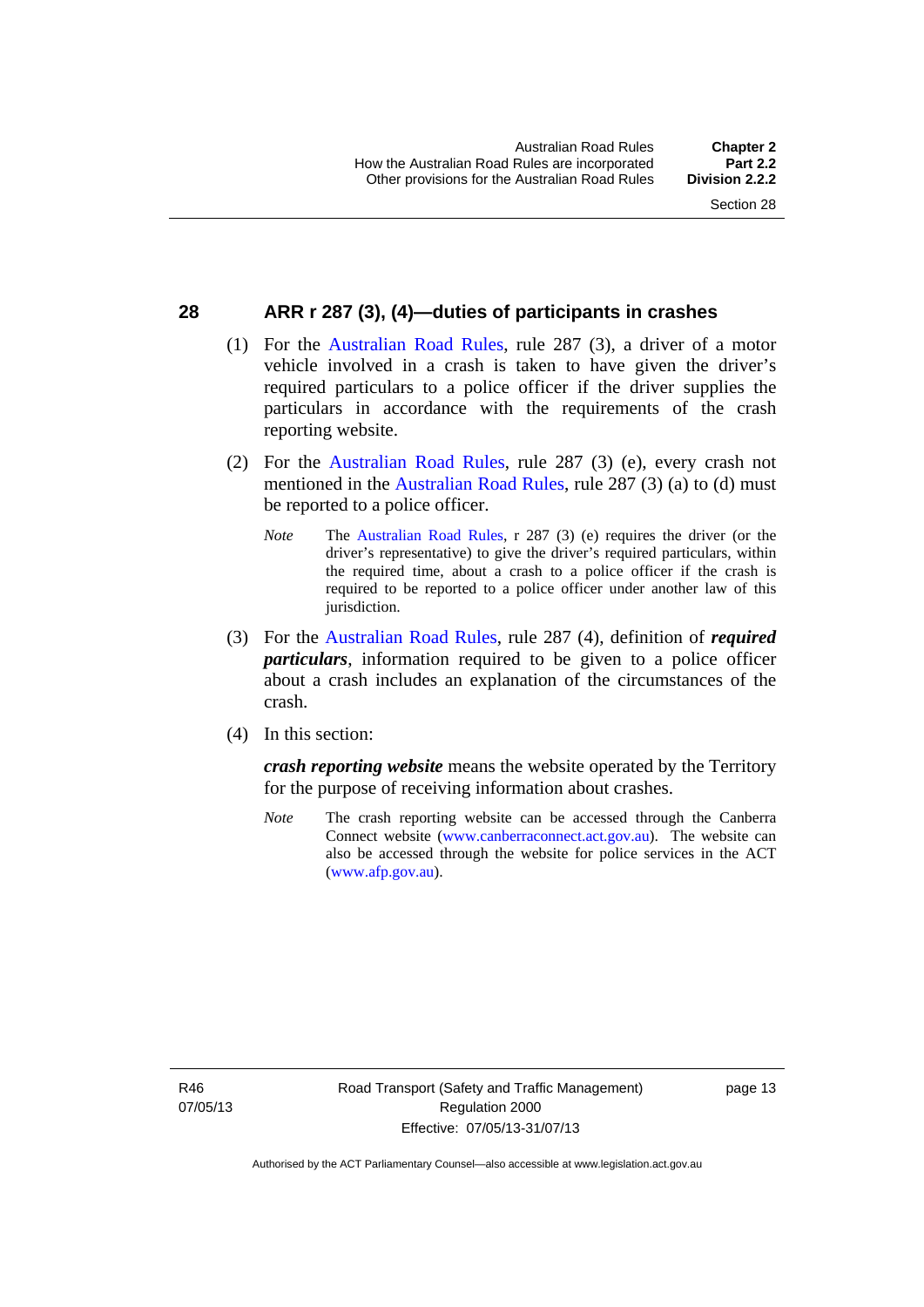Section 29

### <span id="page-32-0"></span>**29 ARR r 289 (1) (g)—driving on nature strip**

For the [Australian Road Rules](http://www.legislation.act.gov.au//ni/db_37271/default.asp), rule 289 (1) (g), a driver may drive the driver's vehicle on a nature strip adjacent to a length of road in a built-up area if the vehicle—

- (a) is a motor vehicle (other than a ride-on lawnmower) that is built and used solely for cutting grass, or for purposes incidental to cutting grass; or
- (b) is a motor vehicle that is designed for cleaning footpaths and is being driven on the nature strip for the purpose of cleaning a footpath and is displaying an amber flashing light; or
- (c) is being used to transport goods or materials for use in (or for the purposes of) the construction or maintenance of roads by or on behalf of the Territory; or
- (d) is a postal vehicle that is  $-$ 
	- (i) a motorbike with an engine capacity of not more than 110mL; and
	- (ii) being driven at a speed of not more than 10km/h.
- (e) is being used by a person in the course of his or her duties as a person authorised under this regulation to use a traffic offence detection device.

#### <span id="page-32-1"></span>**30 ARR r 298—driving with a person in or on trailer**

- (1) For the [Australian Road Rules,](http://www.legislation.act.gov.au//ni/db_37271/default.asp) rule 298, a trailer is exempt if—
	- (a) the trailer is being towed by a police vehicle or emergency vehicle; or
	- (b) the carriage of passengers is permitted in a part of the trailer and anyone in the trailer is in that part; or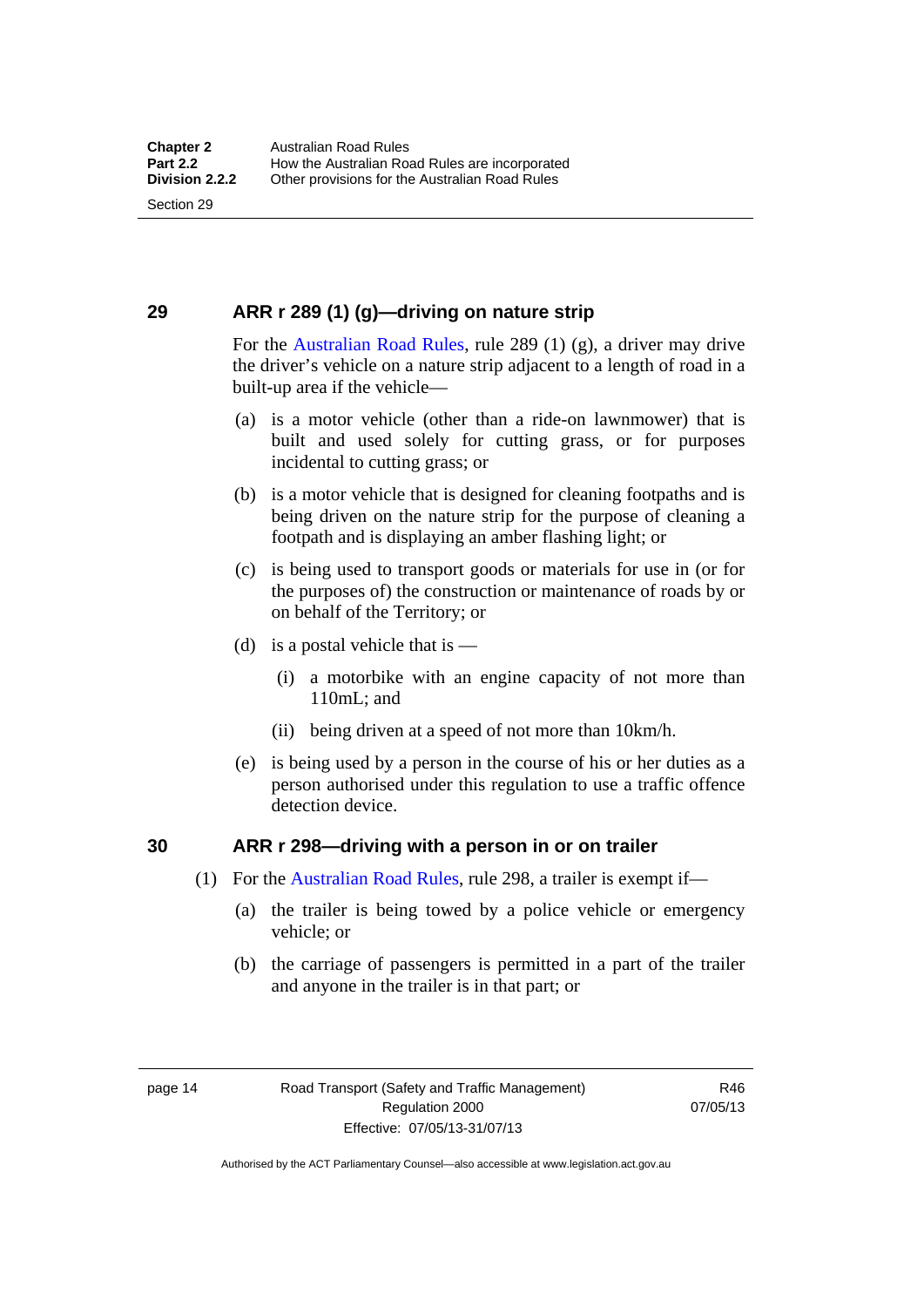- (c) anyone who is in the trailer is engaged in the door-to-door delivery or collection of goods, or in the collection of waste or garbage, and the trailer is not travelling faster than 25 km/h; or
- (d) in all the circumstances, there is no reasonable danger of anyone in the trailer falling from the trailer or being injured.
- (2) For this section, the carriage of passengers is permitted in a part of a trailer if the part is designed primarily for—
	- (a) the carriage of passengers; or
	- (b) the carriage of goods, but is enclosed.
- (3) In this section:

*enclosed*, for a part of a trailer, means enclosed by—

- (a) the structure of the trailer; or
- (b) a canopy, cage or other device fitted to the trailer that is of a kind approved by the road transport authority under section 66 (1) (f) (Approvals etc by road transport authority).

*in* includes on.

#### <span id="page-33-0"></span>**31 ARR r 310 (3), (4)—exemption for road workers etc**

- (1) For the [Australian Road Rules](http://www.legislation.act.gov.au//ni/db_37271/default.asp), rule 310 (3) (b), the road transport authority may authorise a person to engage in speed zoning tests.
- (2) For the [Australian Road Rules](http://www.legislation.act.gov.au//ni/db_37271/default.asp), rule 310 (4), definition of *roadworks*, the road transport authority may authorise—
	- (a) installation or maintenance work on, above or below a road; or
	- (b) installation or maintenance of a traffic control device; or
	- (c) a traffic survey.

page 15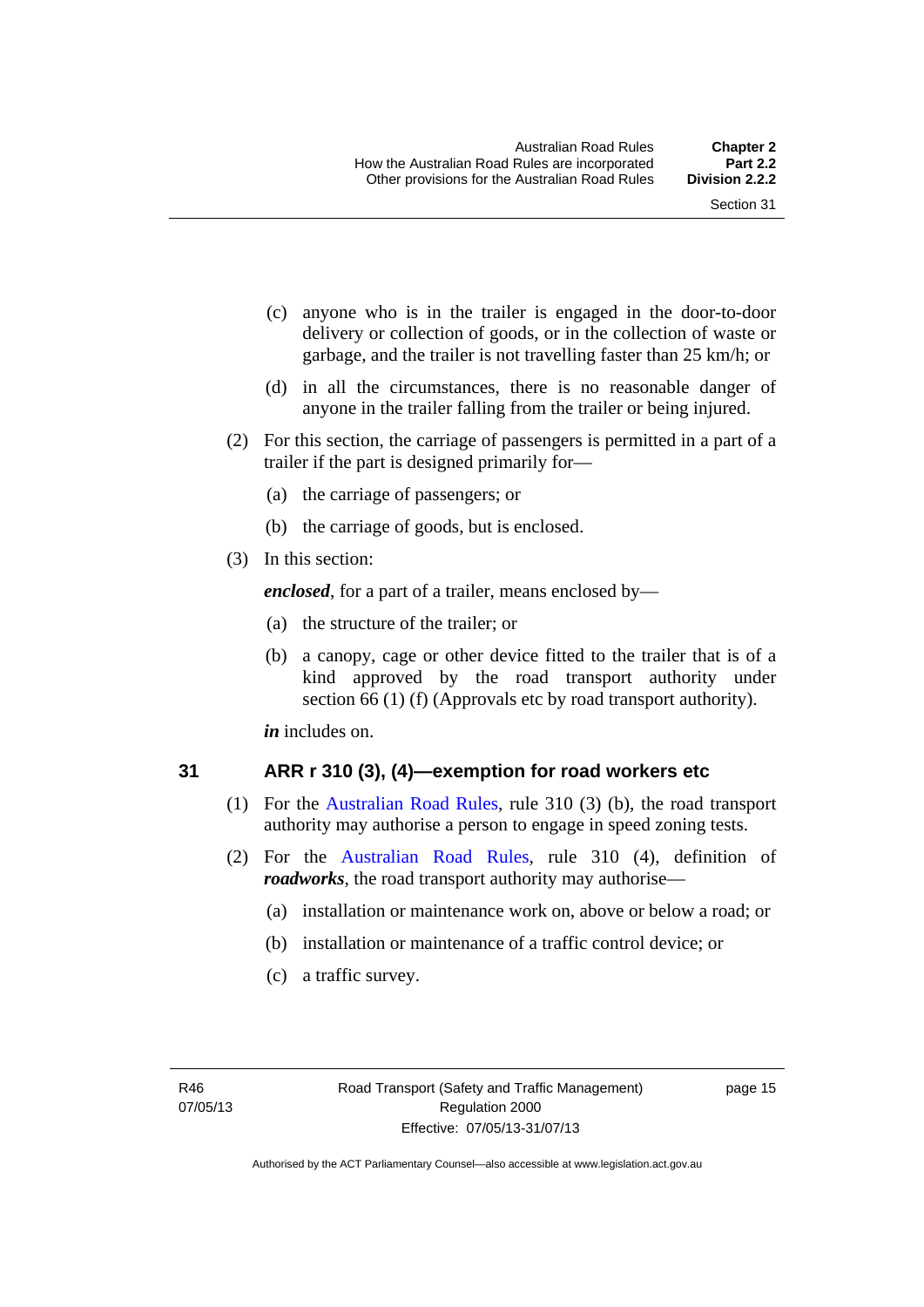- (3) This section is additional to, and does not limit, any other power of the road transport authority or anyone else under a territory law to authorise something mentioned in this section.
	- *Note* Under the Act, the road transport authority can authorise a person to install or display (or to interfere with, change or remove) a prescribed traffic control device.

#### <span id="page-34-0"></span>**32 ARR r 313—postal workers**

For the [Australian Road Rules,](http://www.legislation.act.gov.au//ni/db_37271/default.asp) rule 313—

- (a) the [Australian Road Rules,](http://www.legislation.act.gov.au//ni/db_37271/default.asp) rule 186 (Stopping in a mail zone) does not apply to the driver of a postal vehicle; and
- (b) the [Australian Road Rules](http://www.legislation.act.gov.au//ni/db_37271/default.asp), rule 288 (Driving on a path) does not apply to the driver of a postal vehicle if—
	- (i) the vehicle is a motorbike with an engine capacity of not more than 110mL; and
	- (ii) the vehicle is being driven at a speed of not more than 10km/h.

#### <span id="page-34-1"></span>**33 ARR dict—definitions for dictionary**

(1) For the [Australian Road Rules,](http://www.legislation.act.gov.au//ni/db_37271/default.asp) dictionary:

*approved bicycle helmet* means a protective helmet for bicycle riders that is approved by the road transport authority under section 66 (1) (a) (Approvals etc by road transport authority).

*authorised person,* for a provision of the [Australian Road Rules](http://www.legislation.act.gov.au//ni/db_37271/default.asp), means a person who is appointed as, or prescribed to be, an authorised person under the *[Road Transport \(General\) Act 1999](http://www.legislation.act.gov.au/a/1999-77)* for the [Australian Road Rules](http://www.legislation.act.gov.au//ni/db_37271/default.asp) or the provision.

#### *emergency worker* means—

 (a) a member of the ambulance service rendering or providing transport for sick or injured people; or

page 16 Road Transport (Safety and Traffic Management) Regulation 2000 Effective: 07/05/13-31/07/13

R46 07/05/13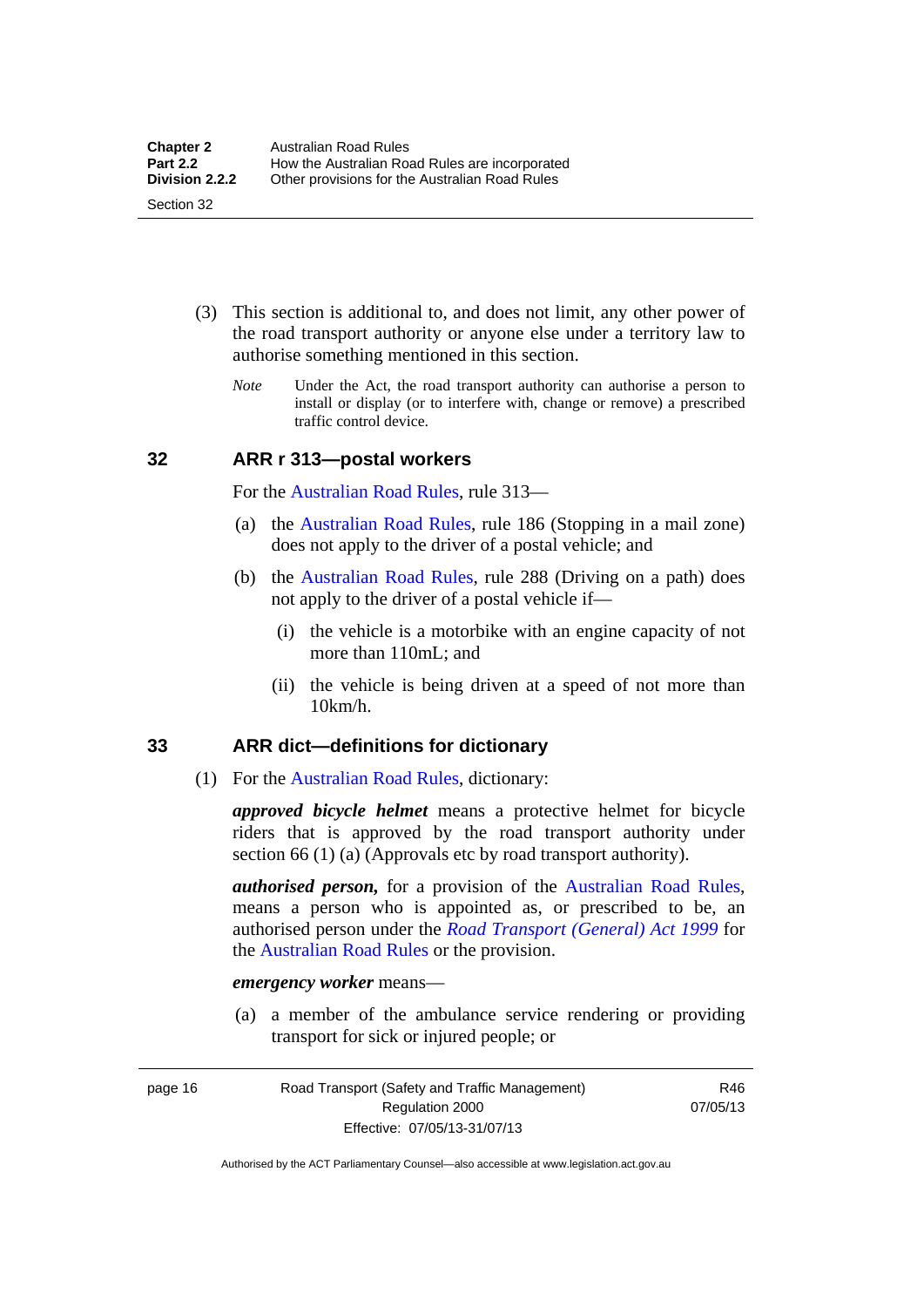- (b) a member of the ambulance service, the fire brigade, the rural fire service or the SES providing transport in an emergency; or
- (c) a person who is declared by the road transport authority under section 66 (1) (g) (Approvals etc by road transport authority) to be an emergency worker.

*mechanical signalling device*, in relation to a vehicle, means a device that—

- (a) is fitted to the vehicle; and
- (b) is a mechanical signalling device or turn signal that complies with the *[Road Transport \(Vehicle Registration\)](http://www.legislation.act.gov.au/sl/2000-12)  [Regulation 2000](http://www.legislation.act.gov.au/sl/2000-12)*, schedule 1.

*oversize vehicle* means a vehicle with a dimension that, including the dimension of any load, exceeds a relevant dimension limit under—

- (a) the *[Road Transport \(Mass, Dimensions and Loading\)](http://www.legislation.act.gov.au/a/2009-22)  [Act 2009](http://www.legislation.act.gov.au/a/2009-22)*; or
- (b) the *[Road Transport \(Vehicle Registration\) Regulation 2000](http://www.legislation.act.gov.au/sl/2000-12)*.
- *Note* A reference to an Act includes a reference to the statutory instruments made or in force under the Act, including any regulation (see [Legislation Act,](http://www.legislation.act.gov.au/a/2001-14) s 104).

*police officer*—see the [Legislation Act](http://www.legislation.act.gov.au/a/2001-14), dictionary, part 1.

*postal worker* means an employee of Australia Post or anyone else engaged by Australia Post to deliver post.

*public bus*—see the *[Road Transport \(Public Passenger Services\)](http://www.legislation.act.gov.au/a/2001-62)  [Act 2001](http://www.legislation.act.gov.au/a/2001-62)*, dictionary.

*taxi*—

 (a) see the *[Road Transport \(Public Passenger Services\) Act 2001](http://www.legislation.act.gov.au/a/2001-62)*, section 45 (Meaning of *taxi*); and

R46 07/05/13 page 17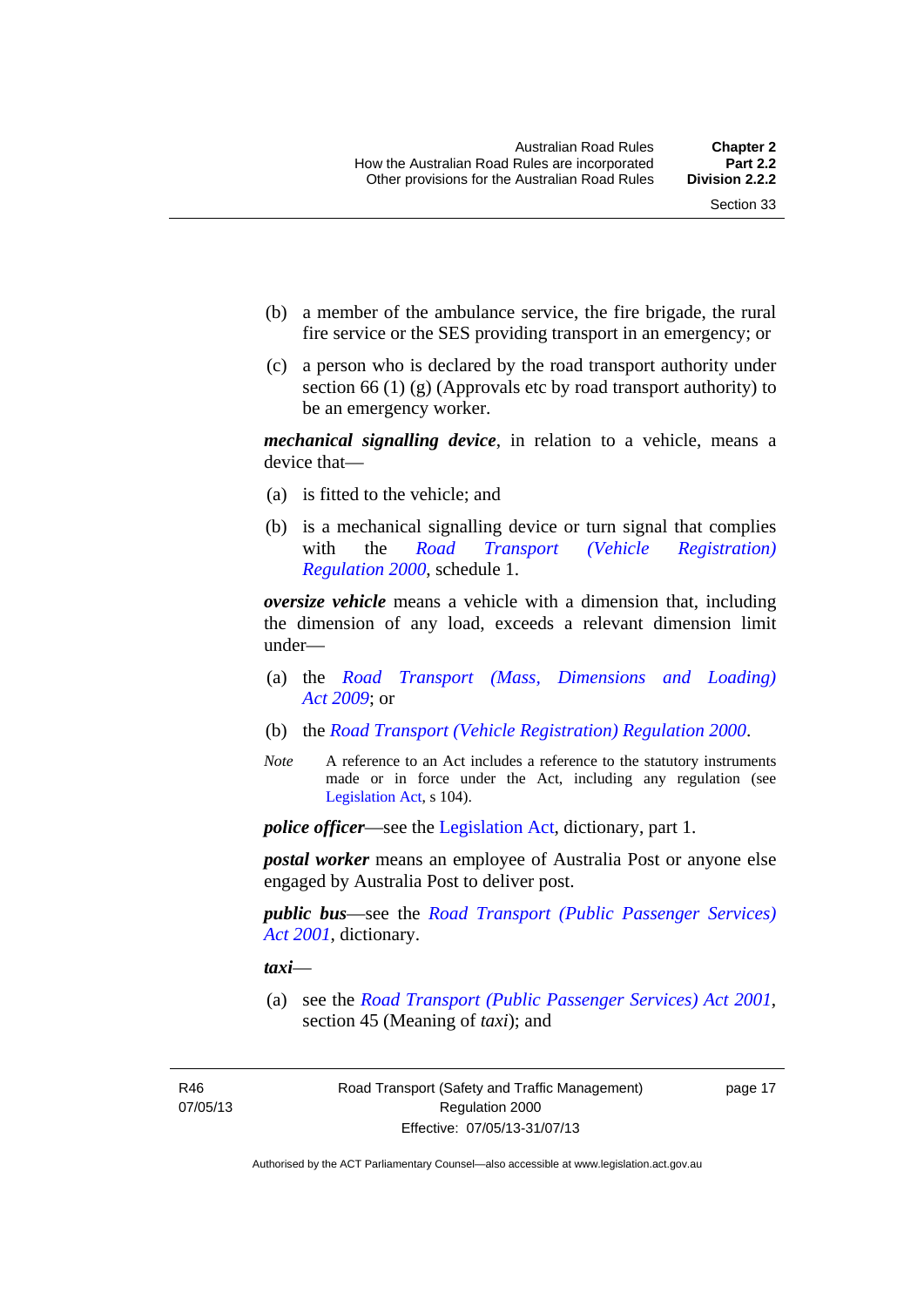(b) except in the [Australian Road Rules,](http://www.legislation.act.gov.au//ni/db_37271/default.asp) rule 182 (which is about stopping in taxi zones), includes a hire car.

 (2) For the [Australian Road Rules](http://www.legislation.act.gov.au//ni/db_37271/default.asp), dictionary, definition of *GVM*, paragraph (b):

*vehicle registration authority* means:

- (a) the road transport authority; or
- (b) the corresponding authority of another jurisdiction.
- (3) For the [Australian Road Rules](http://www.legislation.act.gov.au//ni/db_37271/default.asp), dictionary, definition of *hazard warning lights*:

*another law of this jurisdiction* means the *[Road Transport \(Vehicle](http://www.legislation.act.gov.au/sl/2000-12)  [Registration\) Regulation 2000](http://www.legislation.act.gov.au/sl/2000-12)*, schedule 1.

- (4) For the [Australian Road Rules](http://www.legislation.act.gov.au//ni/db_37271/default.asp), dictionary, definition of *portable warning triangle*, a portable warning triangle is approved if it—
	- (a) is in the form of an equilateral triangle; and
	- (b) has a minimum height of 300mm; and
	- (c) has, on the front and back, red reflecting sheeting or material, or 9 red reflectors arranged in a triangular shape, causing a red reflection that would be clearly visible to a driver at night when the upper beam of light from any headlight on the vehicle (complying with the relevant provisions to the *[Road](http://www.legislation.act.gov.au/sl/2000-12)  [Transport \(Vehicle Registration\) Regulation 2000](http://www.legislation.act.gov.au/sl/2000-12)*), schedule 1 is projected directly onto the sign from a distance of 200m; and
	- (d) is of a robust and durable construction, capable of being readily erected to stand in an upright position and capable of remaining unaffected (to any material degree) by any reasonable force of wind or variation in weather conditions.

Section 33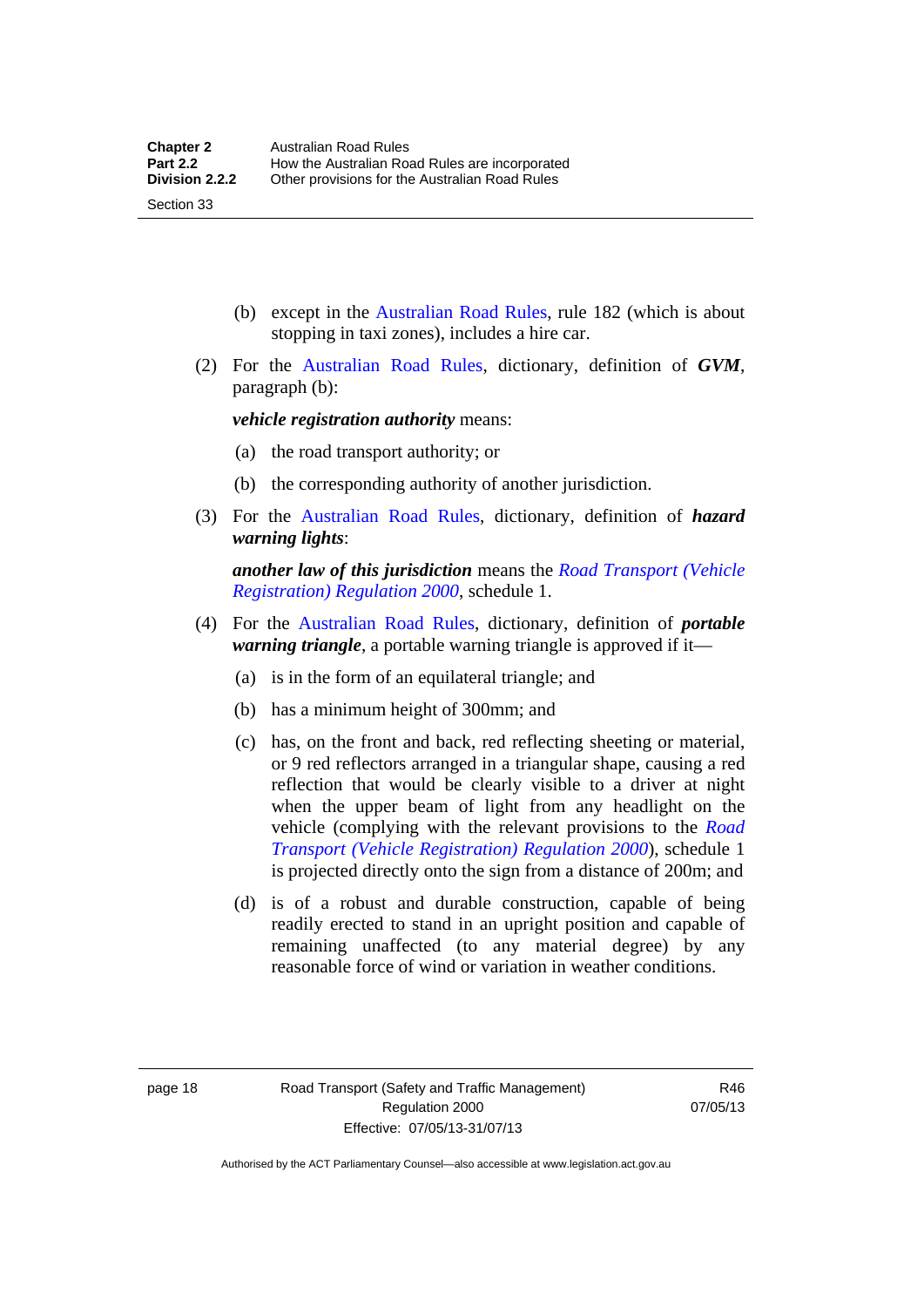Australian Road Rules **Chapter 2** Additional ACT road rules **Part 2.3** Noise and other nuisances

# **Part 2.3 Additional ACT road rules**

*Note* The [Australian Road Rules](http://www.legislation.act.gov.au//ni/db_37271/default.asp) are not completely self-contained and need to be read with associated laws of each jurisdiction. This part sets out some of the associated laws that are particular to the ACT. Provisions of Acts and other regulations included in the road transport legislation contain other provisions that are particular to the ACT.

## **Division 2.3.1 Noise and other nuisances**

#### **37 Making unnecessary engine noise**

The driver of a motor vehicle on a road must not make unnecessary noise by turning on, running or failing to turn off the vehicle's engine.

Maximum penalty: 20 penalty units.

*Note* Under the [Australian Road Rules,](http://www.legislation.act.gov.au//ni/db_37271/default.asp) r 291 it is an offence to start or drive a vehicle in a way that makes unnecessary noise or smoke.

#### **38 Emission of waste oil or grease**

 (1) A person must not use a motor vehicle or trailer on a road unless adequate precautions have been taken to prevent waste oil or grease from the machinery or from any other part of the vehicle from dropping onto the roadway.

Maximum penalty: 20 penalty units.

- *Note* The [Australian Road Rules,](http://www.legislation.act.gov.au//ni/db_37271/default.asp) r 293 requires the driver of a vehicle to remove oil or grease that falls from the vehicle in certain circumstances.
- (2) Without limiting the liability of anyone else, the responsible person for a motor vehicle or trailer must take reasonable steps to prevent a contravention of subsection (1) in relation to the vehicle.

Maximum penalty: 20 penalty units.

R46 07/05/13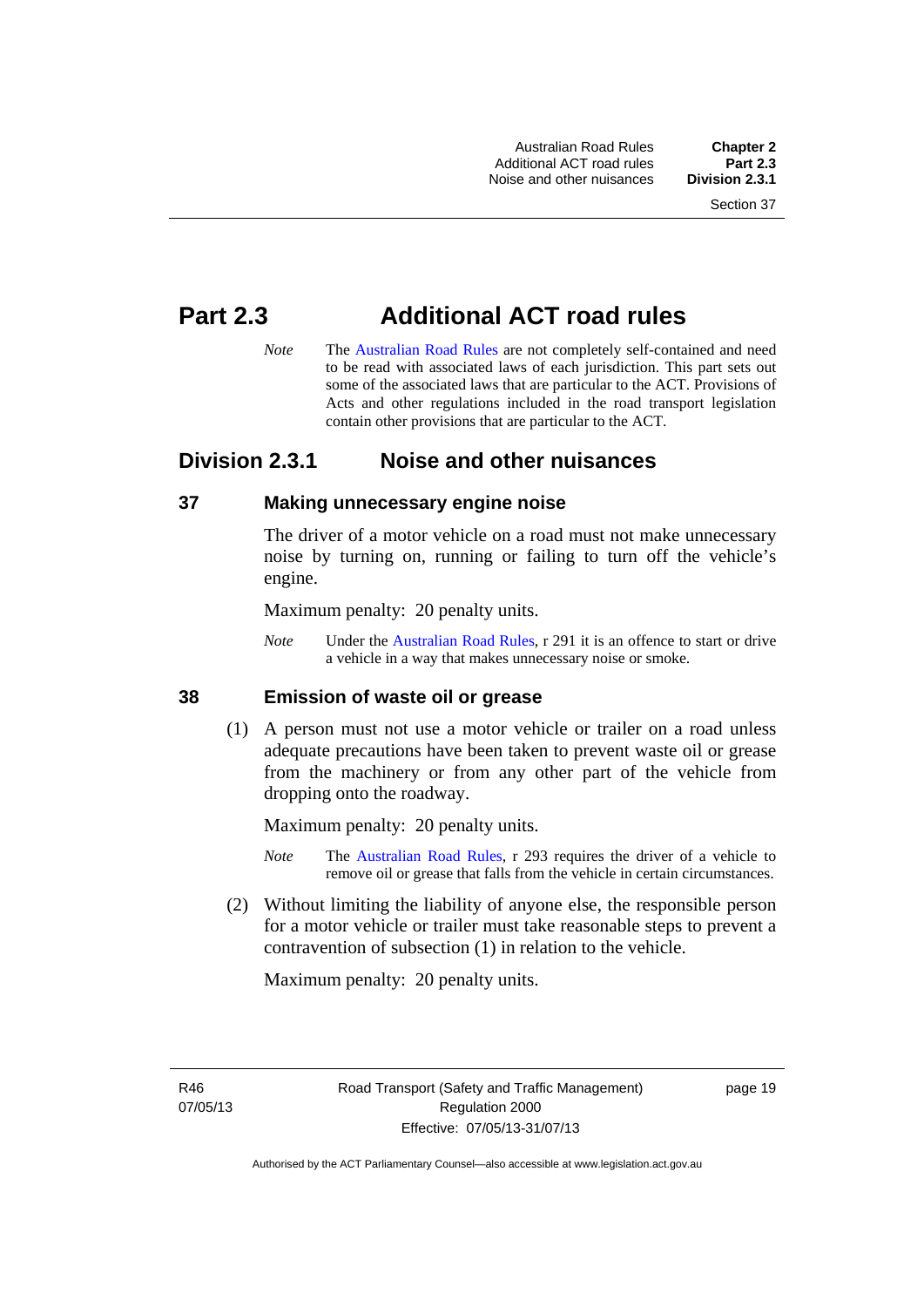Section 39

# **Division 2.3.2 Driver and passenger safety**

#### **39 Safety of persons on trailers**

 (1) A person must not travel on a road in or on any part of a trailer that is not a part designed primarily for the carriage of passengers or goods.

Maximum penalty: 20 penalty units.

 (2) A person must not travel on a road in or on any part of a trailer that is a part designed primarily for the carriage of goods if the part is not enclosed.

Maximum penalty: 20 penalty units.

- (3) This section does not apply to a person—
	- (a) who is in or on a police vehicle or emergency vehicle; or
	- (b) engaged in the door-to-door delivery or collection of goods, or in the collection of waste or garbage, in or on a trailer that is not travelling faster than 25km/h; or
	- (c) if, in all the circumstances, there is a no reasonable danger of the person falling or being thrown from the trailer, or being injured, because the person is travelling in a way prohibited by this section.
- (4) In this section:

*enclosed*, for a part of a trailer, means enclosed by—

(a) the structure of the trailer; or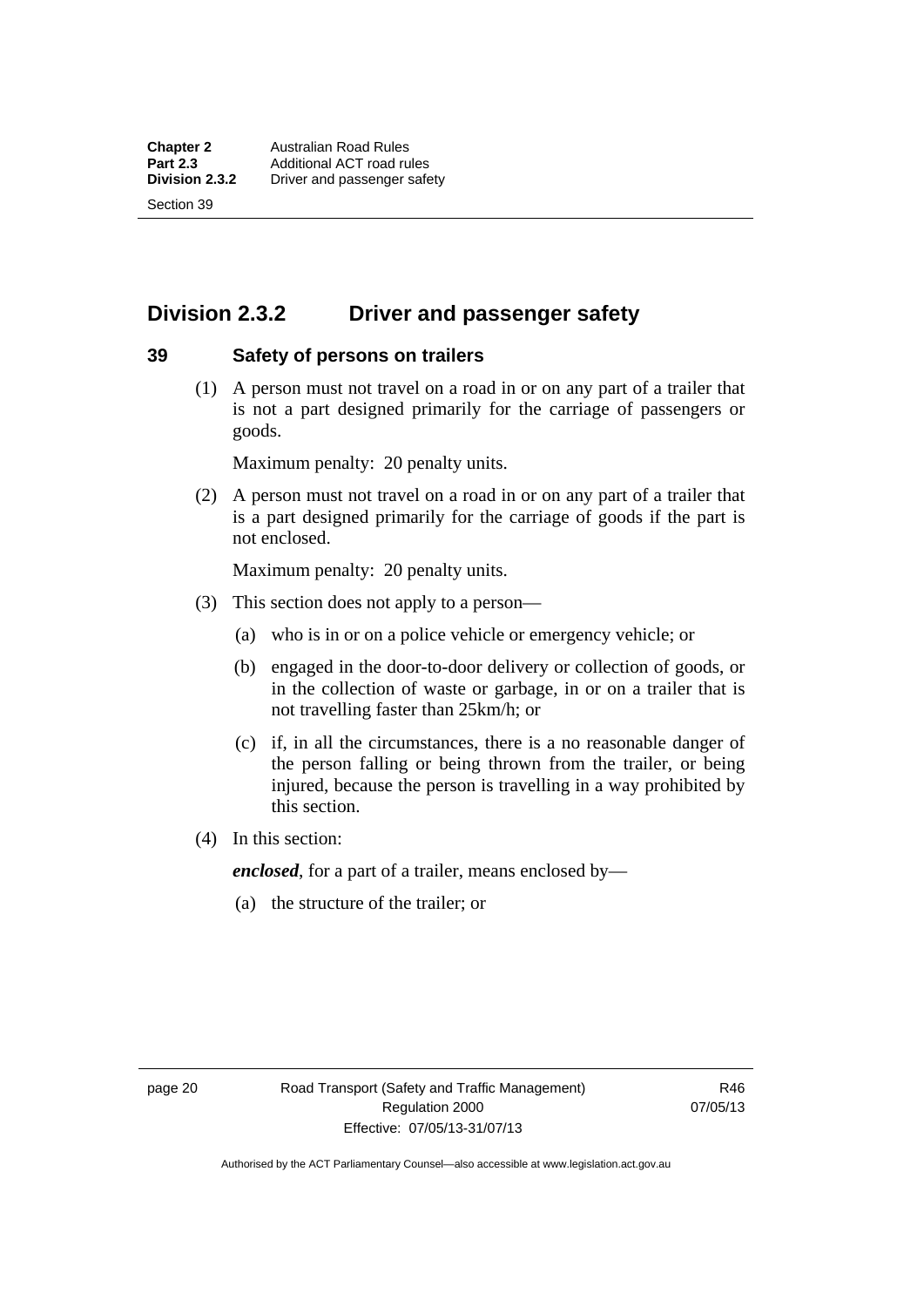- (b) a canopy, cage or other device fitted to the trailer that is of a kind approved by the road transport authority under section 66 (1) (f) (Approvals etc by road transport authority).
- *Note* The [Australian Road Rules](http://www.legislation.act.gov.au//ni/db_37271/default.asp), r 298 prohibits a driver from driving a motor vehicle towing a trailer with a person in or on the trailer, unless the trailer is exempt from the rule under another law of this jurisdiction. Section 30 provides the exemption from the rule.

#### **40 Passengers in sidecars to be seated**

 (1) A passenger in a sidecar attached to a motorbike that is moving, or is stationary but not parked, on a road must sit in a place in the sidecar designed for use by a passenger.

Maximum penalty: 20 penalty units.

 (2) The rider of a motorbike must not ride with a passenger in a sidecar unless the passenger complies with subsection (1).

Maximum penalty: 20 penalty units.

## **Division 2.3.3 Trailers and towing**

- *Note* The following rules of the [Australian Road Rules](http://www.legislation.act.gov.au//ni/db_37271/default.asp) apply to the towing of vehicles:
	- r 216 (which is about the lights that must be used when towing a vehicle at night or in hazardous weather conditions)
	- r 254 (which is about the towing of bicycles)
	- r 257 (which is about riding with a person on a bicycle trailer)
	- r 292 (which is about towing a vehicle with an insecure or overhanging load)
	- r 294 (which is about keeping control of a motor vehicle or trailer being towed)
	- r 295 (which is about towing another vehicle with a towline)
	- r 298 (which is about driving with a person in a trailer)
	- r 312 (which provides certain exemptions for tow truck drivers).

R46 07/05/13 page 21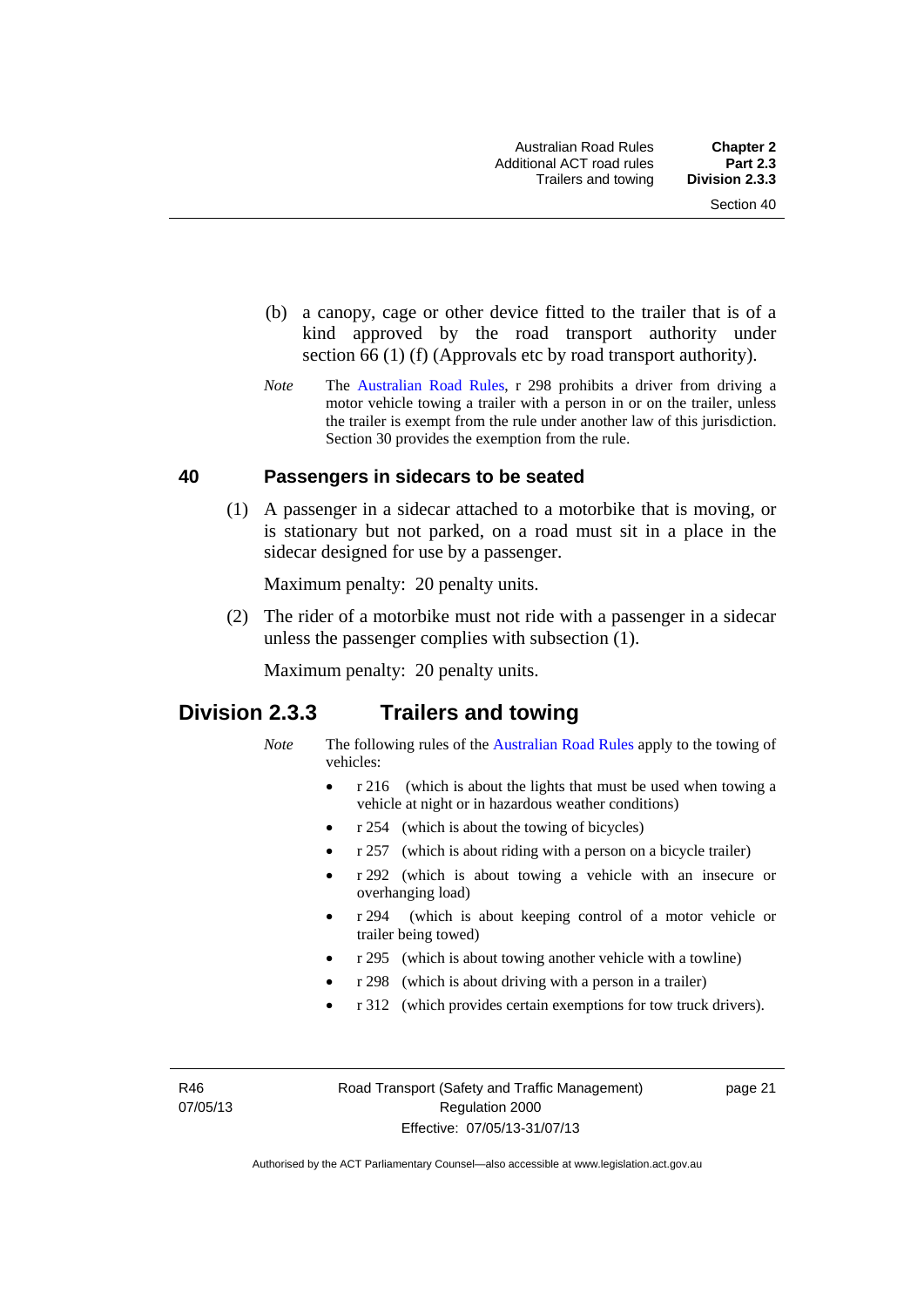Section 41

#### **41 Number of vehicles that may be drawn**

 (1) The driver of an articulated vehicle must not tow any other vehicle on a road.

Maximum penalty: 20 penalty units.

 (2) The driver of a motor vehicle must not tow more than 1 other vehicle on a road.

Maximum penalty: 20 penalty units.

- (3) The road transport authority may exempt a vehicle or person from subsection  $(1)$  or  $(2)$ .
- (4) Subsection (2) does not apply in relation to a tow truck that is towing an articulated vehicle (other than a B-double or road train) if—
	- (a) the articulated vehicle has broken down on a road and it is necessary for it to be towed away; or
	- (b) the articulated vehicle has been involved in a crash on a road and it is necessary for it to be towed away.
- (5) Subsection (2) does not apply to a motor vehicle that is towing another vehicle using a lift and tow trailer if—
	- (a) the other vehicle is partly supported by the lift and tow trailer; and
	- (b) the vehicle is not towed at faster than 60 km/h; and
	- (c) the combined weight of the towed vehicle and the lift and tow trailer is not more than the unladen weight of the towing vehicle.
- (6) Subsection (2) does not apply to—
	- (a) a tractor-harvester-cutting head trailer combination; or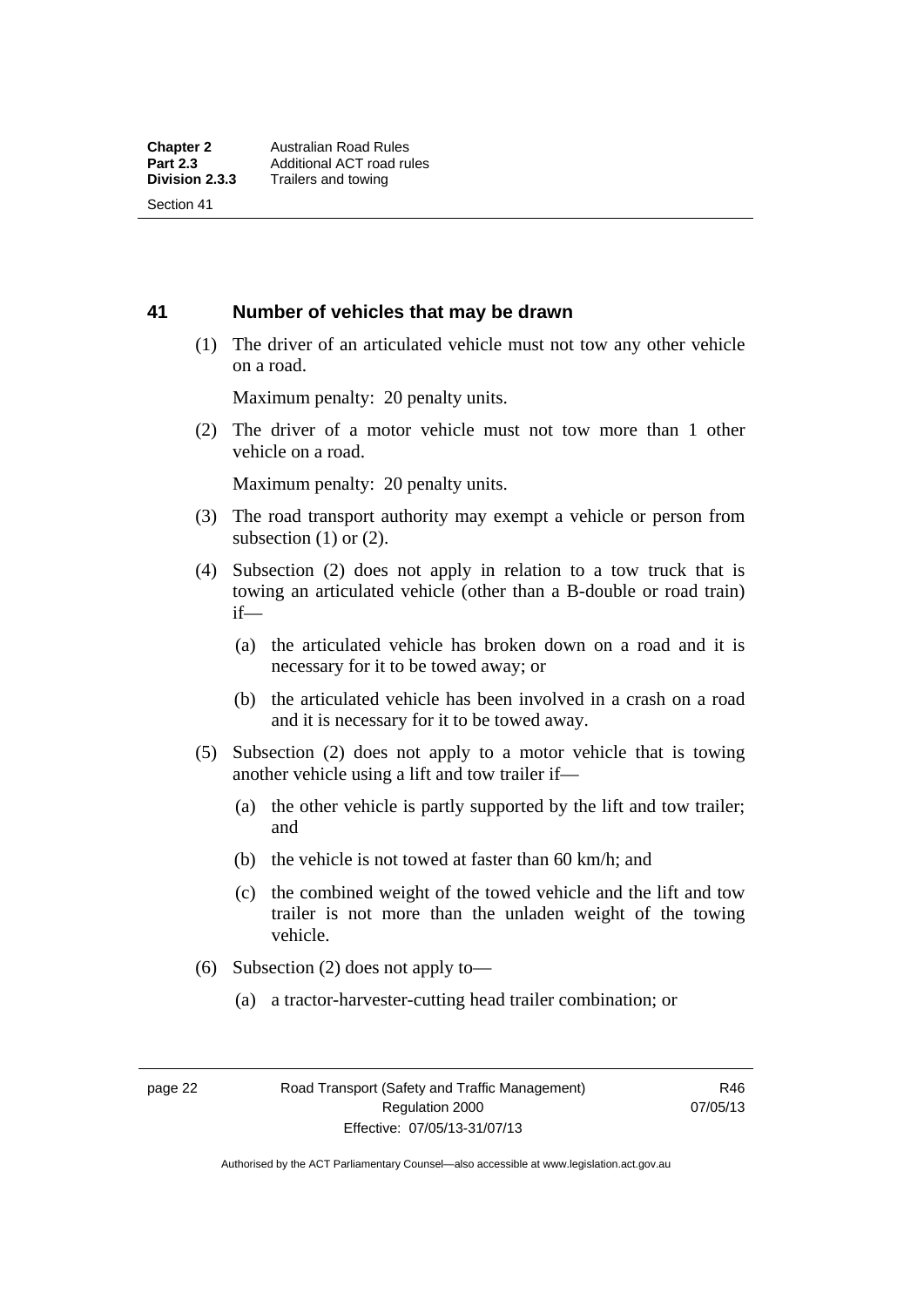- (b) a tractor with multiple implements attached, if the implements are normally used as a single unit when performing agricultural operations; or
- (c) a tractor and implement combination towing a fuel trailer or laser tower; or
- (d) an articulated low-loader consisting of a prime mover towing a converter dolly and a semitrailer; or
- (e) a B-double, dog trailer or road train.

#### **42 Towing by vehicles under 4.5t**

- (1) The driver of a motor vehicle (the *towing vehicle*) must not tow another vehicle (the *towed vehicle*) on a road if the laden weight of the towed vehicle is more than—
	- (a) the capacity of the towing attachment fitted to the towing vehicle; or
	- (b) the maximum laden weight for the towed vehicle.

Maximum penalty: 20 penalty units.

- (2) Subsection (1) does not apply to the driver if the towing vehicle has a GVM over 4.5t.
- (3) The road transport authority may exempt a vehicle or person from subsection  $(1)$ .
- (4) In this section:

*maximum laden weight*, for the towed vehicle, means—

 (a) the maximum laden weight for a towed vehicle specified by the manufacturer of the towing vehicle in relation to the towing vehicle; or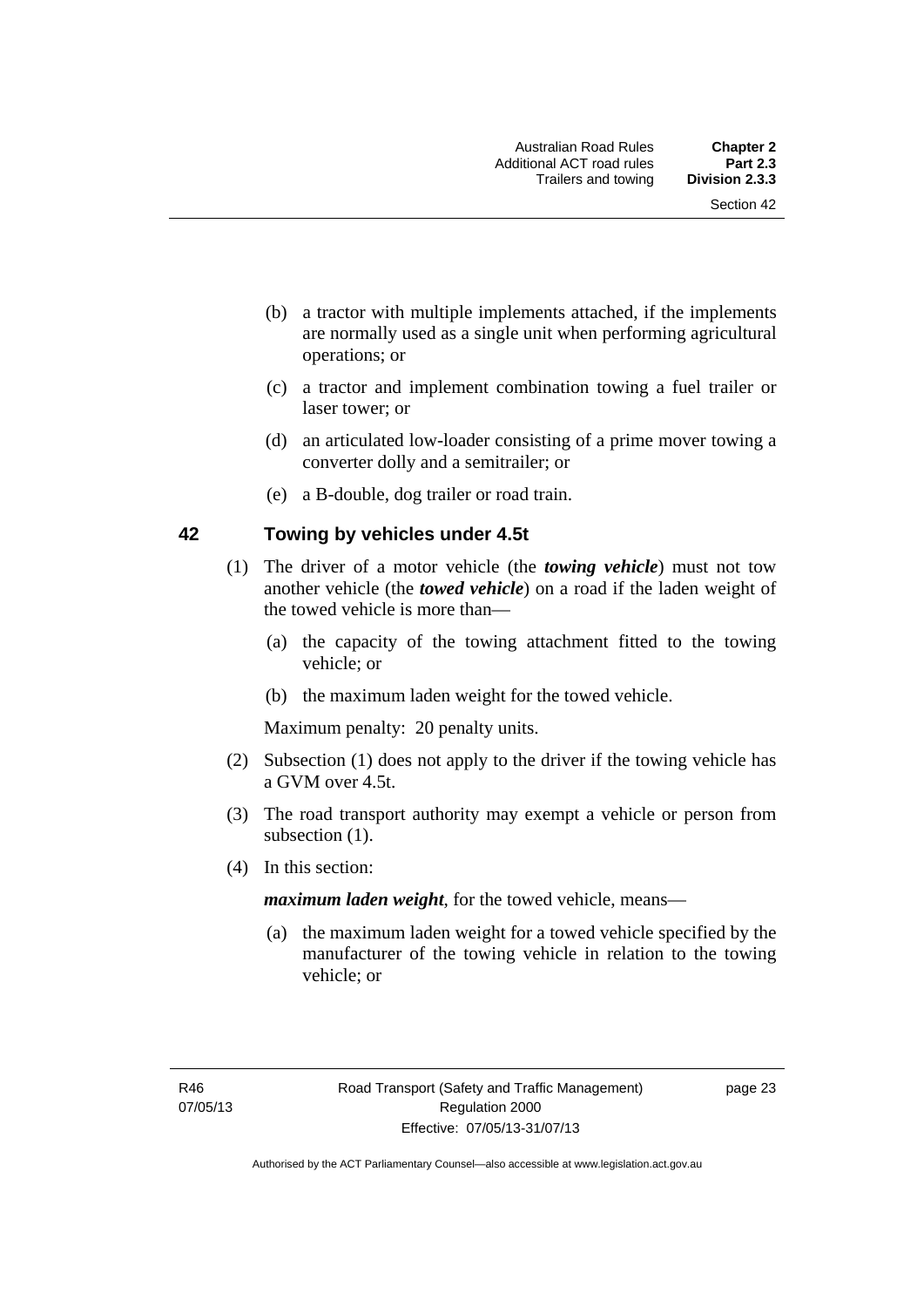- (b) if there is no such specification by the manufacturer, the manufacturer of the vehicle cannot be identified or the specification is not appropriate because the towing vehicle has been modified—
	- (i) 1.5 times the unladen weight of the towing vehicle if the towed vehicle is fitted with a braking system that is working properly; or
	- (ii) the unladen weight of the towing vehicle in any other case.

## **Division 2.3.4 Lights on vehicles**

- *Note* The following rules of the [Australian Road Rules](http://www.legislation.act.gov.au//ni/db_37271/default.asp) apply to lights on vehicles:
	- r 215 (which is about using lights when driving at night or in hazardous weather conditions)
	- r 216 (which is about the lights that must be used when towing a vehicle at night or in hazardous weather conditions)
	- r 217 (which is about using rear fog lights)
	- r 218 (which is about using headlights on high-beam)
	- r 219 (which is about not using lights to dazzle other road users)
	- r 220 (which is about the use of lights on a vehicle that is stopped)
	- r 221 (which is about using hazard warning lights)
	- r 222 (which is about the use of warning lights on buses carrying children)
	- r 223 (which is about using lights when riding an animal-drawn vehicle at night or in hazardous weather conditions)
	- r 259 (which is about using lights when riding a bicycle at night).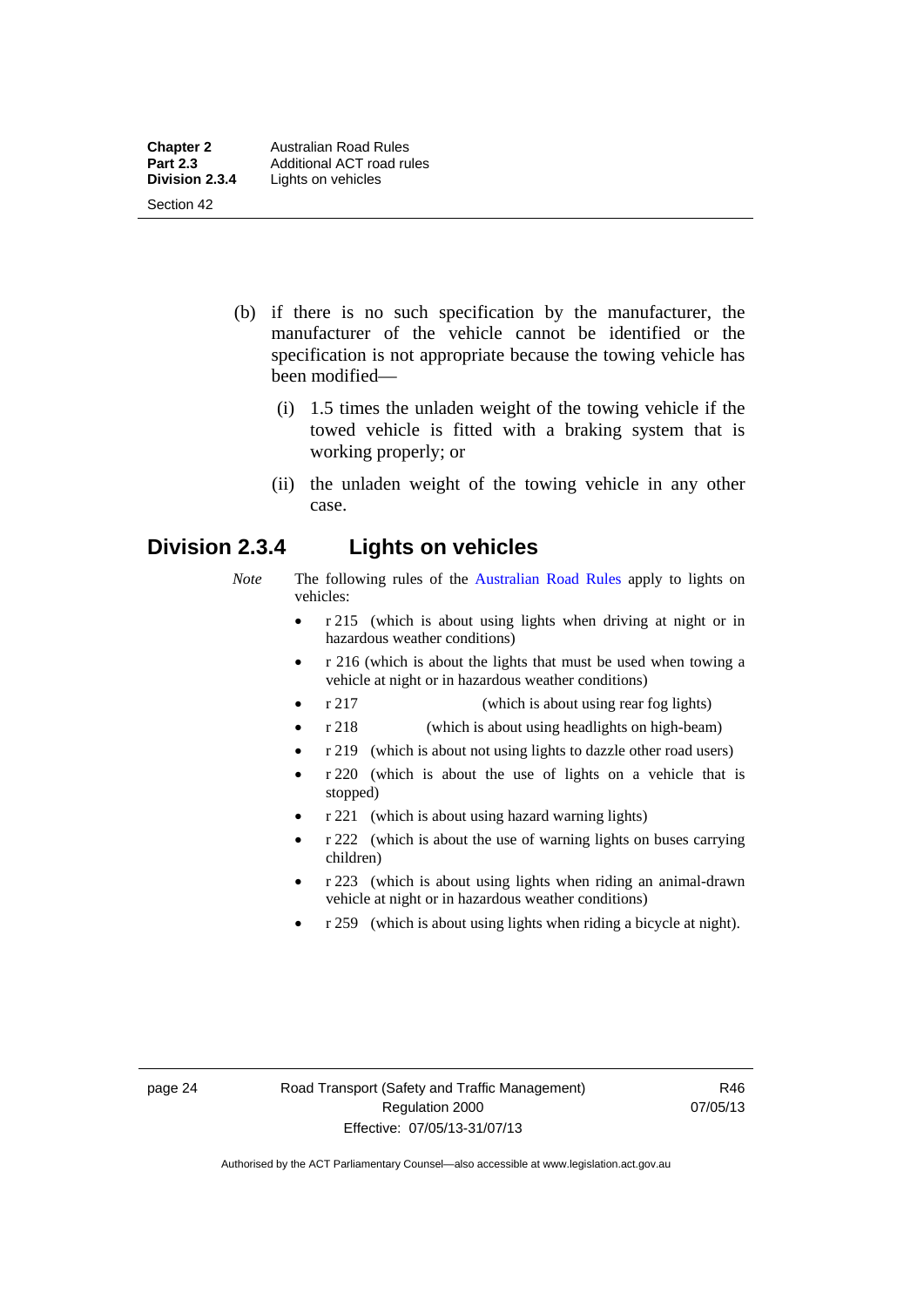#### **43 Lights on motor vehicles generally**

- (1) The driver of a motor vehicle fitted with a spotlight or searchlight must not operate the light, or allow it to be operated, on a road unless—
	- (a) the vehicle is stationary, the light is operated only for examining or making adjustments or repairs to a vehicle, and light from it is not projected further than 6m; or
	- (b) the light is operated for the temporary purpose of reading or looking for a notice, sign, house number or something similar; or
	- (c) the vehicle is a police vehicle; or
	- (d) the vehicle is being used by the Territory, the Commonwealth or any public authority.

Maximum penalty: 20 penalty units.

- (2) The driver of a motor vehicle fitted with an additional headlight permitted to be fitted under the *[Road Transport \(Vehicle](http://www.legislation.act.gov.au/sl/2000-12)  [Registration\) Regulation 2000](http://www.legislation.act.gov.au/sl/2000-12)*, schedule 1 must not operate the headlight, or allow it to be operated, if—
	- (a) the vehicle is being driven on a length of road in a built-up area; or
	- (b) the driver is driving less than—
		- (i) 200m behind a vehicle travelling in the same direction as the driver; or
		- (ii) 200m from an oncoming vehicle.

Maximum penalty: 20 penalty units.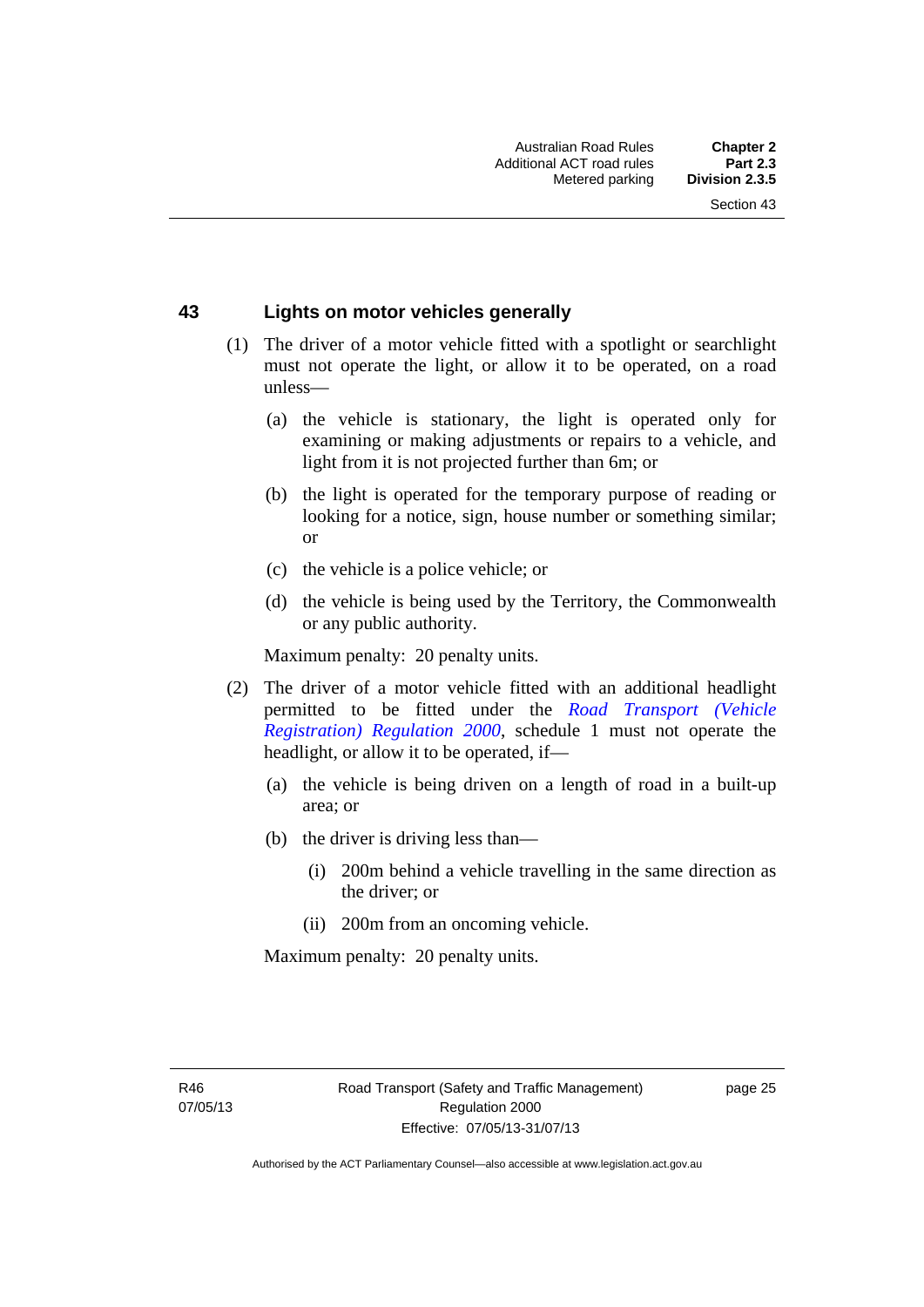**Chapter 2 Australian Road Rules**<br>**Part 2.3 Additional ACT road rules Part 2.3 Additional ACT road rules**<br>**Division 2.3.5** Metered parking **Metered parking** 

Section 44

# **Division 2.3.5 Metered parking**

- *Note* The rules of the [Australian Road Rules](http://www.legislation.act.gov.au//ni/db_37271/default.asp) that apply to the parking of vehicles include the following:
	- r 189 (which is about double parking)
	- $r$  203 (which is about stopping in a parking area for people with disabilities)
	- r 205 (which is about parking for longer than indicated)
	- r 207 (which is about parking where fees are payable)
	- r 208 (which is about parallel parking on a road, except in a median strip parking area)
	- r 209 (which is about parallel parking in a median strip parking area)
	- r 210 (which is about angle parking)
	- r 211 (which is about parking in parking bays).

## **44 Metered parking—parking in spaces**

- (1) A driver commits an offence if—
	- (a) the driver parks in a metered parking area; and
	- (b) the driver's vehicle is not parked in a metered parking space.

Maximum penalty: 20 penalty units.

 (2) A driver must not park the driver's vehicle in a metered parking space if another vehicle is parked in the space.

Maximum penalty: 20 penalty units.

 (3) A driver who parks in a metered parking space must position the driver's vehicle completely within the space.

Maximum penalty: 20 penalty units.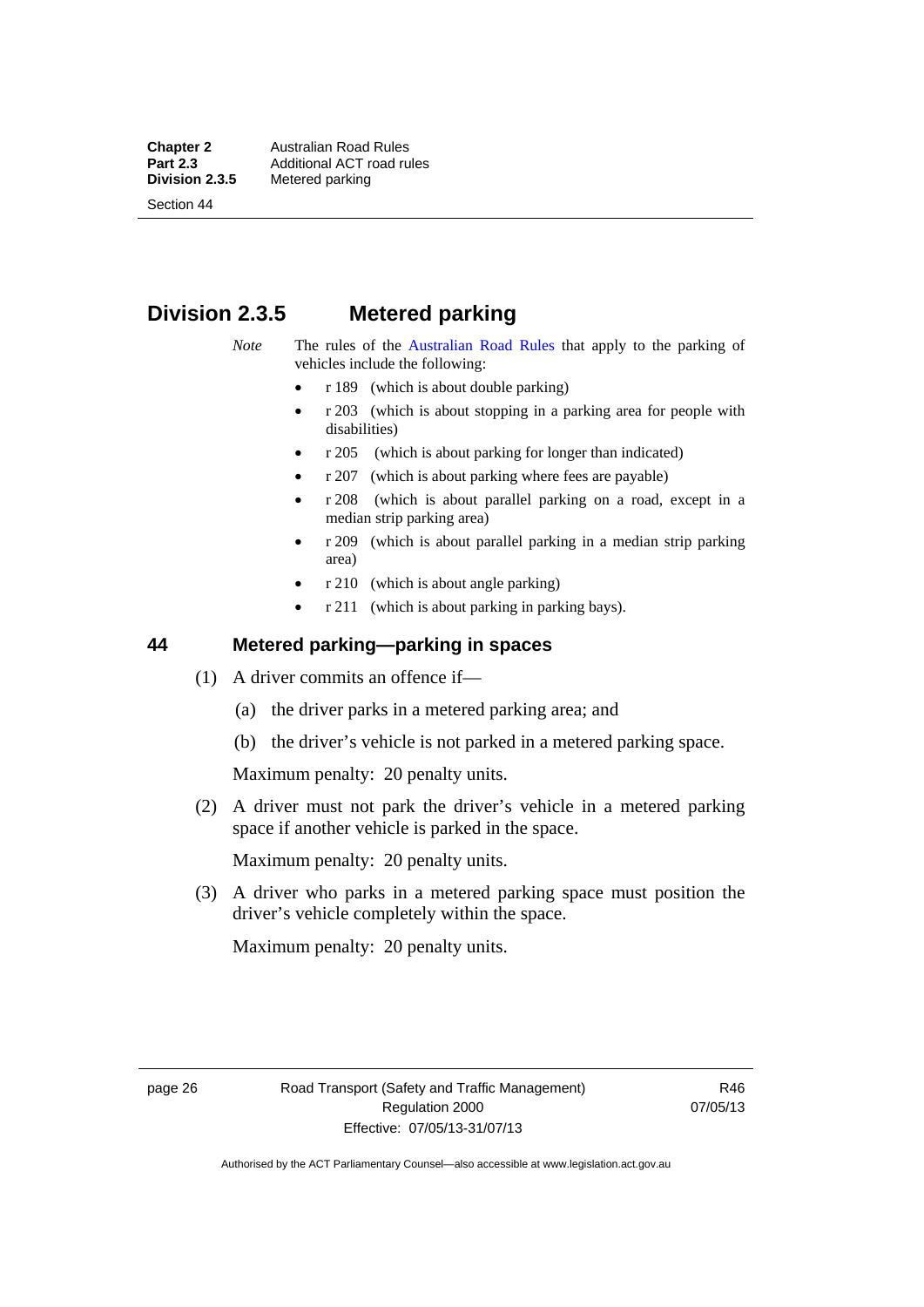#### **44A Metered parking—parking fees**

 (1) A driver must not park in a metered parking space without paying the relevant parking fee for the space.

Maximum penalty: 20 penalty units.

- (2) A driver does not commit an offence against subsection (1) if—
	- (a) the relevant parking fee for the metered parking space is paid immediately after the driver parks the driver's vehicle in the metered parking space; or
	- (b) the parking meter for the metered parking space indicates that the period for which parking in the space has been paid for has not expired; or
	- (c) the parking meter for the metered parking space—
		- (i) is not working; or
		- (ii) is covered with a parking meter hood bearing the words 'out of order time limit applies'.
	- *Note* For other exceptions to s (1), see s 45.

#### **44B Metered parking—maximum length of stay**

 (1) A driver must not allow the driver's vehicle to remain parked in a metered parking space if the parking meter for the space indicates that the period for which parking in the space has been paid for has expired.

Maximum penalty: 20 penalty units.

*Note* For exceptions to s (1), see s 45.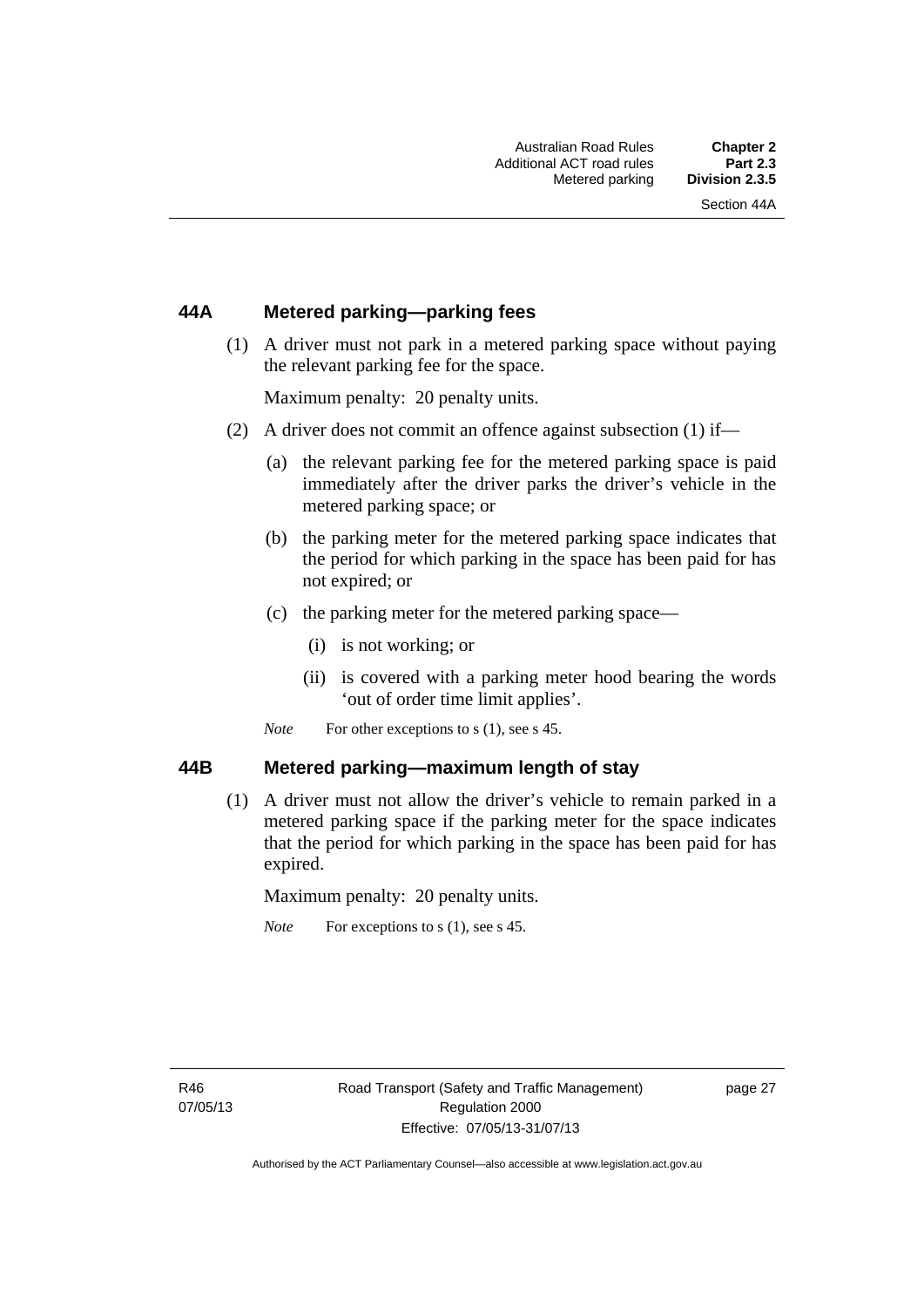(2) A driver must not allow the driver's vehicle to remain parked in a metered parking space for longer than the period (if any) indicated on the metered parking signs applying to the space as the maximum period for which a vehicle may be parked in the space.

Maximum penalty: 20 penalty units.

*Note* For exceptions to s (2), see s 45.

#### **45 Metered parking—exceptions to s 44A and s 44B**

Section 44A (Metered parking—parking fees) and section 44B (Metered parking—maximum length of stay) do not apply to—

- (a) a driver for any period the driver's vehicle is parked in a metered parking space outside the controlled parking hours for the space; or
- (b) a driver if—
	- (i) the driver's vehicle is parked in a metered parking space; and
	- (ii) the driver displays in or on the vehicle a current mobility parking scheme authority; and
	- (iii) the driver complies with the conditions (if any) of the authority; or
- (c) a driver if—
	- (i) the driver's vehicle is parked in a metered parking space designated by a *permit zone sign* for use by the holder of a stated kind of parking permit; and
	- (ii) the driver displays in or on the vehicle a current parking permit of that kind; and
	- (iii) the driver complies with the conditions (if any) of the permit.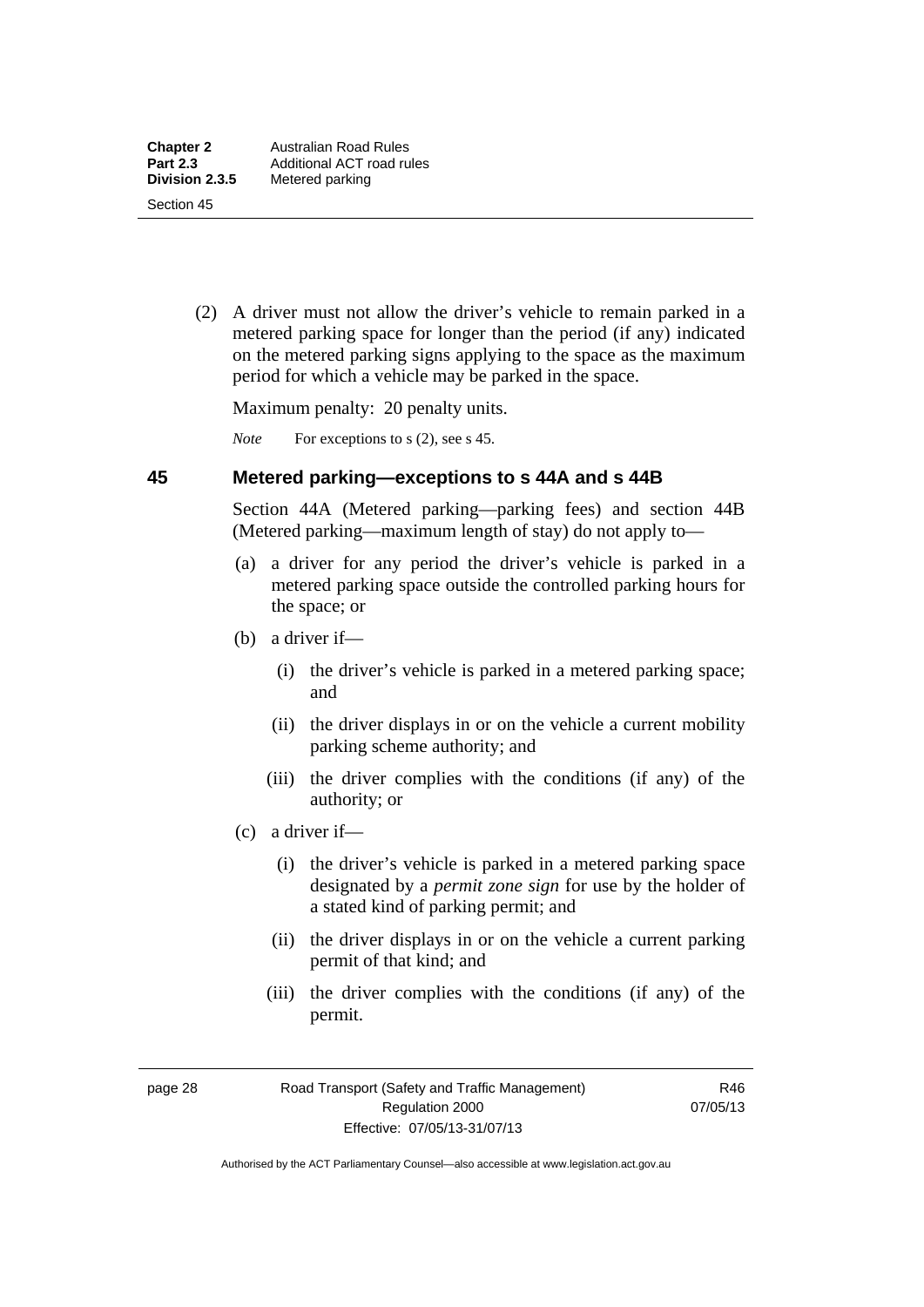### **46 Temporary closure of metered parking spaces**

- (1) If the road transport authority decides that the use of a metered parking space should be temporarily discontinued, the authority may close the space by—
	- (a) installing a sign, at or near the space, that displays words to the effect that the space is closed; or
	- (b) covering the parking meter applying to the space with a parking meter hood bearing the words 'no parking'.
- (2) A driver must not park in a metered parking space that has been closed under subsection (1).

Maximum penalty: 20 penalty units.

(3) In this section:

*sign* includes a board, device, plate, screen, words or anything else, whether or not installed with or on a traffic sign.

#### **47 Misuse of parking meters**

A person must not—

- (a) insert in a parking meter anything other than coins appropriate for the meter; or
- (b) attach anything (for example, advertising material) to a parking meter.

Maximum penalty: 20 penalty units.

*Note* An example is part of the regulation, is not exhaustive and may extend, but does not limit, the meaning of the provision in which it appears (see [Legislation Act,](http://www.legislation.act.gov.au/a/2001-14) s 126 and s 132).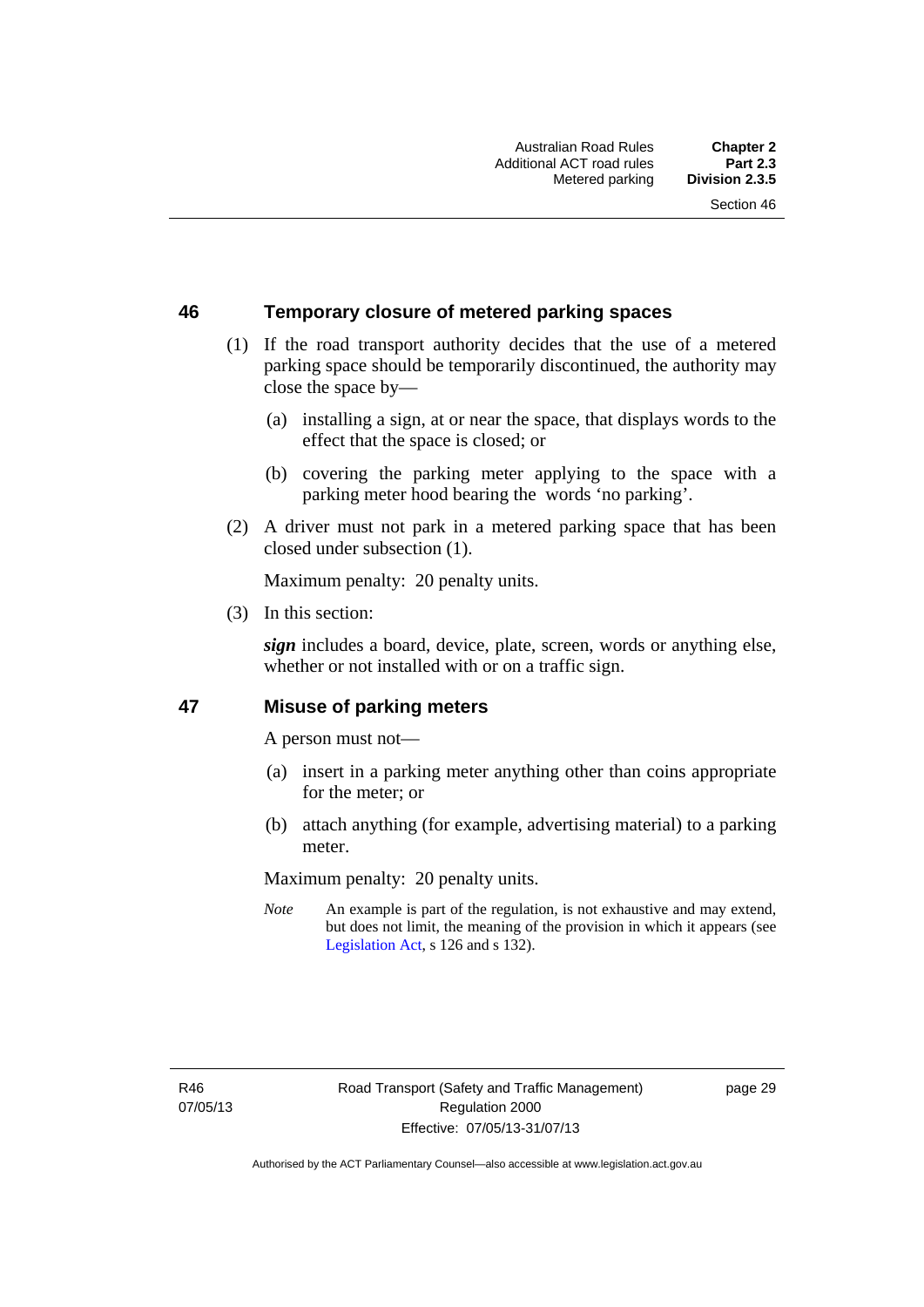Section 48

## **48 Interfering with parking meters etc**

A person must not—

- (a) do anything that interferes with (or is likely to interfere with) the proper working of a parking meter; or
- (b) fraudulently operate a parking meter.

Maximum penalty: 20 penalty units.

# **Division 2.3.6 Ticket parking**

#### **49 Ticket parking—parking in spaces**

- (1) A driver commits an offence if—
	- (a) the driver parks in a ticket parking area; and
	- (b) the driver's vehicle is not parked in a ticket parking space.

Maximum penalty: 20 penalty units.

- (2) However, the driver does not commit an offence against subsection (1) if the driver parks in a metered parking space within a ticket parking area and the driver complies with the provisions of division 2.3.5 (Metered parking) in relation to parking in the space.
- (3) A driver must not park the driver's vehicle in a ticket parking space if another vehicle is parked in the space.

Maximum penalty: 20 penalty units.

 (4) A driver who parks in a ticket parking space must position the driver's vehicle completely within the space.

Maximum penalty: 20 penalty units.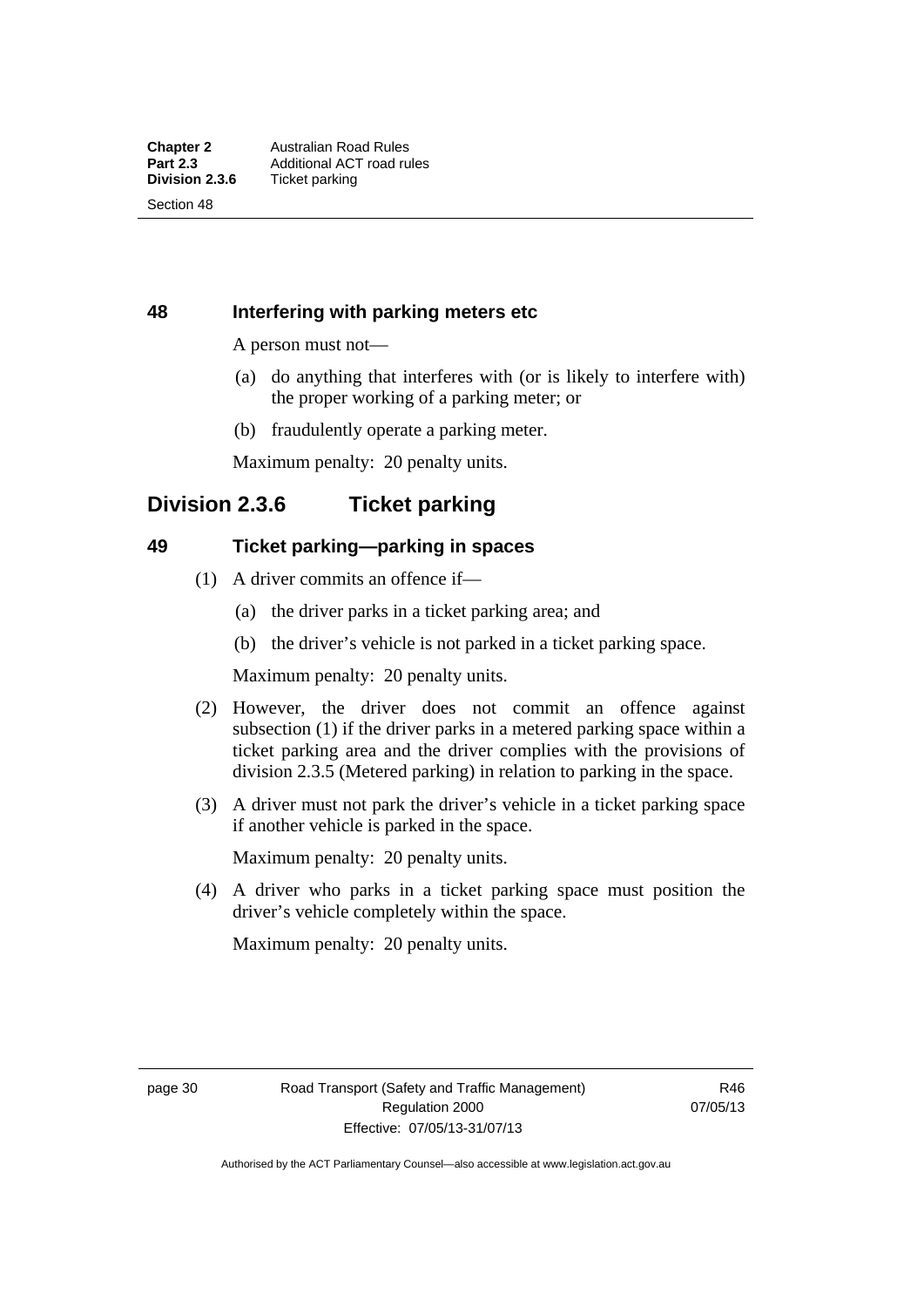### **49A Ticket parking—display of tickets**

- (1) A driver may park the driver's vehicle in a ticket parking area only if—
	- (a) for an RTA multi-stay ticket parking area—
		- (i) a current parking ticket for the area is correctly displayed in or on the vehicle; or
		- (ii) a current part-day parking ticket for another RTA multi-stay ticket parking area is correctly displayed in or on the vehicle; or
		- (iii) a current equivalent all-day parking ticket for another RTA multi-stay ticket parking area is correctly displayed in or on the vehicle; or
	- (b) for any other ticket parking area—a current parking ticket for the area is correctly displayed in or on the vehicle.

Maximum penalty: 20 penalty units.

#### **Examples of ticket parking areas for par (b)**

- 1 a ticket parking area set up by the road transport authority in which parking up to a maximum of 4 hours is permitted by the ticket parking signs applying to the area
- 2 a ticket parking area set up by a parking authority
- *Note 1* Ticket parking areas may be set up by the road transport authority or a parking authority (see s 75A-s 76A).
- *Note 2* An example is part of the regulation, is not exhaustive and may extend, but does not limit, the meaning of the provision in which it appears (see [Legislation Act,](http://www.legislation.act.gov.au/a/2001-14) s 126 and s 132).
- (2) Subsection (1) (a) does not apply to a driver if, immediately after parking in the ticket parking area, the driver—
	- (a) obtains a parking ticket for the ticket parking area and the ticket is correctly displayed in or on the driver's vehicle; or

R46 07/05/13 page 31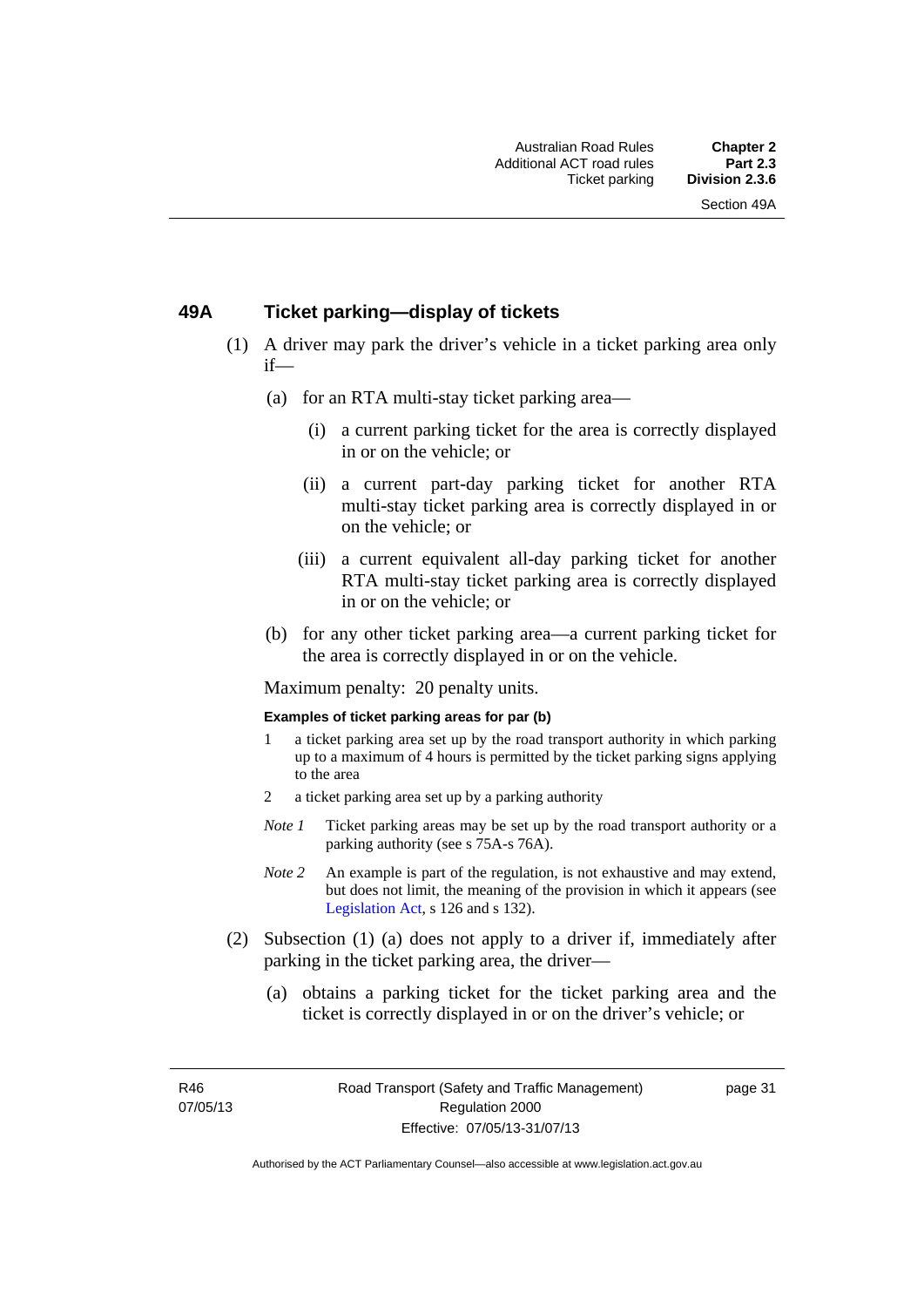- (b) correctly displays in or on the driver's vehicle a parking ticket mentioned in subsection  $(1)$   $(a)$   $(ii)$  or  $(iii)$ .
- (3) Subsection (1) (b) does not apply to a driver if, immediately after parking in the ticket parking area, the driver obtains a parking ticket for the ticket parking area and the ticket is correctly displayed in or on the driver's vehicle.
- (4) It is a defence to the prosecution of a driver for an offence against subsection (1) if the driver proves that—
	- (a) a parking ticket was displayed in accordance with the subsection; and
	- (b) the driver took reasonable steps to ensure that the ticket remained correctly displayed while the driver's vehicle was parked in the ticket parking area.

*Note* For other exceptions to s (1), see s 50.

(5) In this section:

*all-day parking ticket*, for a ticket parking area, means a parking ticket for which the relevant parking fee for parking all-day in the area has been paid.

*correctly displayed*—a parking ticket is *correctly displayed* in or on a vehicle if the ticket is displayed—

- (a) in or on the front left-hand side of the vehicle or, if the ticket requires the driver to display the ticket in or on a part of the vehicle, in or on that part of the vehicle; and
- (b) in a way that its expiry date (and, for a parking ticket other than an all-day parking ticket, its expiry time) and the ticket parking area for which it is issued, are clearly visible from outside the vehicle.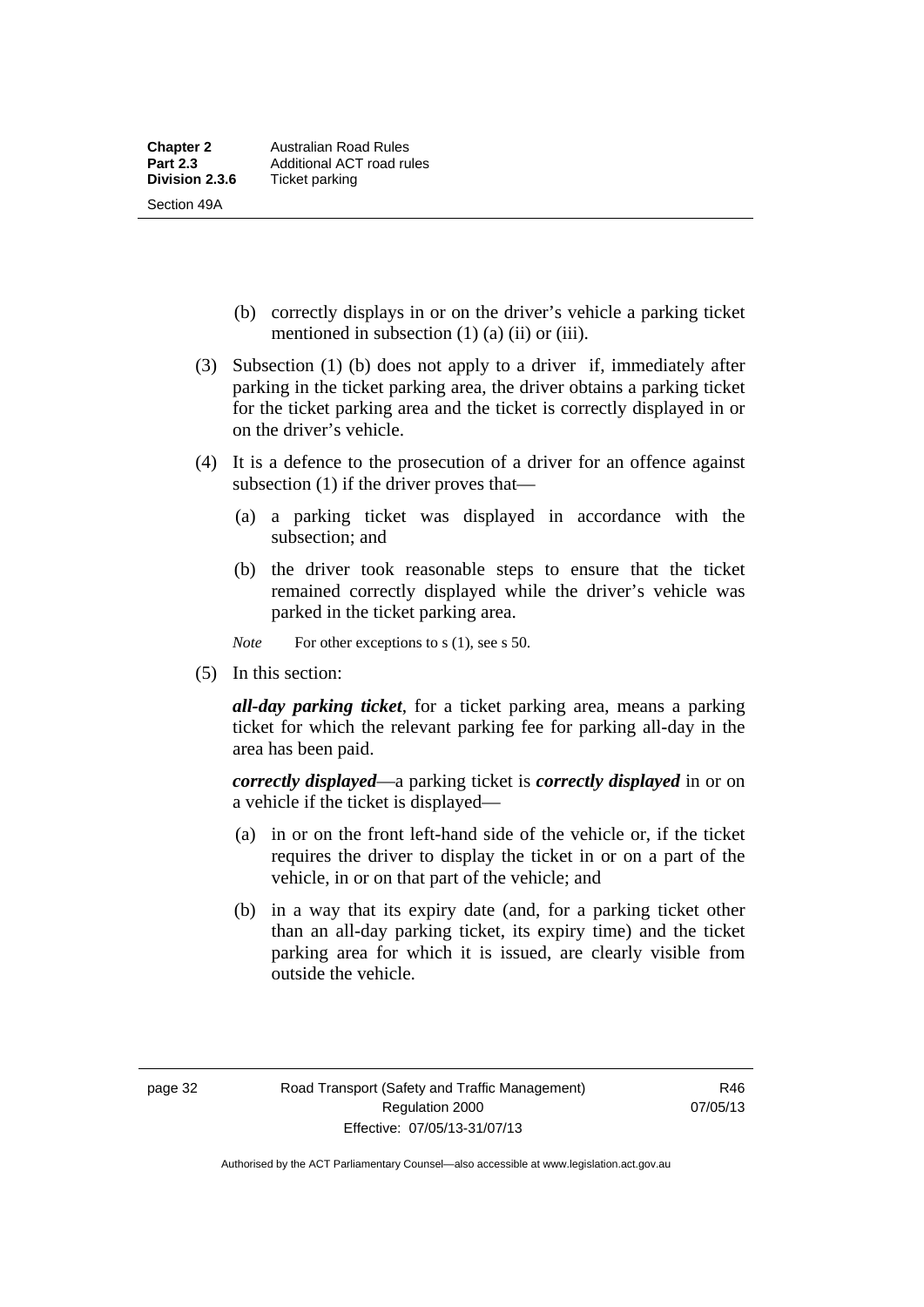*equivalent*, for a multi-stay ticket parking area, means another ticket parking area for which the relevant parking fee for an all-day parking ticket for the area is the same or higher.

*part-day parking ticket* means a parking ticket that is not an all-day parking ticket.

*RTA multi-stay ticket parking area* means a ticket parking area set aside under section 76 (2) (a) (Ticket parking schemes—road transport authority) where all-day parking is permitted by the ticket parking signs applying to the area.

#### **49B Ticket parking—maximum length of stay**

(1) A driver must not allow the driver's vehicle to remain parked in a ticket parking area after the expiry of a parking ticket displayed in or on the vehicle.

Maximum penalty: 20 penalty units.

*Note 1* For when a parking ticket expires, see s 81.

*Note* 2 For exceptions to s (1), see s 50.

 (2) A driver must not allow the driver's vehicle to remain parked in a ticket parking area for longer than the period (if any) indicated on the ticket parking signs applying to the area as the maximum period for which a vehicle may be parked in the area.

Maximum penalty: 20 penalty units.

*Note* For exceptions to s (2), see s 50.

R46 07/05/13 page 33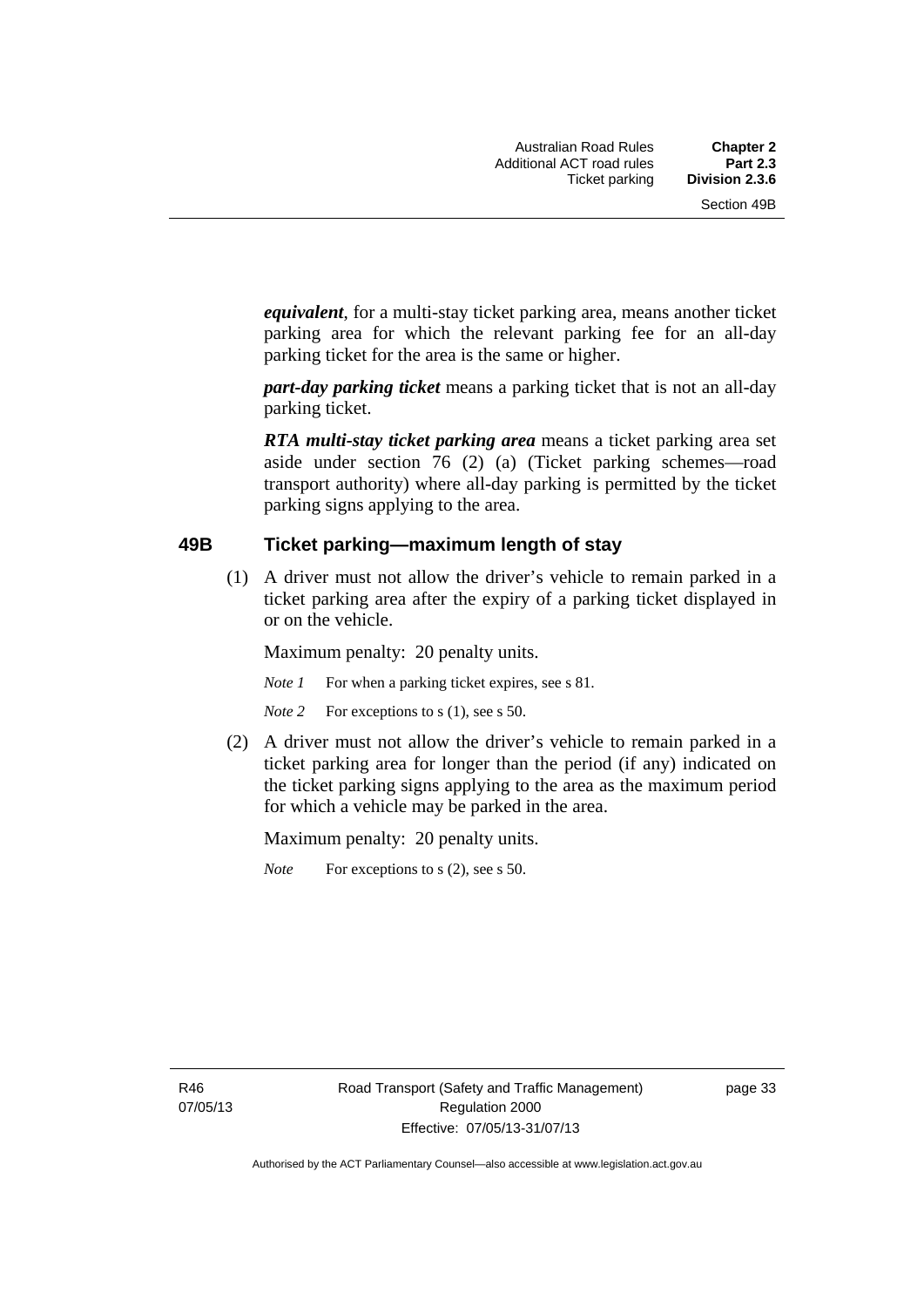Section 50

#### **50 Ticket parking—exceptions to s 49A and s 49B**

Section 49A (Ticket parking—display of tickets) and section 49B (Ticket parking—maximum length of stay) do not apply to—

- (a) a driver if the driver parks the driver's vehicle in a metered parking space within a ticket parking area and the driver complies with the provisions of division 2.3.5 (Metered parking) in relation to parking in the space; or
- (b) a driver for any period the driver's vehicle is parked in a ticket parking space outside the controlled parking hours for the space; or
- (c) a driver if—
	- (i) the driver's vehicle is parked in a ticket parking space; and
	- (ii) the driver displays in or on the vehicle a current mobility parking scheme authority; and
	- (iii) the driver complies with the conditions (if any) of the authority; or
- (d) a driver if—
	- (i) the driver's vehicle is parked in a ticket parking space, or on a length of road in a ticket parking area, designated by a *permit zone sign* for use by the holder of a stated kind of parking permit; and
	- (ii) the driver displays in or on the vehicle a current parking permit of that kind; and
	- (iii) the driver complies with the conditions (if any) of the permit.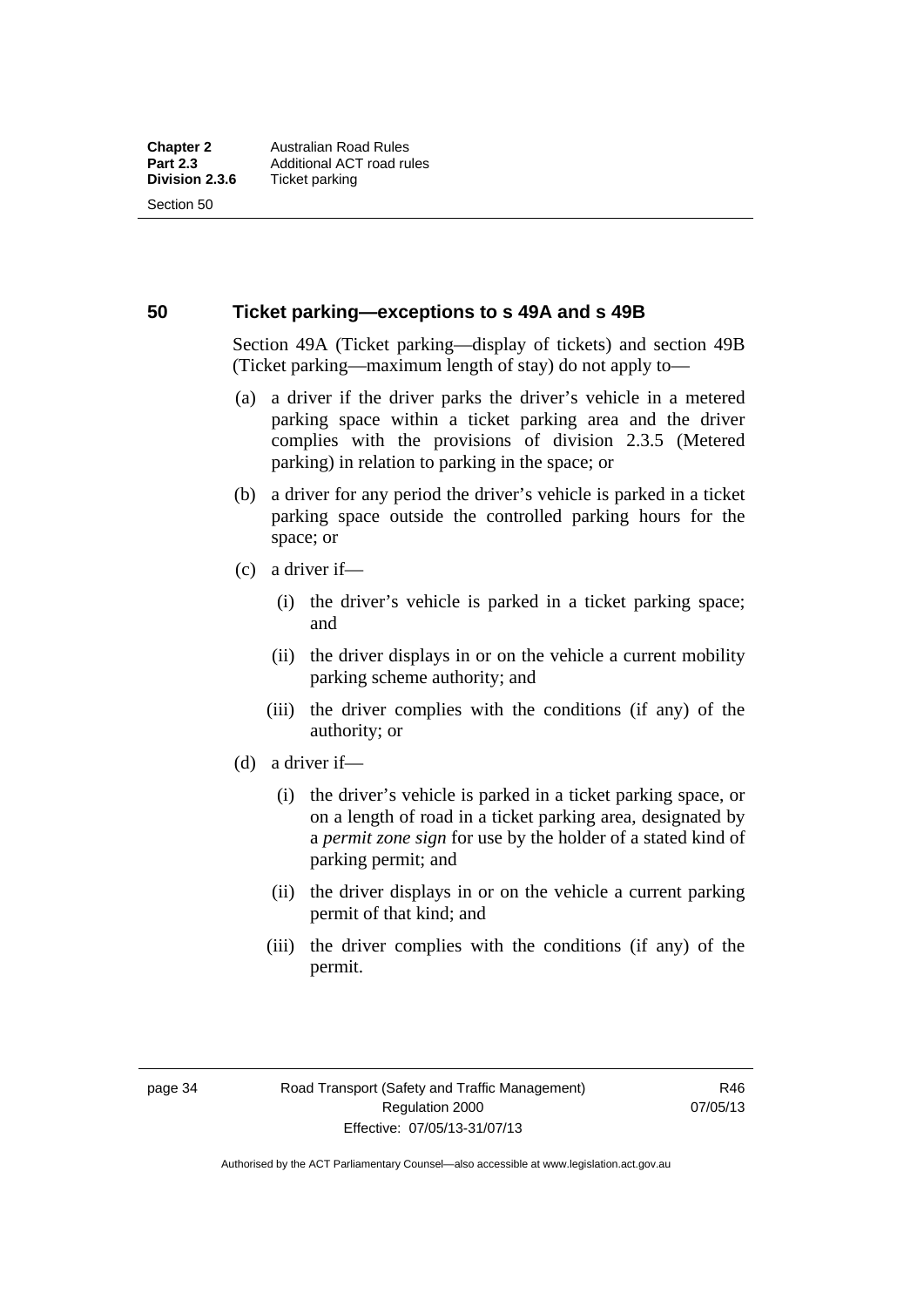#### **51 Temporary closure of ticket parking spaces and areas**

- (1) If the road transport authority decides that the use of a ticket parking area, or ticket parking space, should be temporarily discontinued, the authority may close the area or space by—
	- (a) for the closure of a ticket parking area—installing a sign, at or near each traffic sign applying to the area, that displays words to the effect that the area is closed; or
	- (b) for the closure of a ticket parking space—installing a sign, at or near the space, that displays words to that effect.
- (2) If a parking authority decides that the use of a ticket parking area, or ticket parking space, within its area of operations should be temporarily discontinued, the authority may close the area or space  $by-$ 
	- (a) for the closure of a ticket parking area—installing a sign, at or near each traffic sign applying to the area, that displays words to the effect that the area is closed; or
	- (b) for the closure of a ticket parking space—installing a sign, at or near the space, that displays words to that effect.
	- *Note* Section 75A provides for the road transport authority to declare parking authorities and s 76A provides for the operation of ticket parking schemes by parking authorities.
- (3) A driver must not park in a ticket parking area or ticket parking space that has been closed under subsection (1) or (2).

Maximum penalty: 20 penalty units.

(4) In this section:

*sign* includes a board, device, plate, screen, words or anything else, whether or not installed with or on a traffic sign.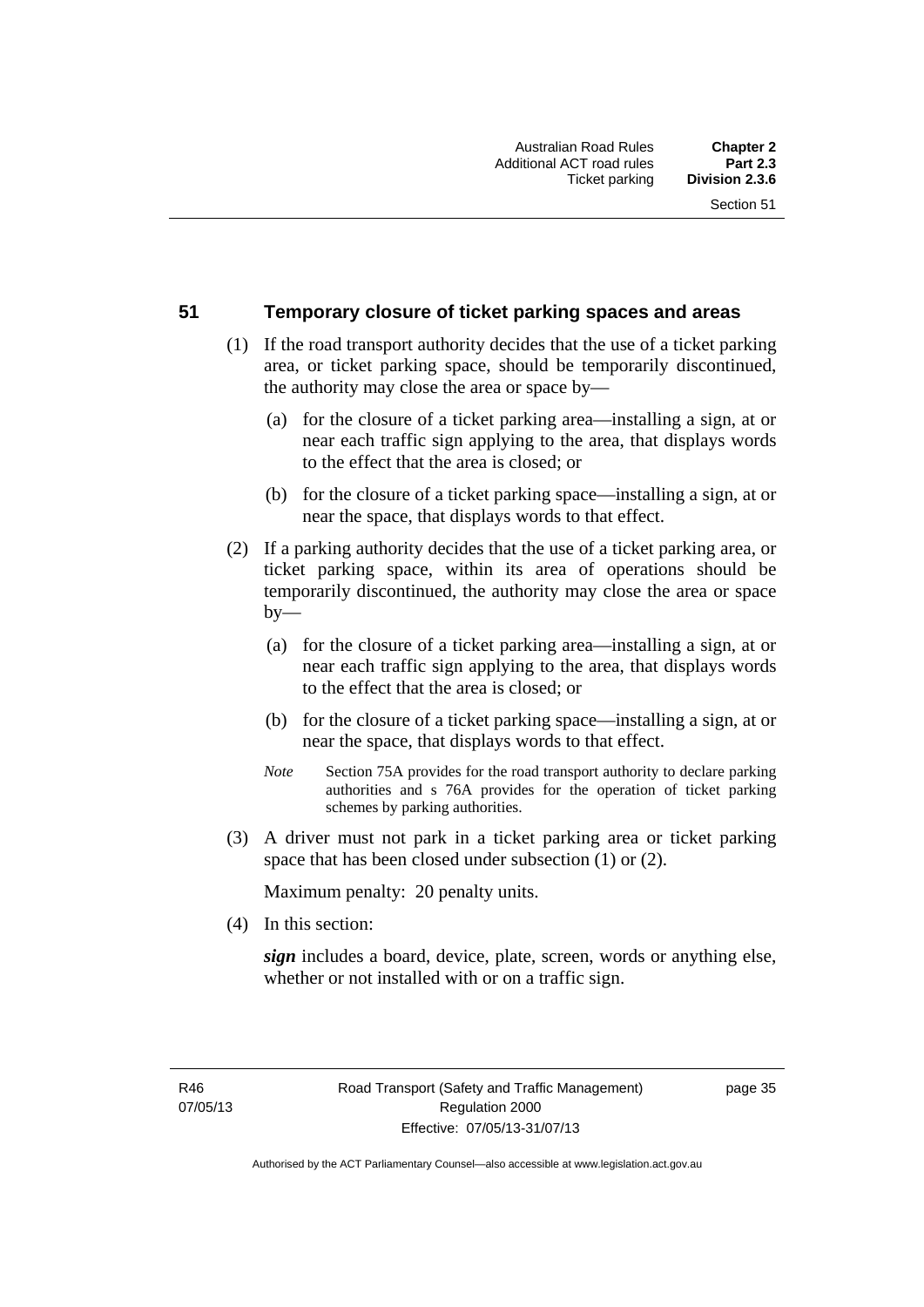**52 Use of false or damaged parking tickets etc** 

- (1) This section applies in relation to a vehicle that is parked in a ticket parking space within a ticket parking area.
- (2) A person must not display in or on the vehicle—
	- (a) anything resembling a parking ticket that falsely suggests that the relevant parking fee for parking in the space has been paid; or
	- (b) a parking ticket that has been changed, damaged or defaced.

Maximum penalty: 20 penalty units.

 (3) Subsection (2) does not apply if the parking ticket was not changed, damaged or defaced in a material particular.

#### **53 Misuse of parking ticket machines**

A person must not—

- (a) insert in a parking ticket machine anything other than coins, or another means of payment, appropriate for the machine; or
- (b) attach anything (for example, advertising material) to a parking ticket machine.

Maximum penalty: 20 penalty units.

*Note* An example is part of the regulation, is not exhaustive and may extend, but does not limit, the meaning of the provision in which it appears (see [Legislation Act,](http://www.legislation.act.gov.au/a/2001-14) s 126 and s 132).

## **54 Interfering with parking ticket machines etc**

A person must not—

 (a) do anything that interferes with (or is likely to interfere with) the proper working of a parking ticket machine; or

page 36 Road Transport (Safety and Traffic Management) Regulation 2000 Effective: 07/05/13-31/07/13

R46 07/05/13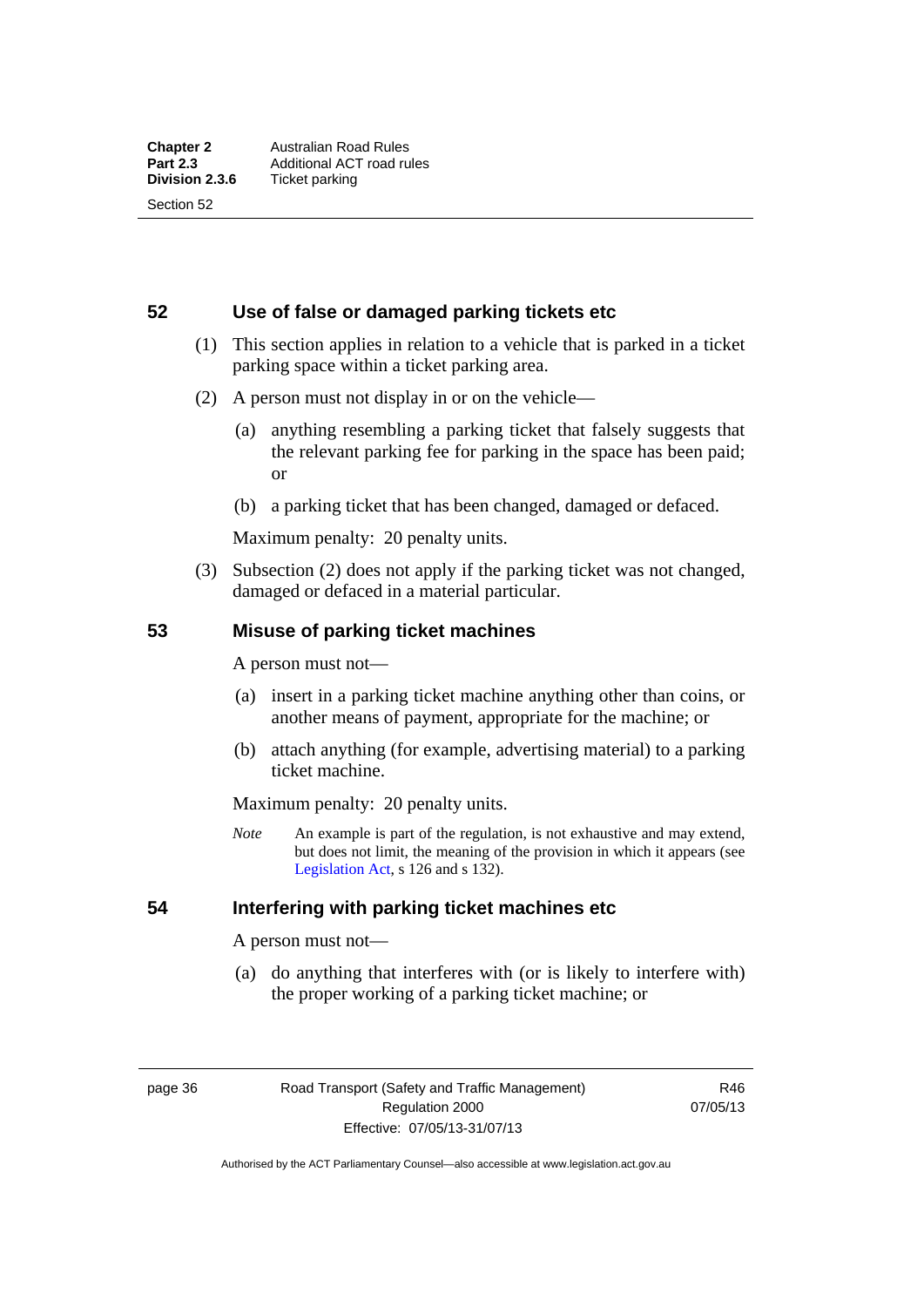(b) fraudulently operate a parking ticket machine.

Maximum penalty: 20 penalty units.

#### **55 Interfering with parking tickets**

A person commits an offence if—

- (a) the person removes, changes, damages, defaces or otherwise interferes with a parking ticket that is in or on a vehicle; and
- (b) the vehicle is parked in a ticket parking area; and
- (c) the person is not—
	- (i) the driver of the vehicle; or
	- (ii) the responsible person for the vehicle.

Maximum penalty: 20 penalty units.

## **Division 2.3.7 Other ACT road rules about stopping and parking**

*Note* The [Australian Road Rules](http://www.legislation.act.gov.au//ni/db_37271/default.asp) contains rules about the stopping and parking of vehicles, including the following:

- r 189 (which is about double parking)
- r 203 (which is about stopping in a parking area for people with disabilities)
- r 205 (which is about parking for longer than indicated)
- r 207 (which is about parking where fees are payable)
- r 208 (which is about parallel parking on a road, except in a median strip parking area)
- r 209 (which is about parallel parking in a median strip parking area)
- r 210 (which is about angle parking)
- r 211 (which is about parking in parking bays).

R46 07/05/13 page 37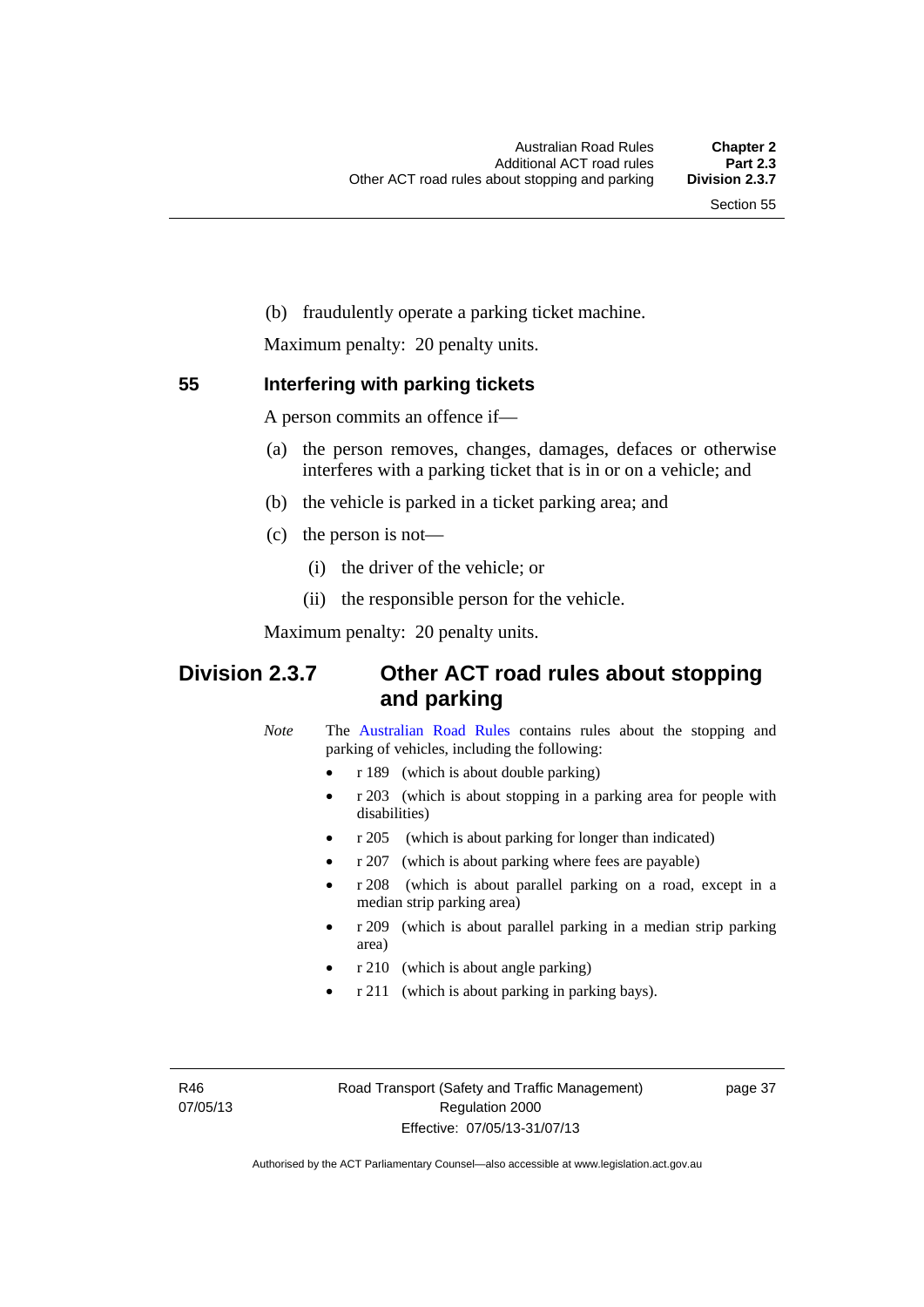## **56 Unauthorised use of parking permits and mobility parking scheme authorities**

 (1) A driver must not display a parking permit in or on the driver's vehicle if the driver is not entitled to do so under the conditions of the permit.

Maximum penalty: 20 penalty units.

 (2) A driver must not display a mobility parking scheme authority in or on the driver's vehicle if the driver is not entitled to do so under the conditions of the authority.

Maximum penalty: 20 penalty units.

### **56A Interfering with parking permits and mobility parking scheme authorities**

A person commits an offence if—

- (a) the person removes, changes, damages, defaces or otherwise interferes with a parking permit or mobility parking scheme authority that is in or on a vehicle; and
- (b) the person is not—
	- (i) the driver of the vehicle; or
	- (ii) the responsible person for the vehicle; or
	- (iii) the person to whom the permit or authority was issued.

Maximum penalty: 20 penalty units.

## **57A Stopping public buses in bus zones and at bus stops**

- (1) The driver of a public bus must not stop in a bus zone unless the driver—
	- (a) is dropping off, or picking up, passengers; or

Section 56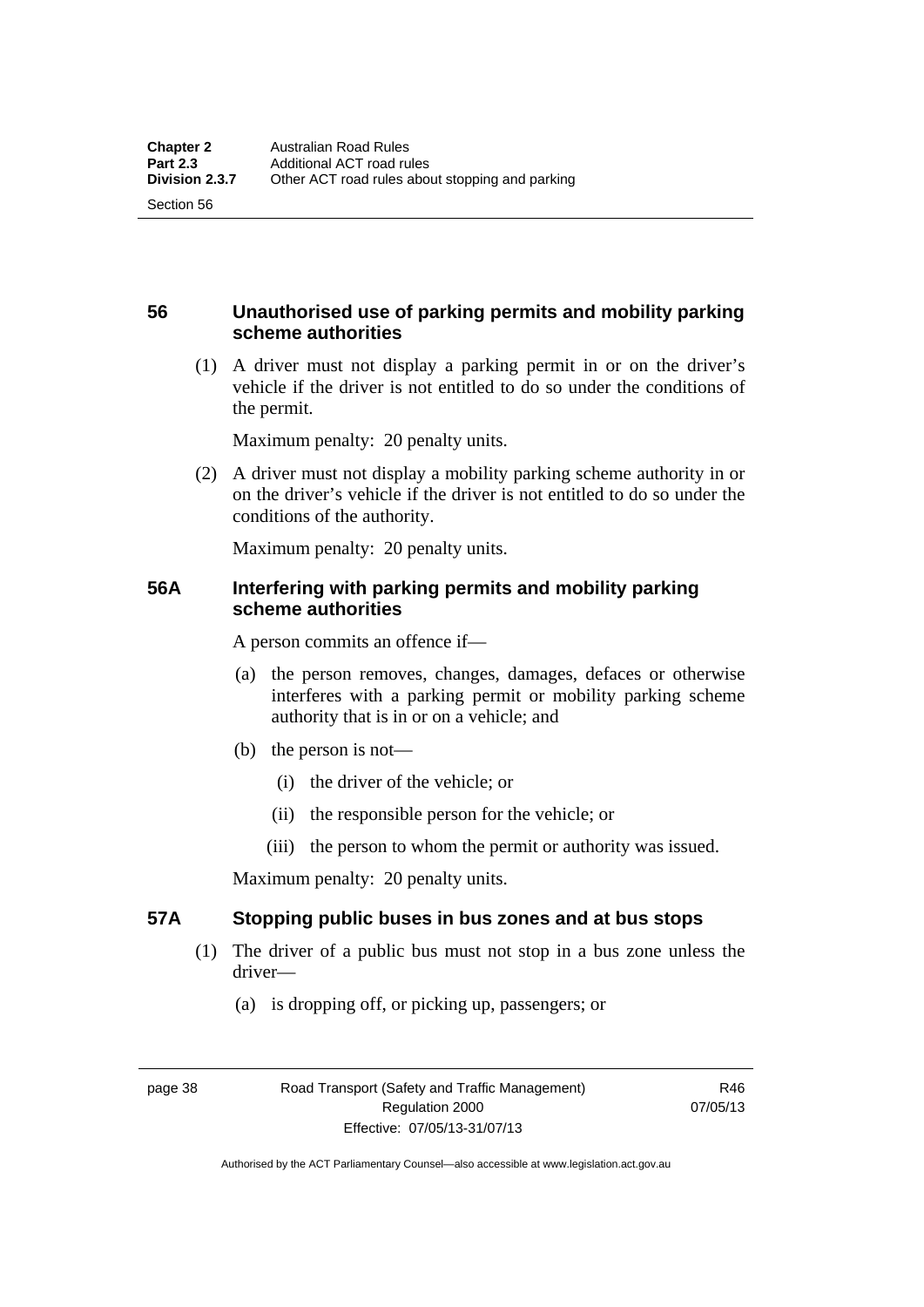(b) is stopping for a regular route service.

Maximum penalty: 20 penalty units.

 (2) Subsection (1) does not apply to the driver of a public bus that is not permitted to stop in the bus zone by information on or with the *bus zone sign* applying to the bus zone.

*Note* The driver would contravene the [Australian Road Rules,](http://www.legislation.act.gov.au//ni/db_37271/default.asp) r 183.

- (3) The driver of a public bus must not stop at a bus stop, or on the road, within 20m before a sign on the road that indicates the bus stop, and 10m after the sign, unless the driver—
	- (a) stops at a place on a length of road, or in an area, to which a parking control sign applies and the driver is permitted to stop at that place under the [Australian Road Rules;](http://www.legislation.act.gov.au//ni/db_37271/default.asp) or
	- (b) is dropping off, or picking up, passengers; or
	- (c) is stopping for a regular route service.

Maximum penalty: 20 penalty units.

(4) In this section:

*bus stop***—see the [Australian Road Rules](http://www.legislation.act.gov.au//ni/db_37271/default.asp)**, rule 195.

*bus zone*—see the [Australian Road Rules,](http://www.legislation.act.gov.au//ni/db_37271/default.asp) rule 183.

*bus zone sign*—see the [Australian Road Rules,](http://www.legislation.act.gov.au//ni/db_37271/default.asp) schedule 2, schedule 3, rule 314, rule 315 and rule 316.

*regular route service*—see the *[Road Transport \(Public Passenger](http://www.legislation.act.gov.au/a/2001-62)  [Services\) Act 2001](http://www.legislation.act.gov.au/a/2001-62)*, section 12 (What is a regular route service?).

R46 07/05/13 page 39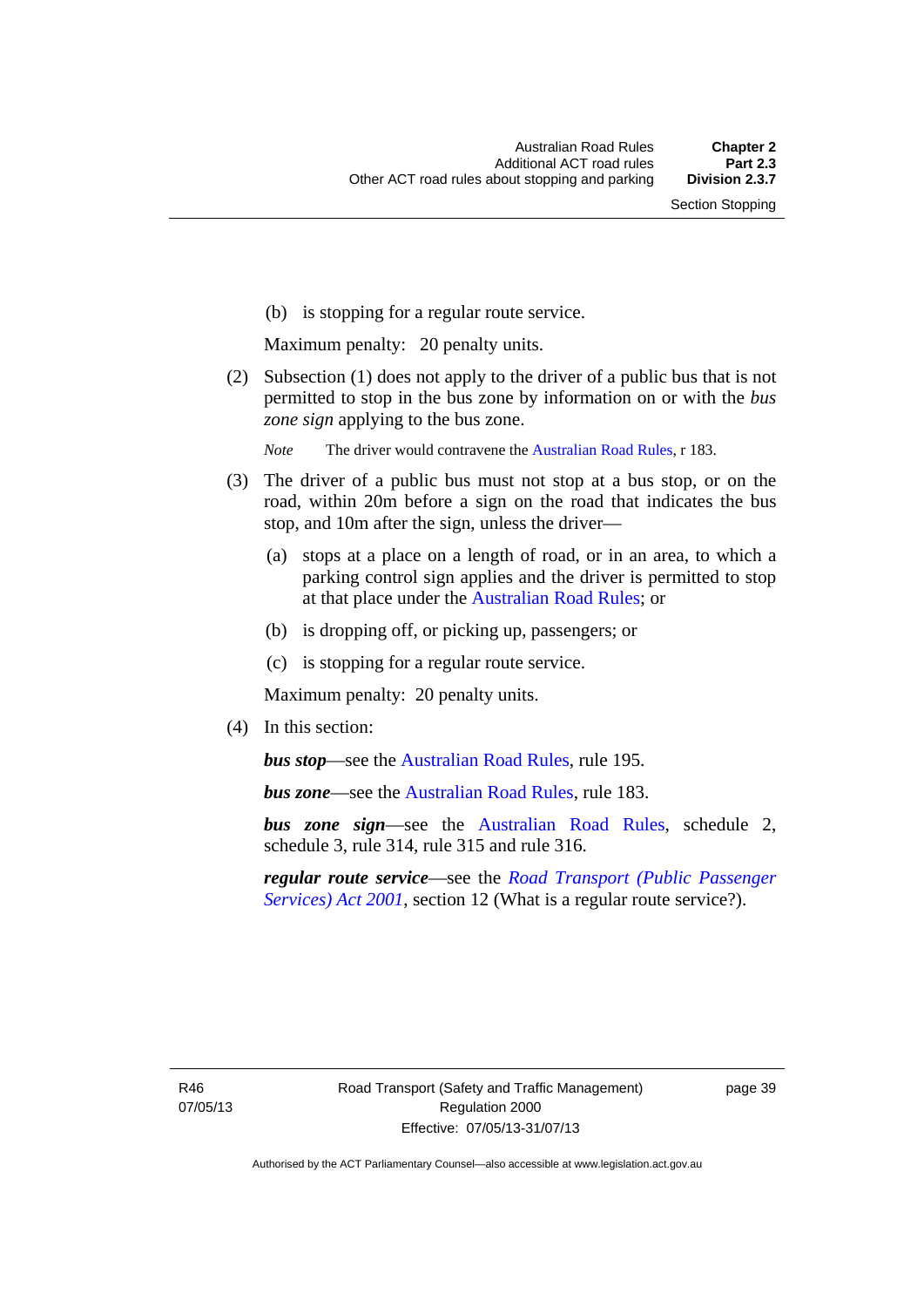Section 58

## **58 Stopping in an emergency etc or to comply with another law**

(1) In this section:

*stopping or parking provision of this chapter* means a provision of the following divisions:

- (a) division 2.3.5 (Metered parking);
- (b) division 2.3.6 (Ticket parking);
- (c) division 2.3.7 (Other ACT road rules about stopping and parking).
- (2) A stopping or parking provision of this chapter does not apply to a driver if—
	- (a) the driver stops at a particular place, or in a particular way, to avoid a collision, and the driver stops for no longer than is necessary to avoid the collision; or
	- (b) the driver stops at a particular place, or in a particular way, because the driver's vehicle is disabled, and the driver stops for no longer than is necessary for the vehicle to be moved safely to a place where the driver is permitted to park the vehicle under the [Australian Road Rules](http://www.legislation.act.gov.au//ni/db_37271/default.asp) and a stopping or parking provision of this chapter; or
	- (c) the driver stops at a particular place, or in a particular way, to deal with a medical or other emergency, and the driver stops for no longer than is necessary in the circumstances; or
	- (d) the driver stops at a particular place, or in a particular way, because the condition of the driver, a passenger, or the driver's vehicle makes it necessary for the driver to stop in the interests of safety, and the driver stops for no longer than is necessary in the circumstances; or

page 40 Road Transport (Safety and Traffic Management) Regulation 2000 Effective: 07/05/13-31/07/13

R46 07/05/13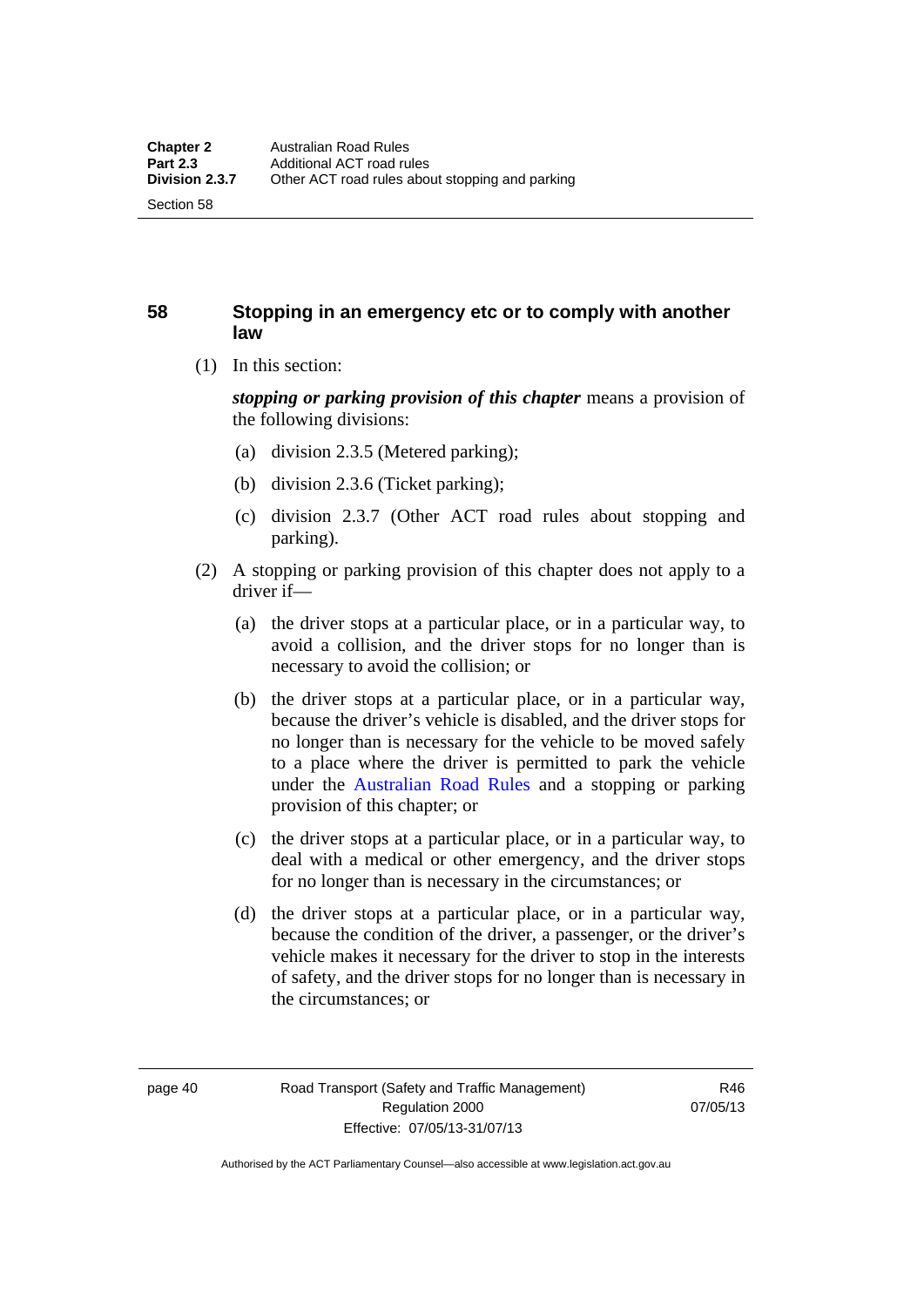(e) the driver stops at a particular place, or in a particular way, to comply with a provision of the [Australian Road Rules](http://www.legislation.act.gov.au//ni/db_37271/default.asp) or a provision of another law, and the driver stops for no longer than is necessary to comply with the provision.

## **Division 2.3.8 Other ACT road rules**

#### **60 Interrupting funeral processions etc**

A driver must not interfere with, or interrupt, the free passage of—

- (a) a funeral procession or any other lawful procession; or
- (b) any vehicle or person forming part of a procession mentioned in paragraph (a).

Maximum penalty: 20 penalty units.

#### **61 Driving on roads closed to traffic**

A person must not drive a vehicle on a road that is closed to traffic under the [Act](http://www.legislation.act.gov.au/a/1999-80/default.asp), section 30.

Maximum penalty: 20 penalty units.

#### **62 Use of wheeled recreational devices and wheeled toys on roads**

 (1) A person must not travel in or on a wheeled recreational device or wheeled toy on a road while it is attached to another vehicle.

Maximum penalty: 20 penalty units.

 (2) A person travelling in or on a wheeled recreational device or wheeled toy on a road must not permit it to be drawn by another vehicle.

Maximum penalty: 20 penalty units.

R46 07/05/13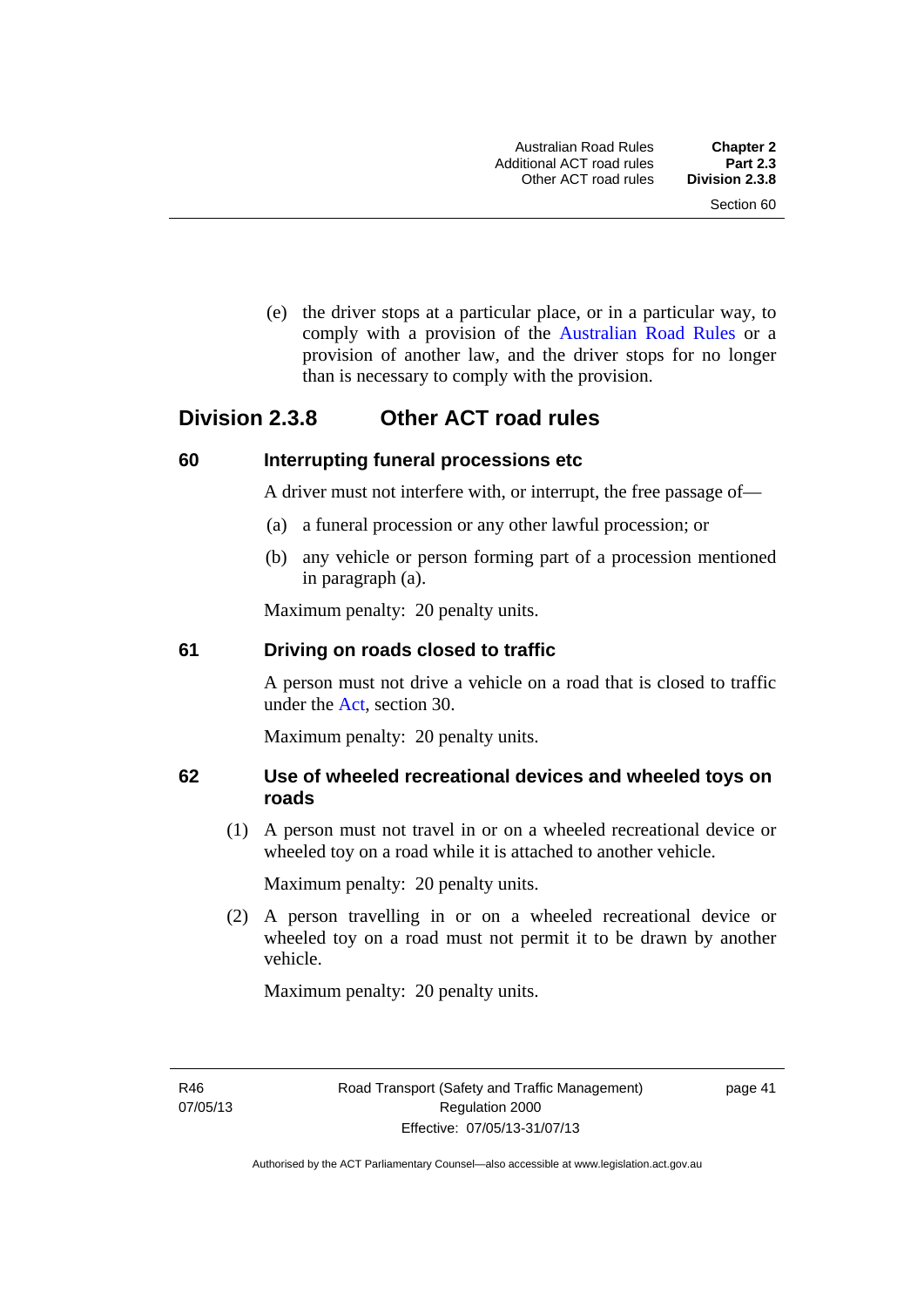(3) A person must not travel in or on a wheeled recreational device or wheeled toy on a road if anyone travelling in or on it is completely or partly assisted in propelling it by means other than human power or gravity.

Maximum penalty: 20 penalty units.

page 42 Road Transport (Safety and Traffic Management) Regulation 2000 Effective: 07/05/13-31/07/13

R46 07/05/13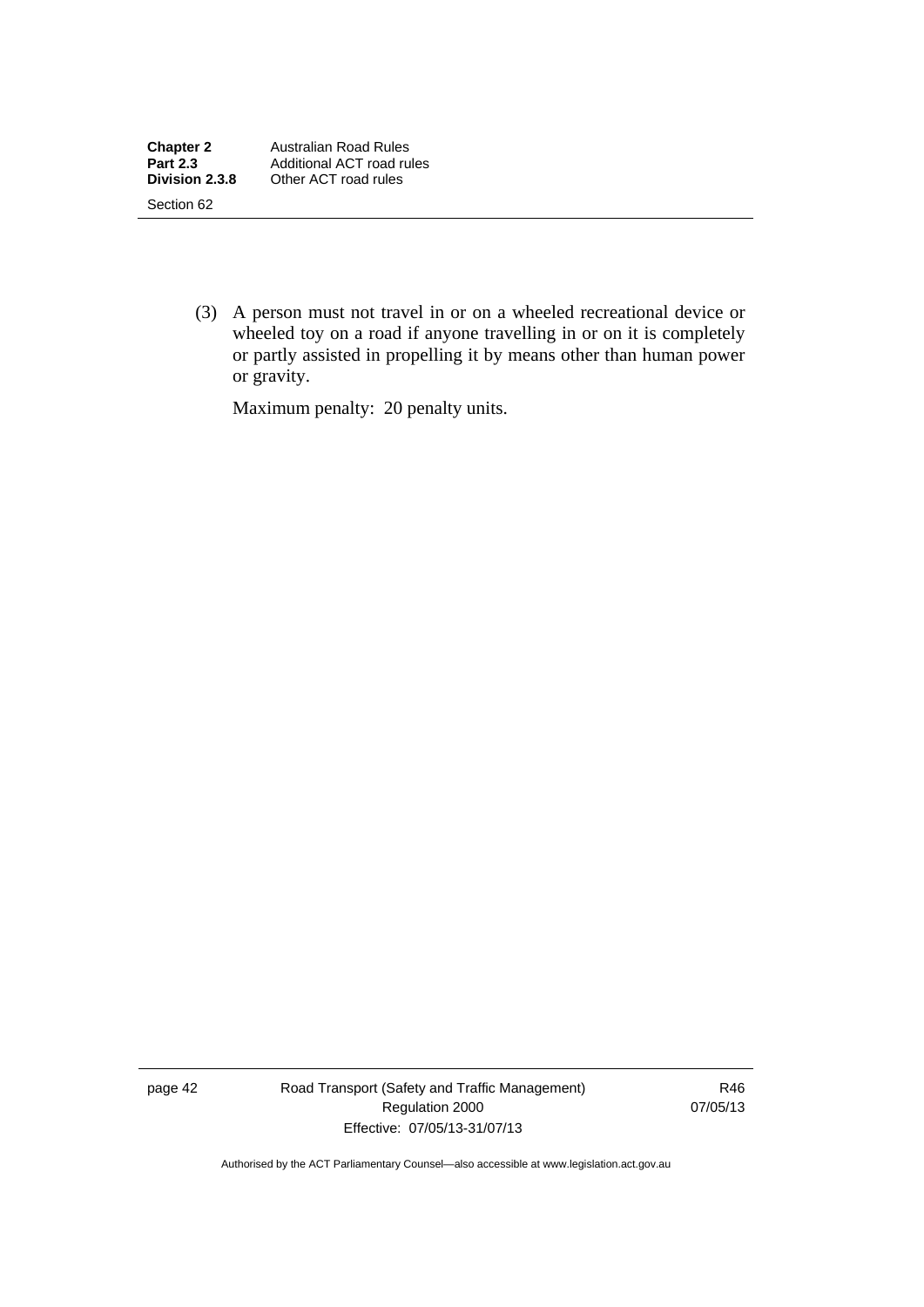# **Part 2.4 Other provisions**

#### **63 Devices that are prescribed traffic control devices—Act, dict, def** *prescribed traffic control device*

The following things are prescribed traffic control devices:

- (a) any traffic control device that has effect for the [Australian](http://www.legislation.act.gov.au//ni/db_37271/default.asp)  [Road Rules](http://www.legislation.act.gov.au//ni/db_37271/default.asp) under the [Australian Road Rules](http://www.legislation.act.gov.au//ni/db_37271/default.asp), rule 315;
- (b) any traffic-related item that has effect for the [Australian Road](http://www.legislation.act.gov.au//ni/db_37271/default.asp)  [Rules](http://www.legislation.act.gov.au//ni/db_37271/default.asp) under the [Australian Road Rules](http://www.legislation.act.gov.au//ni/db_37271/default.asp), rule 319;
- (c) any pay parking device, pay parking sign and parking meter hood;
- (d) any device, plate, screen, words or anything else on or with anything mentioned in paragraph (a), (b) or (c).

#### **64 Preventing prescribed traffic control devices being clearly visible**

 (1) A person must not (except with the approval of the road transport authority) place anything in a position that prevents, or is likely to prevent, a prescribed traffic control device from being clearly visible to the road users to whom it is intended to apply.

Maximum penalty: 20 penalty units.

- *Note* The [Act](http://www.legislation.act.gov.au/a/1999-80/default.asp), s 19 (1) also makes it an offence for a person to install or display (or interfere, change or remove) a prescribed traffic control device without appropriate authority.
- (2) The road transport authority, a police officer or an authorised person—
	- (a) may, orally or in writing, direct a person who has contravened subsection (1) by placing something to remove the thing within a stated reasonable time; or

R46 07/05/13 page 43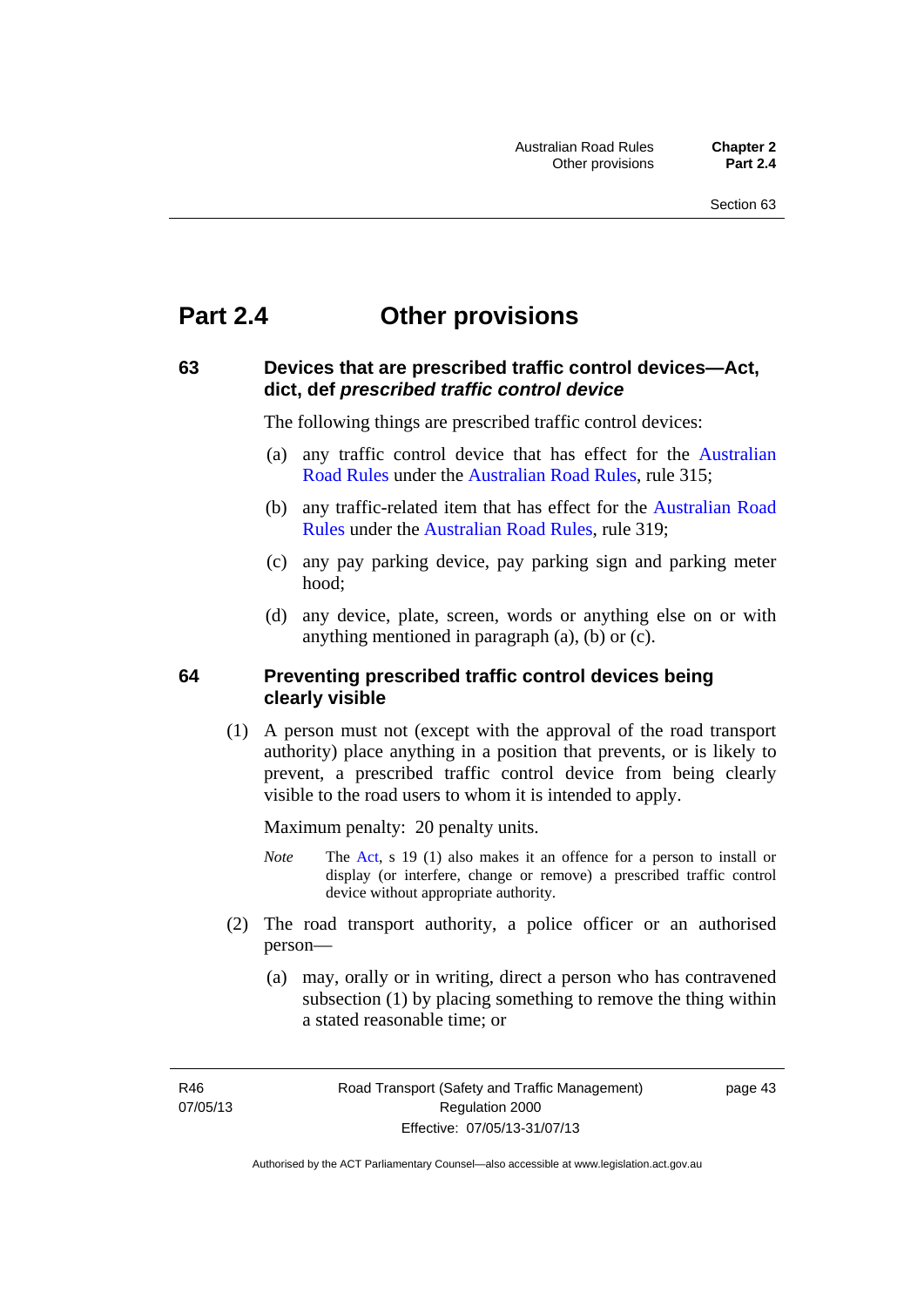- (b) may remove the thing.
- (3) If a person is given a direction under subsection (2) (a), the person must comply with the direction.

Maximum penalty: 20 penalty units.

#### **65 Use of** *do not overtake turning vehicle sign*

A person must not drive a motor vehicle or combination displaying a *do not overtake turning vehicle sign* unless the motor vehicle or combination, together with any load or projection, is at least 7.5m long.

Maximum penalty: 20 penalty units.

#### **66 Approvals etc by road transport authority**

- (1) For the [Australian Road Rules](http://www.legislation.act.gov.au//ni/db_37271/default.asp) and this regulation, the road transport authority may—
	- (a) approve a protective helmet for bicycle riders as an approved bicycle helmet; or
	- (b) approve a booster seat as an approved booster seat; or
	- (c) approve a child restraint as an approved child restraint; or
	- (d) approve a child safety harness as an approved child safety harness; or
	- (e) approve a protective helmet for motorbike riders as an approved motorbike helmet; or
	- (f) approve a canopy, cage or other device fitted to a vehicle; or
	- (g) declare a person to be an emergency worker.
- (2) An approval or declaration is a disallowable instrument.
	- *Note* A disallowable instrument must be notified, and presented to the Legislative Assembly, under the [Legislation Act.](http://www.legislation.act.gov.au/a/2001-14)

page 44 Road Transport (Safety and Traffic Management) Regulation 2000 Effective: 07/05/13-31/07/13

R46 07/05/13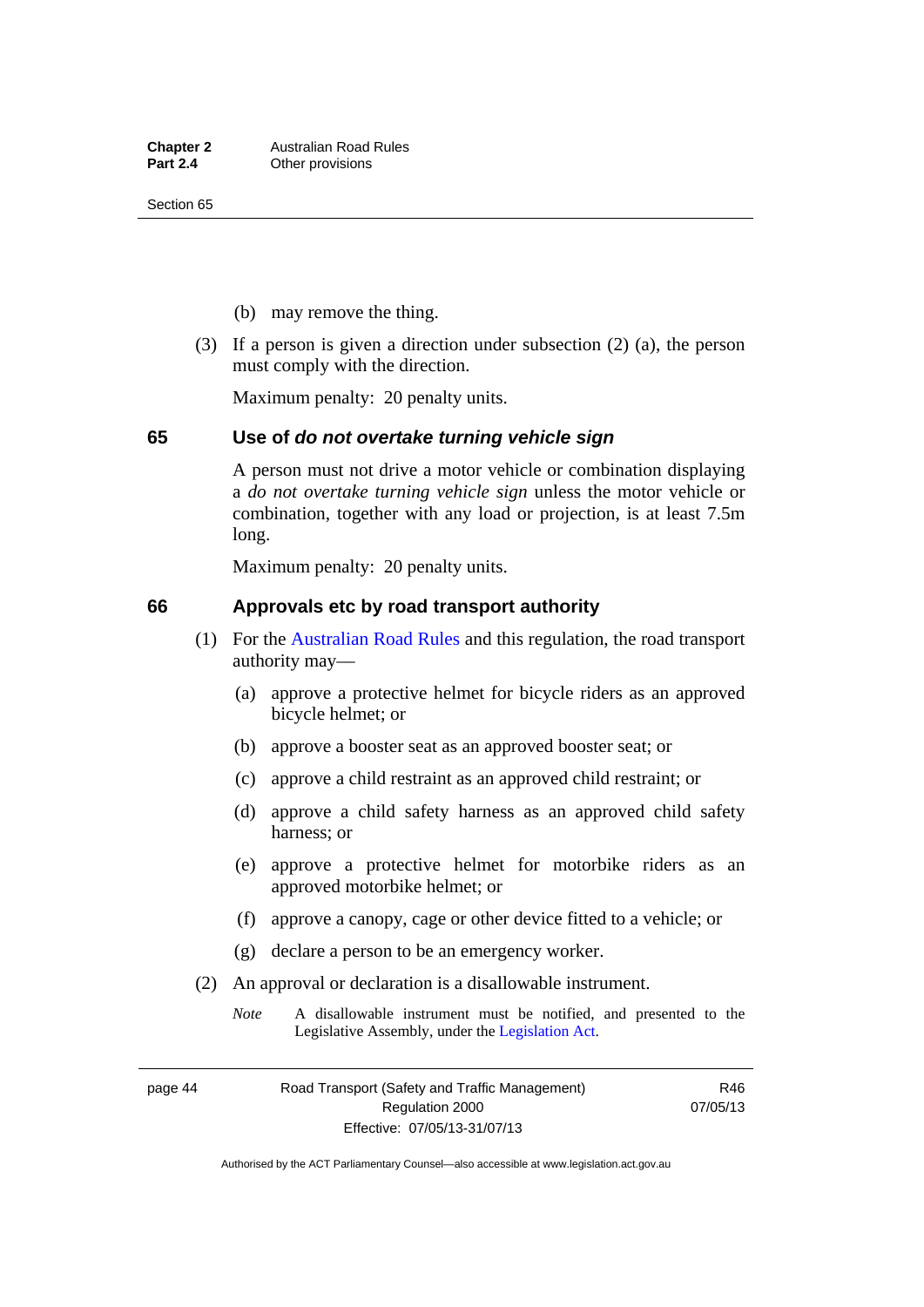#### **67 Exemption from requirement about riding on motorbikes**

The road transport authority may, for the purpose of allowing a sporting or similar event to be filmed, exempt a person from the [Australian Road Rules](http://www.legislation.act.gov.au//ni/db_37271/default.asp), rule 271 (2) to the extent that it requires the person to face forward while being carried as a passenger on a motorbike.

#### **68 Defence of complying with direction of police officer or authorised person**

- (1) It is a defence to a prosecution of a person for an offence against a provision of this chapter if, at the time of the offence, the person was obeying a direction given to the person under the [Australian](http://www.legislation.act.gov.au//ni/db_37271/default.asp)  [Road Rules,](http://www.legislation.act.gov.au//ni/db_37271/default.asp) rule 304 (1).
- (2) To remove any doubt, it is declared that a person must obey a direction given to the person under the [Australian Road Rules](http://www.legislation.act.gov.au//ni/db_37271/default.asp), rule 304 (1), whether or not the person may contravene a provision of this chapter by obeying the direction.

## **69 Exemption for driver of police vehicle—generally—Act, s 35**

- (1) An exemption provision does not apply to the driver of a police vehicle if—
	- (a) in the circumstances—
		- (i) the driver is taking reasonable care; and
		- (ii) it is reasonable that the provision should not apply, having regard to the road and traffic conditions at the time; and
	- (b) if the vehicle is a motor vehicle that is moving—the vehicle is displaying a blue or red flashing light or sounding an alarm.
	- *Note* This section also applies to a rider of a police motorbike (see *[Road](http://www.legislation.act.gov.au/a/1999-77)  [Transport \(General\) Act 1999](http://www.legislation.act.gov.au/a/1999-77)*, dict defs *drive*, *driver*, *ride* and *vehicle*).

R46 07/05/13 page 45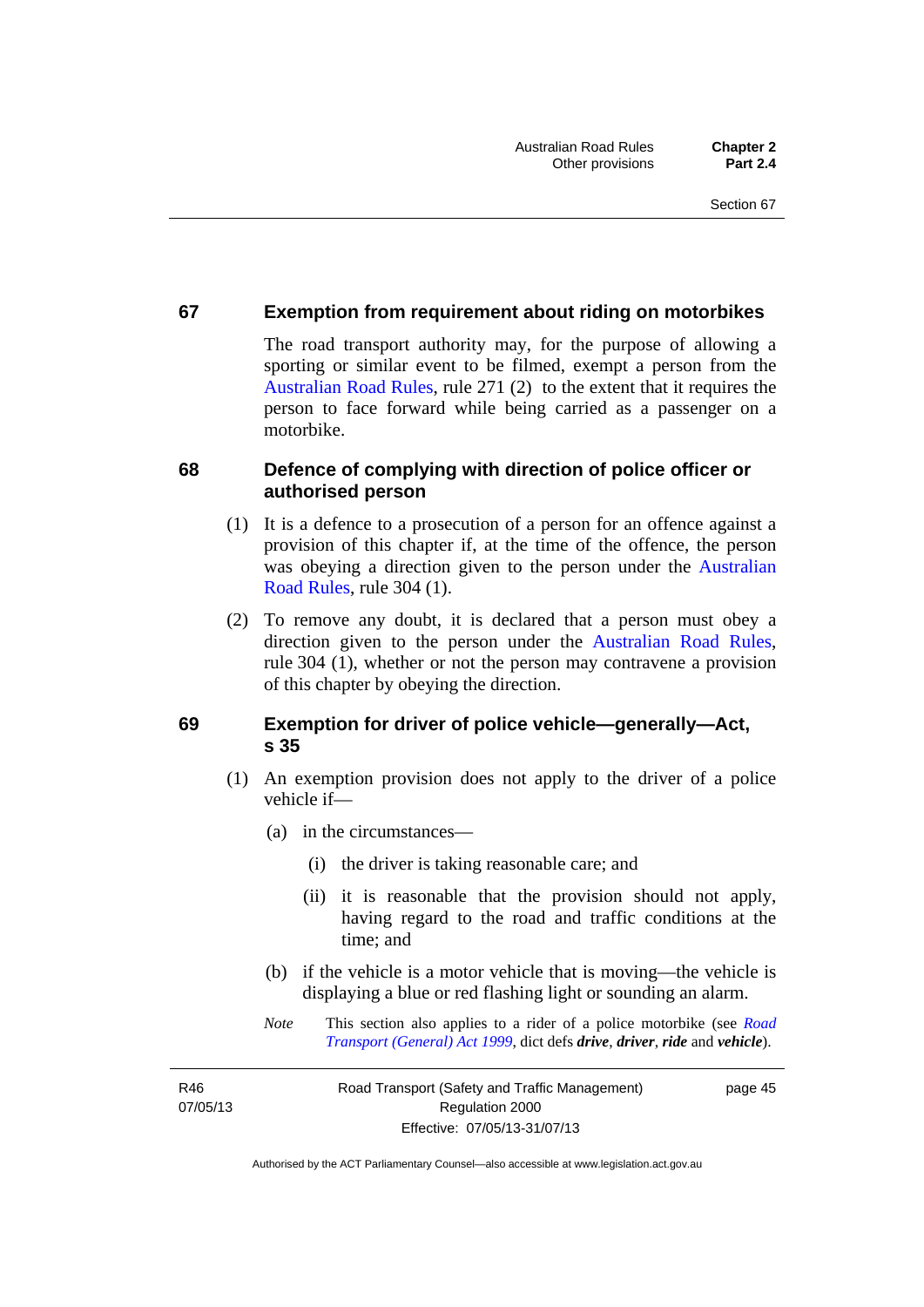- (2) Subsection (1) (b) does not apply to the driver if, in the circumstances, it is reasonable—
	- (a) not to display the light or sound the alarm; or
	- (b) for the vehicle not to be fitted or equipped with a blue or red flashing light or an alarm.
- (3) In this section:

#### *exemption provision* means—

- (a) the [Act,](http://www.legislation.act.gov.au/a/1999-80/default.asp) section 5B (Burnouts and other prohibited conduct); or
- (b) the [Act](http://www.legislation.act.gov.au/a/1999-80/default.asp), section 7 (Furious, reckless or dangerous driving), to the extent the section relates to furious or dangerous driving; or
- (c) part 2.1 (Incorporation into ACT law); or
- (d) part 2.2 (How the [Australian Road Rules](http://www.legislation.act.gov.au//ni/db_37271/default.asp) are incorporated); or
- (e) part 2.3 (Additional ACT road rules).

#### **69A Exemption for driver of police vehicle—training and assessment**

- (1) An exemption provision does not apply to the driver of a police vehicle if—
	- (a) the driver is doing police driver training or police driver assessment; and
	- (b) in the circumstances—
		- (i) the driver is taking reasonable care; and
		- (ii) it is reasonable that the provision should not apply, having regard to the road and traffic conditions at the time; and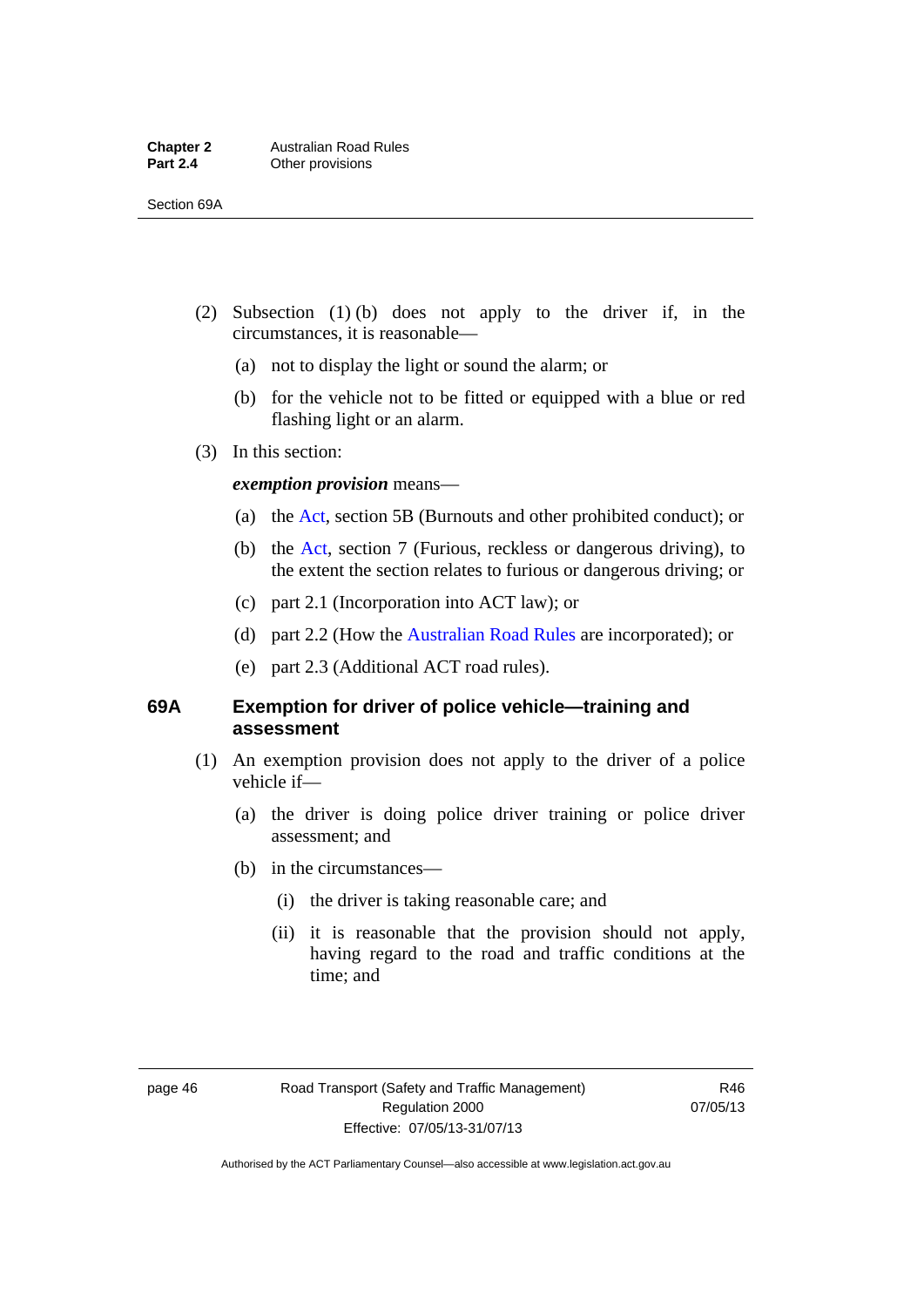- (c) if the vehicle is a motor vehicle that is moving—the vehicle is displaying a blue or red flashing light or sounding an alarm.
- *Note* This section also applies to a rider of a police motorbike (see *[Road](http://www.legislation.act.gov.au/a/1999-77)  [Transport \(General\) Act 1999](http://www.legislation.act.gov.au/a/1999-77)*, dict defs *drive*, *driver*, *ride* and *vehicle*).
- (2) Subsection (1) (c) does not apply to the driver if, in the circumstances, it is reasonable—
	- (a) not to display the light or sound the alarm; or
	- (b) for the vehicle not to be fitted or equipped with a blue or red flashing light or an alarm.
- (3) In this section:

*AFP* means the Australian Federal Police.

#### *exemption provision* means—

- (a) the [Act](http://www.legislation.act.gov.au/a/1999-80/default.asp), section 5B (Burnouts and other prohibited conduct); or
- (b) the [Act](http://www.legislation.act.gov.au/a/1999-80/default.asp), section 7 (Furious, reckless or dangerous driving), to the extent the section relates to furious or dangerous driving; or
- (c) part 2.1 (Incorporation into ACT law); or
- (d) part 2.2 (How the [Australian Road Rules](http://www.legislation.act.gov.au//ni/db_37271/default.asp) are incorporated); or
- (e) part 2.3 (Additional ACT road rules).

*police driver assessment* means an assessment conducted by an AFP employee or contractor of a police officer's ability to drive a police vehicle in the exercise of the police officer's functions as a police officer.

*police driver training* means training provided by the AFP, or an AFP contractor, that teaches a police officer how to drive a police vehicle for the purpose of the exercise of the police officer's functions as a police officer.

R46 07/05/13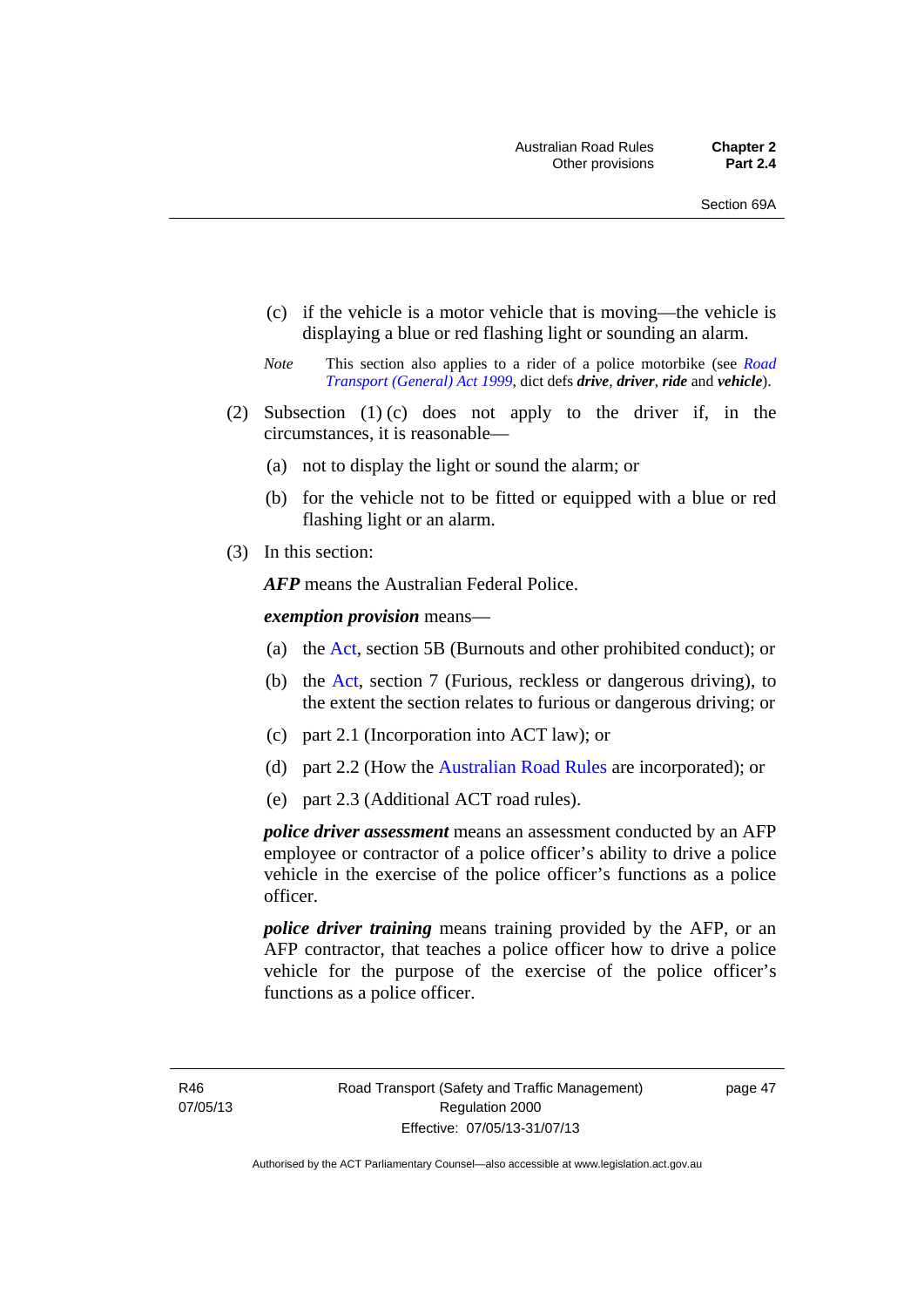### **70 Exemption for driver of emergency vehicles**

A provision of this chapter does not apply to the driver of an emergency vehicle if—

- (a) in the circumstances—
	- (i) the driver is taking reasonable care; and
	- (ii) it is reasonable that the provision should not apply; and
- (b) if the vehicle is a motor vehicle that is moving—the vehicle is displaying a blue or red flashing light or sounding an alarm.

## **71 Stopping and parking exemption for police and emergency vehicles and authorised people**

(1) In this section:

#### *stopping or parking provision of this chapter*—see section 58 (1).

- (2) A stopping or parking provision of this chapter does not apply to the driver of a police vehicle or emergency vehicle if, in the circumstances—
	- (a) the driver is taking reasonable care; and
	- (b) it is reasonable that the provision should not apply.
- (3) A stopping or parking provision of this chapter does not apply to an authorised person who is driving a vehicle in the course of the person's duty as an authorised person if, in the circumstances—
	- (a) the person is taking reasonable care; and
	- (b) it is reasonable that the provision should not apply.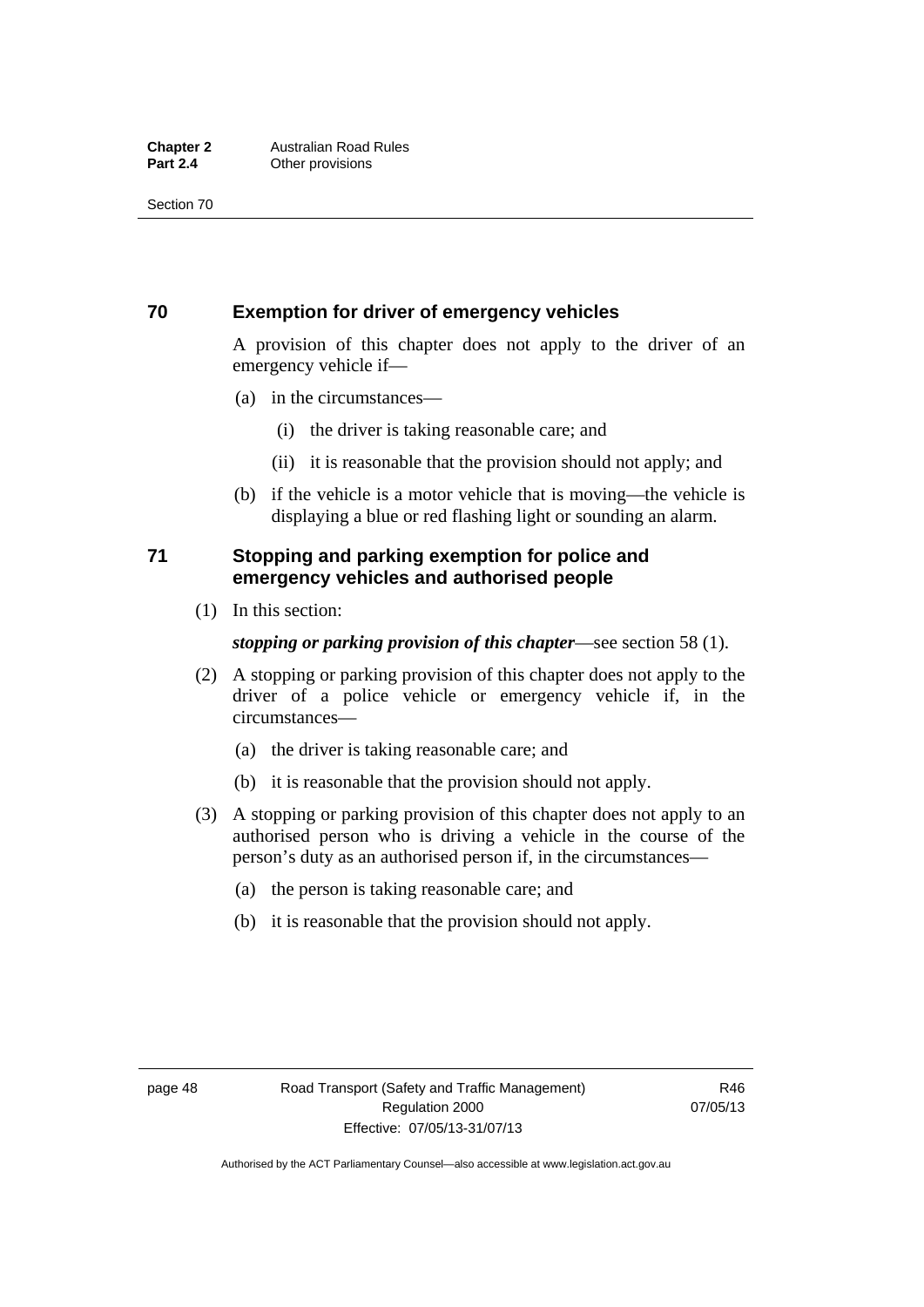# **Chapter 3 Parking**

# **Part 3.1 Parking schemes**

## **Division 3.1.1 Metered parking schemes**

## **72 Metered parking schemes**

- (1) The road transport authority may establish and operate metered parking schemes for any length of road or area.
- (2) For a metered parking scheme, the road transport authority—
	- (a) may set aside metered parking spaces; and
	- (b) may install parking meters for the payment of fees for metered parking spaces.

## **73 Metered parking areas**

- (1) The road transport authority may set aside a length of road or area as a metered parking area.
- (2) A metered parking area must be designated by metered parking signs.

## **74 Parking meters**

- (1) A parking meter must be installed at the space to which it applies or, if a parking meter applies to 2 or more spaces, close to the spaces.
- (2) The parking meter applying to a metered parking space must show or be capable of showing the fees fixed for the space under this division.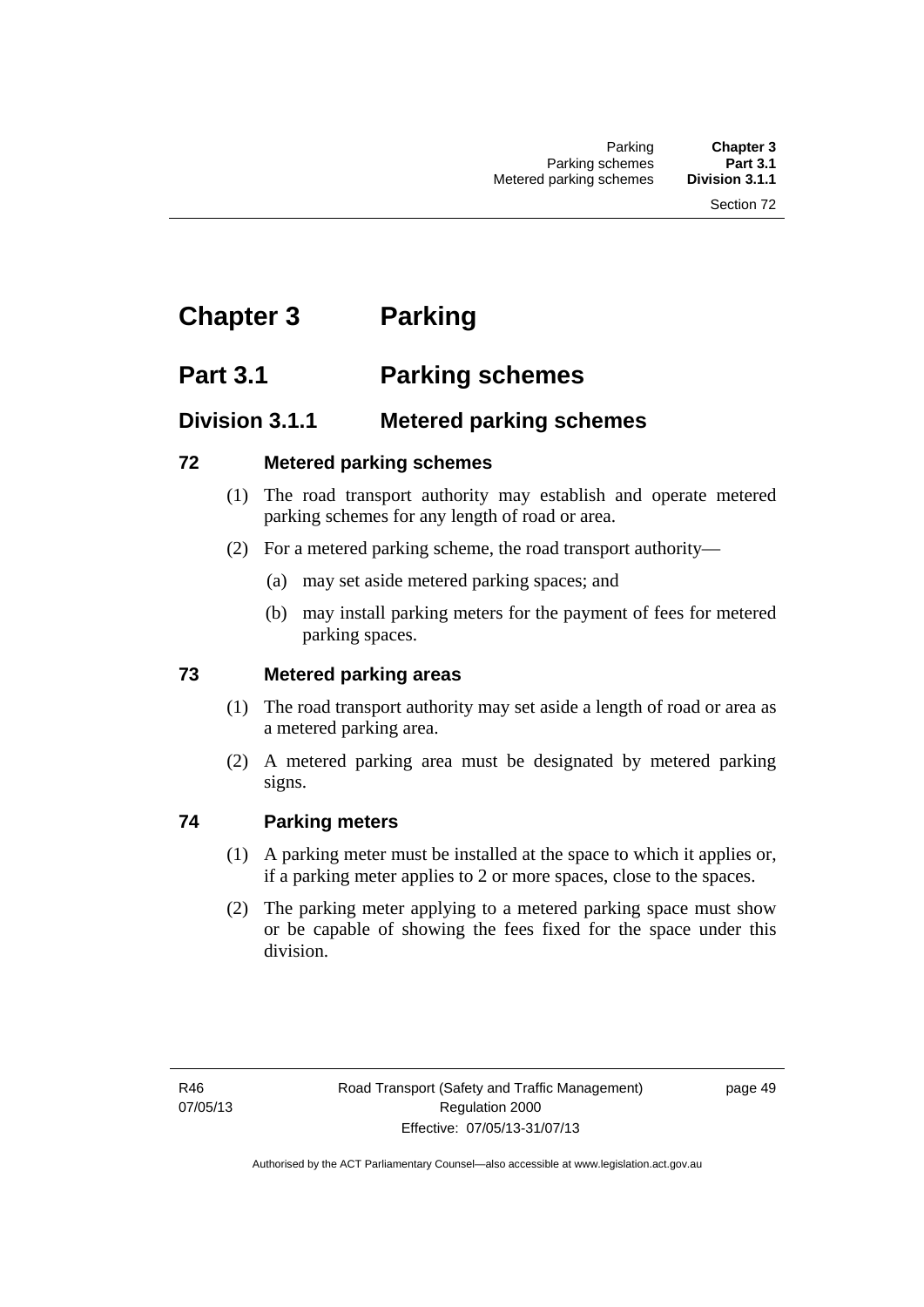- (3) A parking meter must clearly show, or be capable of clearly showing, whether the relevant parking fee for the parking of a vehicle in the metered parking space or spaces to which it applies has been paid.
- (4) A multi-space parking meter must also identify each metered parking space by its number.

#### **75 Metered parking spaces**

- (1) A metered parking space must be designated by a road marking.
- (2) For a metered parking space to which a multi-space parking meter applies, the number for the space and an arrow indicating the direction of the meter must be marked in or adjacent to the space.

## **Division 3.1.2 Ticket parking schemes**

*Note* The [Australian Road Rules](http://www.legislation.act.gov.au//ni/db_37271/default.asp), r 207 (2) provides that a driver who parks in a ticket parking area must pay the fee and obey the instructions on the ticket. See also s 16.

#### **75A Parking authorities**

- (1) A person may apply to the road transport authority to be a parking authority for a stated area.
- (2) The road transport authority may declare the person to be a parking authority for a stated area (the *area of operations*).
	- *Note* The power to make the declaration includes the power to amend or repeal it (see [Legislation Act,](http://www.legislation.act.gov.au/a/2001-14) s 46).
- (3) The declaration is a disallowable instrument.
	- *Note* A disallowable instrument must be notified, and presented to the Legislative Assembly, under the [Legislation Act.](http://www.legislation.act.gov.au/a/2001-14)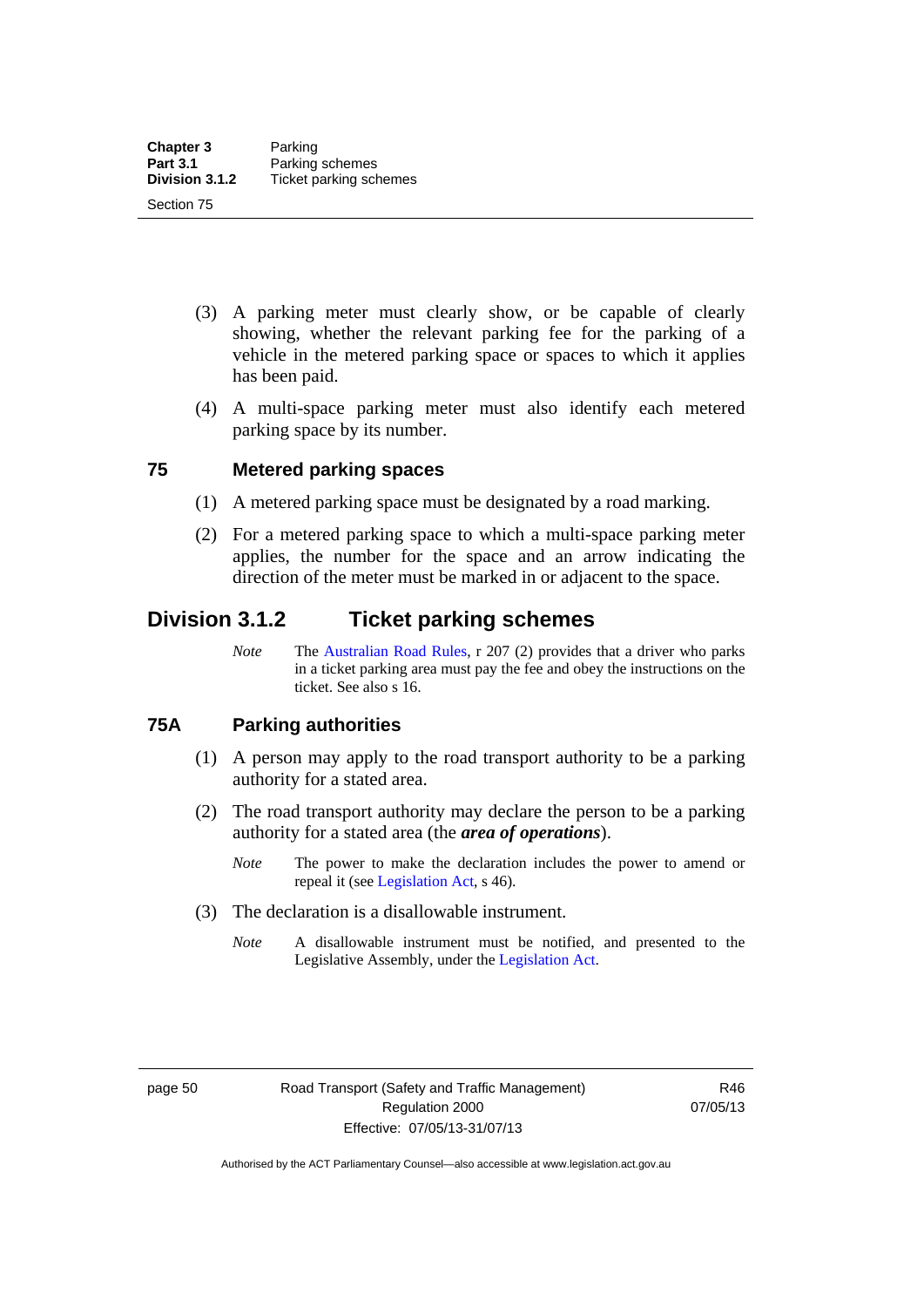### **75B Parking authority guidelines**

- (1) The road transport authority must establish guidelines for section 76A (the *parking authority guidelines*).
- (2) The parking authority guidelines are a disallowable instrument.

- (3) A parking authority is not entitled to provide, or charge for, parking in a ticket parking area if the parking authority does not comply with the parking authority guidelines.
- (4) A parking authority is taken to comply with the parking authority guidelines until the contrary is proved.

#### **76 Ticket parking schemes—road transport authority**

- (1) The road transport authority may establish and operate a ticket parking scheme for any length of road or area.
- (2) For a ticket parking scheme, the road transport authority—
	- (a) may set aside a length of road or area as a ticket parking area; and
	- (b) may adopt the ways of, and schemes for, payment of the fees the authority considers appropriate; and
	- (c) may install pay parking devices.

#### **76A Ticket parking schemes—parking authorities**

(1) A parking authority may, in accordance with the parking authority guidelines, establish and operate a ticket parking scheme for any length of road or area within its area of operations.

*Note* A disallowable instrument must be notified, and presented to the Legislative Assembly, under the [Legislation Act.](http://www.legislation.act.gov.au/a/2001-14)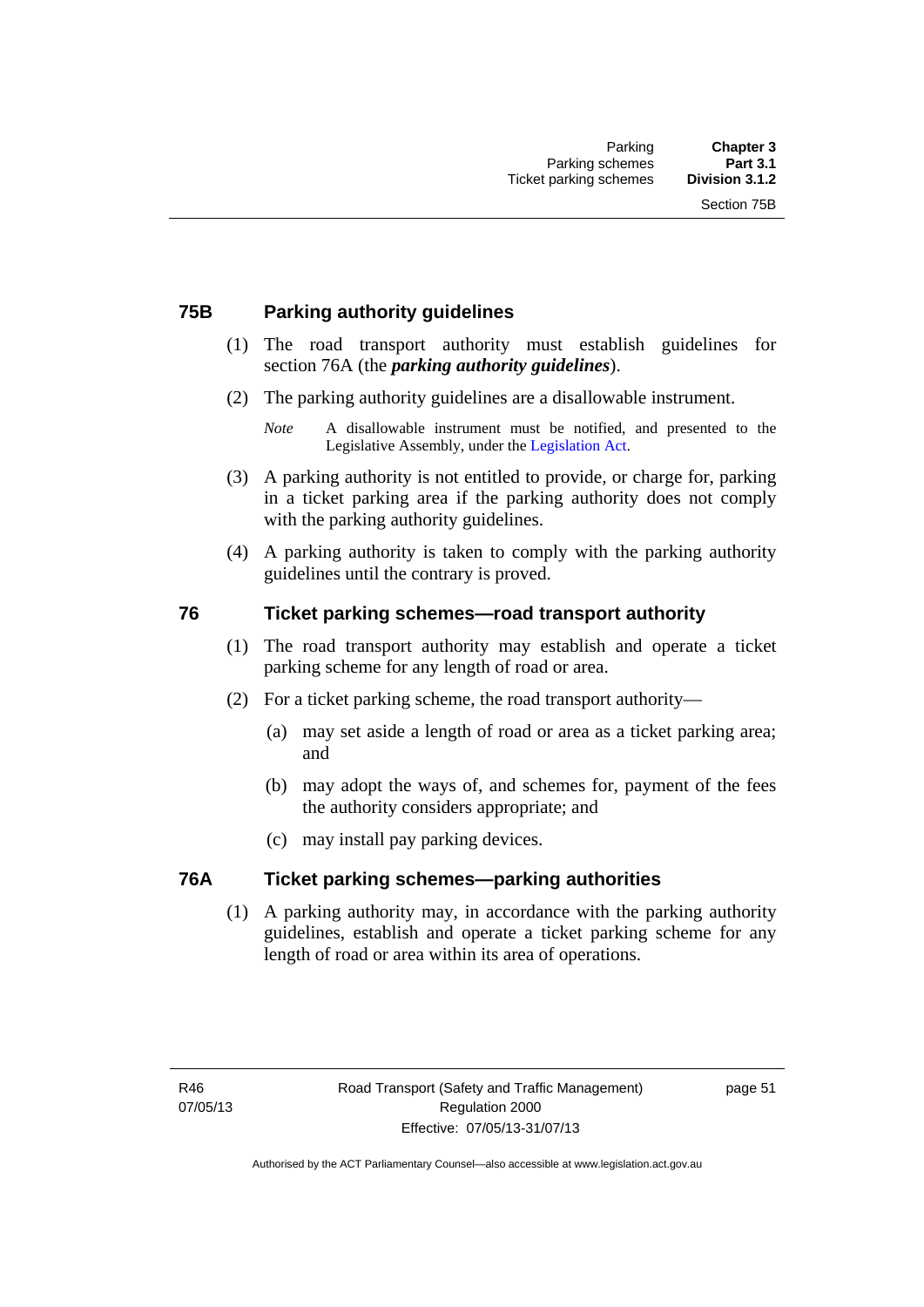- (2) For a ticket parking scheme, the parking authority may, in accordance with the parking authority guidelines—
	- (a) set aside a length of road or area within its area of operations as a ticket parking area; and
	- (b) fix fees for the parking of vehicles in the area; and
	- (c) adopt the ways of, and schemes for, payment of the fees the authority considers appropriate; and
	- (d) install pay parking devices.
	- *Note* Section 75A provides for the road transport authority to declare parking authorities and s 75B provides for parking authority guidelines.

#### **77 Ticket parking areas**

- (1) A ticket parking area must be designated by ticket parking signs.
- (2) A ticket parking area is taken to include only such lengths of road and areas to which ticket parking signs apply as are lawfully available, apart from this division, for the parking of vehicles.

#### **78 Ticket parking spaces**

A ticket parking area may be divided into ticket parking spaces, of a size suitable for parking a single vehicle, by a road marking.

#### **79 Ticket machines**

The ticket machine for a ticket parking area must show or be capable of showing the fees fixed for the area under this division.

## **80 Parking tickets**

- (1) The following information must be printed on a parking ticket:
	- (a) the expiry date (expressed as the day of the month, the month and the year);

page 52 Road Transport (Safety and Traffic Management) Regulation 2000 Effective: 07/05/13-31/07/13

R46 07/05/13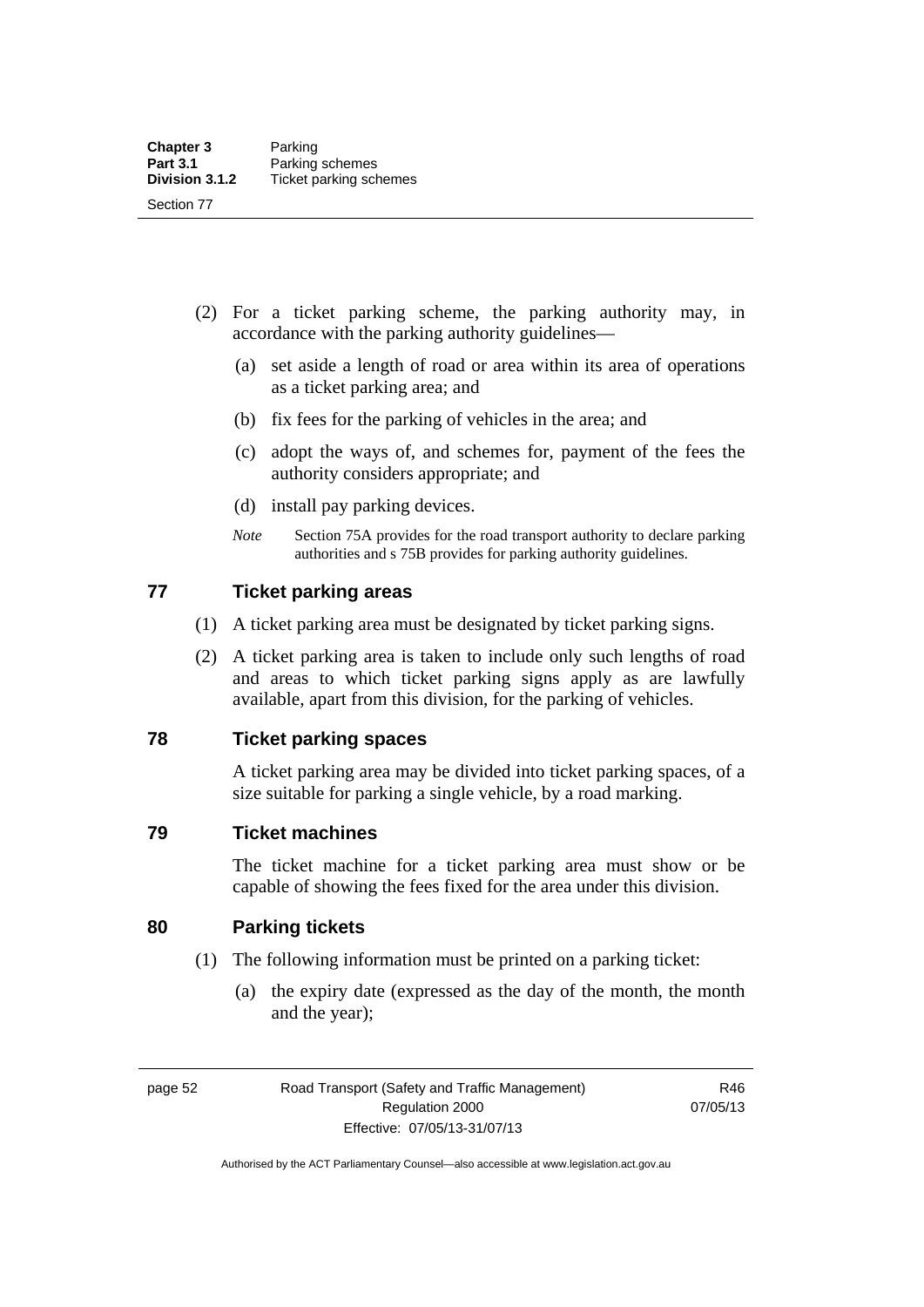- (b) for a parking ticket other than an RTA periodic ticket—the expiry time (expressed in hours and minutes);
- (c) the name of the authority issuing the ticket;
- (d) an indication of the ticket parking area where or for which the ticket is issued;
- (e) the fee paid for the issue of the ticket or, for an RTA periodic ticket (except a ticket issued at a concessional price), the daily value of the ticket;
- (f) a serial number;
- (g) instructions for use of the ticket.

#### **Examples for par (d)**

- 1 a code for the ticket parking area where the ticket is issued
- 2 the number of the parking ticket machine which issued the ticket
- 3 for an RTA periodic ticket—the daily value of the ticket or the area where the ticket may be used
- *Note* An example is part of the regulation, is not exhaustive and may extend, but does not limit, the meaning of the provision in which it appears (see [Legislation Act,](http://www.legislation.act.gov.au/a/2001-14) s 126 and s 132).
- (2) A parking ticket must be legible and of a size and design that enables it to be easily displayed in or on a vehicle.
- (3) In this section:

*RTA periodic ticket*, for a ticket parking area, means a ticket issued by the road transport authority that is valid for parking in the area for a stated period of not less than 1 week.

### **81 Duration of parking tickets**

A parking ticket takes effect when it is issued and expires at the expiry time stated on the ticket.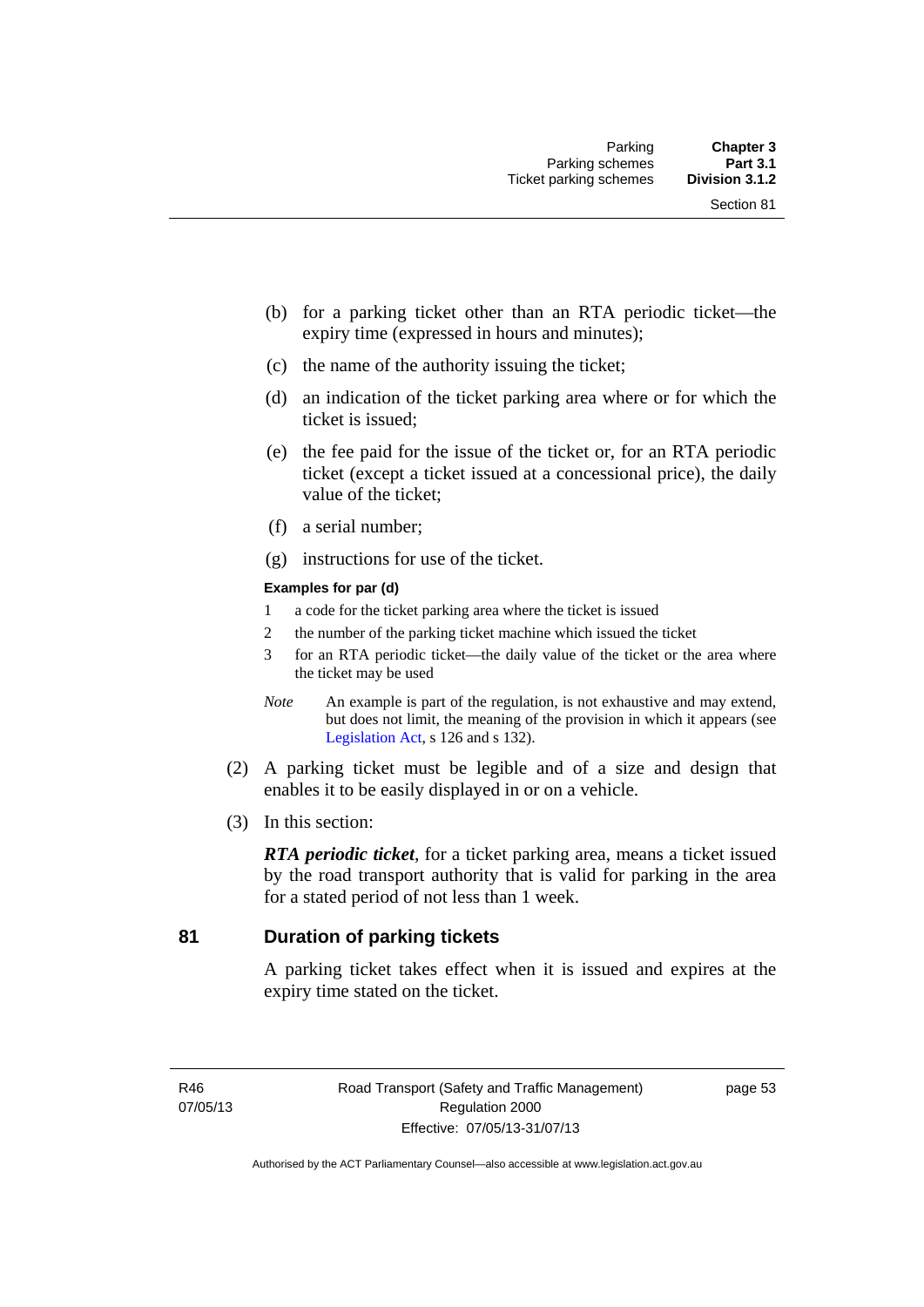**Division 3.1.3 Heavy vehicle parking** 

# **82 Definitions—div 3.1.3**

In this division:

*heavy vehicle* means a vehicle, whether loaded or unloaded, that is longer than 7.5m, has a GVM over 4.5t, and is used for commercial purposes.

*land adjoining residential land*—see section 83.

*residential land* means land leased for residential purposes.

*stock truck* means a vehicle that has a GVM over 4.5t and is built or used to transport livestock.

# **83 References in div 3.1.3 to land adjoining residential land**

A reference in this division to *land adjoining residential land* includes a reference to land that would, apart from an intervening road, adjoin that land.

### **84 Vehicle parked partly on residential land**

For this division, a vehicle that is parked partly on residential land, and partly on adjoining land that is not residential land, is taken not to be parked on residential land.

# **85 Parking of certain vehicles on residential land prohibited**

- (1) This section applies to a vehicle, whether loaded or unloaded, that is—
	- (a) a stock truck; or
	- (b) a semitrailer with the load space permanently enclosed by rigid construction or with sides enclosed by nonrigid material and a rigid roof; or

page 54 Road Transport (Safety and Traffic Management) Regulation 2000 Effective: 07/05/13-31/07/13

R46 07/05/13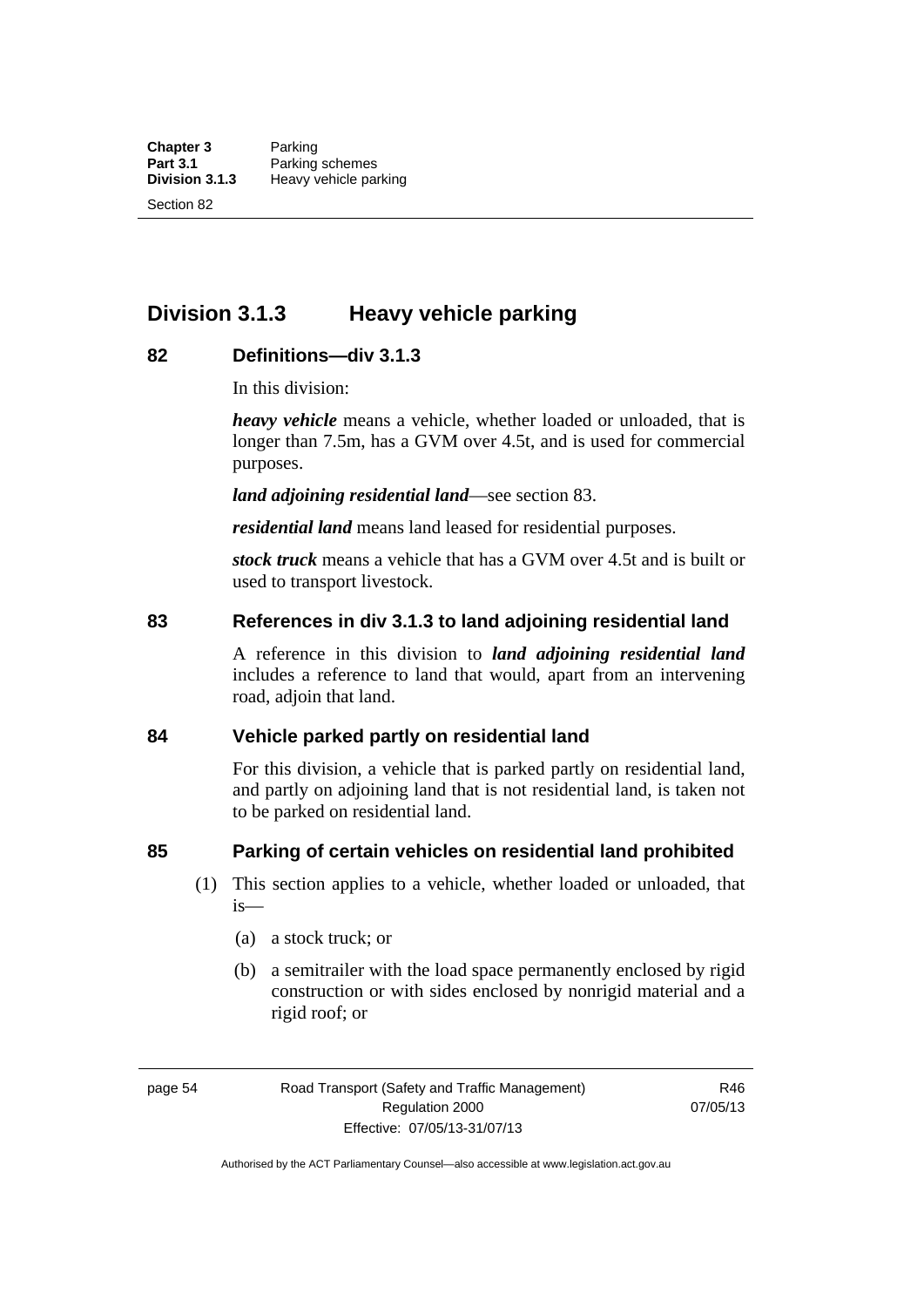- (c) higher than 3.6m and used for commercial purposes.
- (2) A person must not park a vehicle to which this section applies on residential land.

Maximum penalty: 20 penalty units.

# **85A No more than 1 heavy vehicle on residential land**

- (1) A person commits an offence if—
	- (a) the person parks 2 or more heavy vehicles on residential land; or
	- (b) the person parks a heavy vehicle on residential land and there is already another heavy vehicle parked on the land.

Maximum penalty: 20 penalty units.

- (2) Subsection (1) does not apply if—
	- (a) only 2 heavy vehicles are parked on the residential land; and
	- (b) 1 vehicle is plant that is parked on the other vehicle; and
	- (c) no part of either vehicle is higher than 3.6m from the ground.
- (3) In this section:

*plant* means a motor vehicle that consists solely of—

- (a) a machine or implement that cannot carry a load, other than tools and accessories usually carried in or on the vehicle; or
- (b) a crane, forklift truck or bobcat; or
- (c) a bobcat and excavation equipment.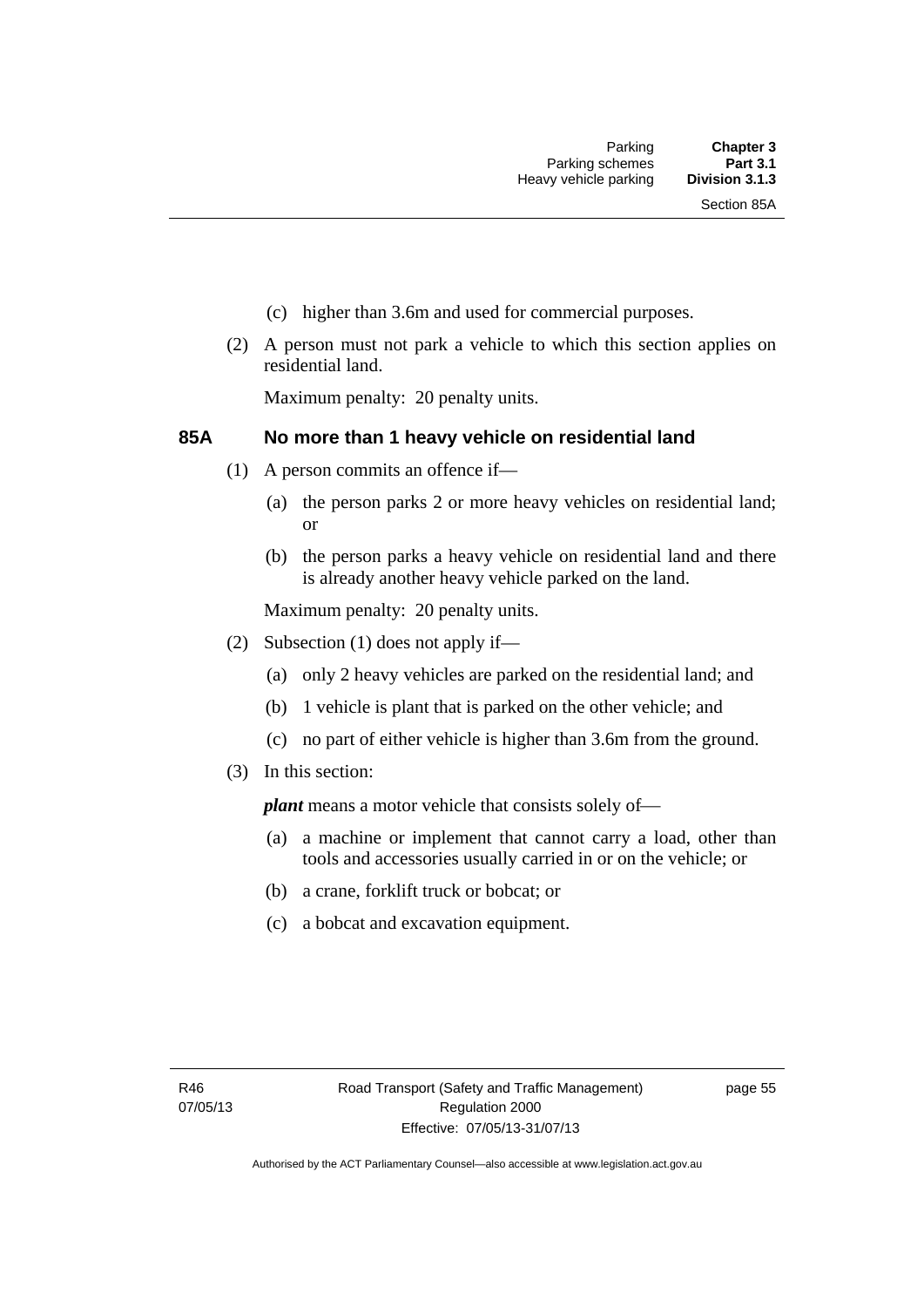# **85B Heavy vehicles to be parked away from residential land boundaries**

- (1) A person commits an offence if—
	- (a) the person parks a heavy vehicle on residential land; and
	- (b) any part of the vehicle when parked is—
		- (i) in front of the setback line of the front boundary of the land; or
		- (ii) less than 1.5m from any other boundary.

Maximum penalty: 20 penalty units.

(2) In this section:

*setback*, in relation to land—see the territory plan, part 13 (Definitions).

# **86 Parking of certain vehicles on land adjoining residential land prohibited**

- (1) This section applies to—
	- (a) a vehicle or combination, whether loaded or unloaded, that is longer than 7.5m; and
	- (b) a vehicle, whether loaded or unloaded, with a GVM over 4.5t.
- (2) A person must not park a vehicle or combination to which this section applies on land adjoining residential land for more than 1 hour.

Maximum penalty: 20 penalty units.

 (3) Subsection (2) does not apply to the vehicle or combination if the land where it is parked is residential land or land leased for commercial purposes.

page 56 Road Transport (Safety and Traffic Management) Regulation 2000 Effective: 07/05/13-31/07/13

R46 07/05/13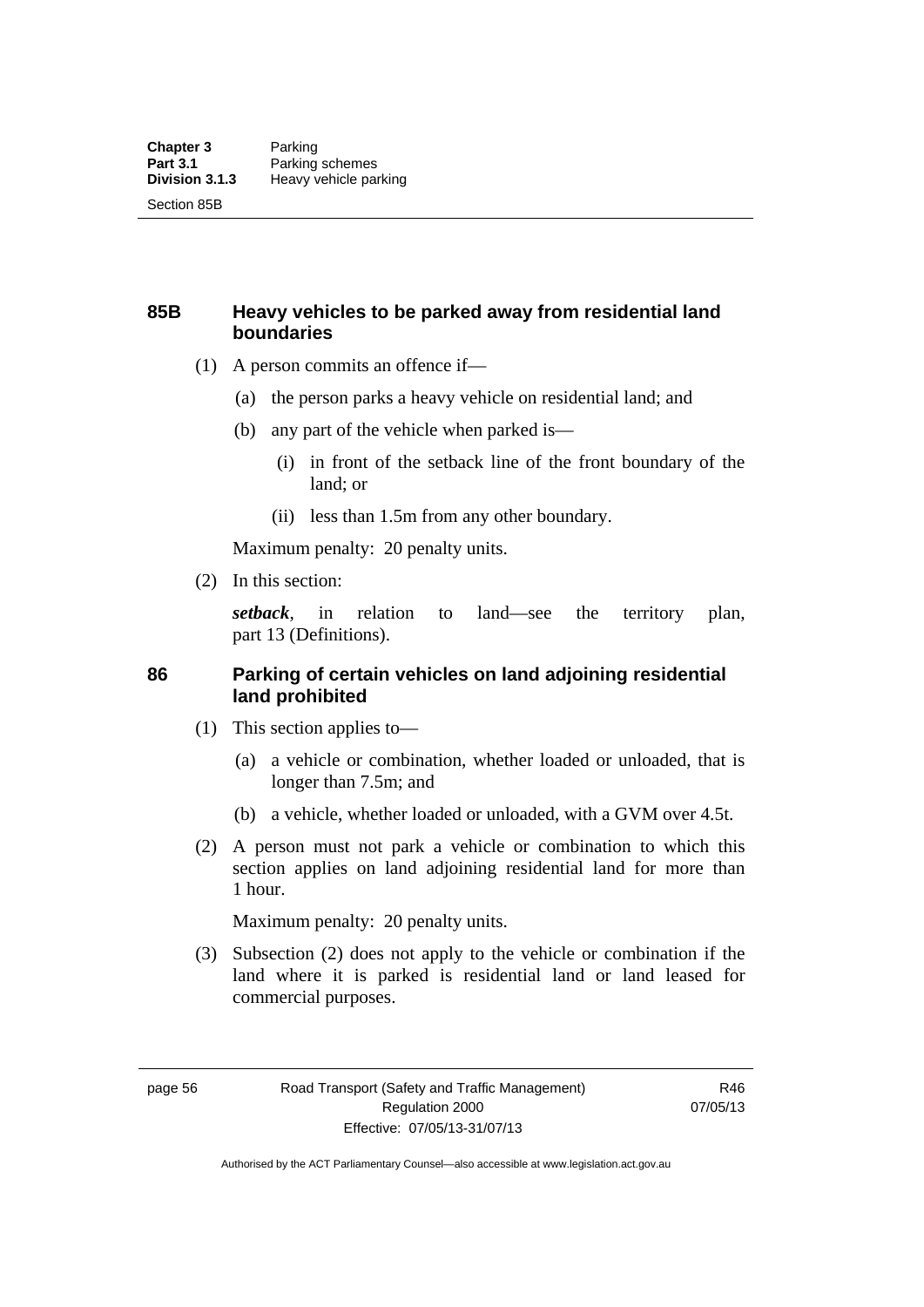# **87 Parking of certain commercial vehicles on land with multi-unit housing**

- (1) This section applies to a vehicle, whether loaded or unloaded, that is used for commercial purposes and is longer than 6m, higher than 2.6m or has a GVM over 3.75t.
- (2) A person must not park a vehicle to which this section applies on residential land with multi-unit housing.

Maximum penalty: 20 penalty units.

- (3) For this section, residential land has multi-unit housing if the land has more than 1 dwelling on it.
- (4) In this section:

*dwelling—*see the territory plan.

*Note* The territory plan defines *dwelling* as meaning 'a building or part of a building used as a self contained residence which must include food preparation facilities, a bath or shower, and a closet pan and wash basin'.

# **87A No offence if reasonable necessity etc**

A person does not commit an offence against section 85, section 85A, section 85B, section 86 or section 87 if—

- (a) either of the following applies:
	- (i) it was reasonably necessary to park the vehicle on the land to avoid contravening the Act or another territory law;
	- (ii) the vehicle was parked on the land to deliver or collect goods or passengers, or to provide services; and
- (b) the vehicle was on the land no longer than was reasonable.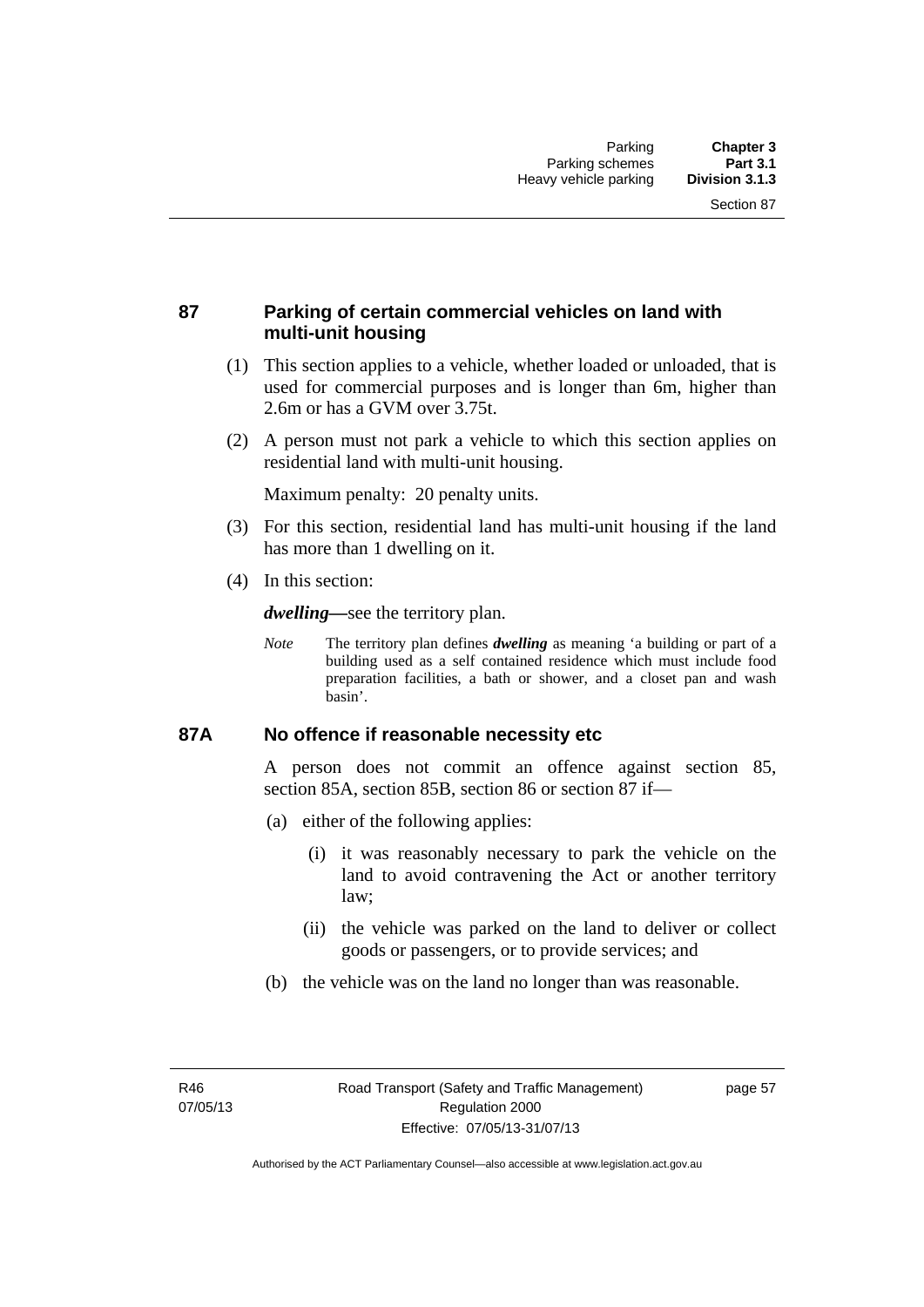# **87B Heavy vehicle refrigeration units not to be operated on residential land**

A person commits an offence if—

- (a) the person parks a heavy vehicle that has a refrigeration unit on residential land; and
- (b) the refrigeration unit is running at any time while the vehicle is parked on the land.

Maximum penalty: 20 penalty units.

# **87C Prohibition on night operation of heavy vehicle**

 (1) A person, other than an existing operator, commits an offence if the person operates a heavy vehicle parked on residential land at any time between 10 pm and 6 am.

Maximum penalty: 20 penalty units.

 (2) An existing operator commits an offence if the operator operates a heavy vehicle parked on residential land at any time between midnight and 5.30 am.

Maximum penalty: 20 penalty units.

(3) In this section:

*existing operator* means the holder of an existing operator's certificate issued under the *[Motor Traffic Act 1936](http://www.legislation.act.gov.au/a/1936-45)*, section 150R that is still in force.

# **88 Daily infringement**

A person who contravenes any of the following sections commits a separate offence for each day during any part of which the contravention continues:

 (a) section 85 (Parking of certain vehicles on residential land prohibited);

page 58 Road Transport (Safety and Traffic Management) Regulation 2000 Effective: 07/05/13-31/07/13

R46 07/05/13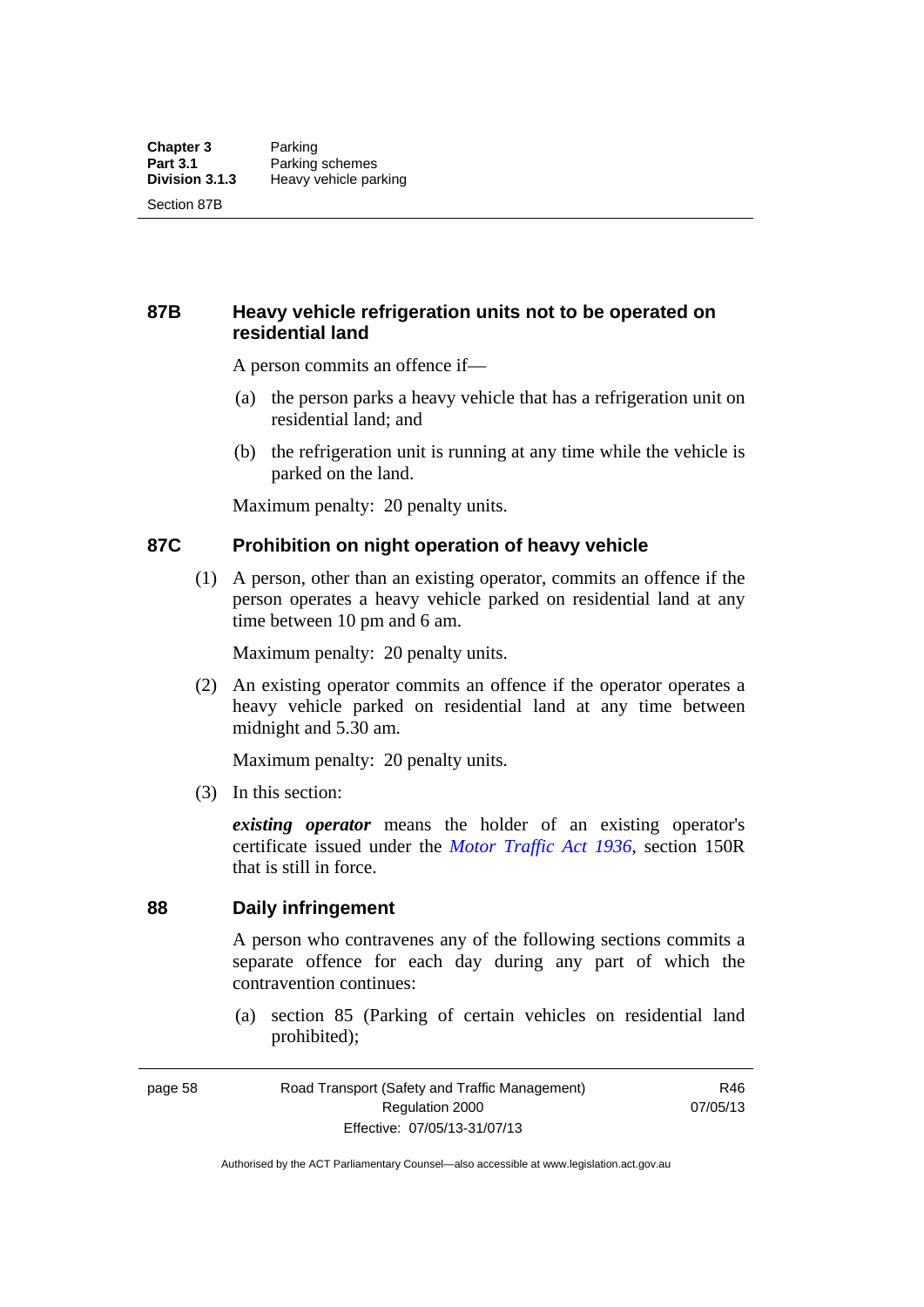- (b) section 85A (No more than 1 heavy vehicle on residential land);
- (c) section 85B (Heavy vehicles to be parked away from residential land boundaries);
- (d) section 86 (Parking of certain vehicles on land adjoining residential land prohibited);
- (e) section 87 (Parking of certain commercial vehicles on land with multi-unit housing);
- (f) section 87B (Heavy vehicle refrigeration units not to be operated on residential land).

# **Division 3.1.3A Heavy vehicle parking—enforcement**

# **89 Meaning of** *occupier***—div 3.1.3A**

In this division:

*occupier*, of premises, includes—

- (a) a person believed on reasonable grounds to be an occupier of the premises; and
- (b) a person apparently in charge of the premises.

# **90 Power to enter premises**

- (1) For division 3.1.3 (Heavy vehicle parking), an authorised person may—
	- (a) enter premises with the occupier's consent; or
	- (b) enter premises if the authorised person believes on reasonable grounds that—
		- (i) a heavy vehicle is parked on the premises in contravention of that division; and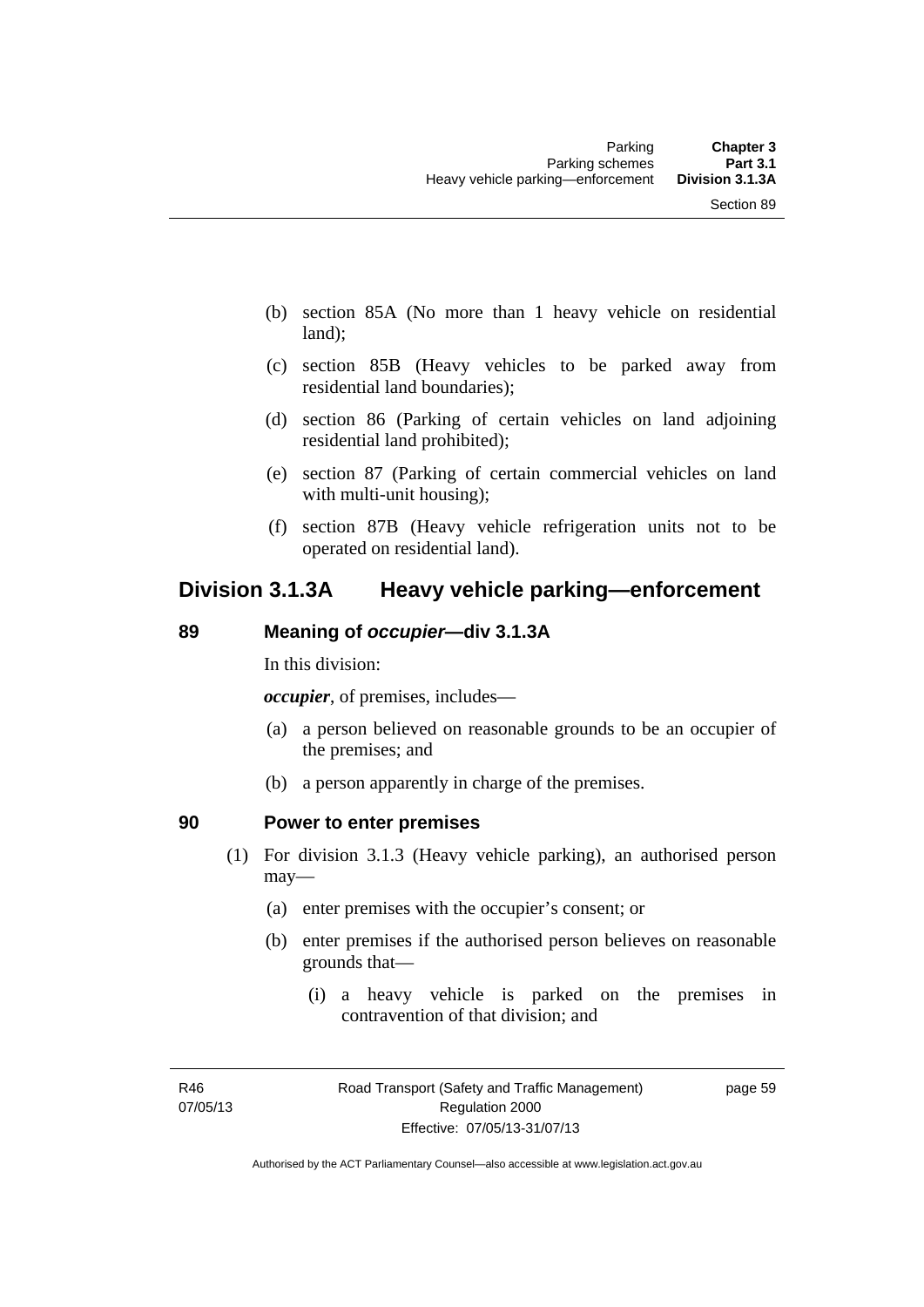Section 91

- (ii) it is necessary to enter the premises to inspect, take measurements, or record identification particulars about the vehicle.
- (2) An authorised person may, without the consent of the occupier of premises, enter land around the premises to ask for consent to enter the premises.
- (3) An authorised person may enter premises under this section––
	- (a) for a contravention of section 87B or section 87C––at any time; and
	- (b) in any other case––between 8 am and 8 pm.

# **91 Production of identity card**

An authorised person must not remain at premises entered under this division if the authorised person does not produce his or her identity card when asked by the occupier.

*Note* Identity cards for authorised people are provided for in the *[Road](http://www.legislation.act.gov.au/a/1999-77)  [Transport \(General\) Act 1999](http://www.legislation.act.gov.au/a/1999-77)*, s 20.

# **92 Consent to entry**

- (1) When seeking the consent of an occupier of premises to enter premises under section 90 (1) (a), an authorised person must—
	- (a) produce his or her identity card; and
	- (b) tell the occupier—
		- (i) the purpose of the entry; and
		- (ii) that consent may be refused.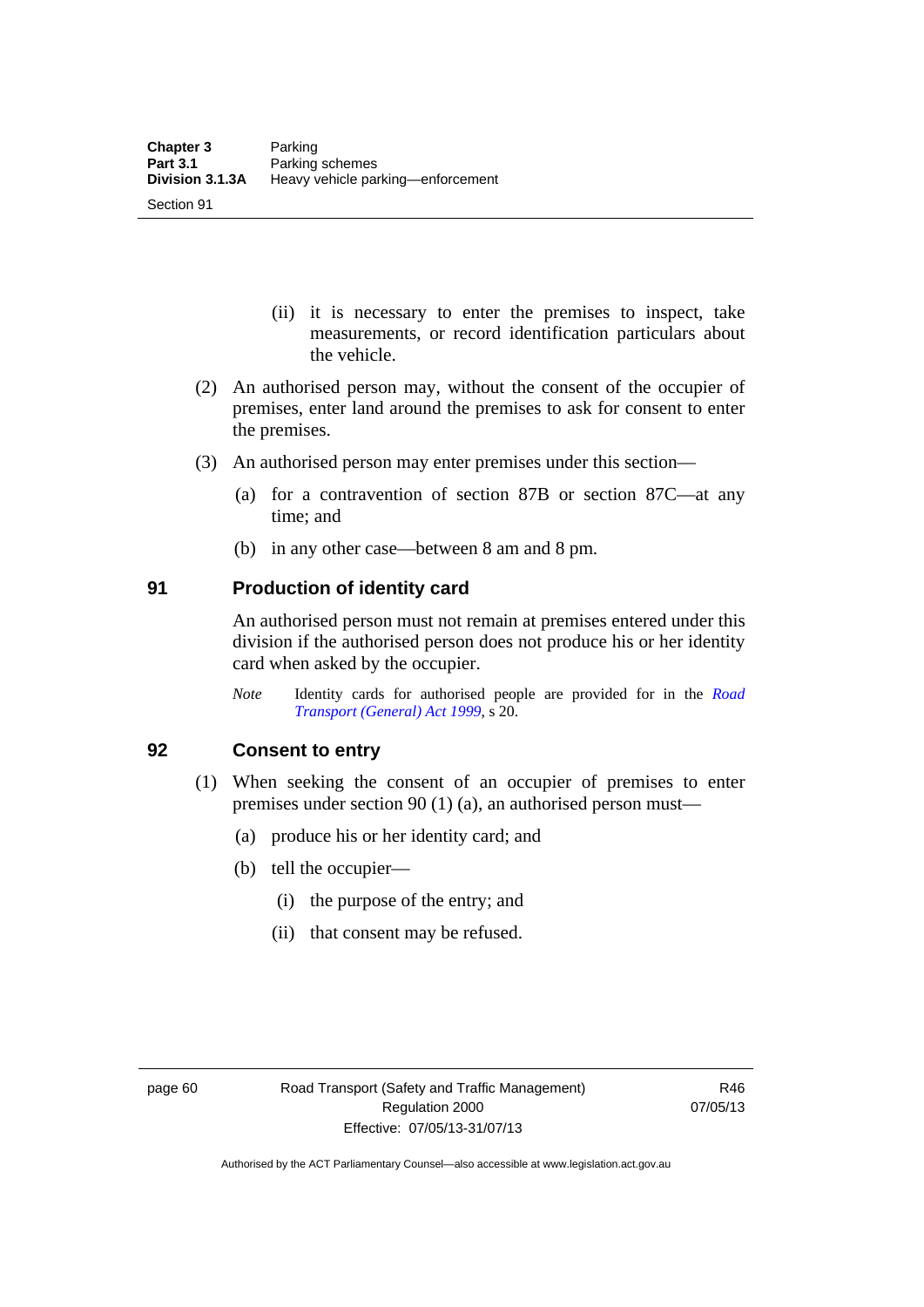- (2) If the occupier consents, the authorised person must ask the occupier to sign a written acknowledgment (an *acknowledgment of consent*)—
	- (a) that the occupier was told—
		- (i) the purpose of the entry; and
		- (ii) that consent may be refused; and
	- (b) that the occupier consented to the entry; and
	- (c) stating the time and date when consent was given.
- (3) If the occupier signs an acknowledgment of consent, the authorised person must immediately give a copy to the occupier.
- (4) A court must find that the occupier did not consent to entry to the premises by the authorised person under this division if—
	- (a) the question arises in a proceeding in the court whether the occupier consented to the entry; and
	- (b) an acknowledgment of consent is not produced in evidence; and
	- (c) it is not proved that the occupier consented to the entry.

# **93 General powers on entry to premises**

- (1) An authorised person who enters premises under this division may, for division 3.1.3 (Heavy vehicle parking) and this division, do 1 or more of the following in relation to a heavy vehicle on the premises:
	- (a) inspect the vehicle (including for its identification particulars);
	- (b) take measurements;
	- (c) take photographs, films, or audio, video or other recordings;
	- (d) require the occupier, or anyone at the premises to—
		- (i) give the authorised person information; or

R46 07/05/13 page 61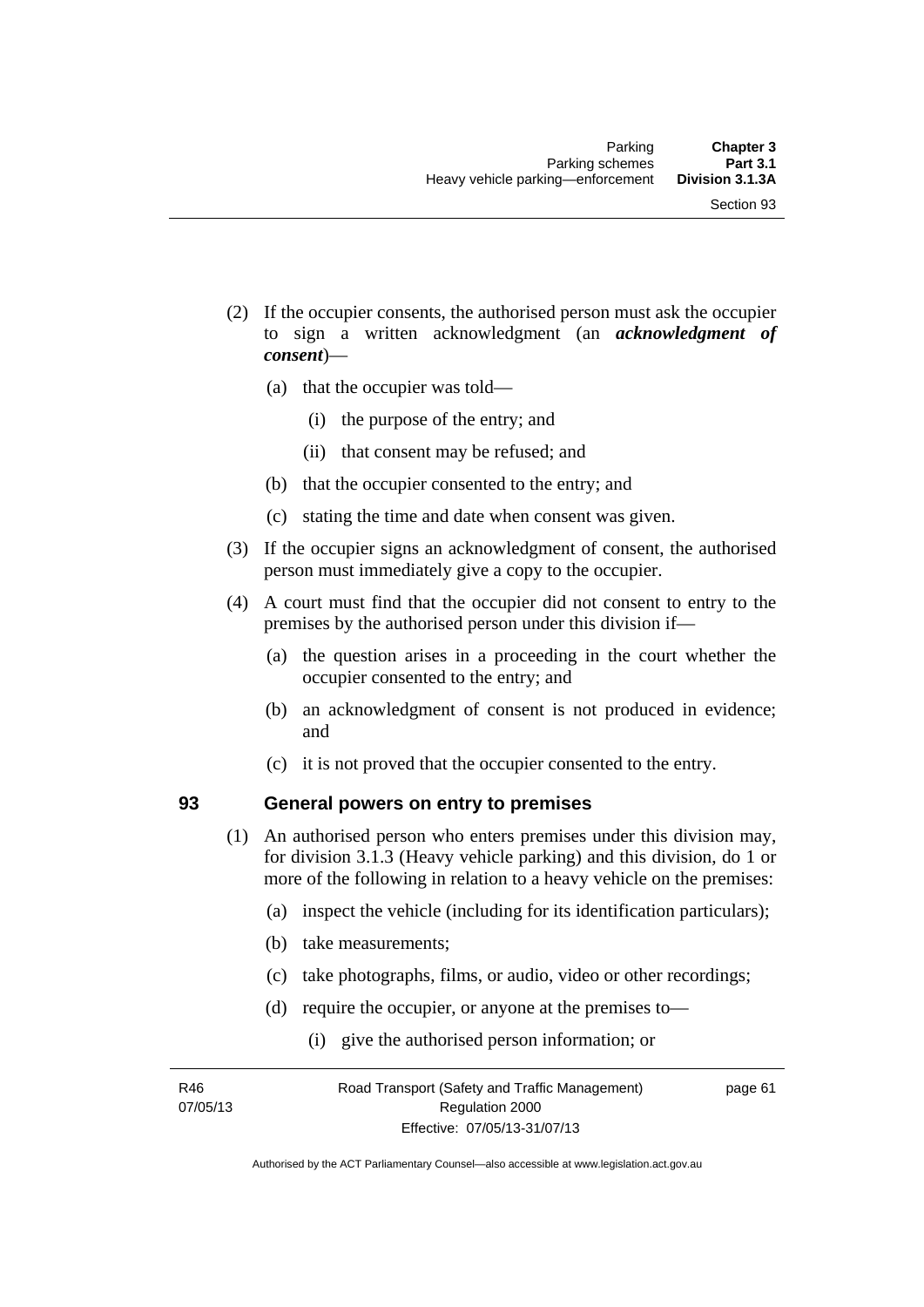Section 94

- (ii) produce documents to the authorised person; or
- (iii) give the authorised person reasonable help to exercise a power under this division.
- *Note* The [Legislation Act](http://www.legislation.act.gov.au/a/2001-14), s 170 and s 171 deal with the application of the privilege against self incrimination and client legal privilege.
- (2) A person must take all reasonable steps to comply with a requirement made of the person under subsection (1) (d).

Maximum penalty: 20 penalty units.

# **94 Damage etc to be minimised**

- (1) In the exercise, or purported exercise, of a function under this division, an authorised person must take all reasonable steps to ensure that the authorised person, and any person assisting the authorised person, causes as little inconvenience, detriment and damage as practicable.
- (2) If an authorised person, or a person assisting an authorised person, damages anything in the exercise or purported exercise of a function under this division, the authorised person must give written notice of the particulars of the damage to the person the authorised person believes on reasonable grounds is the owner of the thing.
- (3) If the damage happens at premises entered under this division in the absence of the occupier, the notice may be given by leaving it, secured conspicuously, at the premises.

# **95 Compensation for exercise of enforcement powers**

(1) A person may claim compensation from the Territory if the person suffers loss or expense because of the exercise, or purported exercise, of a function under this division by an authorised person or a person assisting an authorised person.

page 62 Road Transport (Safety and Traffic Management) Regulation 2000 Effective: 07/05/13-31/07/13

R46 07/05/13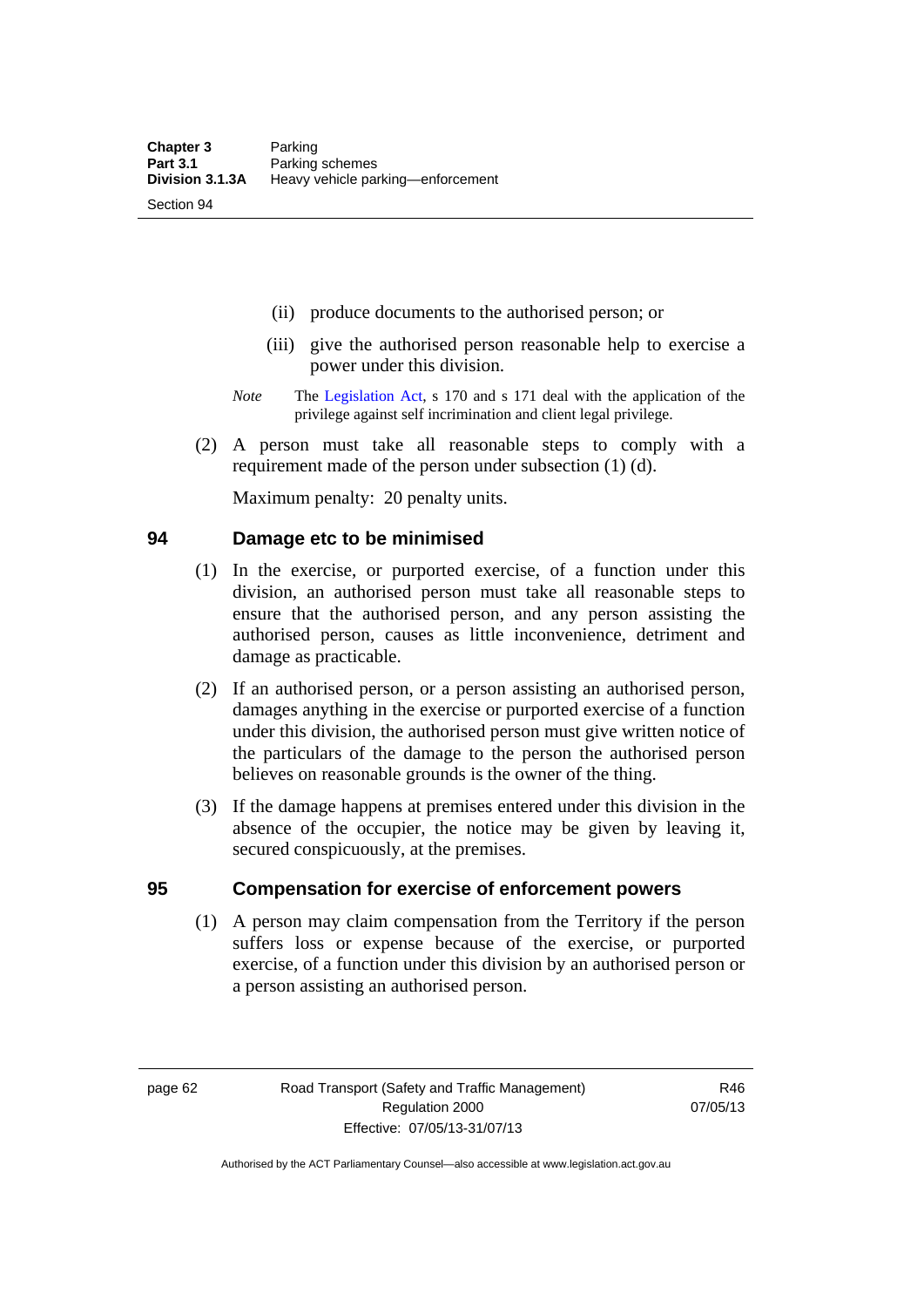- (2) Compensation may be claimed and ordered in a proceeding for—
	- (a) compensation brought in a court of competent jurisdiction; or
	- (b) an offence against this regulation brought against the person making the claim for compensation.
- (3) A court may order the payment of reasonable compensation for the loss or expense only if satisfied that it is just to make the order in the circumstances of the particular case.
- (4) A regulation may prescribe matters that may, must or must not be taken into account by the court in considering whether it is just to make the order.

# **Division 3.1.4 Miscellaneous**

# **97A Other powers to provide pay parking**

- (1) This part does not affect any other power of a parking authority to provide for parking on land within its area of operations.
- (2) A parking authority may exercise a power under this part in relation to land that it does not own only with the consent of the owner of the land.
- (3) Consent may be given subject to conditions, including conditions about the length and withdrawal of the consent.
- (4) Subject to the conditions of the consent, the consent may be withdrawn only after reasonable notice.
- (5) In this section:

*owner*, of land, includes lessee of land.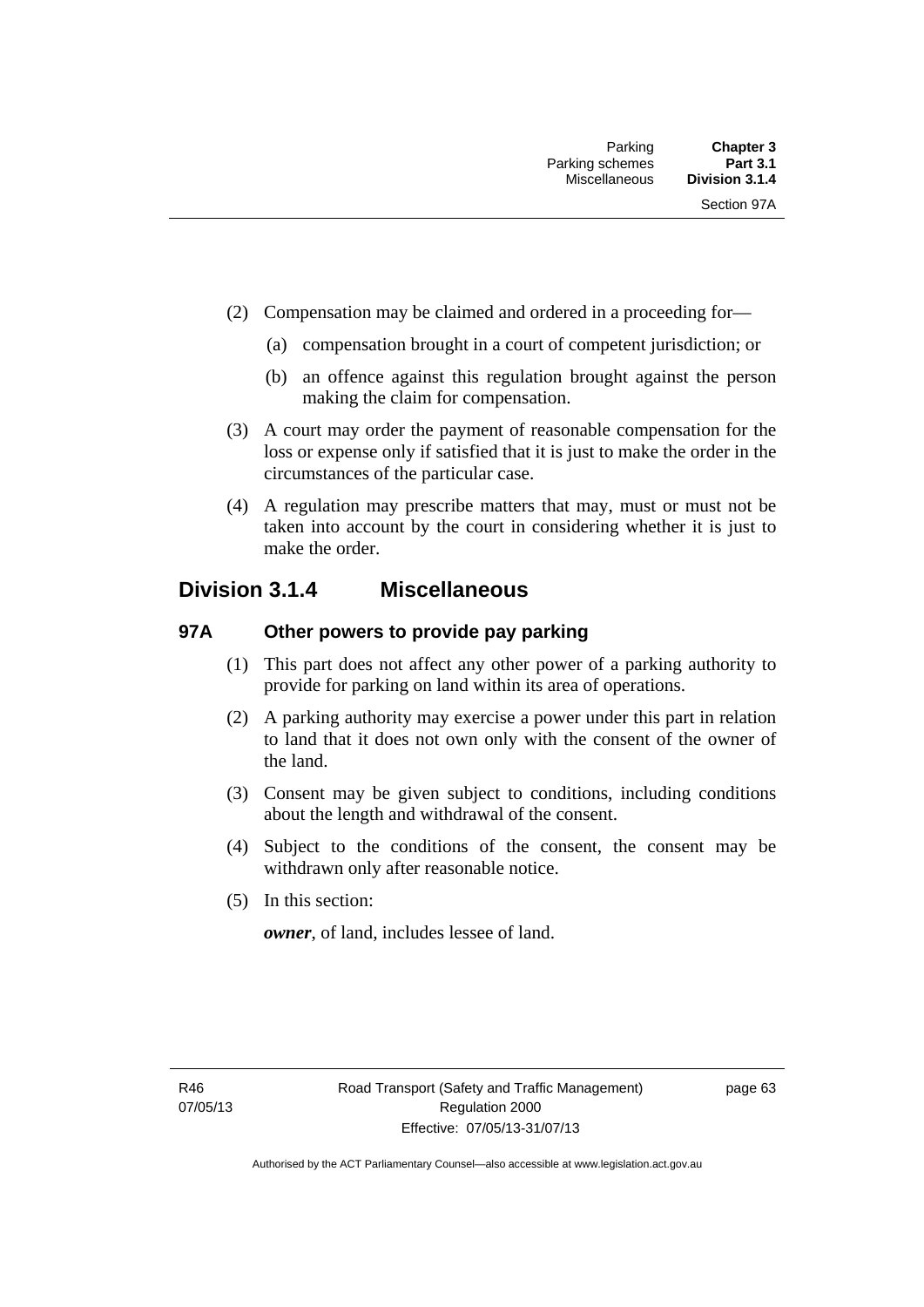Section 98

# **98 Overlapping schemes**

- (1) This part does not prevent the road transport authority or a parking authority from establishing and operating a pay parking scheme on the same length of road, or in the same area, where it is operating a different pay parking scheme.
- (2) The road transport authority or a parking authority may not recover the fee fixed for the parking of a vehicle in a metered space or ticket parking area if any other applicable parking fee has been paid for parking the vehicle in the space or area.

# **98A Income from ticket parking scheme**

- (1) All fees collected by a parking authority from the operation of a ticket parking scheme belong to the parking authority.
- (2) Any surplus arising from the operation of a ticket parking scheme may be applied at the discretion of the parking authority.

# **98B Costs of ticket parking scheme**

The costs of administering a ticket parking scheme operated by a parking authority under section 76A are to be borne by the parking authority.

# **99 Trailers not separately chargeable**

A separate parking fee is not required to be paid for a trailer towed by another vehicle.

page 64 Road Transport (Safety and Traffic Management) Regulation 2000 Effective: 07/05/13-31/07/13

R46 07/05/13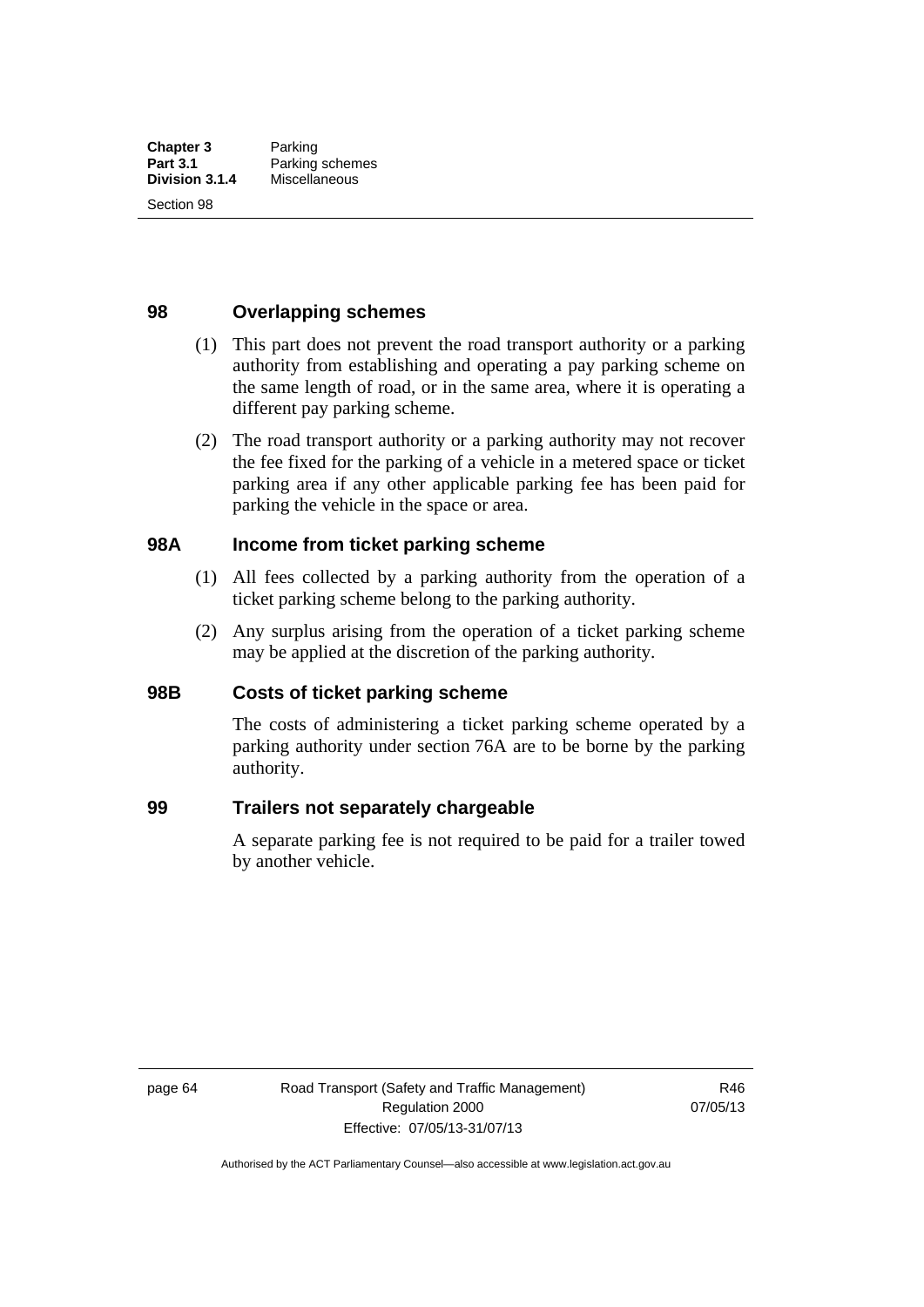Section 100

# **Part 3.2 Parking permits and mobility parking scheme authorities**

# **100 Parking permits**

- (1) The road transport authority may issue a permit (a *parking permit*) of a kind mentioned in subsection (2) authorising the parking of a vehicle, without charge, on a length of road or in an area designated by a *permit zone sign* for use by holders of that kind of parking permit.
- (2) The parking permit may be of 1 or more of the following kinds:
	- (a) a business parking permit;
	- (b) a commuter parking permit;
	- (c) a loading zone permit;
	- (d) a resident parking permit;
	- (e) a resident's visitor parking permit;
	- (f) a special event parking permit;
	- (g) any other kind declared by the road transport authority for this section.
- (3) The parking permit may be issued subject to conditions.
- (4) The parking permit—
	- (a) must state when it expires; and
	- (b) may state anything else that the road transport authority considers appropriate.

#### **Examples for par (b)**

- 1 the length of road or area to which the permit applies
- 2 any conditions to which the permit is subject

R46 07/05/13 page 65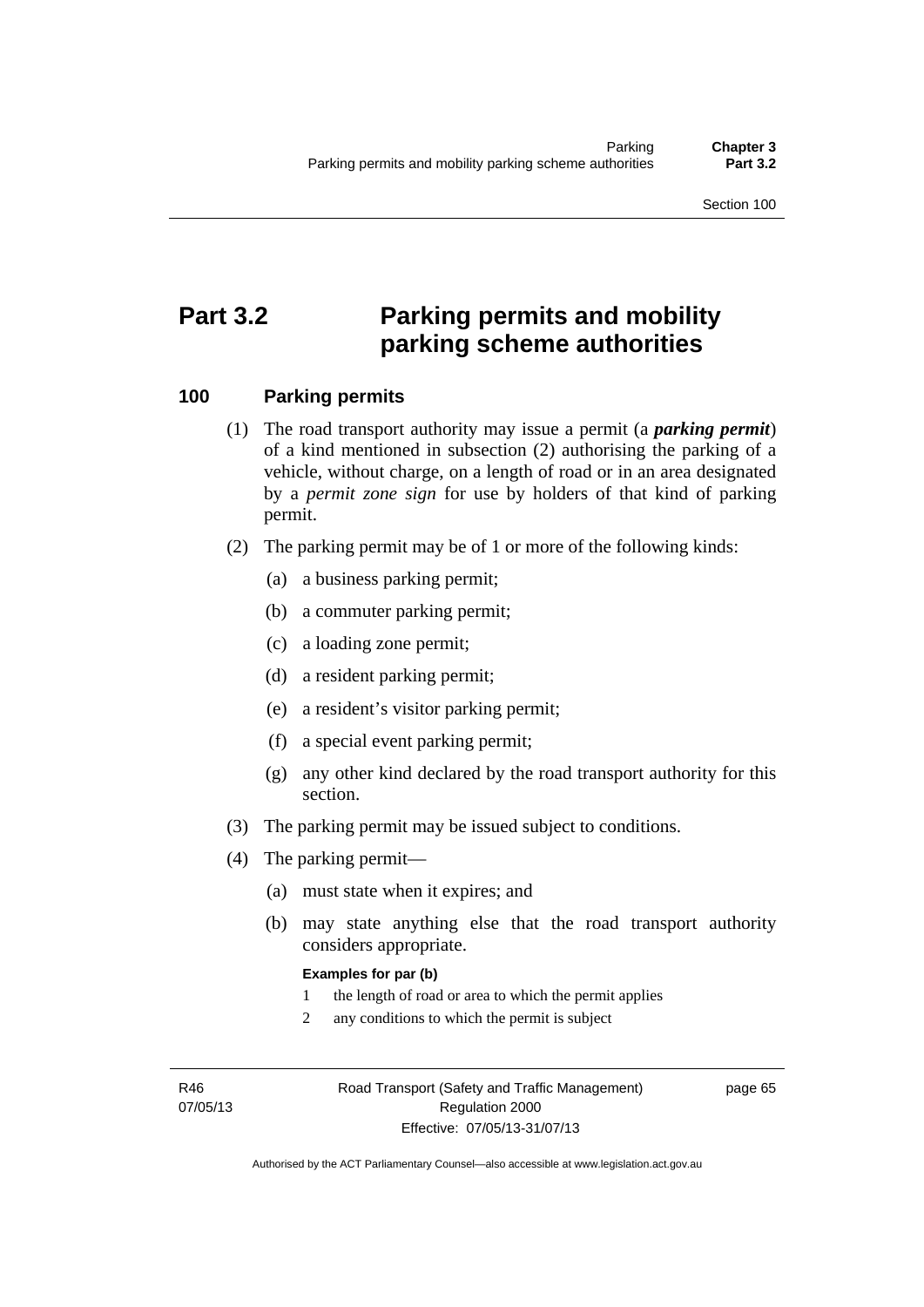- 3 the maximum period which a vehicle may be parked in a designated area under the permit
- 4 the name or address of the person to whom it is issued
- *Note* An example is part of the regulation, is not exhaustive and may extend, but does not limit, the meaning of the provision in which it appears (see [Legislation Act,](http://www.legislation.act.gov.au/a/2001-14) s 126 and s 132).
- (5) The holder of a permit may surrender the permit by returning it to the road transport authority.
- (6) A declaration under subsection (2) (g) is a notifiable instrument.

*Note* A notifiable instrument must be notified under the [Legislation Act](http://www.legislation.act.gov.au/a/2001-14).

### **101 Mobility parking scheme authorities**

- (1) The road transport authority may issue a mobility parking scheme authority—
	- (a) for use by a person with a disability; or
	- (b) for use by an entity for the transport of people with disabilities.
- (2) A mobility parking scheme authority may be issued subject to conditions.
- (3) A mobility parking scheme authority—
	- (a) must include a people with disabilities symbol; and
	- (b) must state when it expires; and
	- (c) may state anything else that the road transport authority considers appropriate.
	- *Note 1 People with disabilities symbol* is defined in the [ARR](http://www.legislation.act.gov.au//ni/db_37271/default.asp), dict.
	- *Note 2* For parking by mobility parking scheme authority holders, see s 15 and [ARR,](http://www.legislation.act.gov.au//ni/db_37271/default.asp) r 206.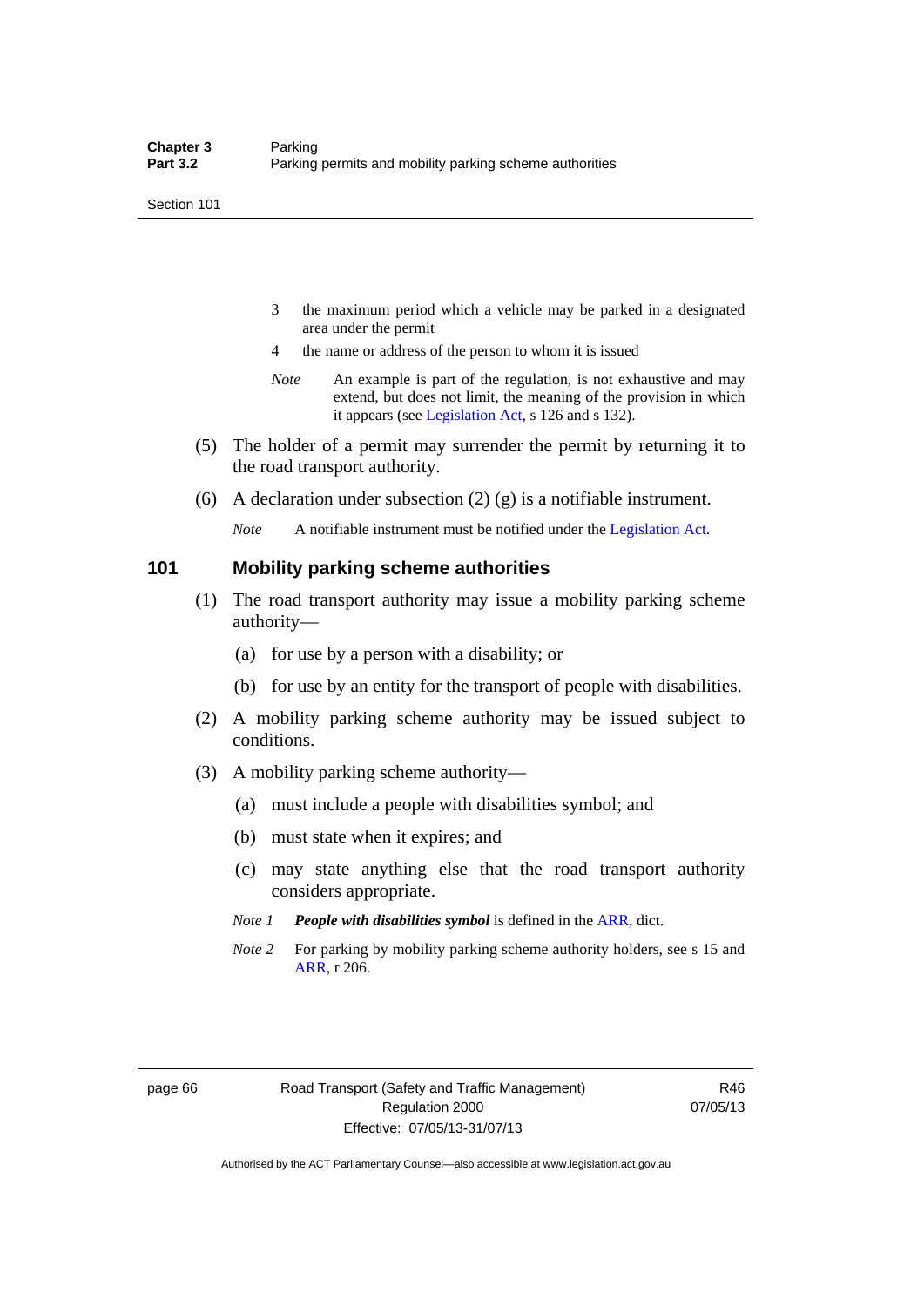# **101A Parking permits and mobility parking scheme authorities—cancellation**

- (1) This section applies if the road transport authority proposes to cancel (the *proposed action*) a parking permit or mobility parking scheme authority.
- (2) The road transport authority must give the person to whom the parking permit or mobility parking scheme authority was issued a written notice stating—
	- (a) the proposed action; and
	- (b) an explanation for the proposed action; and
	- (c) that the person may, within 14 days after the day the person receives the notice, give a written response to the authority about the notice.
- (3) In deciding whether to take the proposed action, the road transport authority must consider any response given to the authority in accordance with the notice.
- (4) The road transport authority must give the person written notice of the authority's decision.
- (5) If the road transport authority decides to take the proposed action, the authority's decision takes effect the day after the day when notice of the decision is given to the person or, if the notice states a later date of effect, that date.

page 67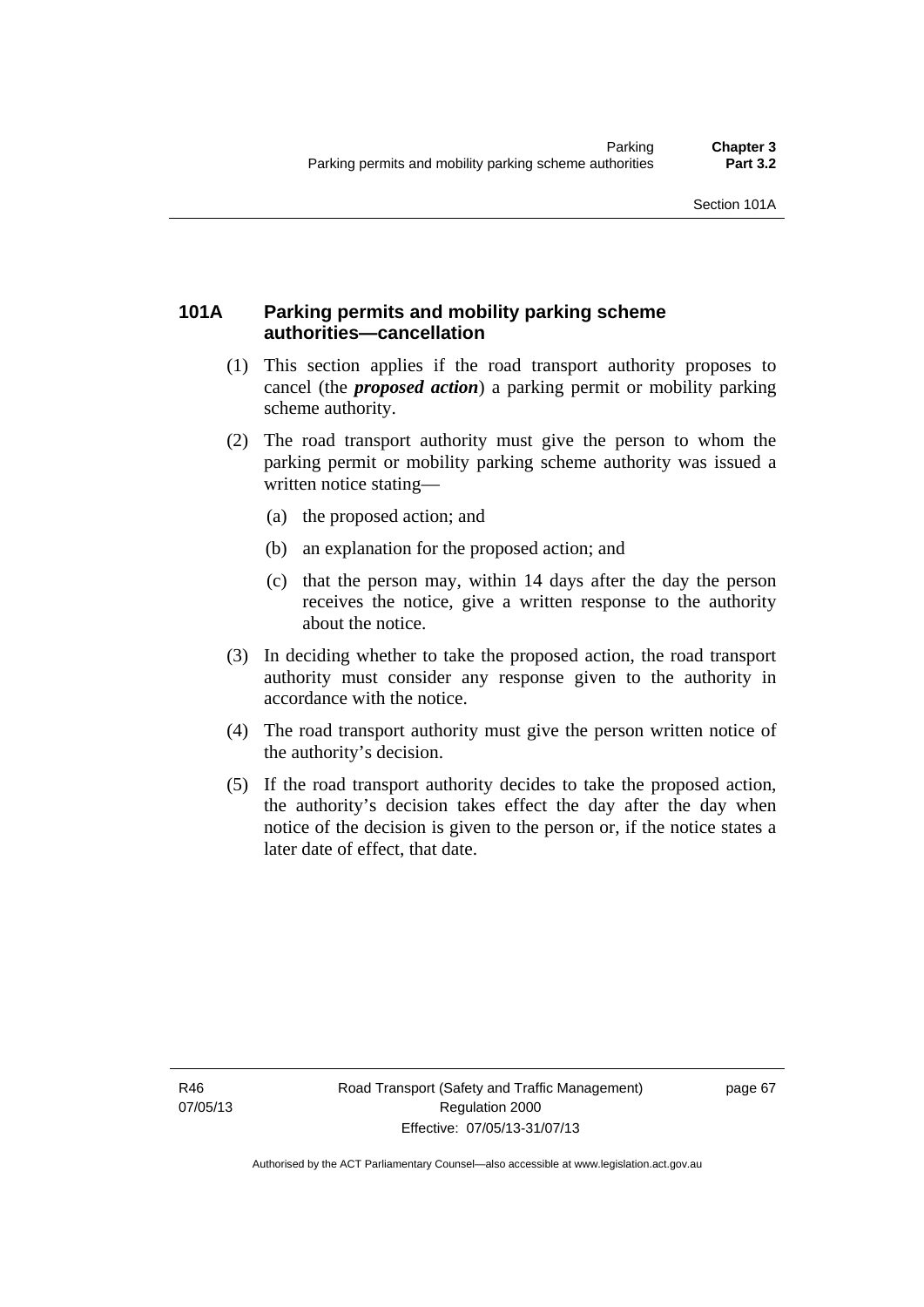# **101B Parking permits and mobility parking scheme authorities—return when cancelled**

If a parking permit or mobility parking scheme authority is cancelled under section 101A, the person to whom the parking permit or mobility parking scheme authority was issued must return the permit or authority to the road transport authority as soon as practicable but no later than 21 days after the date of effect of the cancellation of the permit or authority.

Maximum penalty: 20 penalty units.

page 68 Road Transport (Safety and Traffic Management) Regulation 2000 Effective: 07/05/13-31/07/13

R46 07/05/13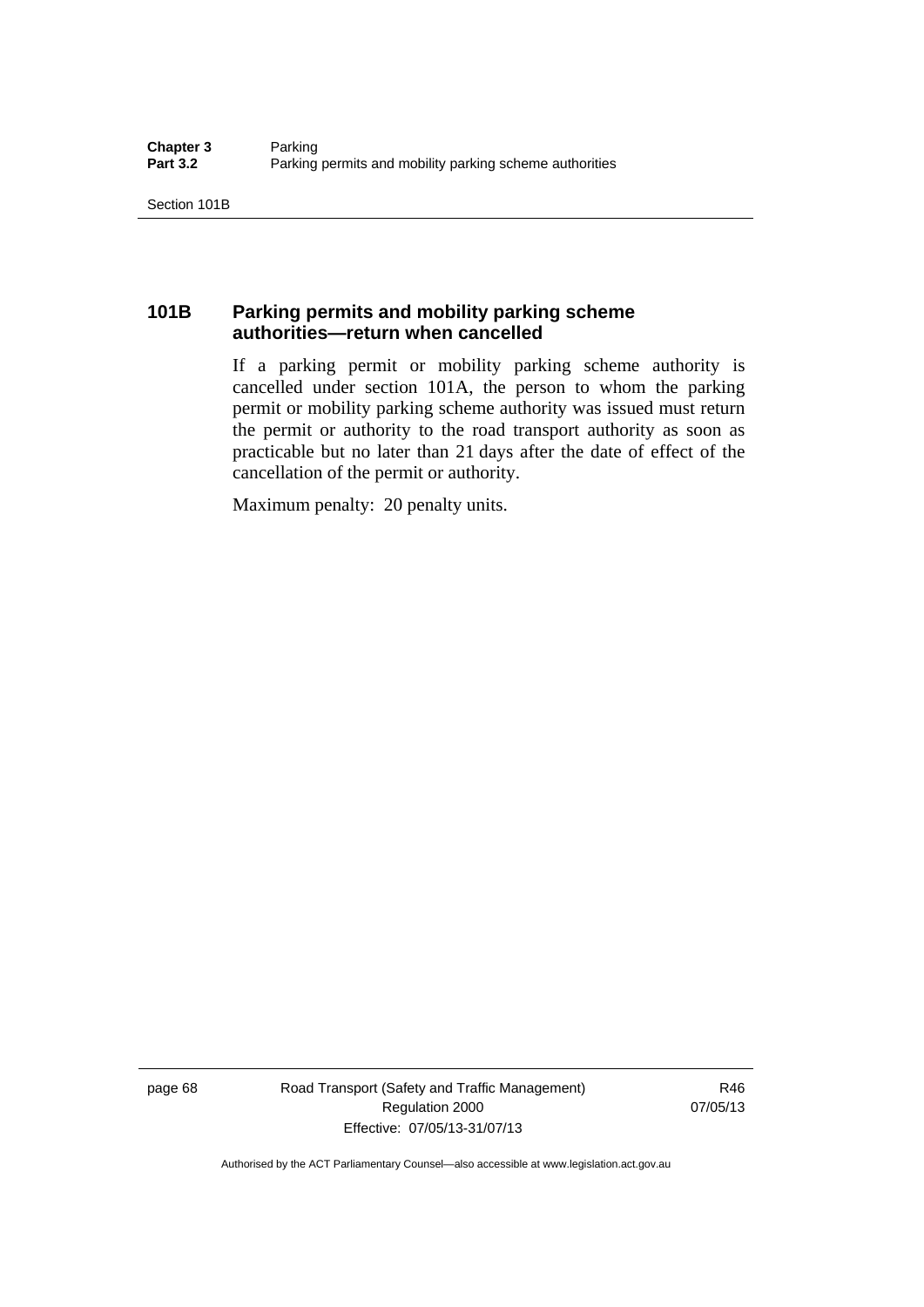# **Part 3.3 Parking—other provisions**

# **101C Marking tyres by parking inspectors**

A police officer or authorised person may mark the tyres on a vehicle using crayon, chalk or a similar substance as far as is reasonably necessary for the purpose of enforcing a provision of an Act relating to the regulation or prohibition of the parking of vehicles.

*Note* A reference to an Act includes a reference to the statutory instruments made or in force under the Act, including a regulation (see [Legislation](http://www.legislation.act.gov.au/a/2001-14)  [Act,](http://www.legislation.act.gov.au/a/2001-14) s 104).

R46 07/05/13 Road Transport (Safety and Traffic Management) Regulation 2000 Effective: 07/05/13-31/07/13

page 69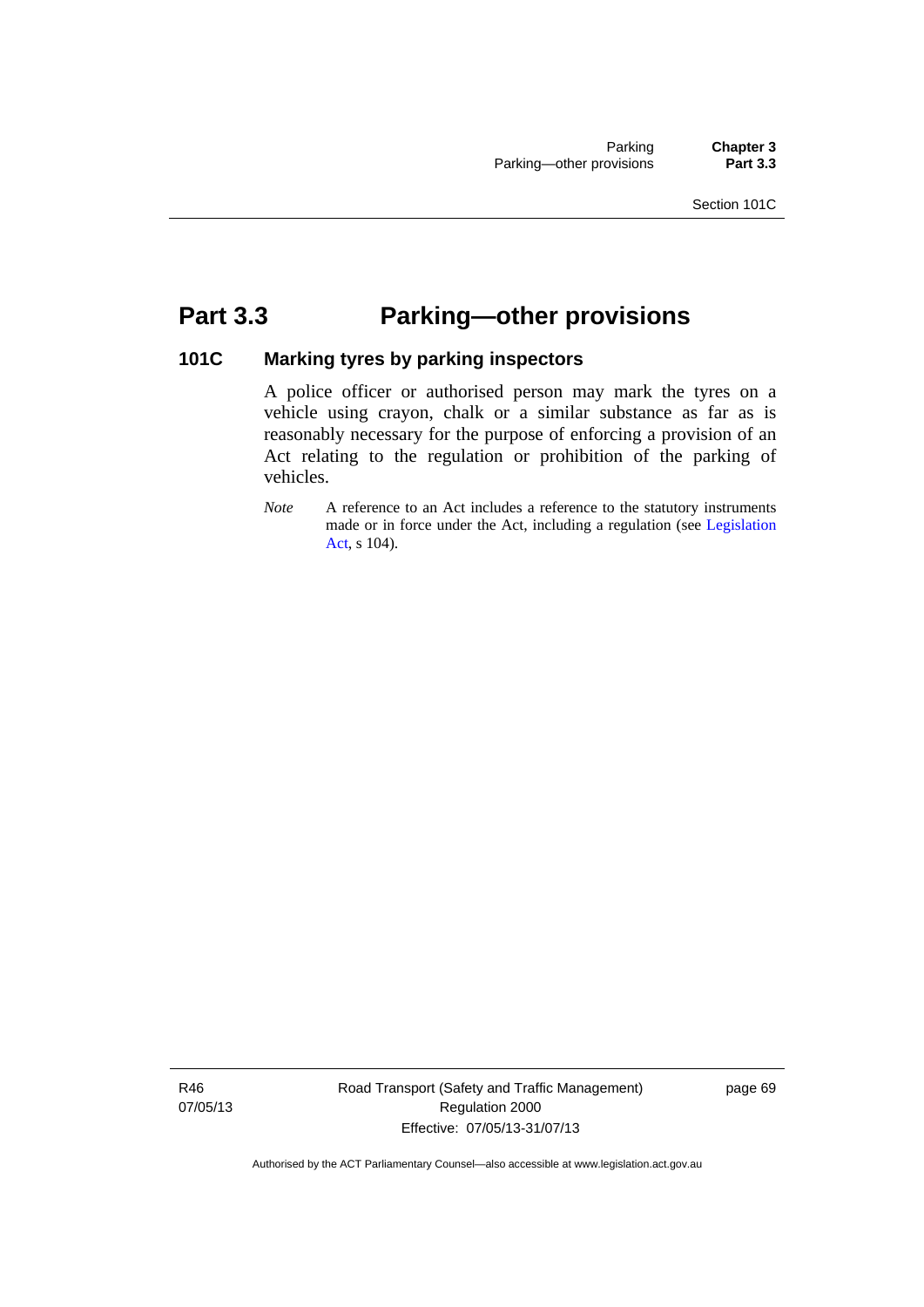# **Chapter 4 Traffic offence detection devices**

# **102 Definitions—ch 4**

In this chapter:

*approved police speedometer* means a speedometer approved under section 103A (Approval of police vehicle speedometers).

*digital camera detection device* means a camera detection device known as—

- (a) Gatsometer Digital Radar Camera System (DRCS) that includes, as a component, a radar speed measuring device; or
- (b) LaserCam 2000 that includes, as a component, a laser speed measuring device; or
- (c) LaserCam NT that includes, as a component, a laser speed measuring device.

*fixed camera detection device* means a camera detection device known as—

- (a) Centaur 2000 that includes, as a component, a piezo strip speed measuring device; or
- (b) Gatsometer Digital Radar Camera System (DRCS) that includes, as a component, a radar speed measuring device; or
- (c) Gatsometer Traffic Camera Digital (GTC-D) that includes, as a component, a loop detector speed measuring device; or
- (d) Gatsometer Traffic Camera (GTC-GS11) that includes, as a component, a loop detector speed measuring device; or
- (e) Gatsometer Multi Camera System (MCS) that includes, as a component, a loop detector speed measuring device.

page 70 Road Transport (Safety and Traffic Management) Regulation 2000 Effective: 07/05/13-31/07/13

R46 07/05/13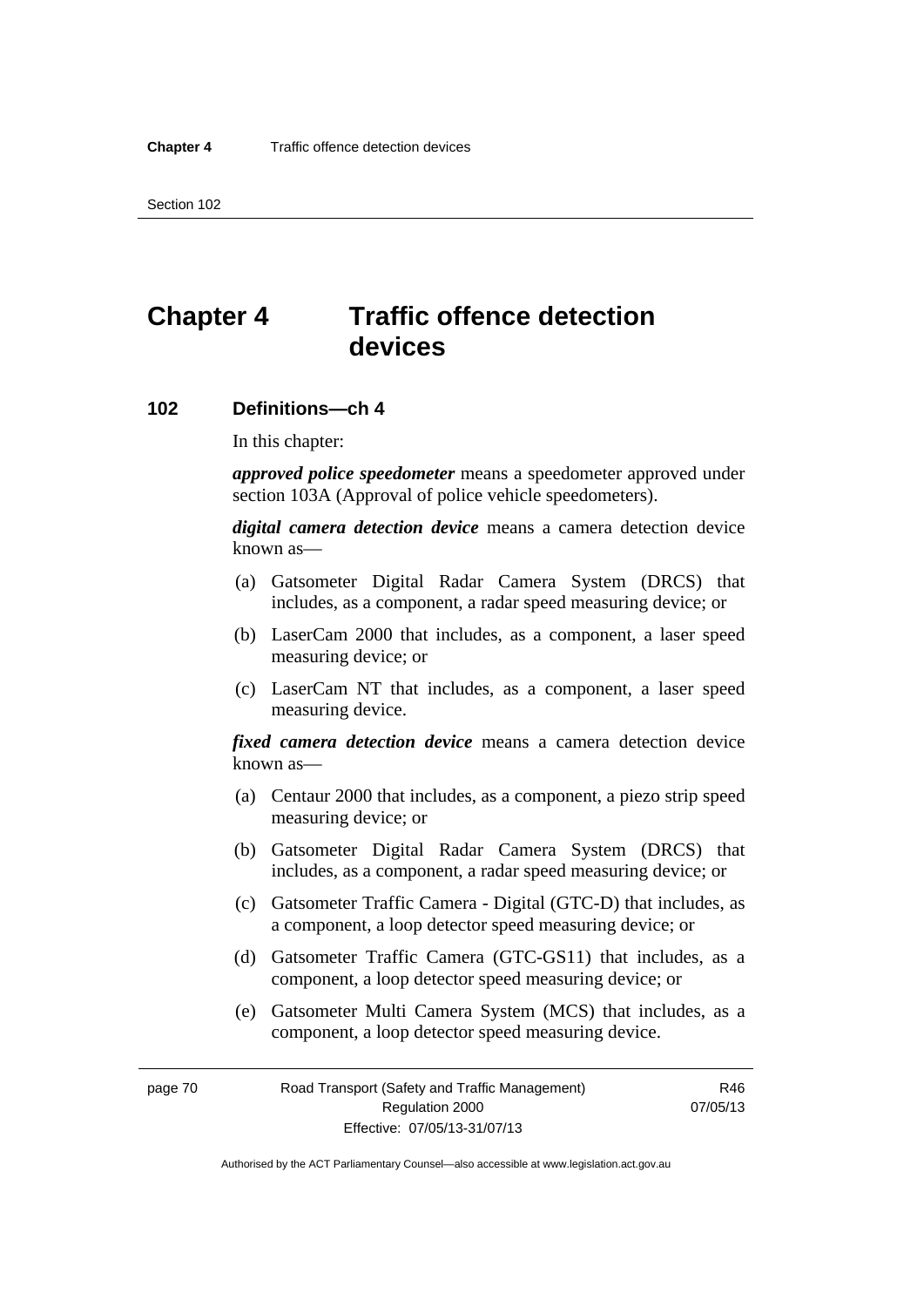*laser speed measuring device* means a speed measuring device known as—

- (a) Laser Technology Inc. LTI 20-20 Marksman; or
- (b) Laser Technology Inc. LTI 20-20 UltraLyte; or
- (c) Laser Technology Inc. LTI 20-20 UltraLyte LR; or
- (d) Laser Technology Inc. LTI 20-20 UltraLyte Compact; or
- (e) Laser Technology Inc. LTI 20-20 TruSpeed.

*loop detector speed measuring device* means a speed measuring device known as the Gatsometer Loop Detector (GLD4-2S).

*piezo strip speed measuring device* means a speed measuring device known as Truvelo M4 MPC.

*radar speed measuring device* means a speed measuring device known as—

- (a) Applied Concepts Inc. Stalker Dual; or
- (b) Gatsometer Radar 24; or
- (c) Kustom Signals, Inc. Silver Eagle; or
- (d) Kustom Signals, Inc. Silver Eagle II; or
- (e) Kustom Signals, Inc. Raptor RP-1.

*security checksum*, for an electronic file, means the number (whether numerals or numerals and letters) produced by the application of an algorithm to the contents of an electronic file or a copy of the file.

### *testing authority* means—

 (a) a department of electrical or electronic engineering at a university in Australia; or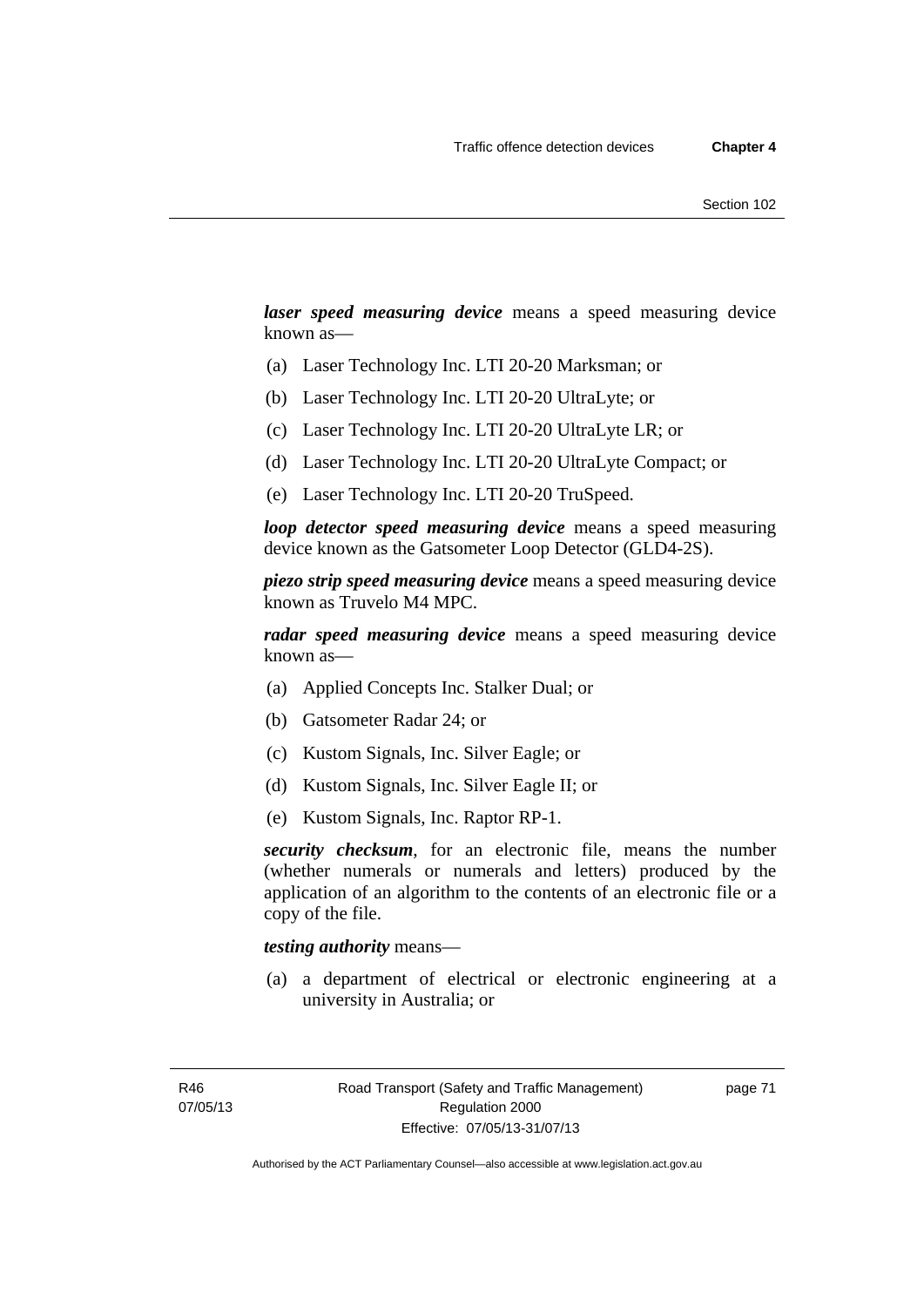- (b) the National Measurement Institute under the *[National](http://www.comlaw.gov.au/Series/C2004A07405)  [Measurement Act 1960](http://www.comlaw.gov.au/Series/C2004A07405)* (Cwlth); or
- (c) an entity that is accredited by the National Association of Testing Authorities to test traffic offence detection devices; or
- (d) Technical Services, Australian Federal Police, Canberra; or
- (e) for an approved police speedometer—an entity approved in writing by the chief police officer to test approved police speedometers.
- *Note* An entity includes an individual, see the [Legislation Act](http://www.legislation.act.gov.au/a/2001-14), dict, pt 1, def of *entity*.

*WORM disk* means a storage device for electronic data in which the data, once written, cannot be erased or overwritten.

# **103 Approved traffic offence detection devices**

- (1) For the [Act](http://www.legislation.act.gov.au/a/1999-80/default.asp), dictionary, definition of *approved camera detection device*, each digital camera detection device and fixed camera detection device is approved.
- (2) For the [Act,](http://www.legislation.act.gov.au/a/1999-80/default.asp) dictionary, definition of *approved speed measuring device*, each laser speed measuring device, loop detector speed measuring device, piezo strip speed measuring device, radar speed measuring device and approved police speedometer is approved.
- (3) For the [Act](http://www.legislation.act.gov.au/a/1999-80/default.asp), dictionary, definition of *approved average speed detection system*, the P482 dual-camera automatic number plate recognition system manufactured by PIPS Technology Ltd, that is used with SpeedPoints matching software, is approved.

# **103A Approval of police vehicle speedometers**

(1) For section 102, definition of *approved police speedometer*, the chief police officer may approve a kind of speedometer that is fitted to a motor vehicle driven by a police officer for measuring the speed at which vehicles are being driven.

page 72 Road Transport (Safety and Traffic Management) Regulation 2000 Effective: 07/05/13-31/07/13

R46 07/05/13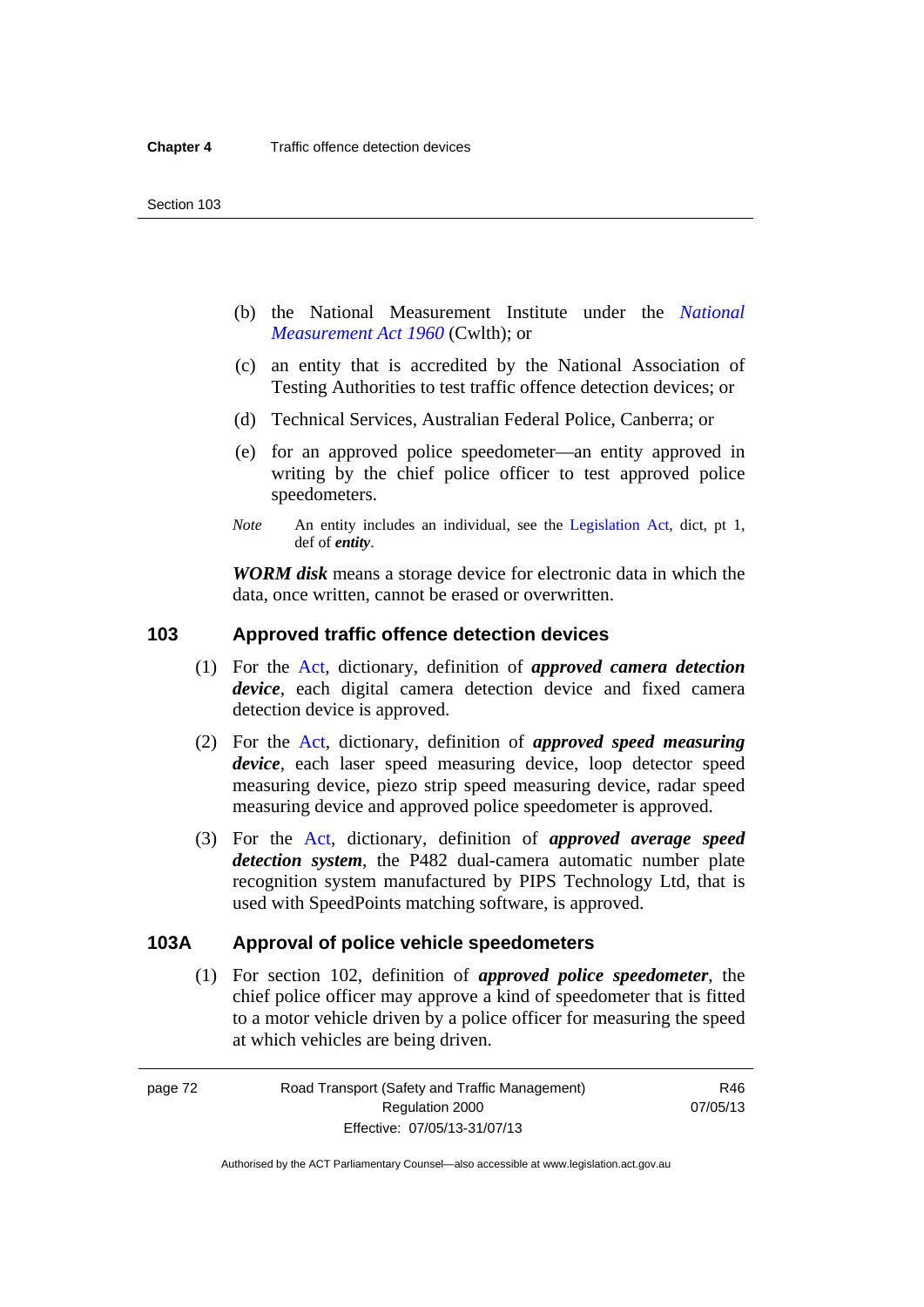(2) An approval is a notifiable instrument.

*Note* A notifiable instrument must be notified under the [Legislation Act](http://www.legislation.act.gov.au/a/2001-14).

# **103B Average speed detection systems—Act, s 22AA, s 23B and s 24 (2)**

- (1) For the [Act,](http://www.legislation.act.gov.au/a/1999-80/default.asp) section 22AA, definition of *average speed limit*, the average speed limit for the road between 2 detection points mentioned in an item in table 103B, column 2 is the speed mentioned in column 6 for the item.
- (2) For the [Act](http://www.legislation.act.gov.au/a/1999-80/default.asp), section 22AA, definition of *detection point*, the points mentioned in table 103B, column 2 are prescribed.
- (3) For the [Act](http://www.legislation.act.gov.au/a/1999-80/default.asp), section 22AA, definition of *shortest practicable distance*, the distance mentioned in an item in table 103B, column 3 is the shortest practicable distance between the 2 detection points mentioned in column 2 for the item.
- (4) For the [Act,](http://www.legislation.act.gov.au/a/1999-80/default.asp) section 23B (a), definition of *shortest practicable route*, the route mentioned in an item in table 103B, column 4 is the route used to work out the shortest practicable distance mentioned in column 3 for the item.
- (5) For the [Act](http://www.legislation.act.gov.au/a/1999-80/default.asp), section 23B (b), the minimum time that a vehicle's driver could take to drive the vehicle on the route mentioned in an item in table 103B, column 4 is the time mentioned in column 5 for the item.
- (6) In this section:

*ACT Standard Grid Coordinates*—see the *Surveyors (Surveyor-General) Practice Directions 2010 (No 2)* (DI2010-267), schedule 2.

*AHD*—see the *Surveyors (Surveyor-General) Practice Directions 2010 (No 2)* (DI2010-267), direction 5 (Definitions).

R46 07/05/13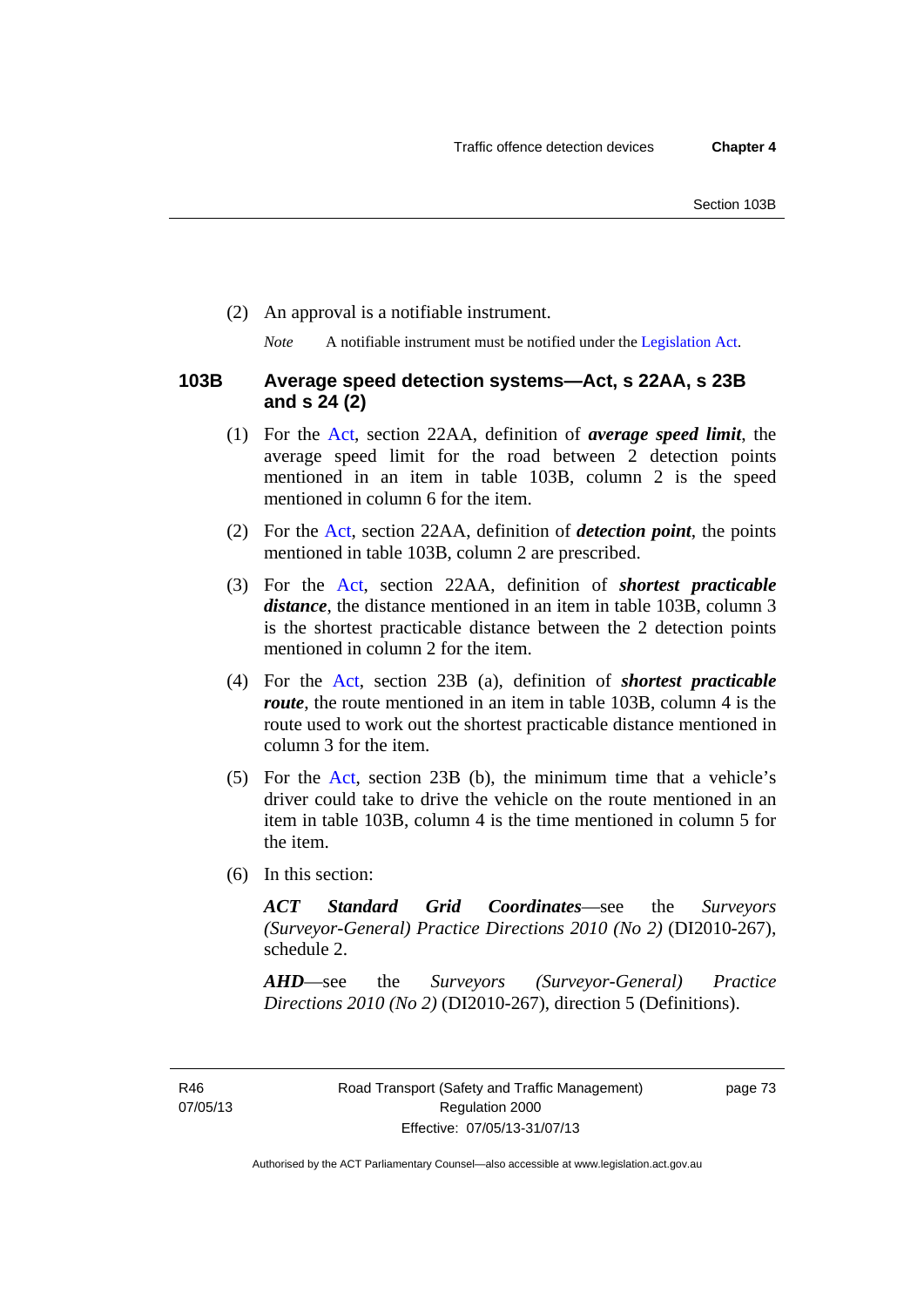#### Section 104

#### **Table 103B**

| column 1       | column <sub>2</sub>                                                                                                                                                                                                          | column 3                            | column 4                                                                                                                                                                                                 | column 5                     | column 6                  |
|----------------|------------------------------------------------------------------------------------------------------------------------------------------------------------------------------------------------------------------------------|-------------------------------------|----------------------------------------------------------------------------------------------------------------------------------------------------------------------------------------------------------|------------------------------|---------------------------|
| item           | detection points                                                                                                                                                                                                             | shortest<br>practicable<br>distance | shortest<br>practicable<br>route                                                                                                                                                                         | minimum<br>time<br>(seconds) | average<br>speed<br>limit |
| 1              | <b>ACT</b> Standard<br><b>Grid Coordinates</b><br>208876.18 East,<br>596541.65 North.<br>AHD 629.88<br>Level<br><b>ACT</b> Standard<br><b>Grid Coordinates</b><br>211361.44 East,<br>596864.50 North,<br>AHD 644.45<br>Level | 2.7081 <sub>km</sub><br>(westbound) | Hindmarsh<br>Drive<br>(westbound),<br>starting west of<br>the intersection<br>of Dalrymple<br>Street and<br>Mugga Lane<br>and ending<br>north-east of<br><b>Tyagarah Street</b>                          | 121.8645<br>(westbound)      | 80km/h                    |
| $\overline{2}$ | <b>ACT</b> Standard<br><b>Grid Coordinates</b><br>208912.50 East,<br>596591.35 North,<br>AHD 629.42<br>Level<br><b>ACT</b> Standard<br><b>Grid Coordinates</b><br>211418.53 East,<br>596883.22 North,<br>AHD 641.25<br>Level | 2.7146km<br>(eastbound)             | Hindmarsh<br>Drive<br>(eastbound),<br>starting<br>north-east of<br><b>Palmer Street</b><br>near Tyagarah<br>Street and<br>ending west of<br>the intersection<br>of Dalrymple<br>Street and<br>Mugga Lane | 122.157<br>(eastbound)       | 80km/h                    |

# **104 Major testing of laser speed measuring devices**

- (1) The following devices must be tested in accordance with this section at least once every 12 months:
	- (a) a laser speed measuring device;
	- (b) the laser speed measuring device component of a digital camera detection device.

page 74 Road Transport (Safety and Traffic Management) Regulation 2000 Effective: 07/05/13-31/07/13

R46 07/05/13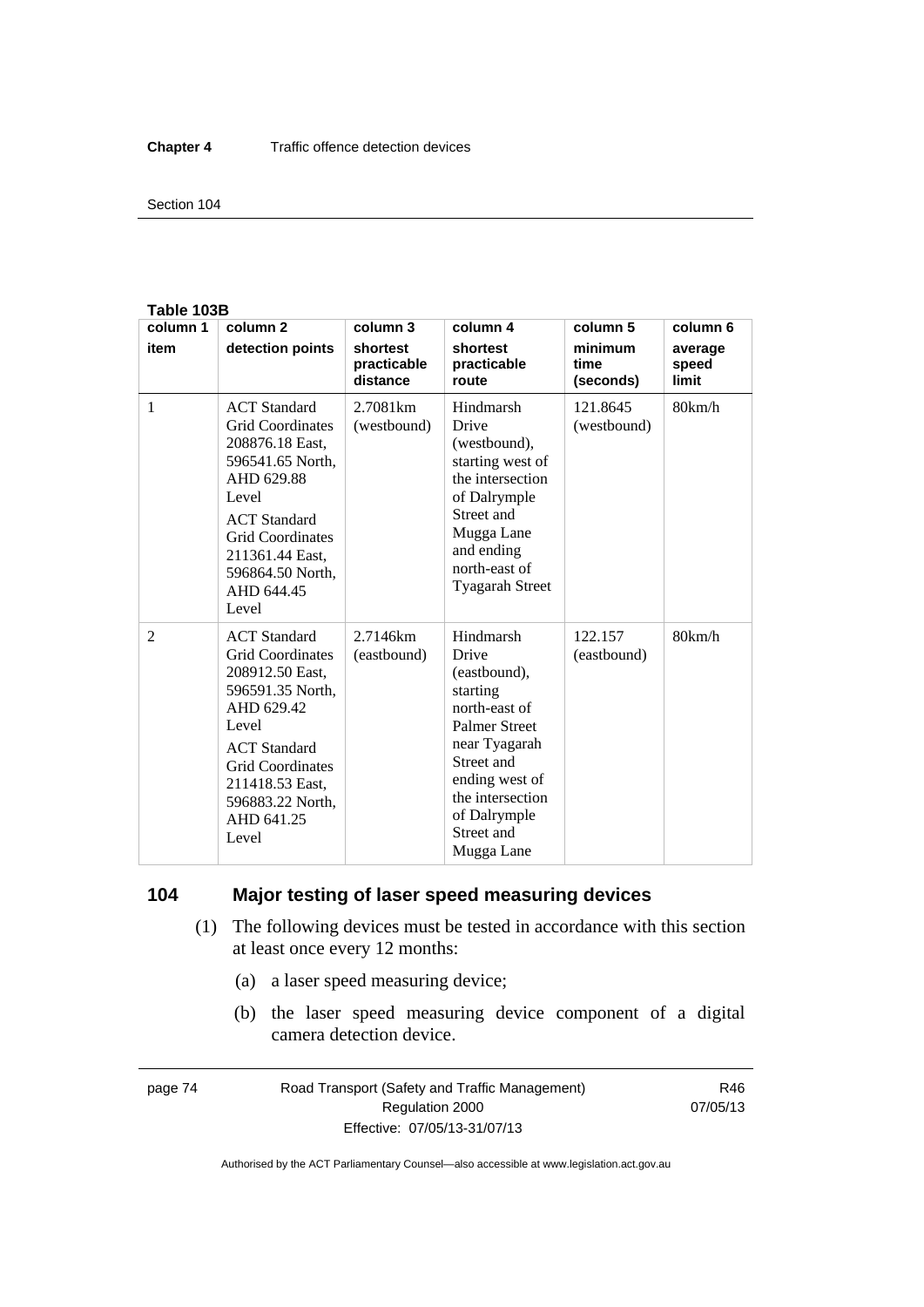- (2) The test must be carried out—
	- (a) by a person approved under section 106 (Approved people testing and sealing); and
	- (b) in accordance with Australian Standard AS 4691.1-2003, as in force on the commencement of this paragraph.
		- *Note 1* The text of an applied, adopted or incorporated law or instrument, whether applied as in force from time to time or at a particular time, is taken to be a notifiable instrument if the operation of the [Legislation Act,](http://www.legislation.act.gov.au/a/2001-14) s 47 (5) or (6) is not disapplied (see s 47 (7)).
		- *Note 2* A notifiable instrument must be notified under the [Legislation](http://www.legislation.act.gov.au/a/2001-14)  [Act.](http://www.legislation.act.gov.au/a/2001-14)
- (3) The [Legislation Act,](http://www.legislation.act.gov.au/a/2001-14) section 47 (5) does not apply in relation to subsection (2) (b).
- (4) The test must show whether the device—
	- (a) is operating in accordance with the manufacturer's specifications; and
	- (b) is accurate within a tolerance of 2km/h.
- (5) For this section, it is sufficient for the laser speed measuring device component of a digital camera detection device to be tested separately from the other components of the device, and it is not necessary for the other components to be tested.

# **104A Major testing of other traffic offence detection devices**

- (1) The following devices must be tested in accordance with this section:
	- (a) a radar speed measuring device that is not a component of a fixed camera detection device or a digital camera detection device;
	- (b) a radar speed measuring device component of a fixed camera detection device or a digital camera detection device;

page 75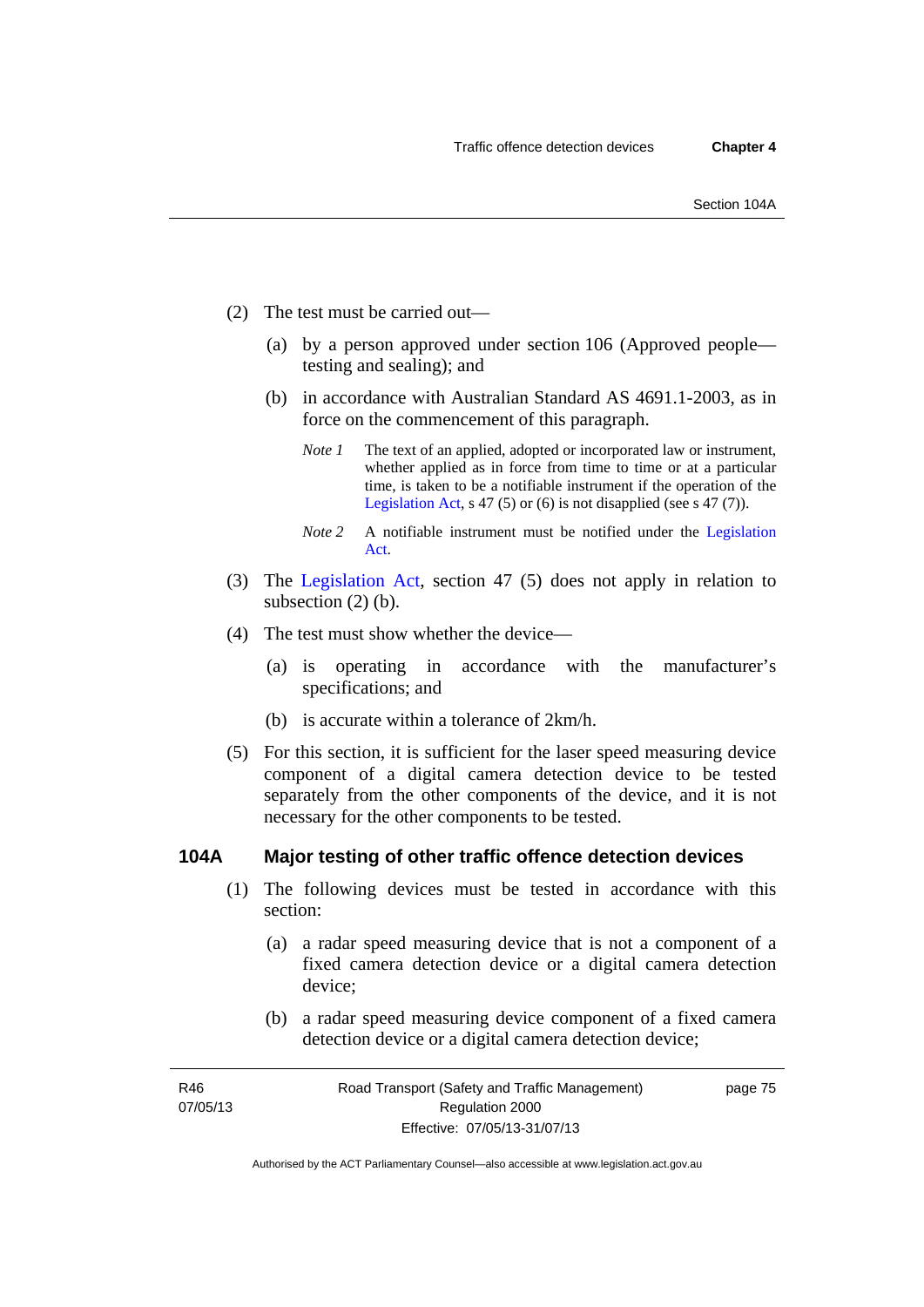- (c) an approved police speedometer;
- (d) the loop detector speed measuring device component of a fixed camera detection device;
- (e) the piezo strip speed measuring device component of a fixed camera detection device;
- (f) an approved average speed detection system.
- (2) The devices mentioned in subsection (1) must be tested at least once every 12 months.
- (3) The test must be carried out by a person approved under section 106 (Approved people—testing and sealing).
- (4) The test of a radar speed measuring device that is not a component of a fixed camera detection device, or a digital camera detection device, must show whether the device is operating in accordance with Australian Standard AS 2898.1-2, as in force on the commencement of this subsection.
	- *Note 1 AS 2898.1-2 may be purchased at* [www.standards.org.au](http://www.standards.org.au/Pages/default.aspx)*.*
	- *Note 2* The text of an applied, adopted or incorporated law or instrument, whether applied as in force from time to time or at a particular time, is taken to be a notifiable instrument if the operation of the [Legislation](http://www.legislation.act.gov.au/a/2001-14)  [Act](http://www.legislation.act.gov.au/a/2001-14), s 47 (5) or (6) is not disapplied (see s 47 (7)).
	- *Note 3* A notifiable instrument must be notified under the [Legislation Act](http://www.legislation.act.gov.au/a/2001-14).
- (5) The [Legislation Act,](http://www.legislation.act.gov.au/a/2001-14) section 47 (5) does not apply in relation to AS 2898.1-2 under subsection (4).
- (6) The test of the radar speed measuring device component of a fixed camera detection device, or a digital camera detection device, must show whether the device—
	- (a) is operating in accordance with the manufacturer's specifications; and

R46 07/05/13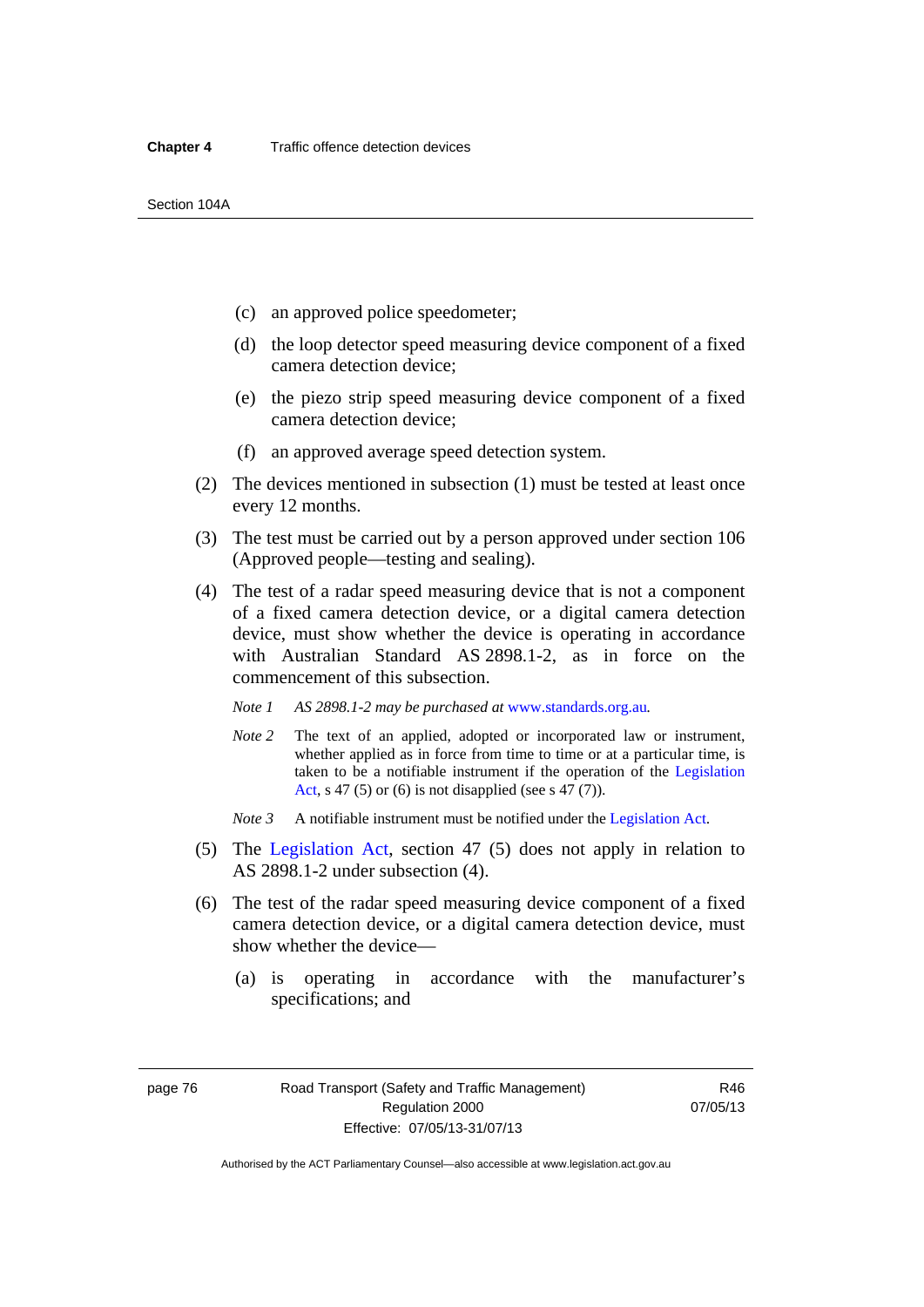- (b) for speeds of 100km/h and under—is accurate within a tolerance of 2km/h; and
- (c) for speeds over 100km/h—is accurate within a tolerance of 2%.
- (7) The test of an approved police speedometer must show whether the device is accurate within a tolerance of 2%.
- (8) The test of the loop detector speed measuring device component of a fixed camera detection device must show whether the speed measuring device—
	- (a) for speeds of 100km/h and under—is accurate within a tolerance of 2km/h; and
	- (b) for speeds over 100km/h—is accurate within a tolerance of 2%.
- (9) The test of the piezo strip speed measuring device component of a fixed camera detection device must show whether the speed measuring device—
	- (a) is operating in accordance with the manufacturer's specifications; and
	- (b) is accurate within a tolerance of 2km/h.
- (10) The test of an approved average speed detection system that takes images of vehicles at 2 detection points must show whether the device—
	- (a) is operating in accordance with the manufacturer's specifications; and
	- (b) for the measurement of the time that elapses between vehicles passing the first and second detection points—is accurate within a tolerance of 2%.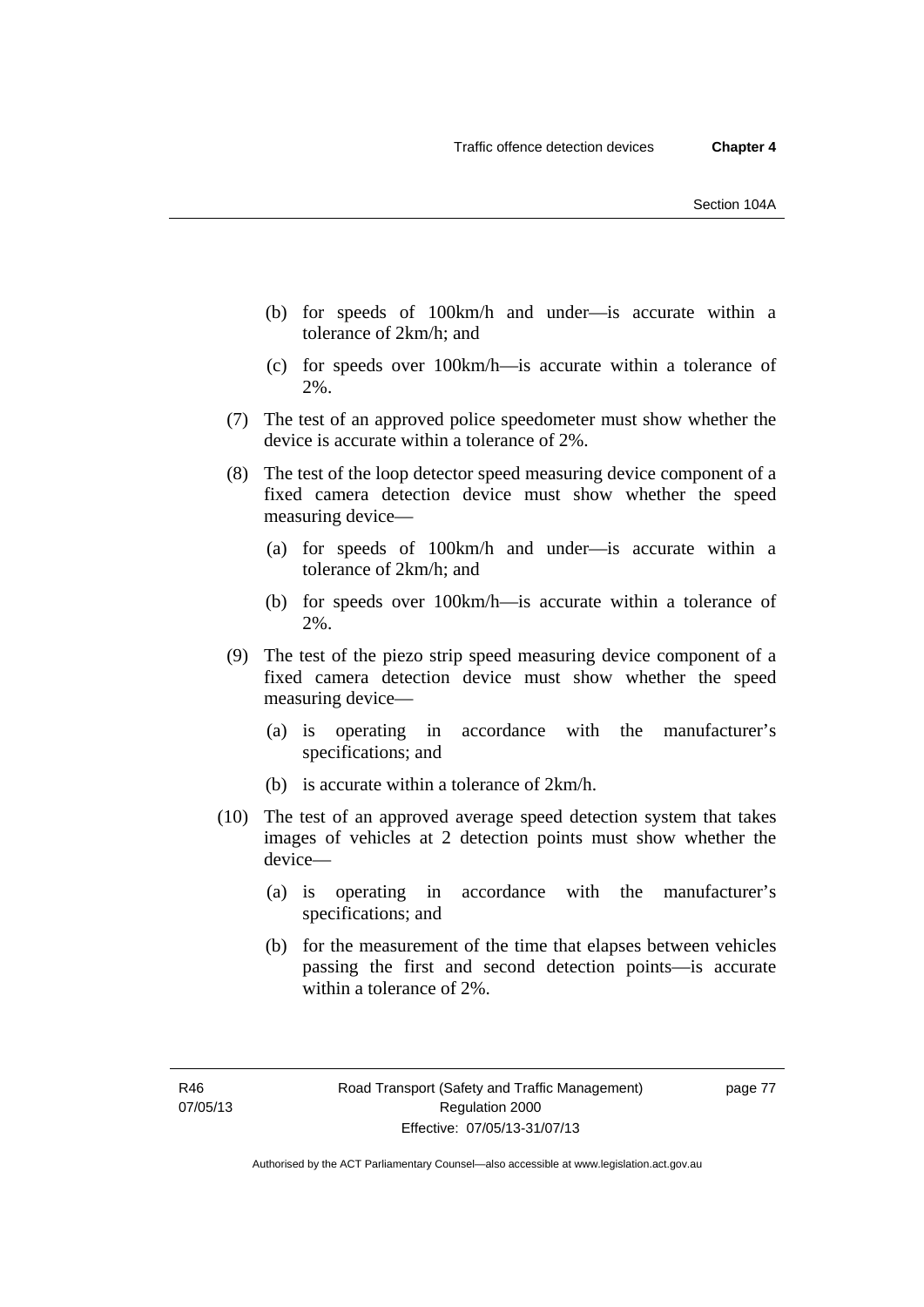# **104B Certification and sealing of traffic offence detection devices**

- (1) This section applies if a test of a traffic offence detection device under section 104 or section 104A establishes—
	- (a) a matter mentioned in section 104A (4) or (7) in relation to the device; or
	- (b) the matters mentioned in section 104 (4) or section 104A (9) in relation to the device.
- (2) The person who carried out the test must—
	- (a) sign a certificate to that effect; and
	- (b) if a seal on the device has been damaged or removed—seal the device.

# **105 Use of certain digital camera detection devices**

- (1) This section applies to the operation of a digital camera detection device that is located in a vehicle that can be moved from place to place to detect traffic offences.
- (2) The operator of a digital camera detection device that includes as a component a radar speed measuring device must ensure that the following operations are done in accordance with the manufacturer's instructions for the device:
	- (a) aligning the vehicle in which the device is located with the road;
	- (b) activating the device;
	- (c) operating the device.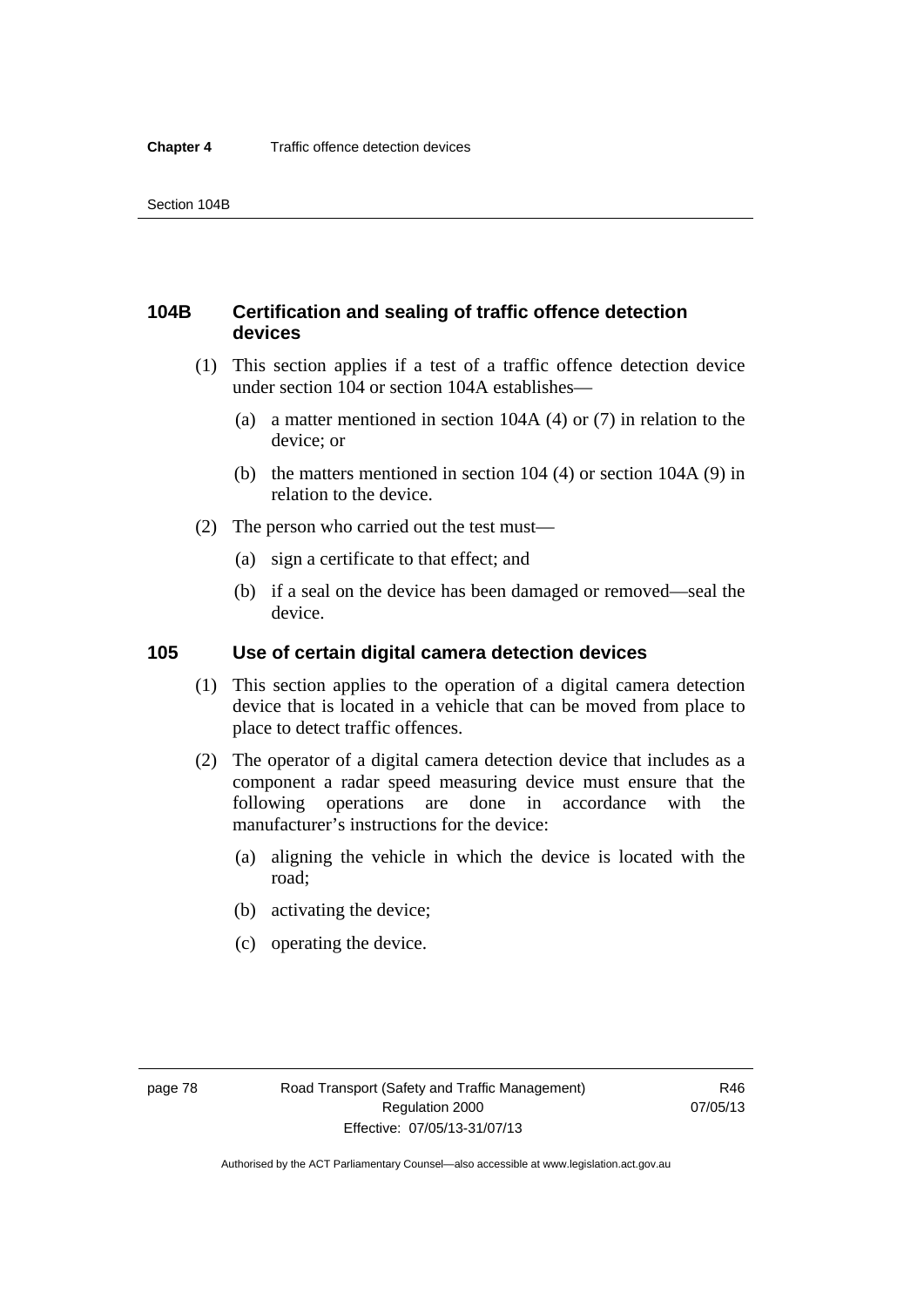- (3) The operator of a digital camera detection device that includes as a component a laser speed measuring device must ensure that the following operations are done in accordance with the manufacturer's instructions for the device:
	- (a) testing the laser speed measuring component of the device at the beginning and end of each shift of the operator by carrying out the following checks:
		- (i) an instrument confidence check;
		- (ii) a calibration verification check;
		- (iii) a scope alignment check;
	- (b) activating the device;
	- (c) operating the device.
- (4) To remove any doubt, if a device mentioned in subsection (3) is used at more than 1 place during a shift of the operator, the operator is not required to carry out the checks mentioned in subsection (3) (a) each time the device is activated at a different place.
- (5) If the requirements set out in this section are met, the device may operate unattended.
- (6) If a device is used by 2 or more operators, who are working together during a shift, the requirements set out in this section may be carried out by different operators.
- (7) In this section:

*operator* means a person approved to use a traffic offence detection device under section 107 (Approved people—use).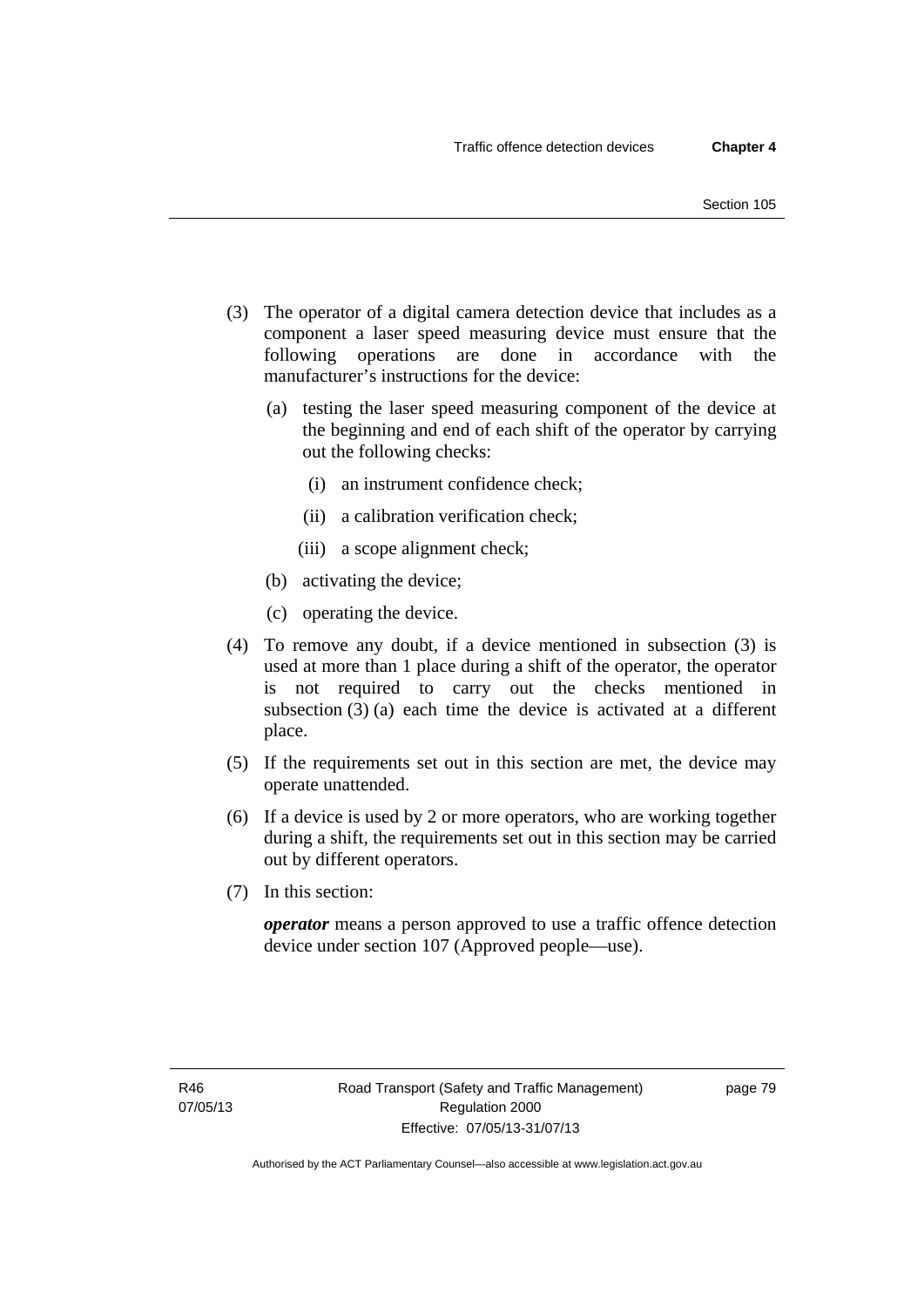# **105A Use of certain laser speed measuring devices**

- (1) This section applies to a laser speed measuring device, other than a device mentioned in section 105 (Use of certain digital camera detection devices).
- (2) The operator of the laser speed measuring device must ensure that the following operations are done in accordance with the manufacturer's instructions for the device:
	- (a) testing the device at the beginning and end of each shift of the operator by carrying out the following checks:
		- (i) an instrument confidence check;
		- (ii) a calibration verification check;
		- (iii) a scope alignment check;
	- (b) activating the device;
	- (c) operating the device.
- (3) To remove any doubt, if the device is used at more than 1 place during a shift of the operator, the operator is not required to carry out the checks mentioned in subsection (1) (a) each time the device is activated at a different place.
- (4) If the device is used by 2 or more operators who are working together during the shift, the tests mentioned in subsection (1) (a) and (d) may be carried out by different operators.
- (5) In this section:

*operator* means a person approved to use a traffic offence detection device under section 107 (Approved people—use).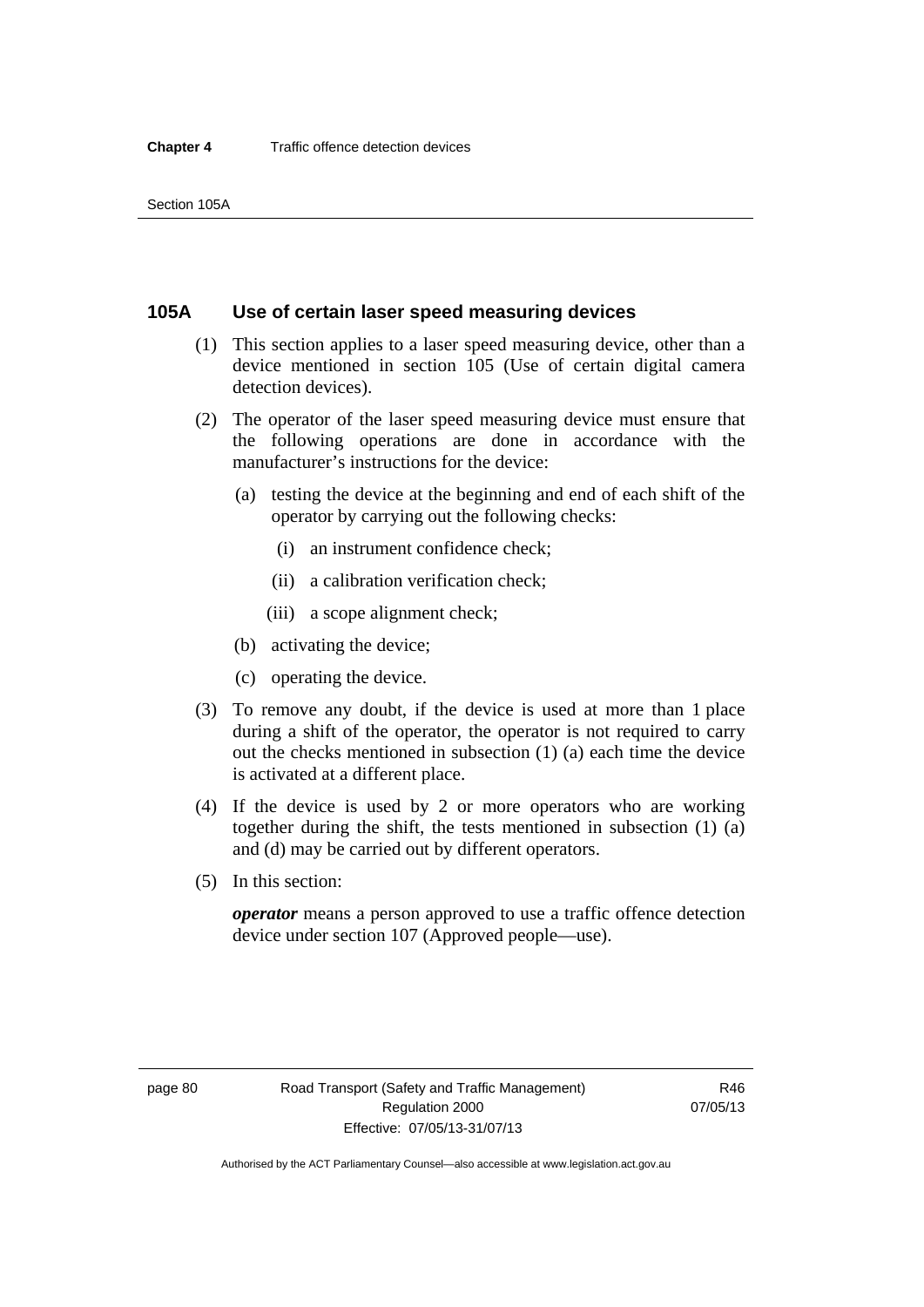# **105B Use of certain radar speed measuring devices**

- (1) This section applies to a radar speed measuring device, other than a device that is a component of—
	- (a) a digital camera detection device; or
	- (b) a fixed camera detection device.
- (2) The radar speed measuring device must be used by an operator in accordance with the manufacturer's instructions for the device.
- (3) The operator must test the device—
	- (a) at the beginning of each shift of the operator against an approved police speedometer; and
	- (b) at the end of each shift of the operator against the speedometer mentioned in paragraph (a); and
	- (c) if the operator's shift is longer than 9 hours—9 hours after the beginning of the shift against the speedometer mentioned in paragraph (a).
- (4) After each test, the device must be found to be accurate within a tolerance of 2 km/h.
- (5) To remove any doubt, if the device is used at more than 1 place during a shift of the operator, the operator is not required to carry out the checks mentioned in subsection (3) (a) each time the device is activated at a different place.
- (6) If the device is used by 2 or more operators who are working together during the shift, the tests mentioned in subsection (3) may be carried out by different operators.
- (7) In this section:

*operator* means a person approved to use a traffic offence detection device under section 107 (Approved people—use).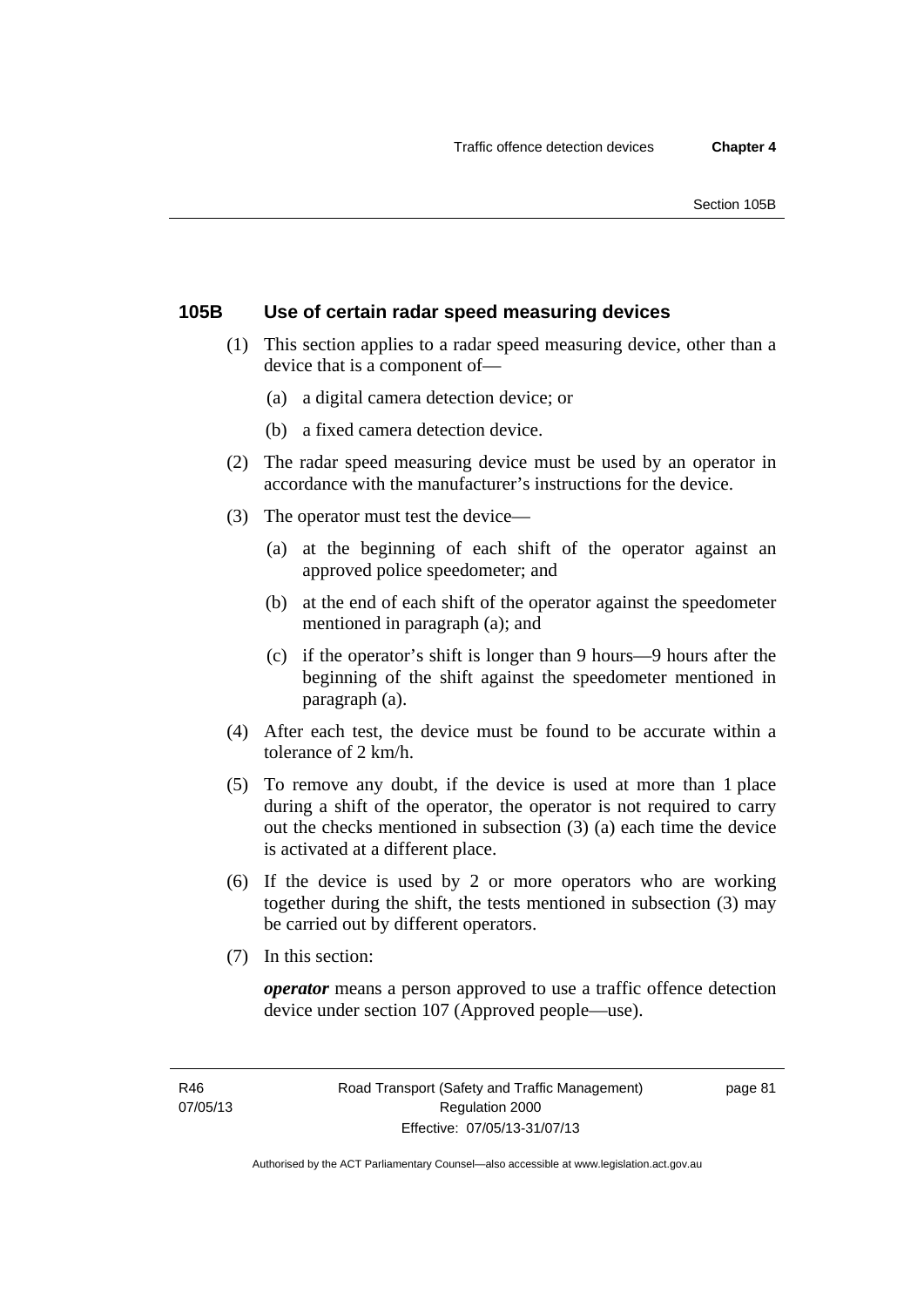# **106 Approved people—testing and sealing**

Each person employed by a testing authority to test and seal traffic offence detection devices is approved to test and seal traffic offence detection devices.

# **107 Approved people—use**

- (1) Each police officer is approved to use any traffic offence detection device (other than a fixed camera detection device).
- (2) The road transport authority may approve a person who is not a police officer to use digital camera detection devices.
- (3) The road transport authority may only approve a person under subsection (2) if the authority is satisfied that the person has appropriate qualifications to operate, or experience in the operation of, digital camera detection devices.

# **107A Recording of camera detection device image files—Act, s 23 (2) (c) (ii)**

(1) An electronic file created by a camera detection device must be recorded on a WORM disk or other storage medium for electronic data (the *recording medium*).

*Note Camera detection device*—see the [Act,](http://www.legislation.act.gov.au/a/1999-80/default.asp) s 23.

- (2) The recording medium for a camera detection device may be—
	- (a) attached directly to, or located with, the device; or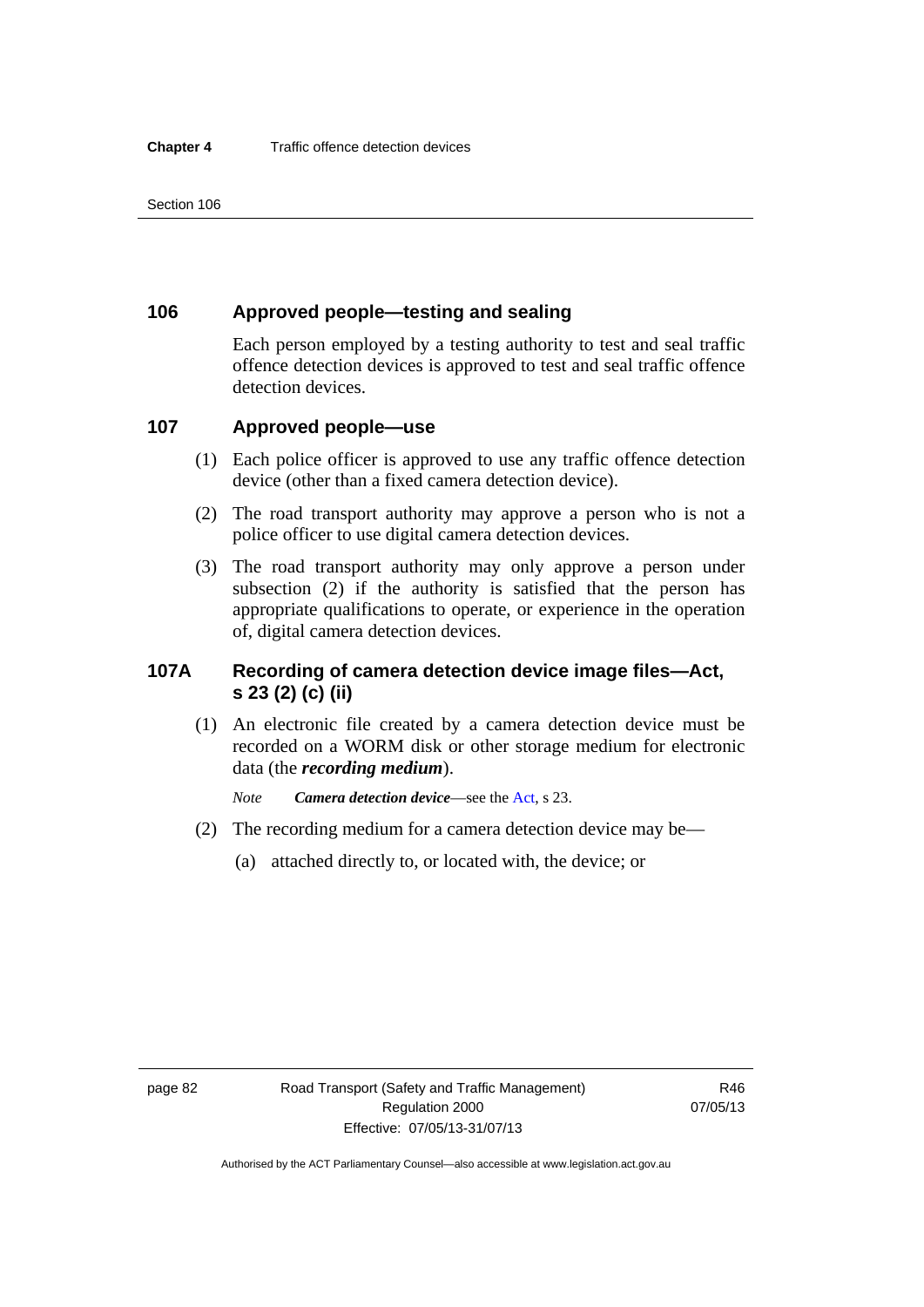(b) at a place other than the place where the device is located.

### **Example—par (b)**

If a motor vehicle goes through a red traffic light and an image of the vehicle is taken by a fixed camera detection device, the electronic file created by the device in relation to the offence is sent along a wire or optical fibre, or across a wireless network, to a recording device in a building in another suburb and is stored at that building on a recording medium.

- *Note* An example is part of the regulation, is not exhaustive and may extend, but does not limit, the meaning of the provision in which it appears (see [Legislation Act,](http://www.legislation.act.gov.au/a/2001-14) s 126 and s 132).
- (3) If the recording medium for a camera detection device is at a place other than the place where the device is located—
	- (a) the device must produce a security checksum for each electronic file created by the device; and
	- (b) the device must encrypt the security checksum and the file; and
	- (c) the security checksum and the encrypted file must be recorded as soon as practicable on a recording medium.
- (4) However, subsection (3) does not prevent other security measures being taken in relation to a security checksum or an electronic file before it is recorded on the recording medium.

# **107B Verification of camera detection device image files—Act, s 23 (2) (c) (iii)**

- (1) This section applies if an electronic file that contains an image of a vehicle taken by a camera detection device is recorded on a recording medium that is at a place other than the place where the device is located.
- (2) Before the image of the vehicle is produced from the file, the accuracy of the file must be verified by using a computer to—
	- (a) recalculate the security checksum for the file; and

R46 07/05/13 page 83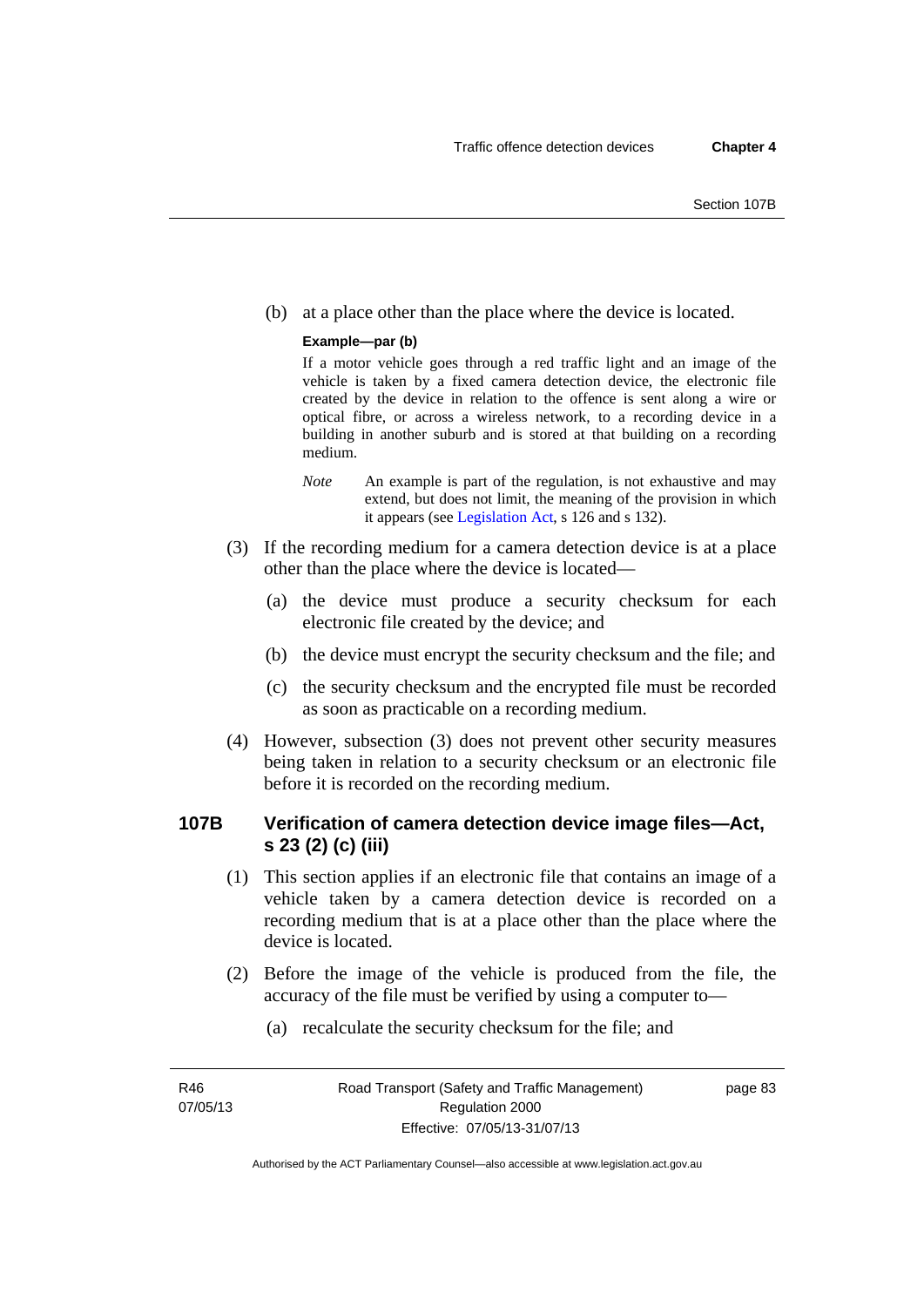(b) confirm that the security checksum produced by the recalculation is identical to the checksum produced by the device for the file.

# **108 Meaning of codes etc on image taken by approved camera detection device or approved average speed detection system—Act, s 24 (2) (a)**

- (1) This section defines the meaning of codes and other information indicated on an image of a vehicle taken by an approved camera detection device or approved average speed detection system.
	- *Note* Information etc that is indicated on an image includes information etc accompanying or reasonably associated with the image (see [Act](http://www.legislation.act.gov.au/a/1999-80/default.asp), dict, def of *indicated on*).
- (2) It is not necessary that all the codes and other information mentioned in this section be indicated on an image but if they do appear they have the meaning given in this section.
- (3) The characters (whether numbers, letters or both) in the field immediately after 'Device' is the code for—
	- (a) the laser speed measuring device component of the digital camera detection device that took the image; or
	- (b) the radar speed measuring device component of the digital camera detection device, or fixed camera detection device, that took the image; or
	- (c) the piezo strip speed measuring device component of the fixed camera detection device that took the image; or
	- (d) the loop detector speed measuring device component of the fixed camera detection device that took the image; or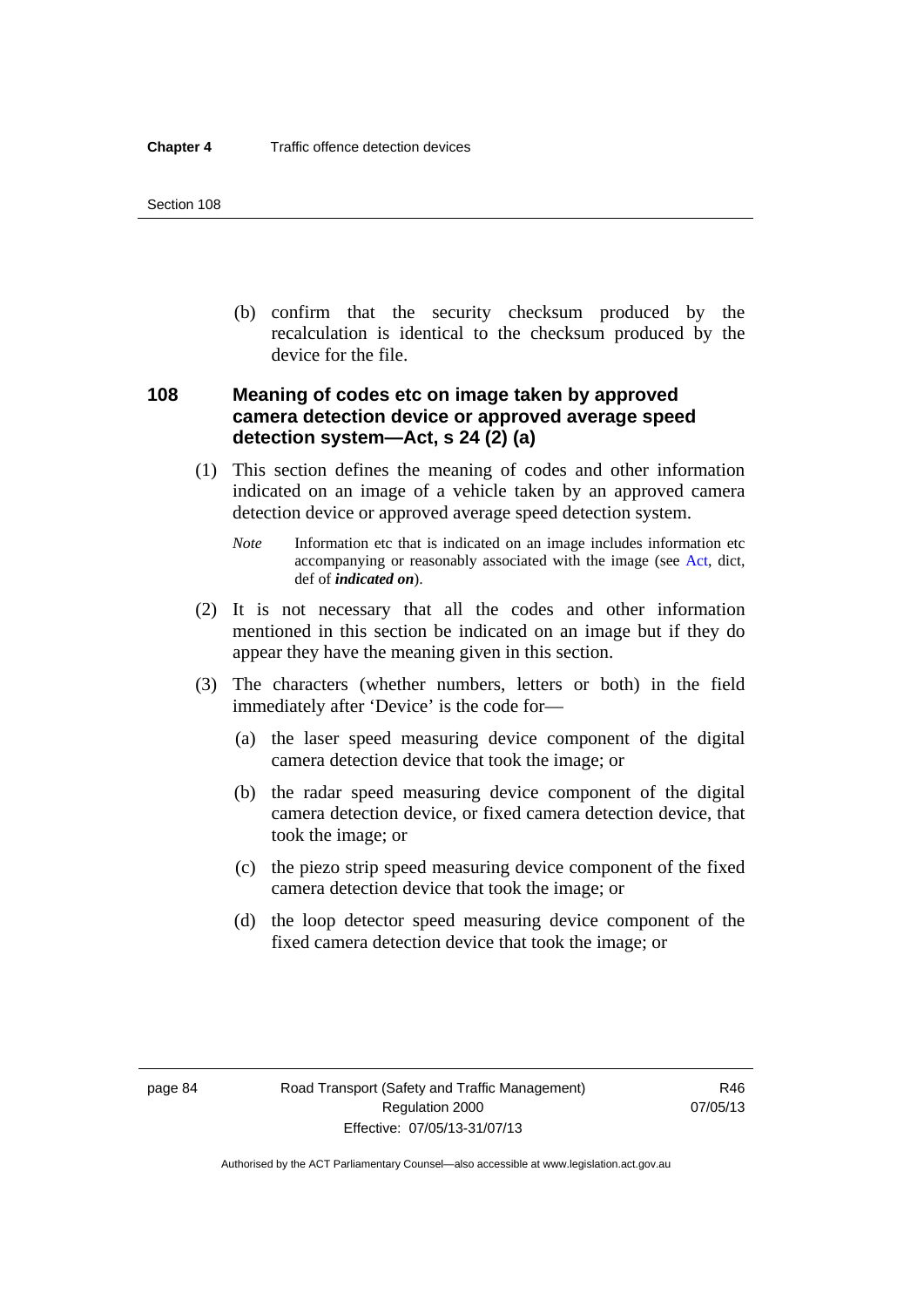(e) the automatic number plate recognition camera component of the average speed detection system that took the image.

#### **Example**

'Device: 012409' indicates that the code for the laser speed measuring device component of the digital detection device, or piezo strip speed measuring device component of the fixed camera detection device, that took the image, is 012409.

 (4) The characters (whether numbers, letters or both) in the field immediately after 'Location' or 'Loc' is the code for the place where the image was taken (the *location code*).

#### **Example**

'Location: sls0015' indicates that the code for the place where the image was taken is 0015 (see sch 1, part 1.1, item 15).

(5) A location code has the meaning given by schedule 1.

#### **Example**

The location code '0015' indicates that the image was taken at Kingsford Smith Drive between Kuringa Drive and Spalding Street (see sch 1, part 1.1, item 15).

 (6) For subsection (5) and schedule 1, if a road (however described) mentioned in an item of schedule 1 intersects with another road (however described) more than once, the word '(north)' or '(south)' is included after the name of the road to indicate the intersection relevant to the meaning of the location code.

### **Example**

The location code '0003' means that the image was taken on Athllon Drive between Beasley Street '(south)' and Sulwood Drive (see sch 1, part 1.1, item 3). As Beasley Street intersects Athllon Drive more than once, the word 'south' indicates that the southern intersection is the relevant intersection.

 (7) The characters in the field immediately after 'Date' is the date when the image was taken, with the first 2 numbers indicating the day of the month, followed by an abbreviation for the month and the year.

#### **Example**

'Date: 15/11/00' indicates that the image was taken on 15 November 2000.

R46 07/05/13 page 85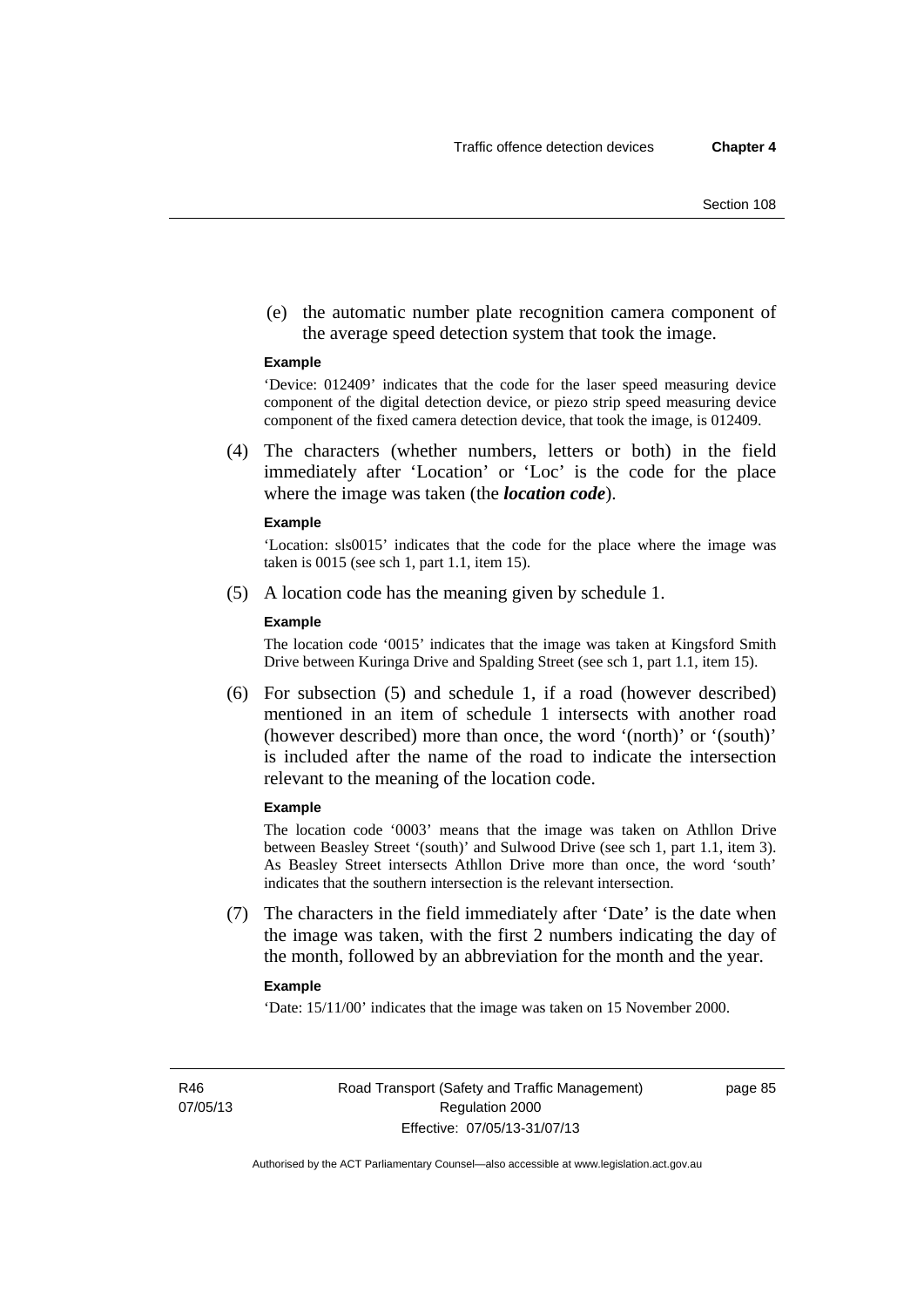(8) The numbers in the field immediately after 'Time' is the time when the image was taken, stated in the 24-hour clock system.

#### **Examples**

- 1 'Time: 11.07.00.23' indicates that the image was taken at 0.23 seconds after 11.07 am.
- 2 'Time: 13:53:10:07' indicates that the image was taken at 10.07 seconds after 1.53 pm.
- (9) The letter in the field immediately after 'Direction' or 'Dir' indicates—
	- (a) for an image taken by a digital camera detection device whether the general direction in which the vehicle was travelling was away from or towards the device, with 'A' indicating away from the device and 'T' indicating towards the device; or
	- (b) for an image taken by a fixed camera detection device—the general direction in which the vehicle was travelling when the image was taken, with 'N' indicating north, 's' indicating south, 'E' indicating east and 'W' indicating west.

#### **Example for par (a)**

'Direction: A' indicates that when the image was taken the vehicle was generally travelling away from the digital camera detection device that took the image.

#### **Example for par (b)**

'Direction: N' indicates that when the image was taken the vehicle was travelling in the general direction of north.

- (10) The characters in the field immediately after 'Lane' is the code for the lane in which the vehicle was travelling when the image was taken, with the following codes having the stated meaning:
	- 'L1' means the lane next to the centre of the road
	- 'L2' means the lane immediately to the left of L1
	- 'L3' means the lane immediately to the left of L2

page 86 Road Transport (Safety and Traffic Management) Regulation 2000 Effective: 07/05/13-31/07/13

R46 07/05/13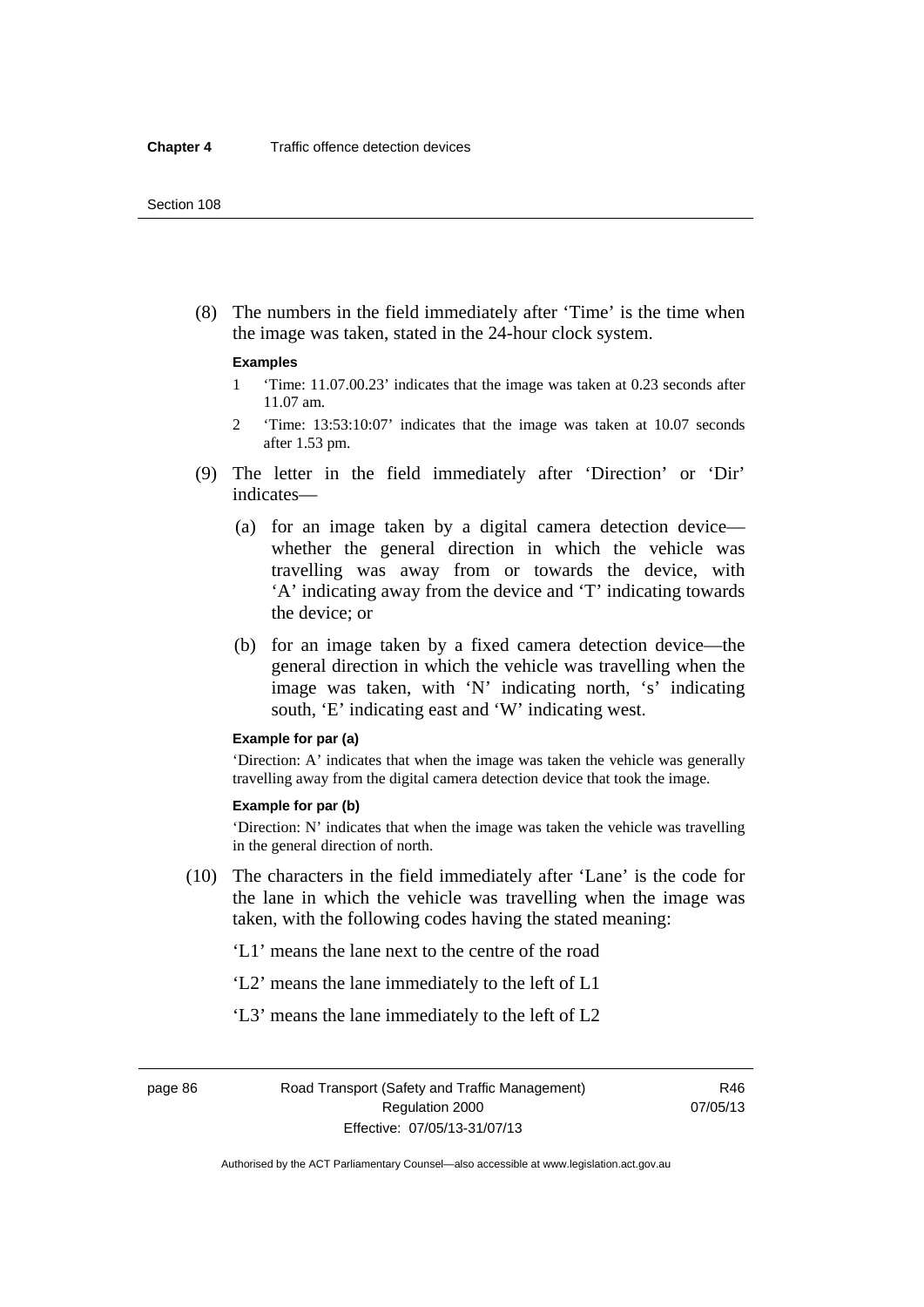'L4' means the lane immediately to the left of L3.

#### **Example**

'Lane: L1' indicates that the vehicle was travelling in the lane next to the centre of the road when the image was taken.

 (11) The number in the field immediately after 'Red time' is the time in seconds and part seconds (stated as a fraction) that a red traffic light or red traffic arrow facing the driver of the vehicle had been showing before the driver entered the intersection concerned.

#### **Example**

'Red time: 1.50' indicates that the red traffic light or red traffic arrow facing the driver of the vehicle had been showing for 1.5 seconds before the driver entered the intersection concerned.

 (12) The number in the field immediately after 'Speed li' is the speed limit applying to the driver of the vehicle for the length of road where the driver was driving when the image was taken.

#### **Example**

'Speed li: 60' indicates that the speed limit applying to the driver of the vehicle for the length of road where the driver was driving when the image was taken is 60 km/h.

 (13) The number in the field immediately after 'Speed' is the speed in kilometres per hour at which the driver of the vehicle was driving when the image was taken.

#### **Example**

'Speed: 82' indicates that the driver of the vehicle was driving at 82 km/h when the image was taken.

 (14) The characters (whether numbers, letters or both) in the field immediately after 'Operator' is the code for the person responsible for the use of the device when the image was taken.

#### **Example**

'Operator: op002' indicates that the code for the person responsible for the device when the image was taken is operator 002.

R46 07/05/13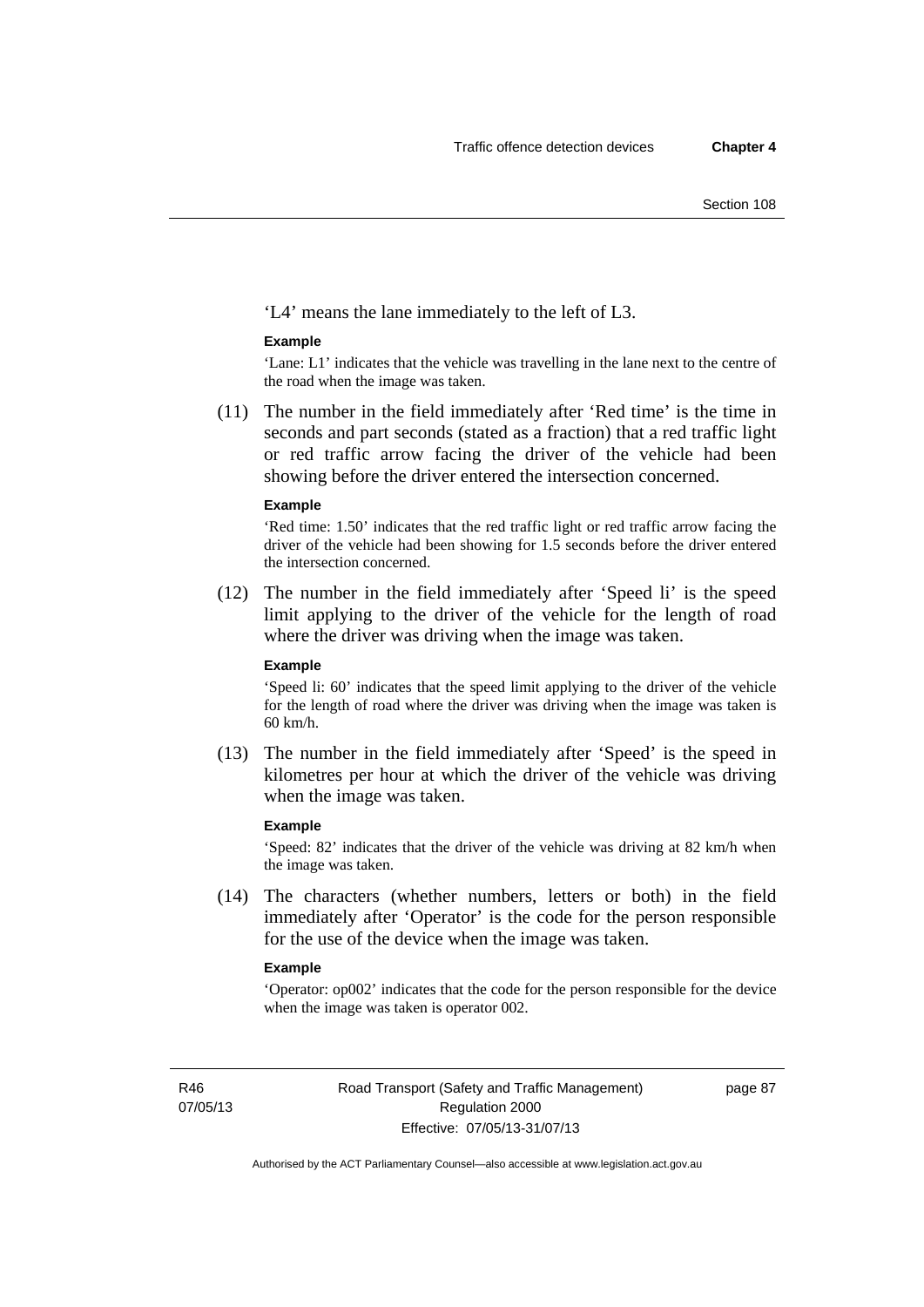(15) The characters (whether numbers, letters or both) in the field immediately after 'Disk' is the code for the recording medium used to record the image of the vehicle.

#### **Example**

'Disk: WD0022' indicates that the code for the WORM disk used to record the image was WD0022.

*Note* An example is part of the regulation, is not exhaustive and may extend, but does not limit, the meaning of the provision in which it appears (see [Legislation Act,](http://www.legislation.act.gov.au/a/2001-14) s 126 and s 132).

page 88 Road Transport (Safety and Traffic Management) Regulation 2000 Effective: 07/05/13-31/07/13

R46 07/05/13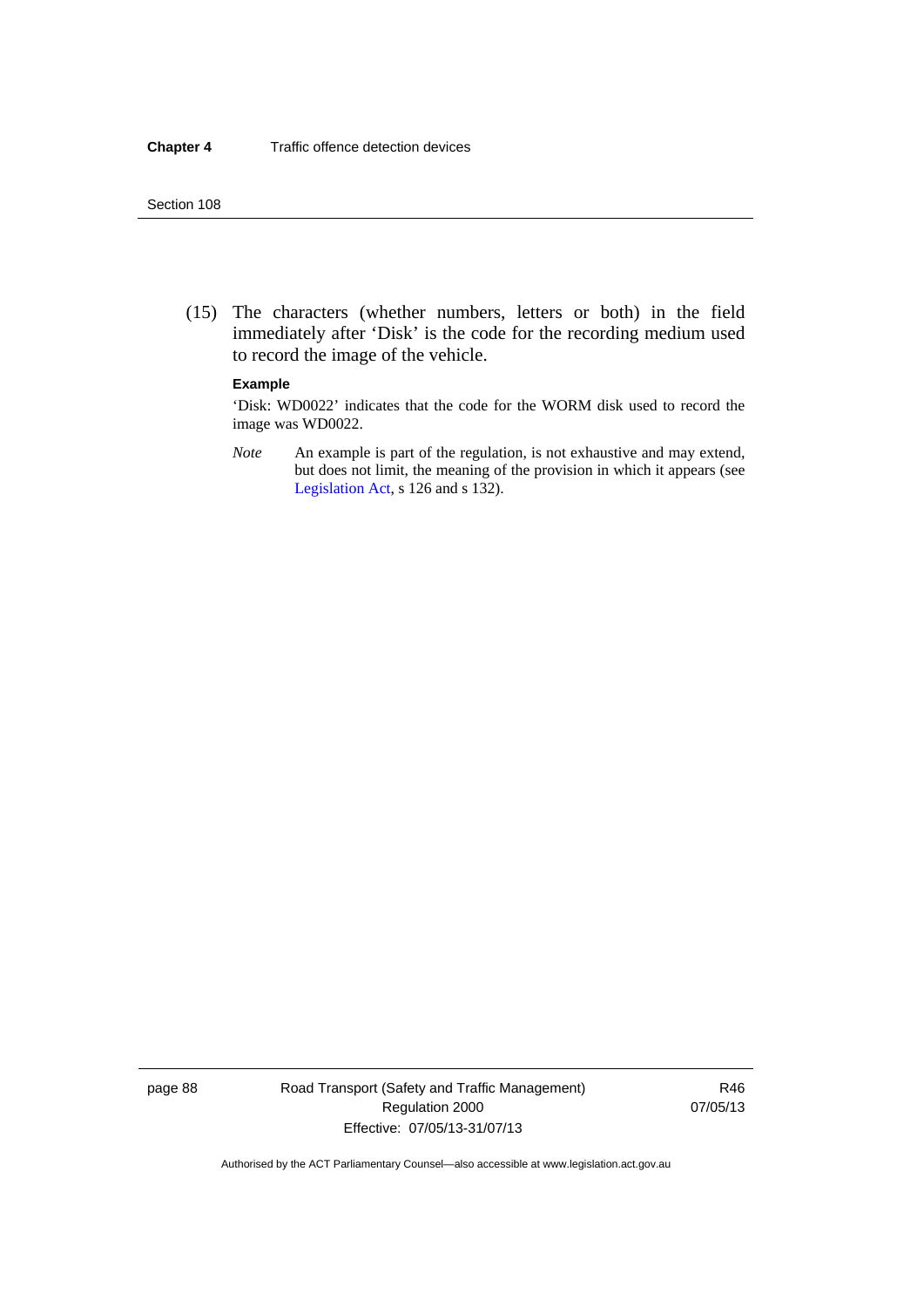# **Chapter 5 Miscellaneous**

# **109 Additional powers of police**

- (1) A police officer may request or signal the driver of a vehicle to stop the vehicle.
- (2) A person must not, without reasonable excuse, fail to comply with a request or signal made or given by a police officer under subsection  $(1)$ .

Maximum penalty: 20 penalty units.

 (3) A police officer may, during a temporary obstruction or danger to traffic or in an emergency, direct the responsible person for or driver of a vehicle parked in any part of a pay parking area to remove the vehicle or, if no-one appears to be in charge of the vehicle, remove the vehicle.

# **110 Prohibition on car minding**

- (1) The chief police officer may, by written notice given to a person, prohibit the person from—
	- (a) parking, minding, caring for, or taking charge of any motor vehicle or trailer (other than a motor vehicle or trailer of which the person is the driver) on a road; or
	- (b) offering his or her services for any such purpose.
- (2) A person who is given a notice under subsection (1) must comply with the notice.

Maximum penalty: 20 penalty units.

- (3) This section does not authorise the chief police officer to prohibit the proprietor of a parking station or parking area—
	- (a) from parking, minding, caring for, or taking charge of a motor vehicle or trailer in or on the parking station or parking area; or

R46 07/05/13 page 89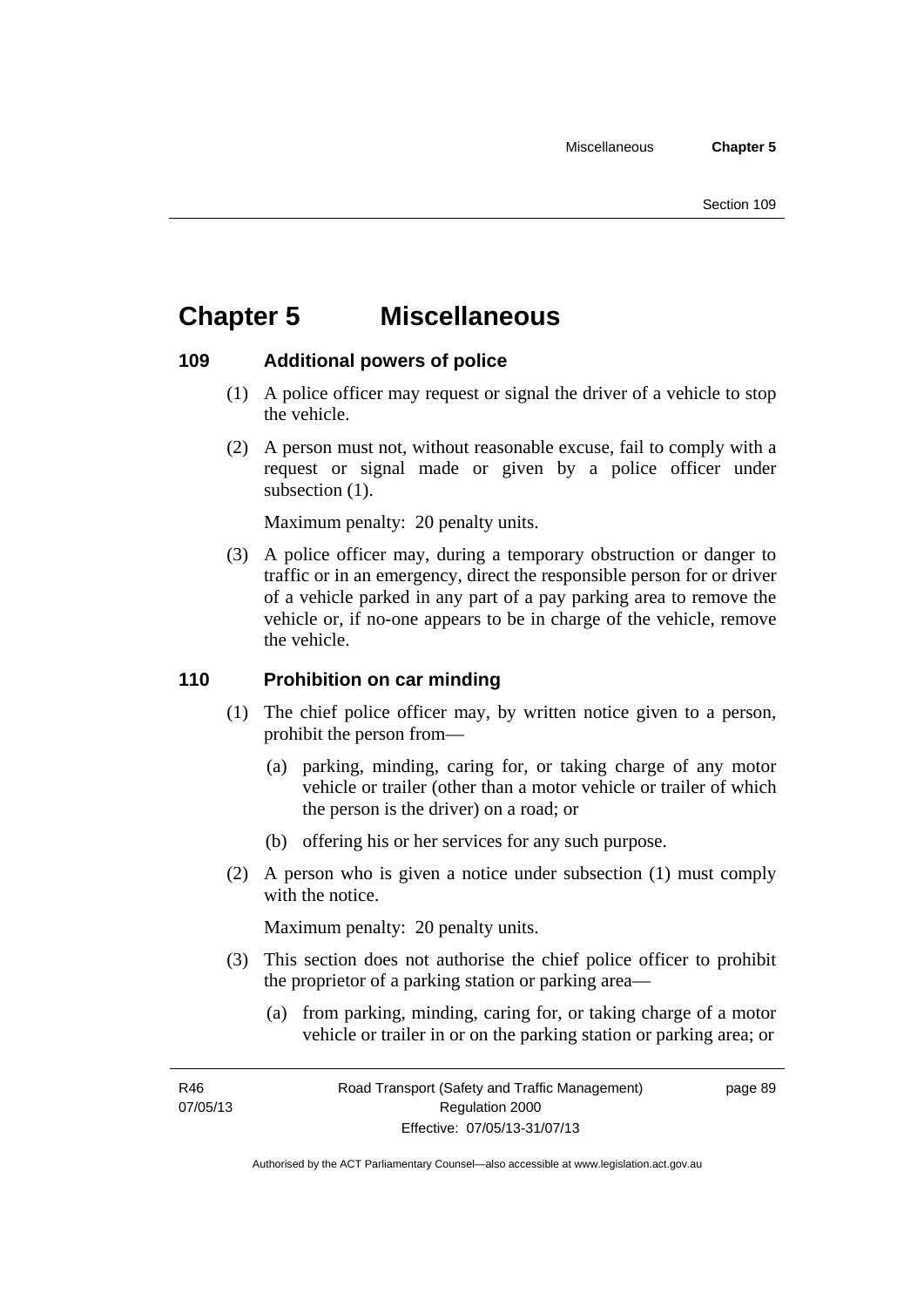- (b) from offering the proprietor's services for that purpose—
	- (i) whether by the display or publication of an advertisement in relation to the parking station or parking area or otherwise; and
	- (ii) whether the services are performed or offered to be performed by the proprietor or by an employee or agent of the proprietor.

# **111 Removal of unattended vehicles—Act, s 32 (1) (c)**

A police officer or authorised person may move an unattended vehicle from a road or road related area to a retention area if the vehicle is in—

- (a) a bus lane; or
- (b) a length of road to which a *clearway sign* applies; or
- (c) a transit lane.

# **112 Disposal of impounded vehicles—Act, s 10K**

- (1) This section applies to a vehicle impounded under the following provisions of the [Act:](http://www.legislation.act.gov.au/a/1999-80/default.asp)
	- (a) section 10A (Impounding of vehicles used for menacing driving on court order before conviction etc);
	- (b) section 10B (Impounding or forfeiture of vehicles on conviction etc for certain offences);
	- (c) section 10C (Powers of police officers to seize and impound vehicles used in committing certain offences).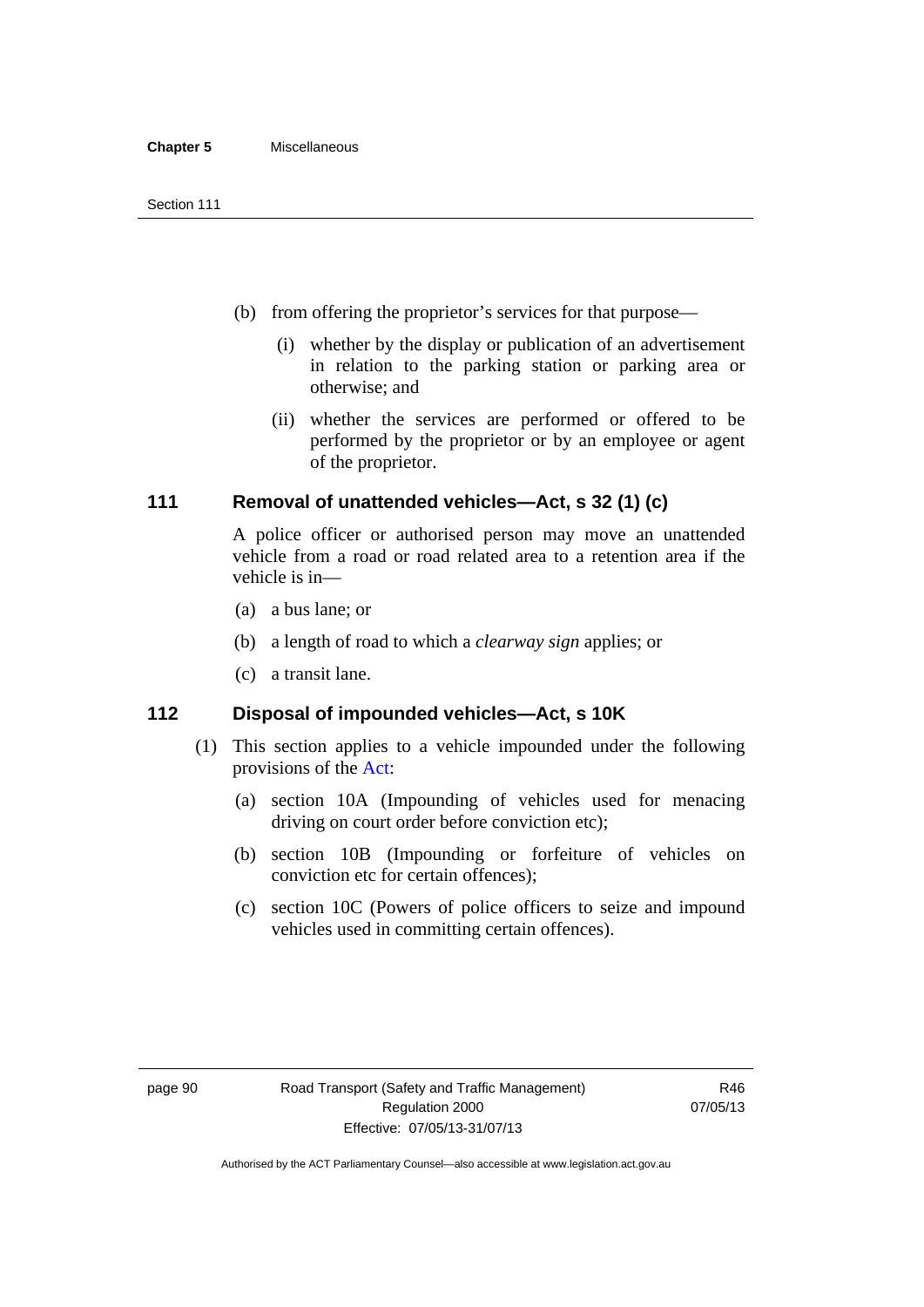- (2) If a person has not applied to the chief police officer for the release of the vehicle at the end of the period of impoundment, the chief police officer must, by notice served on the registered operator of the vehicle and every person who has a registered interest in the vehicle, warn them that the vehicle may be offered for sale if the vehicle is not removed from the place of impoundment within 28 days after the day of service of the notice.
- (3) The vehicle may be offered for sale, by public auction or public tender, if the vehicle is not removed within 28 days after service of the notice or, if more than 1 notice is served under subsection (2), the later of the notices.
- (4) A person may apply to the chief police officer for payment to the person of the balance of the proceeds of sale of a vehicle within 1 year after the vehicle is sold in accordance with subsection (3).
- (5) The balance of the proceeds of sale may be paid to the person if the person satisfies the chief police officer that—
	- (a) the person was lawfully entitled to possession of the vehicle immediately before its sale; and
	- (b) there was a reasonable excuse for the person's failure to obtain release of the vehicle before it was sold.
- (6) In this section:

*balance of the proceeds of sale*, of a vehicle, means the proceeds of the sale of the vehicle less—

- (a) any fee or other amount payable under the *[Road Transport](http://www.legislation.act.gov.au/a/1999-77)  [\(General\) Act 1999](http://www.legislation.act.gov.au/a/1999-77)* for the seizure, impounding and storage of the vehicle; and
- (b) the reasonable costs of or incidental to the sale.

page 91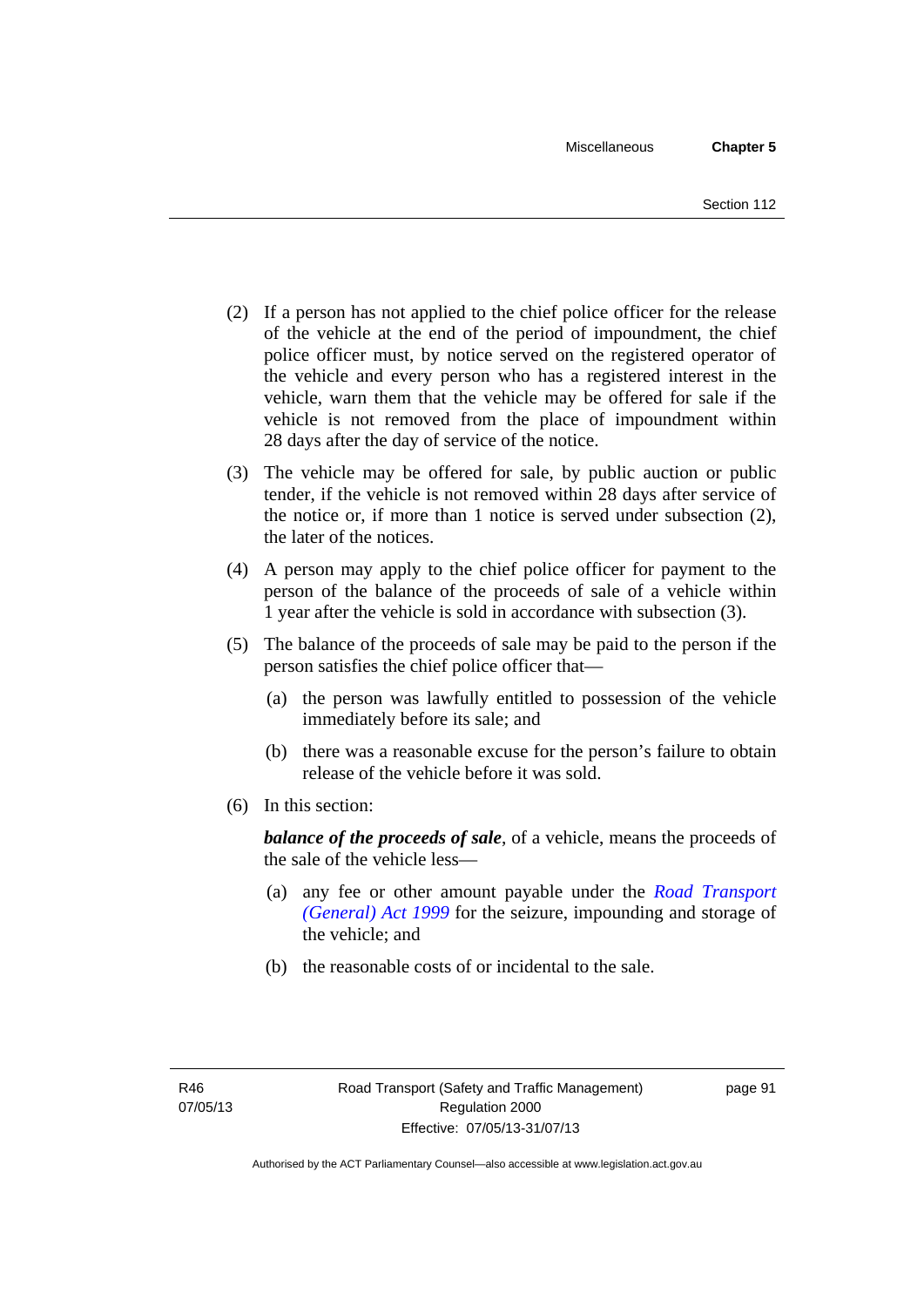(7) An interest mentioned in subsection (6), definition of *balance of proceeds of sale* paragraph (a) or (b) is a statutory interest of a kind to which the *[Personal Property Securities Act 2009](http://www.comlaw.gov.au/Series/C2009A00130)* (Cwlth), section 73 (2) applies.

# **112A Disposal of forfeited vehicles—Act, s 10K**

A vehicle that has been forfeited to the Territory under the [Act](http://www.legislation.act.gov.au/a/1999-80/default.asp), section 10B (Impounding or forfeiture of vehicles on conviction etc for certain offences) may be offered for sale by public auction or public tender.

# **113 Responsible person to inspect driver licence**

(1) Before permitting someone else to drive a motor vehicle, the responsible person for, or the person in charge of, the vehicle must require the person to produce his or her Australian driver licence or external driver licence and must inspect the licence.

Maximum penalty: 20 penalty units.

 (2) It is a defence to a prosecution of a person for an offence against subsection (1) if the person proves that the person had taken reasonable steps (other than those mentioned in the subsection) to ensure the person permitted to drive the motor vehicle was the holder of a current Australian driver licence or external driver licence.

# **114 Responsible person's consent**

The person in charge of a motor vehicle or trailer on a road must not, without reasonable excuse, permit anyone to use the vehicle without the consent of the responsible person for the vehicle.

Maximum penalty: 20 penalty units.

page 92 Road Transport (Safety and Traffic Management) Regulation 2000 Effective: 07/05/13-31/07/13

R46 07/05/13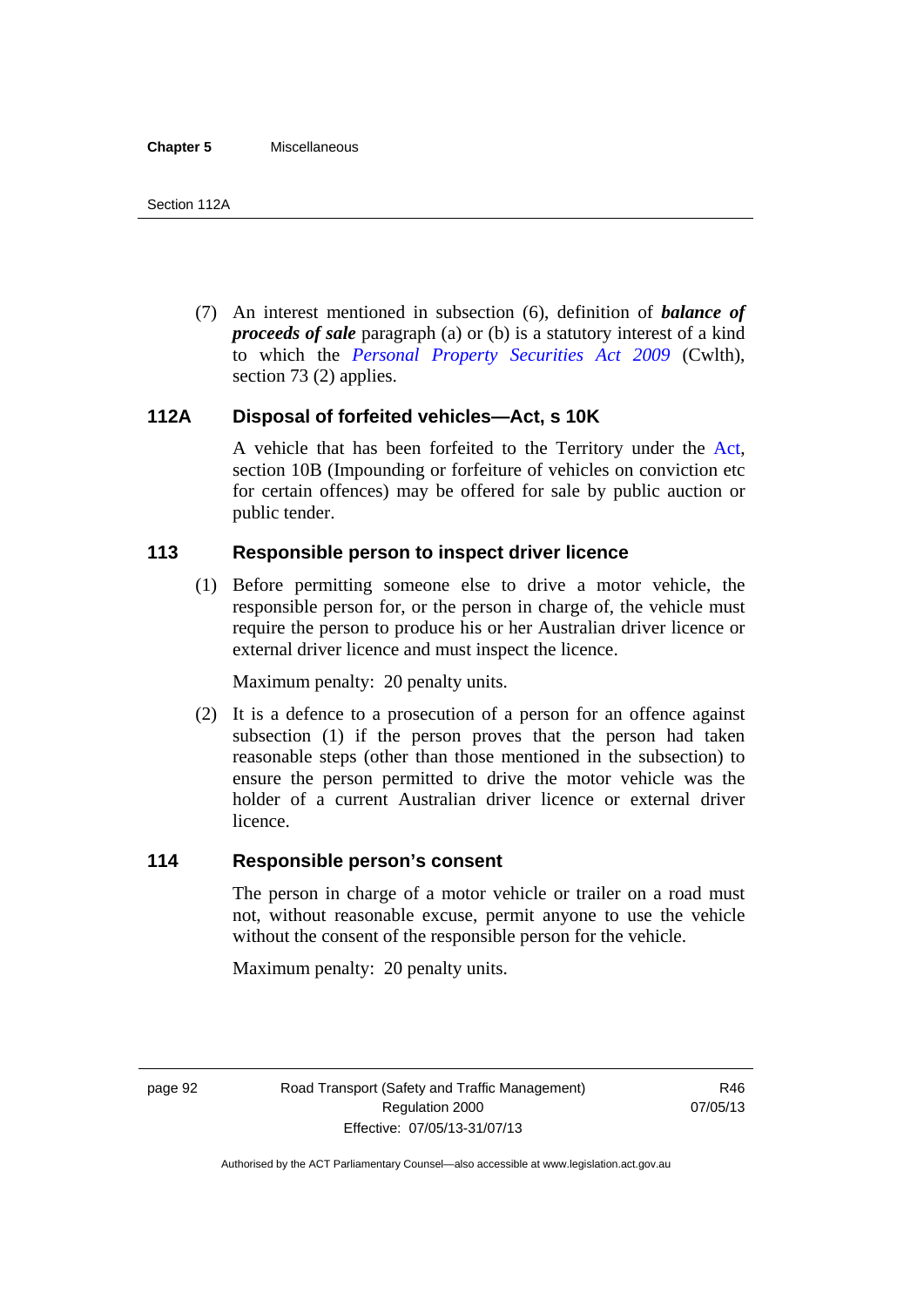# **115 Standards for safe carriage of loads—Act, s 14 (2)**

The prescribed standards are the performance standards in the *[Load](http://www.ntc.gov.au/viewpage.aspx?documentid=862)  [Restraint Guide—Guidelines and Performance Standards for the](http://www.ntc.gov.au/viewpage.aspx?documentid=862)  [Safe Carriage of Loads on Road Vehicles](http://www.ntc.gov.au/viewpage.aspx?documentid=862)*, 2nd ed (2004) published by the National Transport Commission.

# **116 Tracked vehicle—Act, dict, def** *vehicle***, par (b)**

- (1) Any tracked vehicle that is not used exclusively on a railway or tramway is prescribed.
- (2) In this section:

*tracked vehicle* means a vehicle that moves on wheels inside endless tracks.

**Example—tracked vehicle** 

bulldozer

*Note* An example is part of the regulation, is not exhaustive and may extend, but does not limit, the meaning of the provision in which it appears (see [Legislation Act,](http://www.legislation.act.gov.au/a/2001-14) s 126 and s 132).

R46 07/05/13 page 93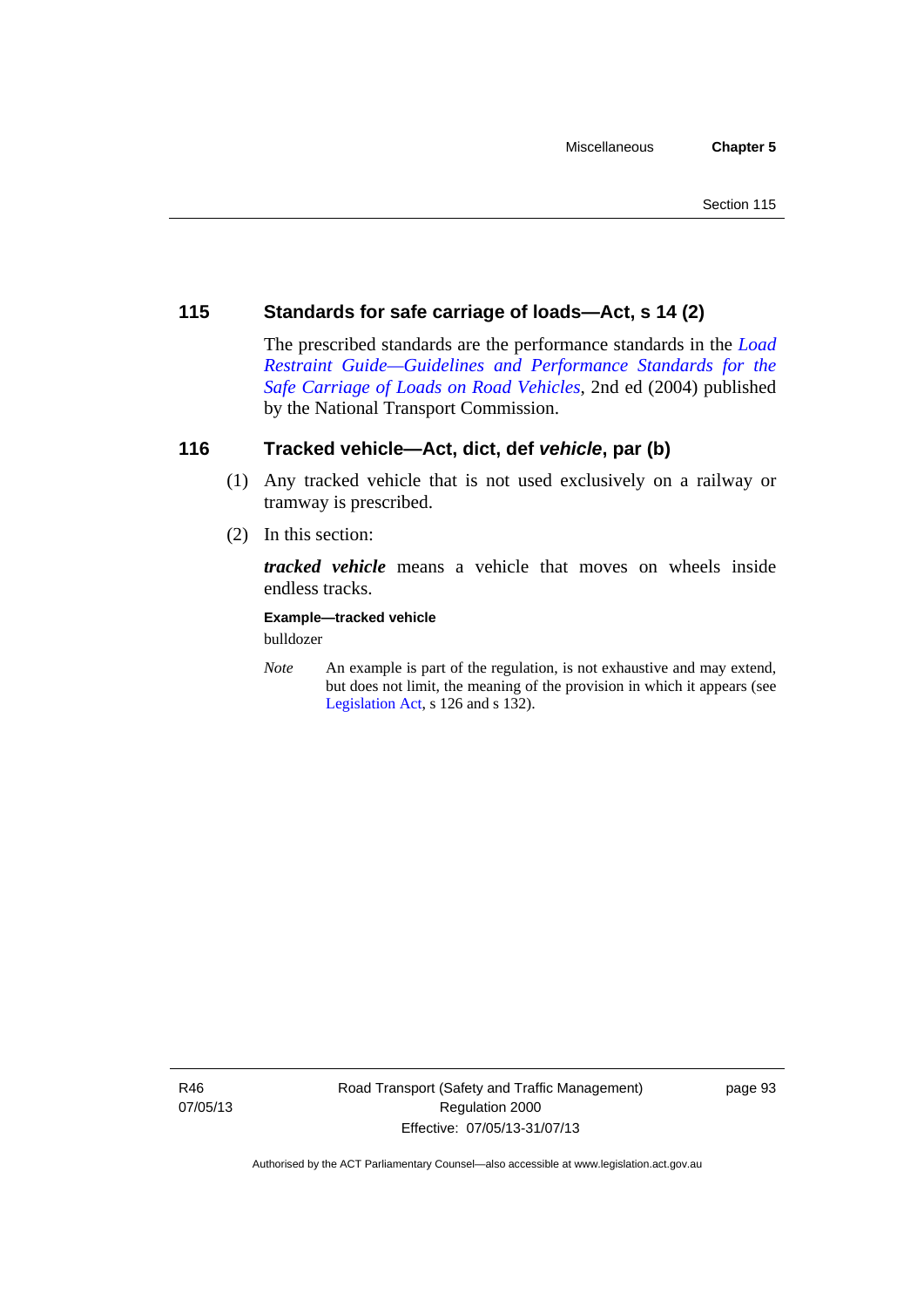**Schedule 1 Meaning of location codes on images**<br>**Part 1.1 Digital camera detection devices Pigital camera detection devices** 

# **Schedule 1 Meaning of location codes on images**

(see s 108)

# **Part 1.1 Digital camera detection devices**

| Table 1.1<br>column 1<br>item | column <sub>2</sub><br>location<br>code | column 3<br>place where image was taken                                       |
|-------------------------------|-----------------------------------------|-------------------------------------------------------------------------------|
| -1                            | 0001                                    | Adelaide Avenue between Hopetoun Circuit and Kent Street                      |
| $\overline{2}$                | 0002                                    | <b>Antill Street</b>                                                          |
| 3                             | 0003                                    | Athllon Drive between Beasley Street (south) and Sulwood<br>Drive             |
| $\overline{4}$                | 0004                                    | Belconnen Way between Barry Drive and Coulter Drive                           |
| 5                             | 0005                                    | Bowen Drive between Brisbane Avenue and Kings Avenue                          |
| 6                             | 0006                                    | Coppins Crossing Road between Uriarra Road and William<br><b>Hovell Drive</b> |
| 7                             | 0007                                    | Drakeford Drive between Sulwood Drive and Athllon Drive                       |
| 8                             | 0008                                    | Erindale Drive between Sulwood Drive and Sternberg Crescent                   |
| 9                             | 0009                                    | Florey Drive between Southern Cross Drive and Ginninderra<br>Drive            |
| 10                            | 0010                                    | Ginninderra Drive between Tillyard Drive and Kingsford Smith<br>Drive         |
| 11                            | 0011                                    | Ginninderra Drive between Ellenborough Street and Braybrook<br><b>Street</b>  |
| 12                            | 0012                                    | Gungahlin Drive between Wells Station Drive and Gundaroo<br>Drive             |
| 13                            | 0013                                    | Hindmarsh Drive between Dalrymple Street and Jerrabomberra<br>Avenue          |
| 14                            | 0014                                    | Hindmarsh Drive between Athllon Drive and Melrose Drive                       |
|                               |                                         |                                                                               |

# page 94 Road Transport (Safety and Traffic Management) Regulation 2000 Effective: 07/05/13-31/07/13

R46 07/05/13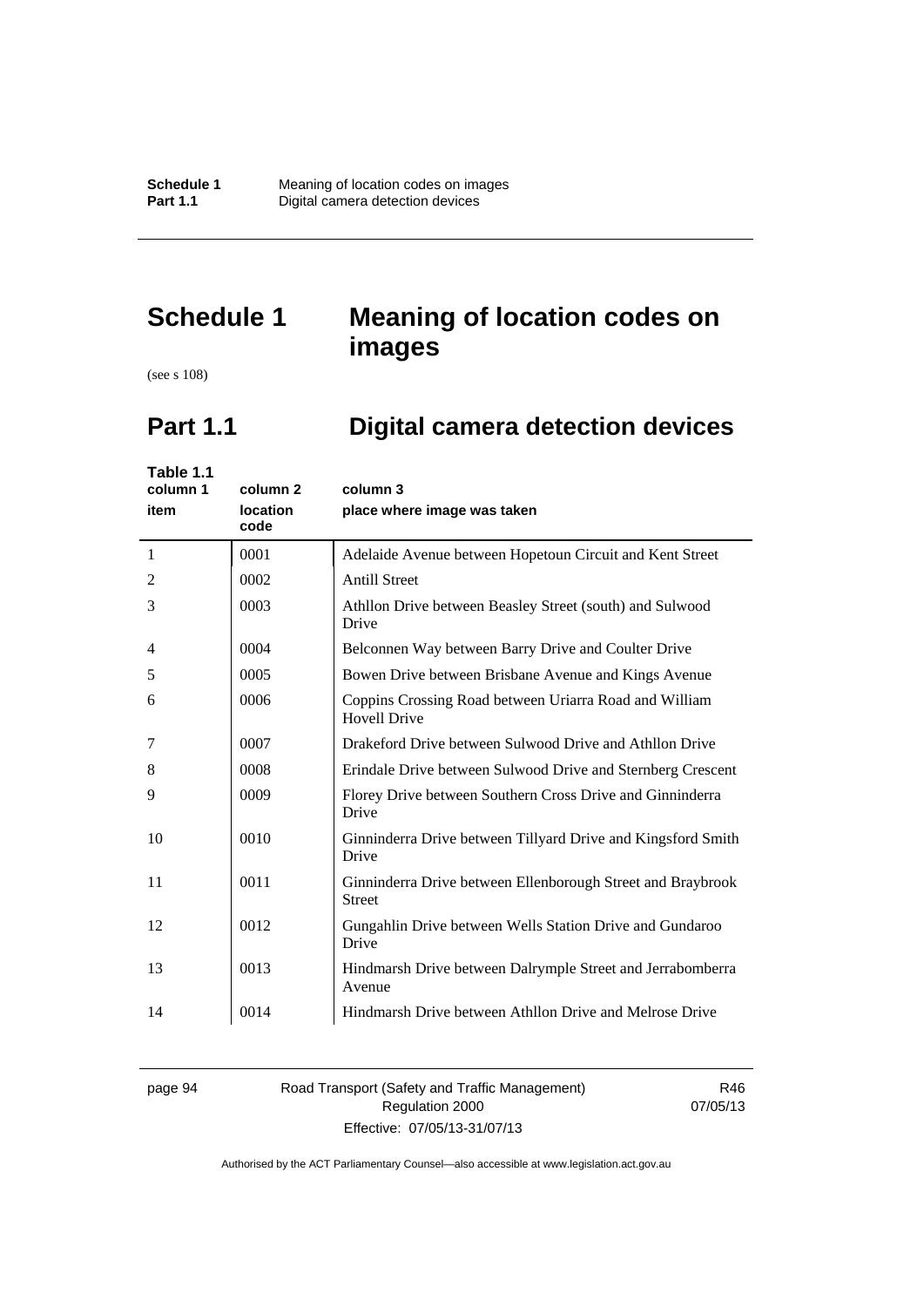| column 1<br>item | column 2<br><b>location</b><br>code | column 3<br>place where image was taken                                   |
|------------------|-------------------------------------|---------------------------------------------------------------------------|
| 15               | 0015                                | Kingsford Smith Drive between Kuringa Drive and Spalding<br><b>Street</b> |
| 16               | 0016                                | Lady Denman Drive between Cotter Road and Barrenjoey Drive                |
| 17               | 0017                                | Long Gully Road                                                           |
| 18               | 0018                                | Melrose Drive between Athllon Drive and Hindmarsh Drive                   |
| 19               | 0019                                | Monaro Highway between Canberra Avenue and Hindmarsh<br>Drive             |
| 20               | 0020                                | Monaro Highway between Hindmarsh Drive and Isabella Drive                 |
| 21               | 0021                                | Mugga Lane between Narrabundah Lane and Long Gully Road                   |
| 22               | 0022                                | Northbourne Avenue between Macarthur Avenue and Antill<br><b>Street</b>   |
| 23               | 0023                                | Parkes Way between Clunies Ross Street and Glenloch<br>Interchange        |
| 24               | 0024                                | Tuggeranong Parkway between Lakeside Interchange and<br>Cotter Road       |
| 25               | 0025                                | Tuggeranong Parkway between Hindmarsh Drive and Cotter<br>Road            |
| 26               | 0026                                | Tuggeranong Parkway between Hindmarsh Drive and Sulwood<br>Drive          |
| 27               | 0027                                | Yamba Drive between Mawson Drive and Beasley Street                       |
| 28               | 0028                                | Pocket Avenue                                                             |
| 29               | 0029                                | Owen Dixon Drive (excluding residential service road of same<br>name)     |
| 30               | 0030                                | <b>Taverner Street</b>                                                    |
| 31               | 0031                                | Springvale Drive                                                          |
| 32               | 0032                                | Kerrigan Street                                                           |
| 33               | 0033                                | Gladstone Street, Hall                                                    |
| 34               | 0034                                | <b>Heysen Street</b>                                                      |
| 35               | 0035                                | Mugga Way                                                                 |

R46 07/05/13

# Road Transport (Safety and Traffic Management) Regulation 2000 Effective: 07/05/13-31/07/13

page 95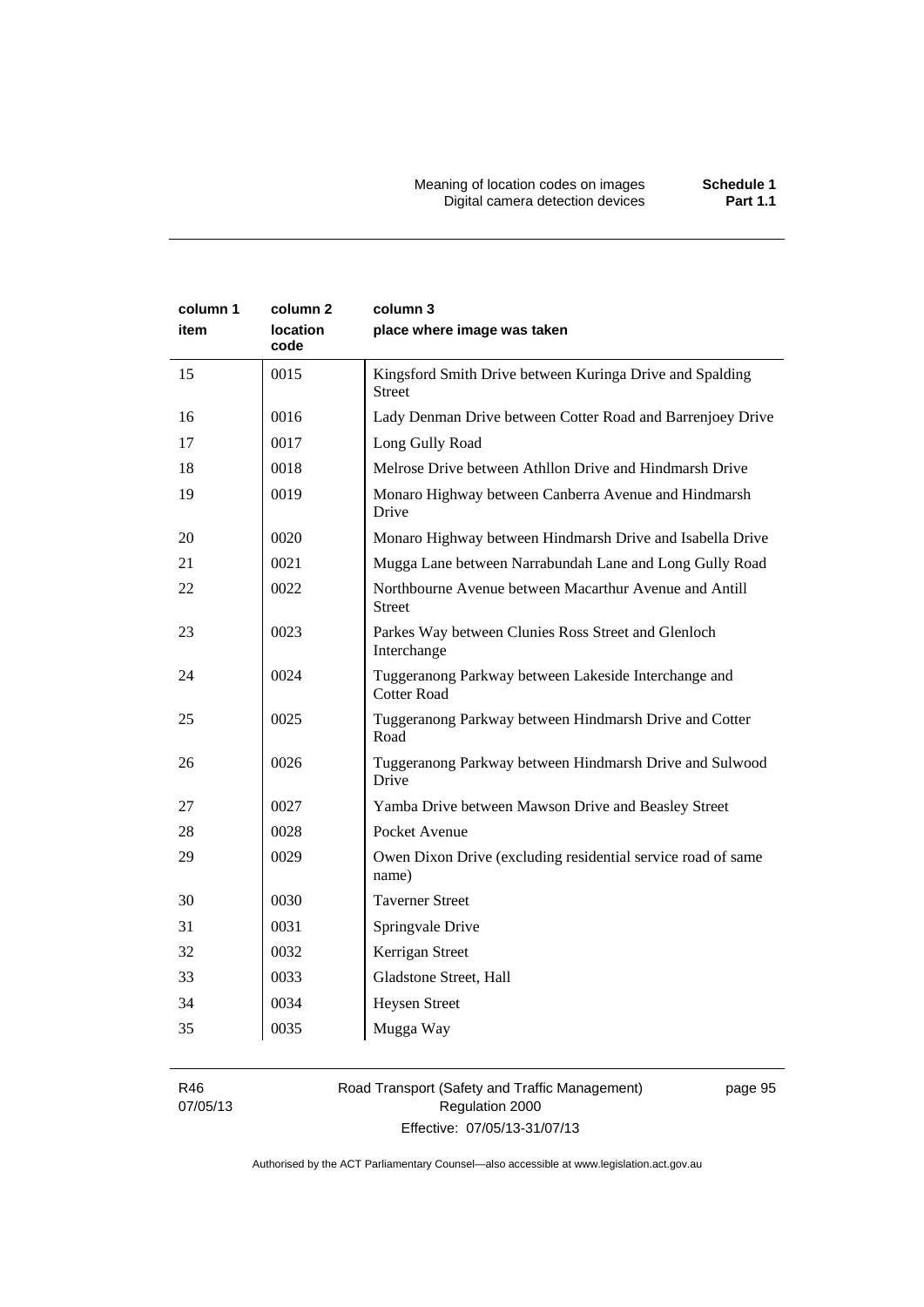| column 1<br>item | column 2<br><b>location</b><br>code | column 3<br>place where image was taken                             |
|------------------|-------------------------------------|---------------------------------------------------------------------|
| 36               | 0036                                | <b>Badimara Street</b>                                              |
| 37               | 0037                                | Namatjira Drive                                                     |
| 38               | 0038                                | Empire Circuit between Grey Street and Canberra Avenue              |
| 39               | 0039                                | <b>Longmore Crescent</b>                                            |
| 40               | 0040                                | Maribyrnong Avenue                                                  |
| 41               | 0041                                | <b>Learmonth Drive</b>                                              |
| 42               | 0042                                | <b>Petterd Street</b>                                               |
| 43               | 0043                                | <b>Williamson Street</b>                                            |
| 44               | 0044                                | <b>Tillyard Drive</b>                                               |
| 45               | 0045                                | Dryandra Street between Fairfax Street and Archibald Street         |
| 46               | 0046                                | Newman Morris Circuit                                               |
| 47               | 0047                                | Chuculba Crescent                                                   |
| 48               | 0048                                | Livingston Avenue                                                   |
| 49               | 0049                                | Clive Steele Avenue                                                 |
| 50               | 0050                                | Darwinia Terrace                                                    |
| 51               | 0051                                | La Perouse Street                                                   |
| 52               | 0052                                | <b>Novar Street</b>                                                 |
| 53               | 0053                                | Goyder Street                                                       |
| 54               | 0054                                | Launceston Street between Hindmarsh Drive and Melrose Drive         |
| 55               | 0055                                | Athllon Drive between Hindmarsh Drive and Beasley Street<br>(south) |
| 56               | 0056                                | Athllon Drive between Sulwood Drive and Anketell Street<br>(north)  |
| 57               | 0057                                | Northbourne Avenue between Barry Drive and Macarthur<br>Avenue      |
| 58               | 0058                                | Northbourne Avenue between Antill Street and Barton Highway         |
| 59               | 0059                                | Belconnen Way between Coulter Drive and Kingsford Smith<br>Drive    |

# page 96 Road Transport (Safety and Traffic Management) Regulation 2000 Effective: 07/05/13-31/07/13

R46 07/05/13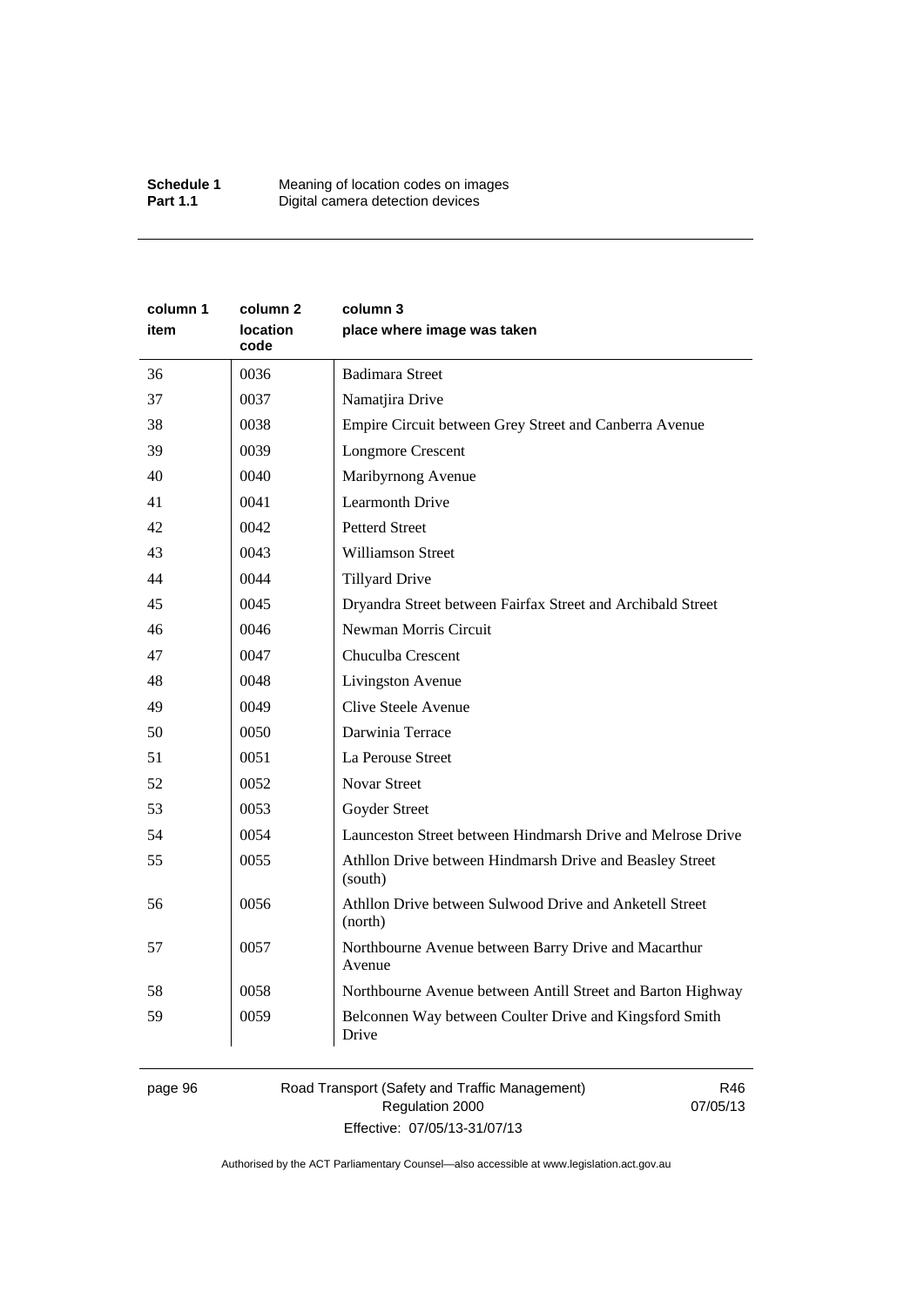Meaning of location codes on images **Schedule 1** Digital camera detection devices **Part 1.1** 

| column 1<br>item | column <sub>2</sub><br>location<br>code | column 3<br>place where image was taken                                        |
|------------------|-----------------------------------------|--------------------------------------------------------------------------------|
| 60               | 0060                                    | Phillip Avenue between Majura Avenue and Federal Highway                       |
| 61               | 0061                                    | Barton Highway between Federal Highway and Kuringa Drive                       |
| 62               | 0062                                    | Drakeford Drive between Athllon Drive and Isabella Drive                       |
| 63               | 0063                                    | Hindmarsh Drive between Athllon Drive and Dalrymple Street                     |
| 64               | 0064                                    | Hindmarsh Drive between Jerrabomberra Avenue and Canberra<br>Avenue            |
| 65               | 0065                                    | <b>Barry Drive</b>                                                             |
| 66               | 0066                                    | Ginninderra Drive between Braybrook Street and Kingsford<br><b>Smith Drive</b> |
| 67               | 0067                                    | Ginninderra Drive between Tillyard Drive and Florey Drive                      |
| 68               | 0068                                    | Erindale Drive between Long Gully Road and Sulwood Drive                       |
| 69               | 0069                                    | Erindale Drive between Soward Way and Judkins Street                           |
| 70               | 0070                                    | Kuringa Drive                                                                  |
| 71               | 0071                                    | Launceston Street between Bowes Street and Furzer Street                       |
| 72               | 0072                                    | Monaro Highway between Johnson Drive and Isabella Drive                        |
| 73               | 0073                                    | Mugga Lane between Hindmarsh Drive and Narrabundah Lane                        |
| 74               | 0074                                    | Mugga Lane between Long Gully Road and Monaro Highway                          |
| 75               | 0075                                    | Parkes Way between Clunies Ross Street and Edinburgh<br>Avenue                 |
| 76               | 0076                                    | Yamba Drive between Kitchener Street and Bateson Road                          |
| 77               | 0077                                    | Yarra Glen between Carruthers Street and Adelaide Avenue                       |
| 78               | 0078                                    | Canberra Avenue between Mildura Street and Monaro Highway                      |
| 79               | 0079                                    | Canberra Avenue between Harman Naval Station and Newcastle<br><b>Street</b>    |
| 80               | 0080                                    | Kings Avenue between Bowen Drive and Parkes Way                                |
| 81               | 0081                                    | William Hovell Drive between Bindubi Street and Coulter Drive                  |
| 82               | 0082                                    | William Hovell Drive between Coulter Drive and Drake<br><b>Brockman Drive</b>  |

R46 07/05/13 Road Transport (Safety and Traffic Management) Regulation 2000 Effective: 07/05/13-31/07/13

page 97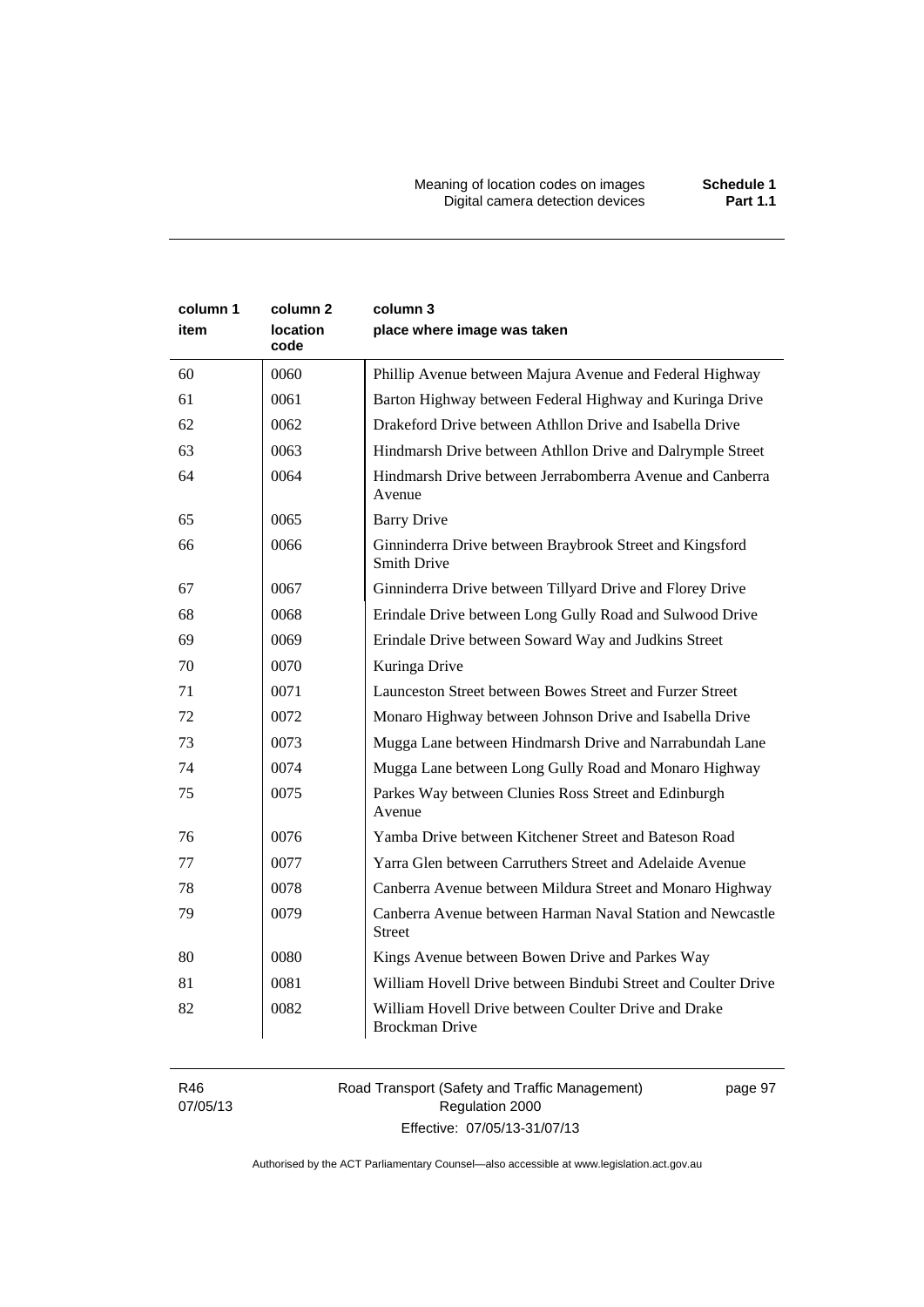| column 1 | column 2                | column 3                                                                            |
|----------|-------------------------|-------------------------------------------------------------------------------------|
| item     | <b>location</b><br>code | place where image was taken                                                         |
| 83       | 0083                    | Commonwealth Ave between King Edward Terrace and London<br>Circuit                  |
| 84       | 0084                    | Gundaroo Drive between Burrowa Street and Gungahlin Drive                           |
| 85       | 0085                    | Gundaroo Drive between Barton Highway and Nudurr Drive                              |
| 86       | 0086                    | Bindubi Street between Bandjalong Cres and Cross Street                             |
| 87       | 0087                    | <b>Clift Crescent</b>                                                               |
| 88       | 0088                    | Cotter Road between Eucumbene Drive and Mount Stromlo<br>Road                       |
| 89       | 0089                    | Federal Highway between Antill Street and Majura Road                               |
| 90       | 0090                    | Majura Road between Federal Highway and Fairbairn Avenue                            |
| 91       | 0091                    | Ellenborough Street between Ginninderra Drive and<br>Maribyrnong Avenue             |
| 92       | 0092                    | Northbourne Avenue between Barton Highway and Stirling<br>Avenue                    |
| 93       | 0093                    | Southern Cross Drive between Coulter Drive and Kingsford<br><b>Smith Drive</b>      |
| 94       | 0094                    | Southern Cross Drive between Kingsford Smith Drive and<br><b>Spofforth Street</b>   |
| 95       | 0095                    | Sulwood Drive between Erindale Drive and Tuggeranong<br>Parkway                     |
| 96       | 0096                    | <b>Coulter Drive</b>                                                                |
| 97       | 0097                    | Eastern Valley Way between Belconnen Way and College<br>Street                      |
| 98       | 0098                    | Haydon Drive between Belconnen Way and Ginninderra Drive                            |
| 99       | 0099                    | Yamba Drive between Hindmarsh Drive and Wisdom Street                               |
| 100      | 0100                    | Jansz Crescent between La Perouse Street and Carnegie<br>Crescent                   |
| 101      | 0101                    | Nemarang Crescent between the north and south intersections<br>with Badimara Street |
| 102      | 0102                    | Fairbairn Avenue between Anzac Parade and Pialligo Avenue                           |
|          |                         |                                                                                     |

page 98 Road Transport (Safety and Traffic Management) Regulation 2000 Effective: 07/05/13-31/07/13

R46 07/05/13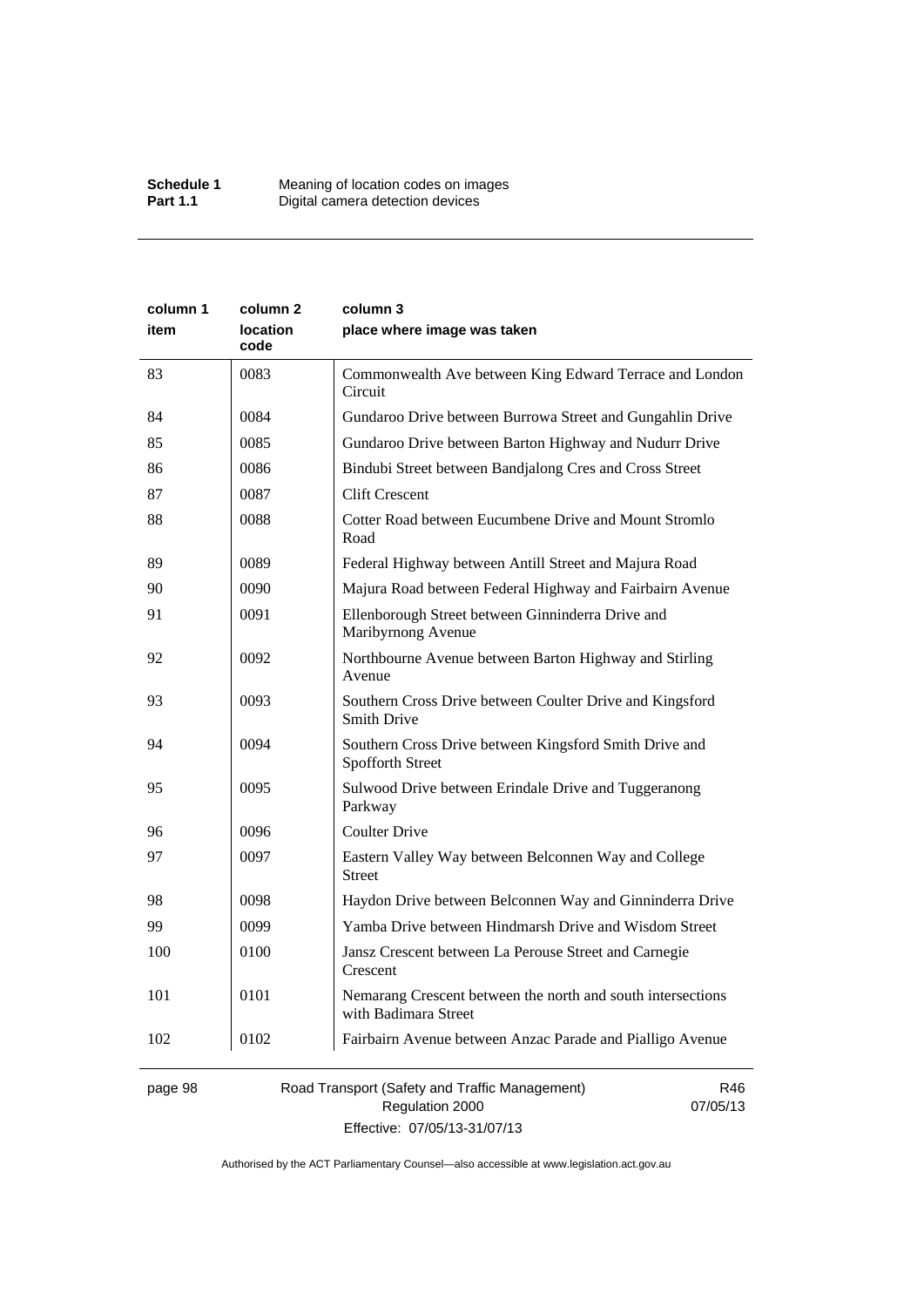| column 1<br>item | column 2<br>location<br>code | column 3<br>place where image was taken                                                |
|------------------|------------------------------|----------------------------------------------------------------------------------------|
| 103              | 0103                         | Flinders Way between Mugga Way and Canberra Avenue                                     |
| 104              | 0104                         | Mawson Drive between Athllon Drive and Yamba Drive                                     |
| 105              | 0105                         | Stonehaven Crescent between Hopetoun Circuit and Strickland<br>Crescent                |
| 106              | 0106                         | William Webb Drive between Ginninderra Drive and Owen<br>Dixon Drive                   |
| 107              | 0107                         | Ross Smith Crescent between Chewings Street and Southern<br>Cross Drive                |
| 108              | 0108                         | Spofforth Street between Drake Brockman Drive and Southern<br>Cross Drive              |
| 109              | 0109                         | Ginninderra Drive between Florey Drive and Kerrigan Street                             |
| 110              | 0110                         | Archdall Street between Ginnninderra Drive and Osburn Drive                            |
| 111              | 0111                         | Limestone Avenue between Ainslie Avenue and Wakefield<br>Avenue                        |
| 112              | 0112                         | Copland Drive between Ginninderra Drive and Owen Dixon<br>Drive                        |
| 113              | 0113                         | Anketell Street between the north and south intersections with<br><b>Athllon Drive</b> |
| 114              | 0114                         | Groom Street between Carruthers Street and Kent Street                                 |
| 115              | 0115                         | Isabella Drive between Drakeford Drive and Monaro Highway                              |
| 116              | 0116                         | Ashley Drive between Johnson Drive and Erindale Drive                                  |
| 117              | 0117                         | Tharwa Drive between Drakeford Drive and Johnson Drive                                 |
| 118              | 0118                         | Tharwa Drive between Drakeford Drive and Knoke Avenue                                  |
| 119              | 0119                         | Horse Park Drive between Federal Highway and Katherine<br>Avenue                       |
| 120              | 0120                         | Kalgoorlie Crescent between the east and west intersections<br>with Badimara Street    |
| 121              | 0121                         | David Street                                                                           |
| 122              | 0122                         | Gungahlin Drive (including Caswell Drive) between William                              |

R46 07/05/13 Road Transport (Safety and Traffic Management) Regulation 2000 Effective: 07/05/13-31/07/13

page 99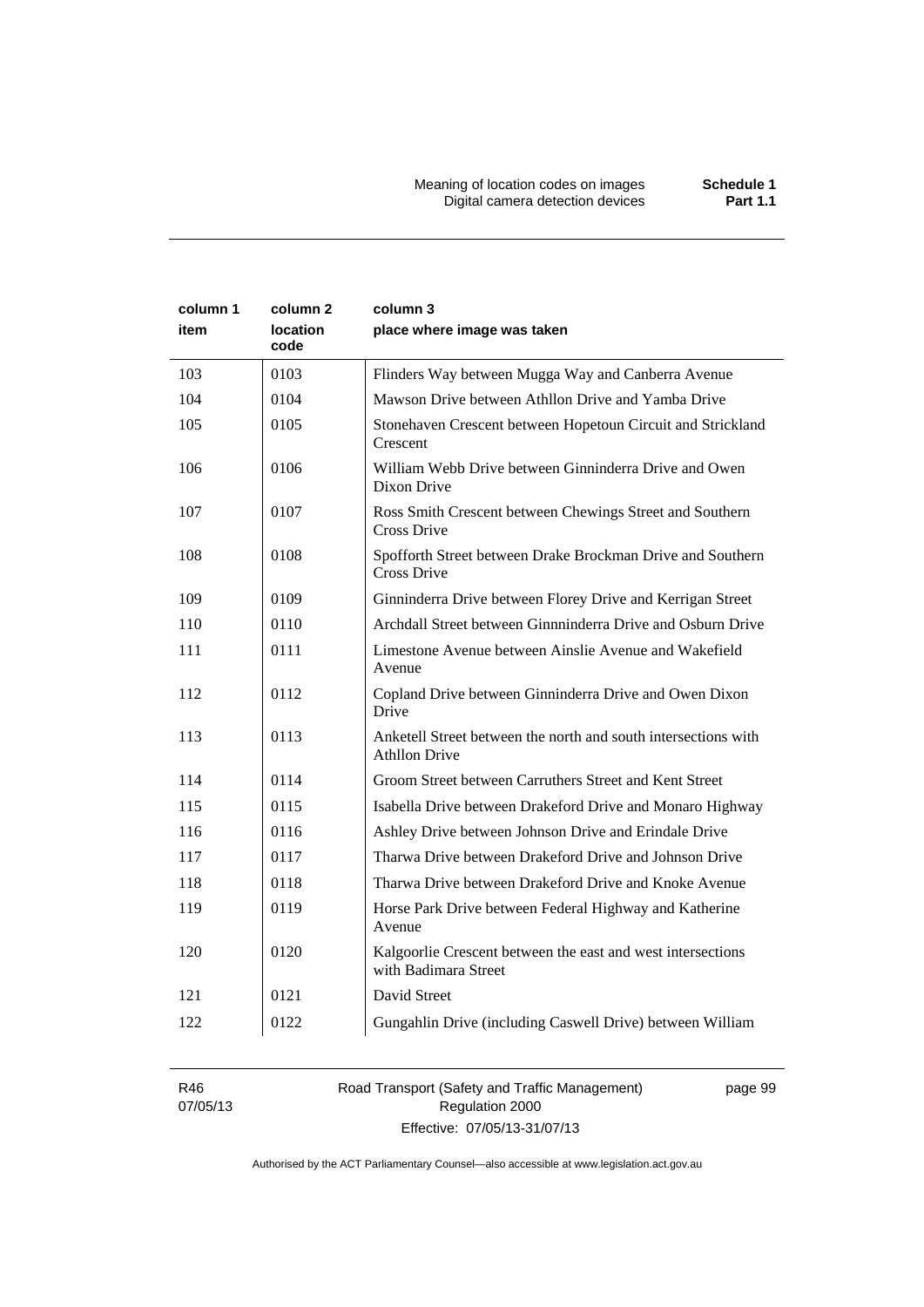| column 1<br>item | column 2<br>location<br>code | column 3<br>place where image was taken                                       |
|------------------|------------------------------|-------------------------------------------------------------------------------|
|                  |                              | Hovell Drive and Ginninderra Drive                                            |
| 123              | 0123                         | Drake Brockman Drive                                                          |
| 124              | 0124                         | <b>Starke Street</b>                                                          |
| 125              | 0125                         | <b>Castieau Street</b>                                                        |
| 126              | 0126                         | Redfern Street                                                                |
| 127              | 0127                         | <b>Ebden Street</b>                                                           |
| 128              | 0128                         | <b>Officer Crescent</b>                                                       |
| 129              | 0129                         | Monaro Highway between Canberra Avenue and Dairy Road                         |
| 130              | 0130                         | <b>Chewings Street</b>                                                        |
| 131              | 0131                         | <b>Burkitt Street</b>                                                         |
| 132              | 0132                         | Canberra Avenue (eastbound) between State Circle and Mildura<br><b>Street</b> |
| 133              | 0133                         | Canberra Avenue between Monaro Highway and Newcastle<br><b>Street</b>         |
| 134              | 0134                         | Canberra Avenue (westbound) between State Circle and<br>Mildura Street        |
| 135              | 0135                         | <b>Hilder Street</b>                                                          |
| 136              | 0136                         | <b>McInnes Street</b>                                                         |
| 137              | 0137                         | Kitchener Street                                                              |
| 138              | 0138                         | Kent Street between Kitchener Street and Strickland Crescent                  |
| 139              | 0139                         | Captain Cook Crescent                                                         |
| 140              | 0140                         | Kootara Crescent                                                              |
| 141              | 0141                         | <b>Sturt Avenue</b>                                                           |
| 142              | 0142                         | <b>Sutton Road</b>                                                            |
| 143              | 0143                         | <b>Bateman Street</b>                                                         |
| 144              | 0144                         | <b>Boddington Street</b>                                                      |

# page 100 Road Transport (Safety and Traffic Management) Regulation 2000 Effective: 07/05/13-31/07/13

R46 07/05/13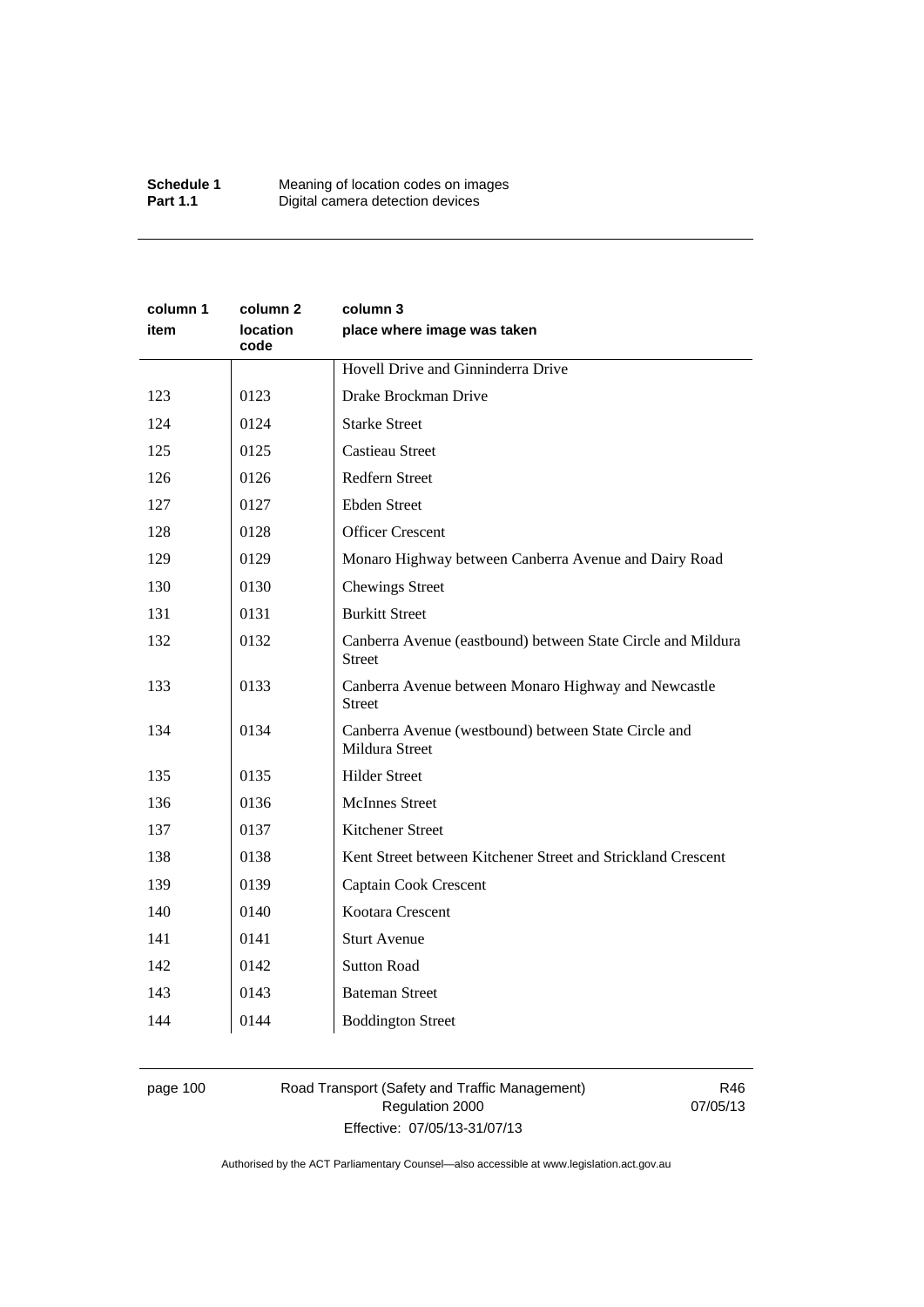Meaning of location codes on images **Schedule 1** Digital camera detection devices **Part 1.1** 

| column 1<br>item | column 2<br>location<br>code | column 3<br>place where image was taken                         |
|------------------|------------------------------|-----------------------------------------------------------------|
| 145              | 0145                         | <b>Summerland Circuit</b>                                       |
| 146              | 0146                         | Perry Drive                                                     |
| 147              | 0147                         | <b>Eucumbene Drive</b>                                          |
| 148              | 0148                         | <b>Troughton Street</b>                                         |
| 149              | 0149                         | Paperbark Street                                                |
| 150              | 0150                         | Forsythe Street                                                 |
| 151              | 0151                         | Narrabundah Lane between Mugga Lane and Jerrabomberra<br>Avenue |
| 152              | 0152                         | Dixon Drive                                                     |
| 153              | 0153                         | Warragamba Avenue                                               |
| 154              | 0154                         | <b>Barraclough Crescent</b>                                     |
| 155              | 0155                         | <b>Charleston Street</b>                                        |
| 156              | 0156                         | <b>Streeton Drive</b>                                           |
| 157              | 0157                         | <b>Tom Roberts Avenue</b>                                       |
| 158              | 0158                         | <b>Woodcock Drive</b>                                           |
| 159              | 0159                         | <b>Arthur Circle</b>                                            |
| 160              | 0160                         | <b>State Circle</b>                                             |
| 161              | 0161                         | <b>Theodore Street</b>                                          |
| 162              | 0162                         | <b>Carruthers Street</b>                                        |
| 163              | 0163                         | <b>Gilmore Crescent</b>                                         |
| 164              | 0164                         | <b>Barr Smith Avenue</b>                                        |
| 165              | 0165                         | <b>Ellerston Avenue</b>                                         |
| 166              | 0166                         | <b>Beasley Street</b>                                           |
| 167              | 0167                         | <b>Hodgson Crescent</b>                                         |
| 168              | 0168                         | <b>Blamey Crescent</b>                                          |

R46 07/05/13 Road Transport (Safety and Traffic Management) Regulation 2000 Effective: 07/05/13-31/07/13

page 101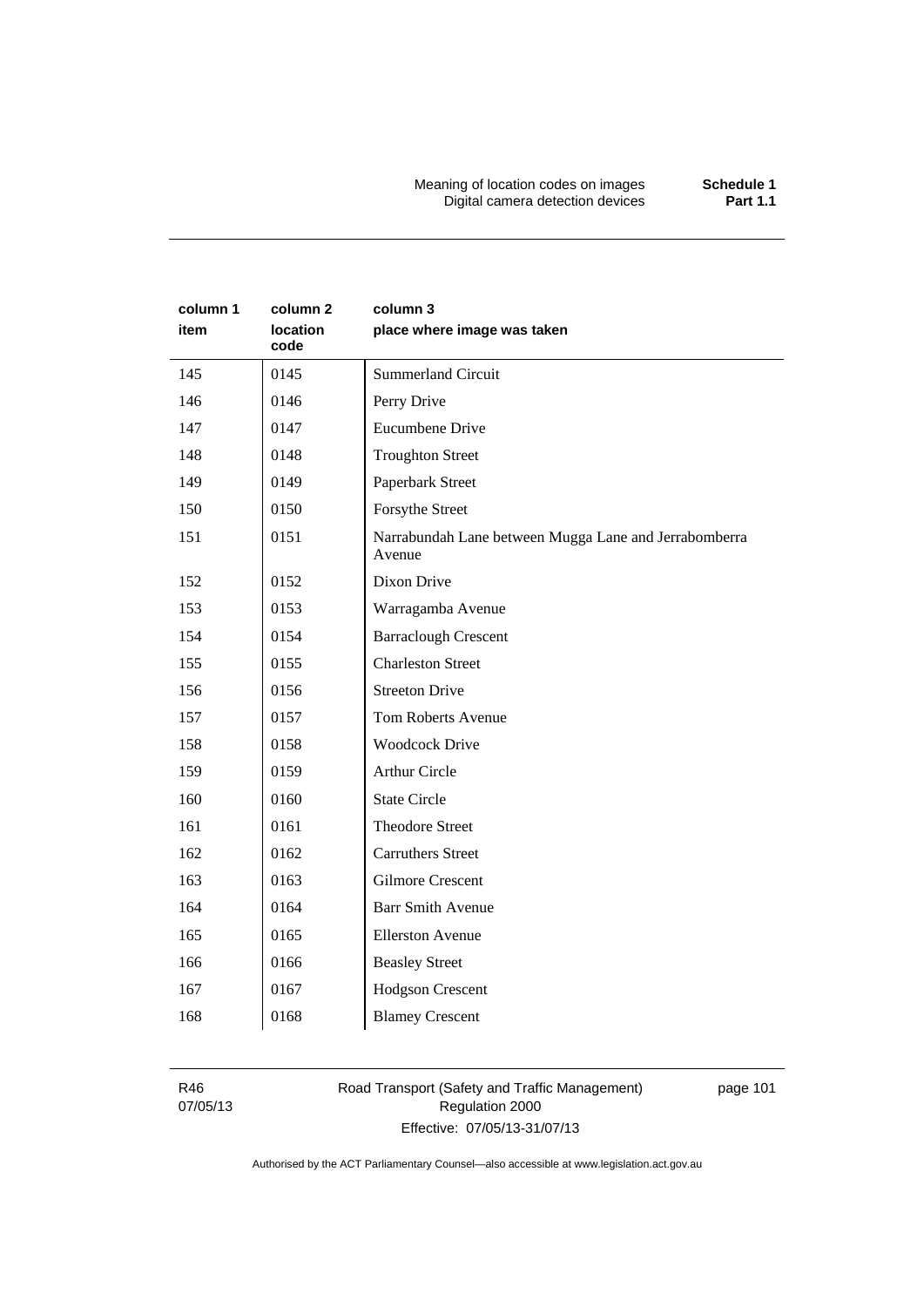| Schedule 1      | Meaning of location codes on images |
|-----------------|-------------------------------------|
| <b>Part 1.1</b> | Digital camera detection devices    |

| column 1<br>item | column 2<br><b>location</b><br>code | column 3<br>place where image was taken |
|------------------|-------------------------------------|-----------------------------------------|
| 169              | 0169                                | <b>Truscott Street</b>                  |
| 170              | 0170                                | Giles Street                            |
| 171              | 0171                                | Wentworth Avenue                        |
| 172              | 0172                                | Lawrence Wackett Crescent               |
| 173              | 0173                                | <b>Oaks Estate Road</b>                 |
| 174              | 0174                                | <b>Macgregor Street</b>                 |
| 175              | 0175                                | <b>Sternberg Crescent</b>               |
| 176              | 0176                                | <b>Hurley Street</b>                    |
| 177              | 0177                                | <b>Madigan Street</b>                   |

page 102 Road Transport (Safety and Traffic Management) Regulation 2000 Effective: 07/05/13-31/07/13

R46 07/05/13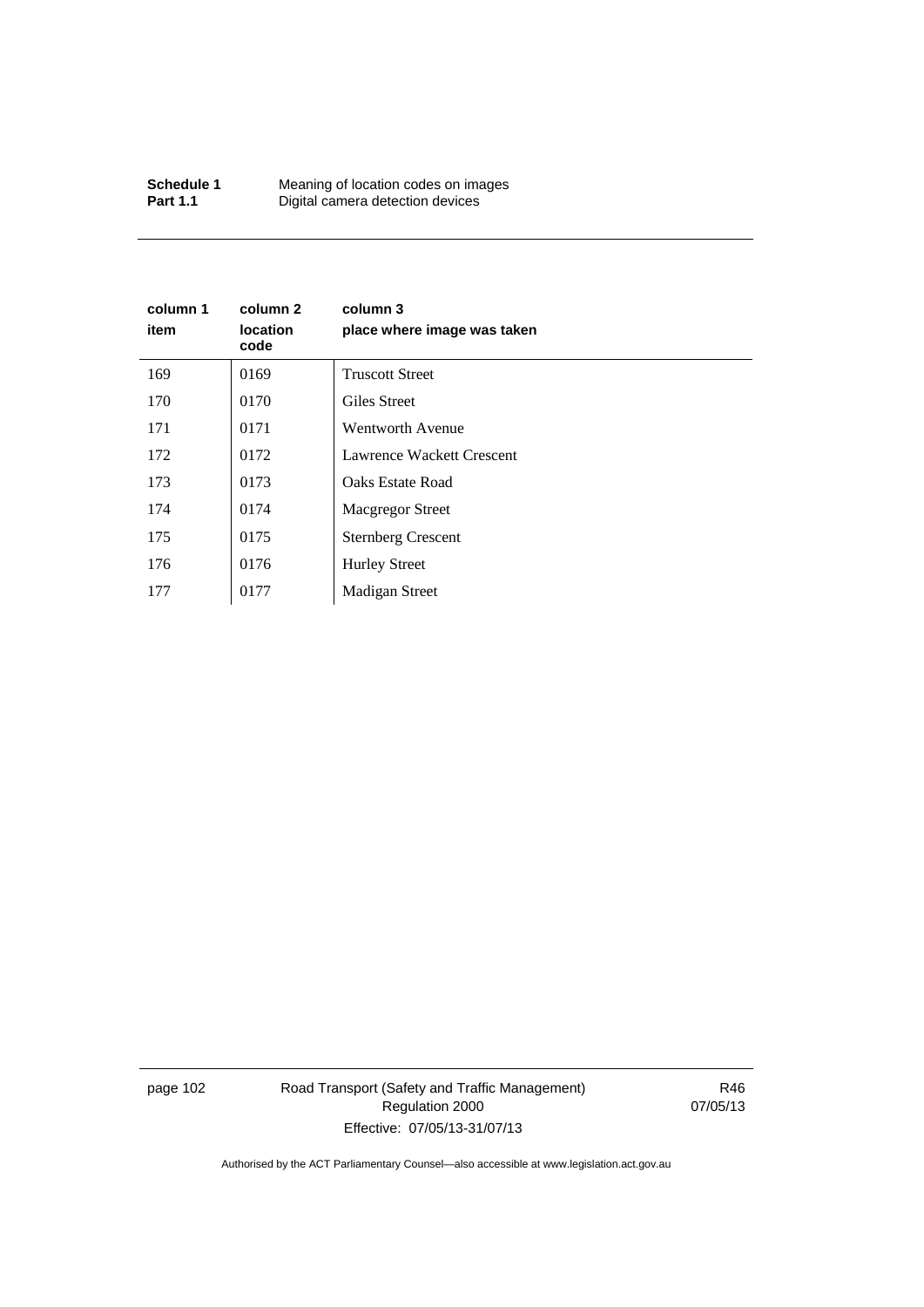# **Part 1.2 Fixed camera detection devices**

| Table 1.2<br>column 1<br>item | column 2<br><b>location</b><br>code | column 3<br>place where image was taken               |
|-------------------------------|-------------------------------------|-------------------------------------------------------|
| 1                             | 1001                                | Northbourne Avenue/London Circuit                     |
| 2                             | 1002                                | Northbourne Avenue/Barry Drive/Cooyong Street         |
| 3                             | 1003                                | Coulter Drive/Southern Cross Drive/Luxton Street      |
| 4                             | 1004                                | Drakeford Drive/Boddington Crescent/Marconi Crescent  |
| 5                             | 1005                                | Benjamin Way/Chan Street/Cameron Avenue               |
| 6                             | 1006                                | Northbourne Avenue/Antill Street/Mouat Street         |
| 7                             | 1007                                | Ginninderra Drive/Aikman Drive                        |
| 8                             | 1008                                | Hindmarsh Drive/Tuggeranong Parkway                   |
| 9                             | 1009                                | Kingsford Smith Drive/Southern Cross Drive            |
| 10                            | 1010                                | Belconnen Way/Bindubi Street/Eastern Valley Way       |
| 11                            | 1011                                | Ginninderra Drive/Coulter Drive                       |
| 12                            | 1012                                | Ginninderra Drive/Baldwin Drive/Haydon Drive          |
| 13                            | 1013                                | Macarthur Avenue/David Street/Wattle Street           |
| 14                            | 1014                                | Benjamin Way/College Street                           |
| 15                            | 1015                                | Barry Drive/North Road/McCaughey Street               |
| 16                            | 1016                                | Ginninderra Drive/Copland Drive/John Cleland Crescent |
| 17                            | 1017                                | Hindmarsh Drive/Ainsworth Street                      |
| 18                            | 1018                                | Monaro Highway/Newcastle Street/Dairy Road            |
| 19                            | 1019                                | Belconnen Way/Caswell Drive                           |
| 20                            | 1020                                | <b>Barry Drive/Marcus Clarke Street</b>               |
| 21                            | 1021                                | Hindmarsh Drive/Yamba Drive                           |
| 22                            | 1022                                | Hindmarsh Drive/Ball Street                           |
| 23                            | 1023                                | Canberra Avenue/Hindmarsh Drive/Newcastle Street      |
| 24                            | 1024                                | Canberra Avenue/Captain Cook Crescent/Manuka Circle   |

R46 07/05/13 Road Transport (Safety and Traffic Management) Regulation 2000 Effective: 07/05/13-31/07/13

page 103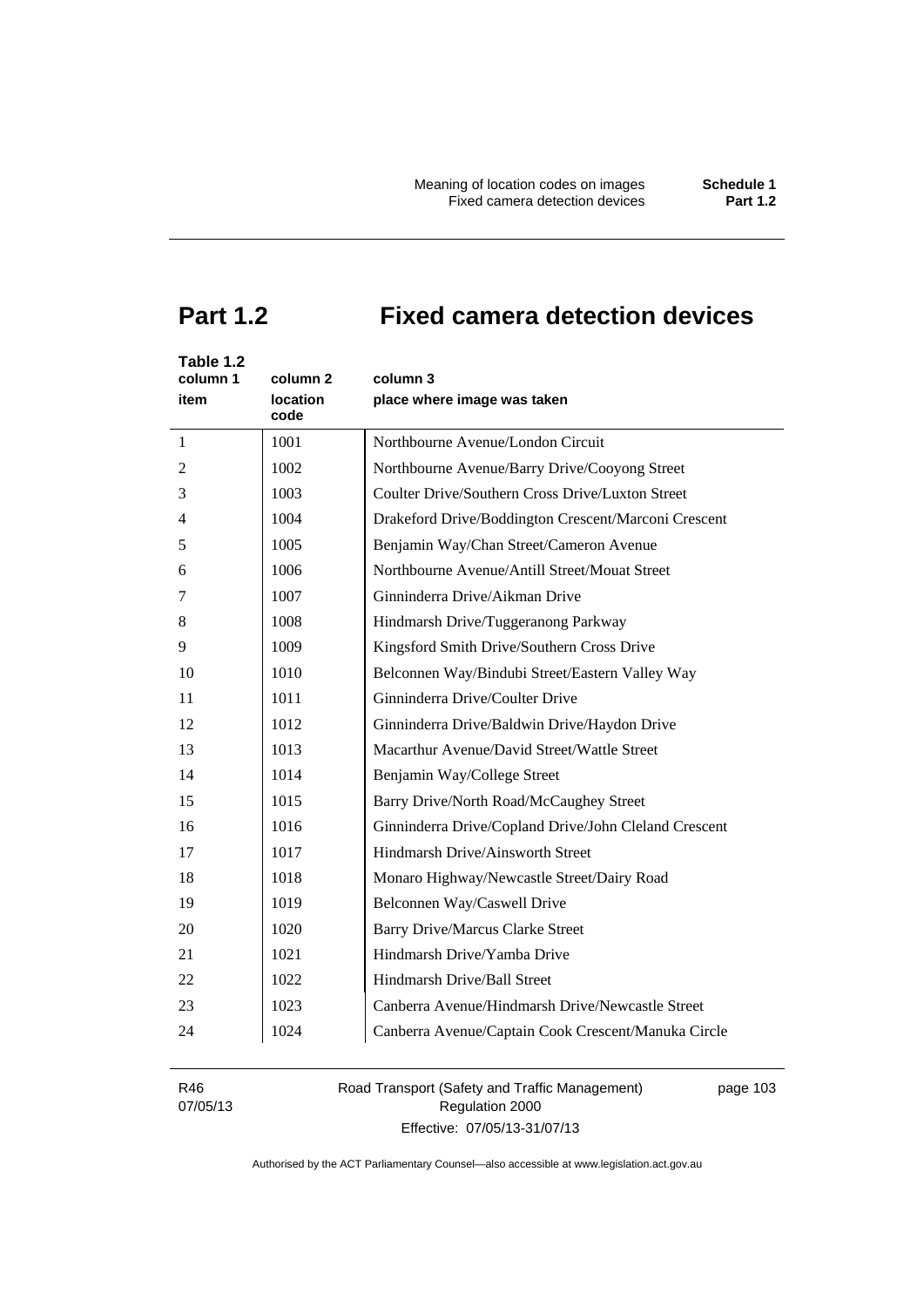| column 1<br>item | column 2<br><b>location</b><br>code | column 3<br>place where image was taken                           |
|------------------|-------------------------------------|-------------------------------------------------------------------|
| 25               | 1025                                | Gungahlin Drive/Gundaroo Drive                                    |
| 26               | 1026                                | Barton Highway between Curran Drive and Gold Creek Road           |
| 27               | 1027                                | Barton Highway between Gungahlin Drive and Ellenborough<br>Street |
| 28               | 1028                                | Monaro Highway between Lanyon Drive and Sheppard Street           |
| 29               | 1029                                | Monaro Highway between Mugga Lane and Isabella Drive              |
| 30               | 1030                                | Federal Highway between Zelling Street and Antill Street          |
| 31               | 1031                                | Federal Highway between Antill Street and Majura Road             |
| 32               | 1032                                | Monaro Highway near Hindmarsh Drive overpass                      |
| 33               | 1033                                | Tuggeranong Parkway near Hindmarsh Drive underpass                |
| 34               | 1034                                | Tuggeranong Parkway near Cotter Road overpass, northbound         |
| 35               | 1035                                | Tuggeranong Parkway near Cotter Road overpass, southbound         |

page 104 Road Transport (Safety and Traffic Management) Regulation 2000 Effective: 07/05/13-31/07/13

R46 07/05/13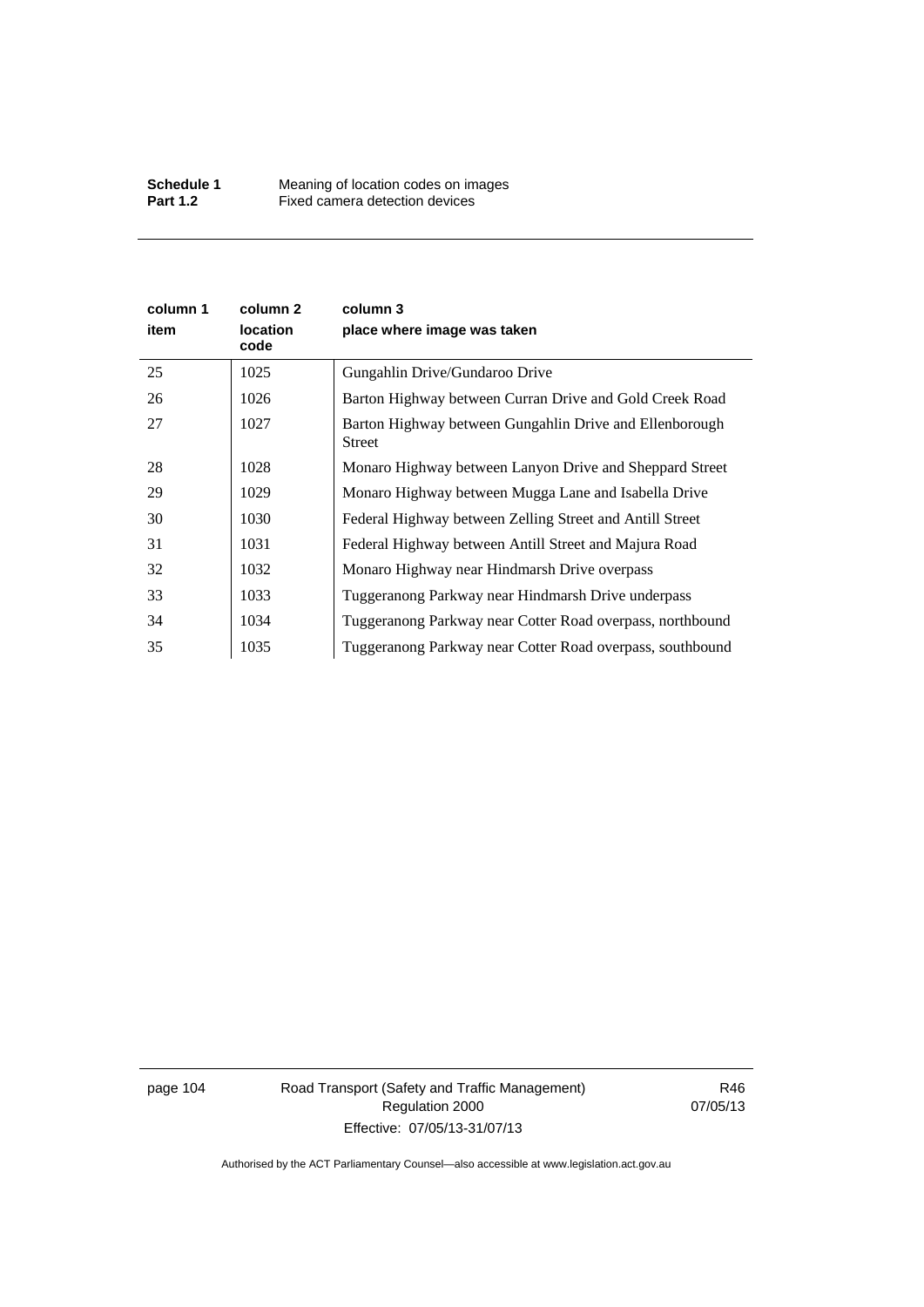# **Part 1.3 Average speed detection system**

| Table 1.3<br>column 1<br>item | column 2<br><b>location</b><br>code | column 3<br>place where image was taken                                                            |
|-------------------------------|-------------------------------------|----------------------------------------------------------------------------------------------------|
|                               | 2001                                | Hindmarsh Drive near intersection of Dalrymple Street and<br>Mugga Lane (start of westbound route) |
|                               | 2002                                | Hindmarsh Drive near intersection with Tyagarah Street (end of<br>westbound route)                 |
|                               | 2003                                | Hindmarsh Drive near intersection with Tyagarah Street (start of<br>eastbound route)               |
| 4                             | 2004                                | Hindmarsh Drive near intersection of Dalrymple Street and<br>Mugga Lane (end of eastbound route)   |

R46 07/05/13 Road Transport (Safety and Traffic Management) Regulation 2000 Effective: 07/05/13-31/07/13

page 105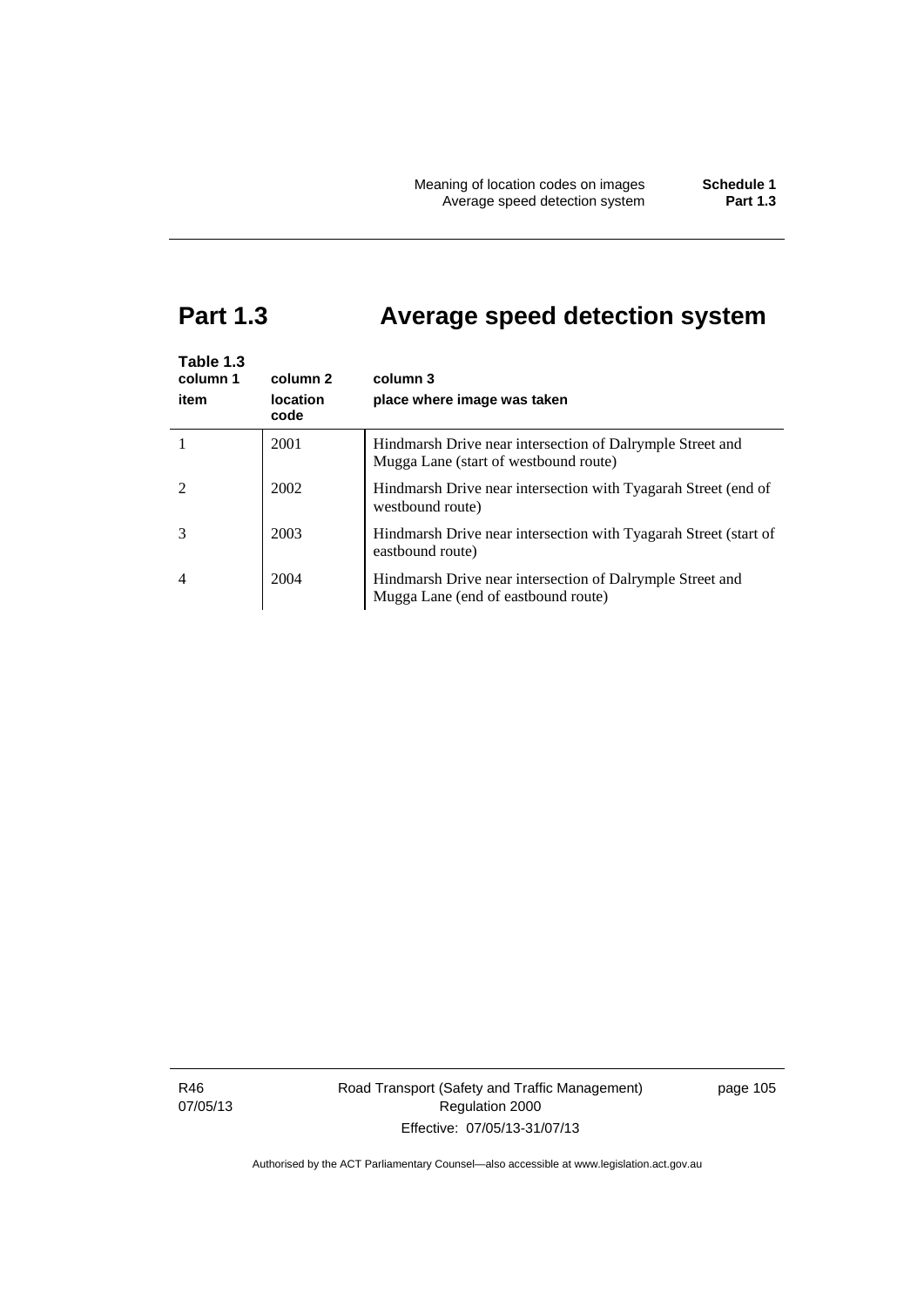**Dictionary** 

# **Dictionary**

(see s 3)

- *Note 1* The [Legislation Act](http://www.legislation.act.gov.au/a/2001-14) contains definitions and other provisions relevant to this regulation.
- *Note 2* For example, the [Legislation Act,](http://www.legislation.act.gov.au/a/2001-14) dict, pt 1, defines the following terms:
	- ambulance service
	- chief police officer
	- contravene
	- exercise
	- fire brigade
	- police officer
		- rural fire service
	- **SES**
	- territory plan
	- the Territory.

*Note 3* Terms used in this regulation have the same meaning that they have in the *[Road Transport \(Safety and Traffic Management\) Act 1999](http://www.legislation.act.gov.au/a/1999-80)* (see [Legislation Act,](http://www.legislation.act.gov.au/a/2001-14) s 148.) For example, the following terms are defined in the *[Road Transport \(Safety and Traffic Management\) Act 1999](http://www.legislation.act.gov.au/a/1999-80)*, dict:

- authorised person
- camera detection device (see s 23)
- indicated on
- registered interest
- road related area
- speed measuring device
- traffic offence detection device.

*Note 4* The *[Road Transport \(General\) Act 1999](http://www.legislation.act.gov.au/a/1999-77)* contains definitions relevant to this Regulation. For example, the following terms are defined in the *[Road Transport \(General\) Act 1999](http://www.legislation.act.gov.au/a/1999-77)*, dictionary:

- another jurisdiction
- bicycle
- combination

page 106 Road Transport (Safety and Traffic Management) Regulation 2000 Effective: 07/05/13-31/07/13

R46 07/05/13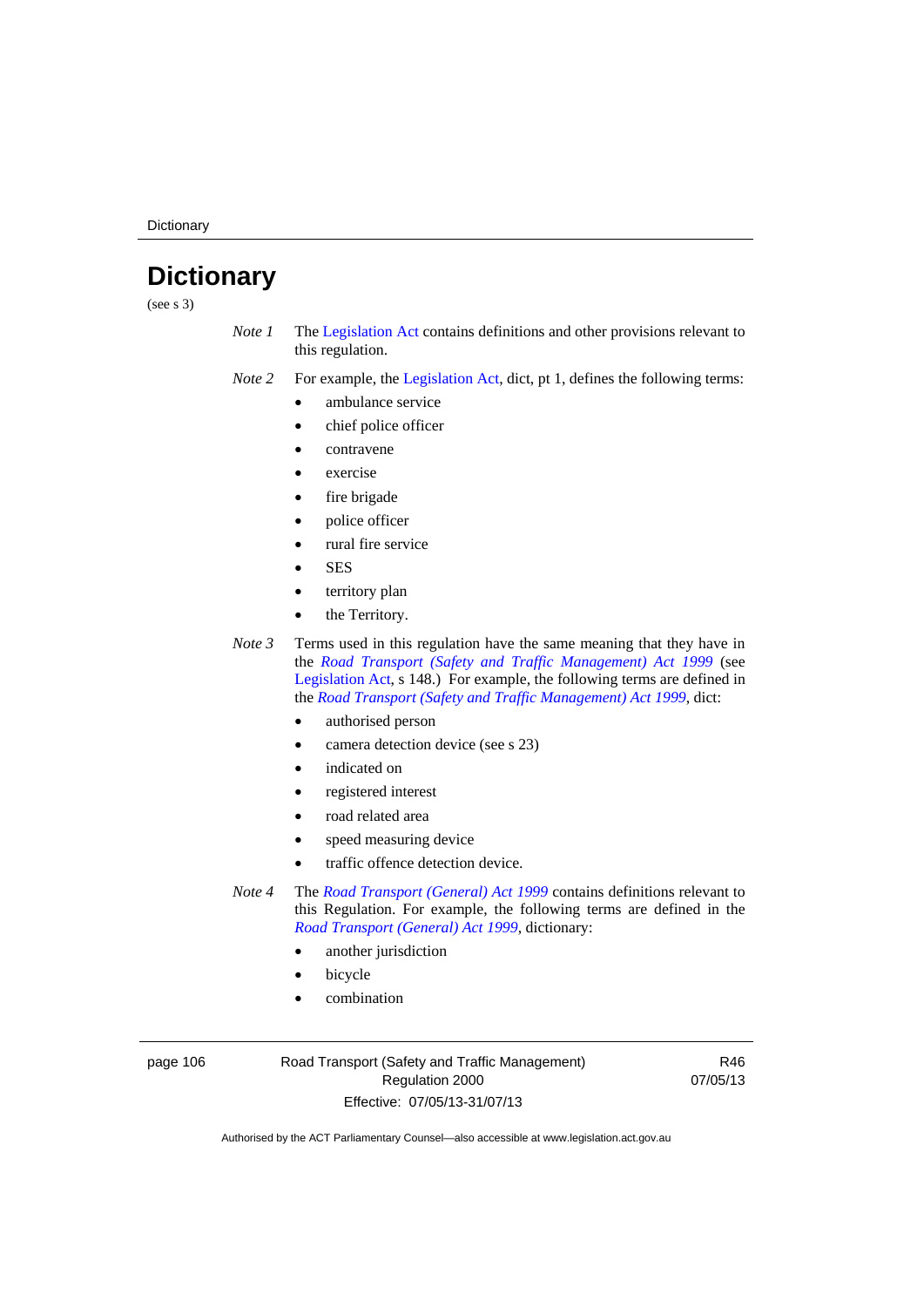- driver
- jurisdiction
- motor vehicle
- National Transport Commission
- ride
- road transport authority (or authority) (see s 16)
- road transport legislation (see s 6)
- taxi
- trailer
- use (in relation to a vehicle).

*approved child restraint* means a child restraint approved by the road transport authority under section 66 (1) (c).

*approved police speedometer*, for chapter 4 (Traffic offence detection devices)—see section 102.

*area*—see the [Australian Road Rules,](http://www.legislation.act.gov.au//ni/db_37271/default.asp) dictionary.

*area of operations*, for a parking authority, means the area of operations declared for the parking authority under section 75A.

*ARR* means [Australian Road Rules](http://www.legislation.act.gov.au//ni/db_37271/default.asp).

*articulated vehicle* means a motor vehicle with—

- (a) 2 rigid sections, each of which has wheels; and
- (b) the rear section pivoted on, and part of the rear section (other than a pole, drawbar or similar device, or an accessory of the motor vehicle) superimposed on, the front section.

*Australian driver licence*—see the *[Road Transport \(Driver](http://www.legislation.act.gov.au/a/1999-78)  [Licensing\) Act 1999](http://www.legislation.act.gov.au/a/1999-78)*, dictionary.

*Australian Road Rules*—see section 5.

*axle group*—see the *[Road Transport \(Vehicle Registration\)](http://www.legislation.act.gov.au/sl/2000-12)  [Regulation 2000](http://www.legislation.act.gov.au/sl/2000-12)*, dictionary.

R46 07/05/13 page 107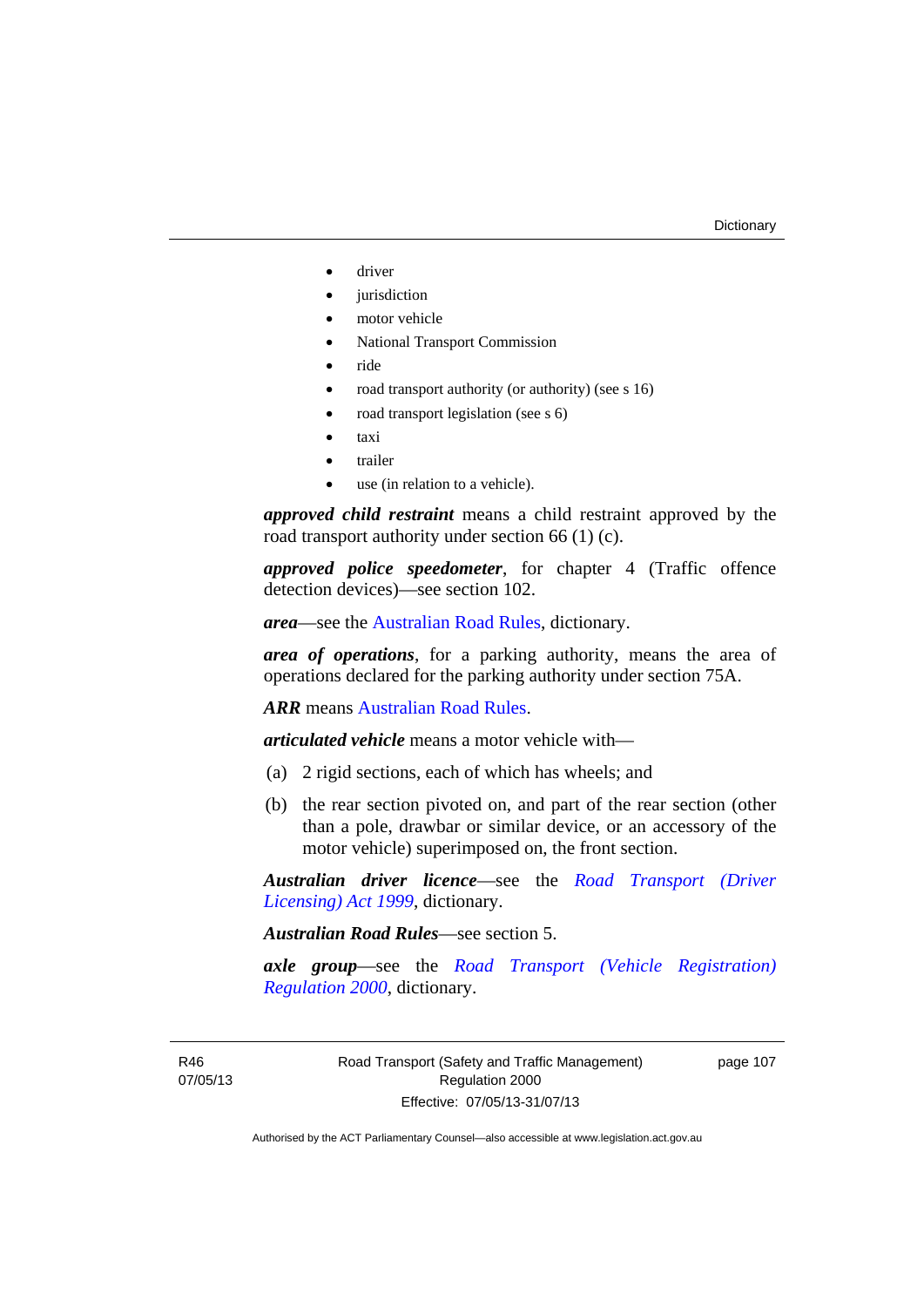*B-double*—see the *[Road Transport \(Vehicle Registration\)](http://www.legislation.act.gov.au/sl/2000-12)  [Regulation 2000](http://www.legislation.act.gov.au/sl/2000-12)*, dictionary.

**built-up area**, in relation to a length of road—see the Australian [Road Rules,](http://www.legislation.act.gov.au//ni/db_37271/default.asp) dictionary.

*bus*—see the [Australian Road Rules,](http://www.legislation.act.gov.au//ni/db_37271/default.asp) dictionary.

*bus lane*—see the [Australian Road Rules](http://www.legislation.act.gov.au//ni/db_37271/default.asp), rule 154.

*camera detection device*—see the [Act](http://www.legislation.act.gov.au/a/1999-80/default.asp), section 23 (1) (Use of camera detection devices).

*centre of the road*—see the [Australian Road Rules](http://www.legislation.act.gov.au//ni/db_37271/default.asp), dictionary.

*clearway sign*—see the [Australian Road Rules,](http://www.legislation.act.gov.au//ni/db_37271/default.asp) schedule 2, rule 314, rule 315 and rule 316.

*controlled parking hours*, in relation to a pay parking space, means the periods (as indicated by information on or with traffic signs applying to the space) when a vehicle may not be parked in the space unless the relevant parking fee has been paid.

*converter dolly*—see the *[Road Transport \(Vehicle Registration\)](http://www.legislation.act.gov.au/sl/2000-12)  [Regulation 2000](http://www.legislation.act.gov.au/sl/2000-12)*, dictionary.

*crash*—see the [Australian Road Rules](http://www.legislation.act.gov.au//ni/db_37271/default.asp), dictionary.

*demand responsive service vehicle*—see the *[Road Transport](http://www.legislation.act.gov.au/a/2001-62)  [\(Public Passenger Services\) Act 2001](http://www.legislation.act.gov.au/a/2001-62)*, section 81.

*digital camera detection device*, for chapter 4 (Traffic offence detection devices)—see section 102.

*dog trailer*—see the *[Road Transport \(Vehicle Registration\)](http://www.legislation.act.gov.au/sl/2000-12)  [Regulation 2000](http://www.legislation.act.gov.au/sl/2000-12)*, dictionary.

*do not overtake turning vehicle sign*—see the [Australian Road](http://www.legislation.act.gov.au//ni/db_37271/default.asp)  [Rules](http://www.legislation.act.gov.au//ni/db_37271/default.asp), schedule 4, rule 319 and rule 320.

*drawbar*—see the *[Road Transport \(Vehicle Registration\)](http://www.legislation.act.gov.au/sl/2000-12)  [Regulation 2000](http://www.legislation.act.gov.au/sl/2000-12)*, dictionary.

page 108 Road Transport (Safety and Traffic Management) Regulation 2000 Effective: 07/05/13-31/07/13

R46 07/05/13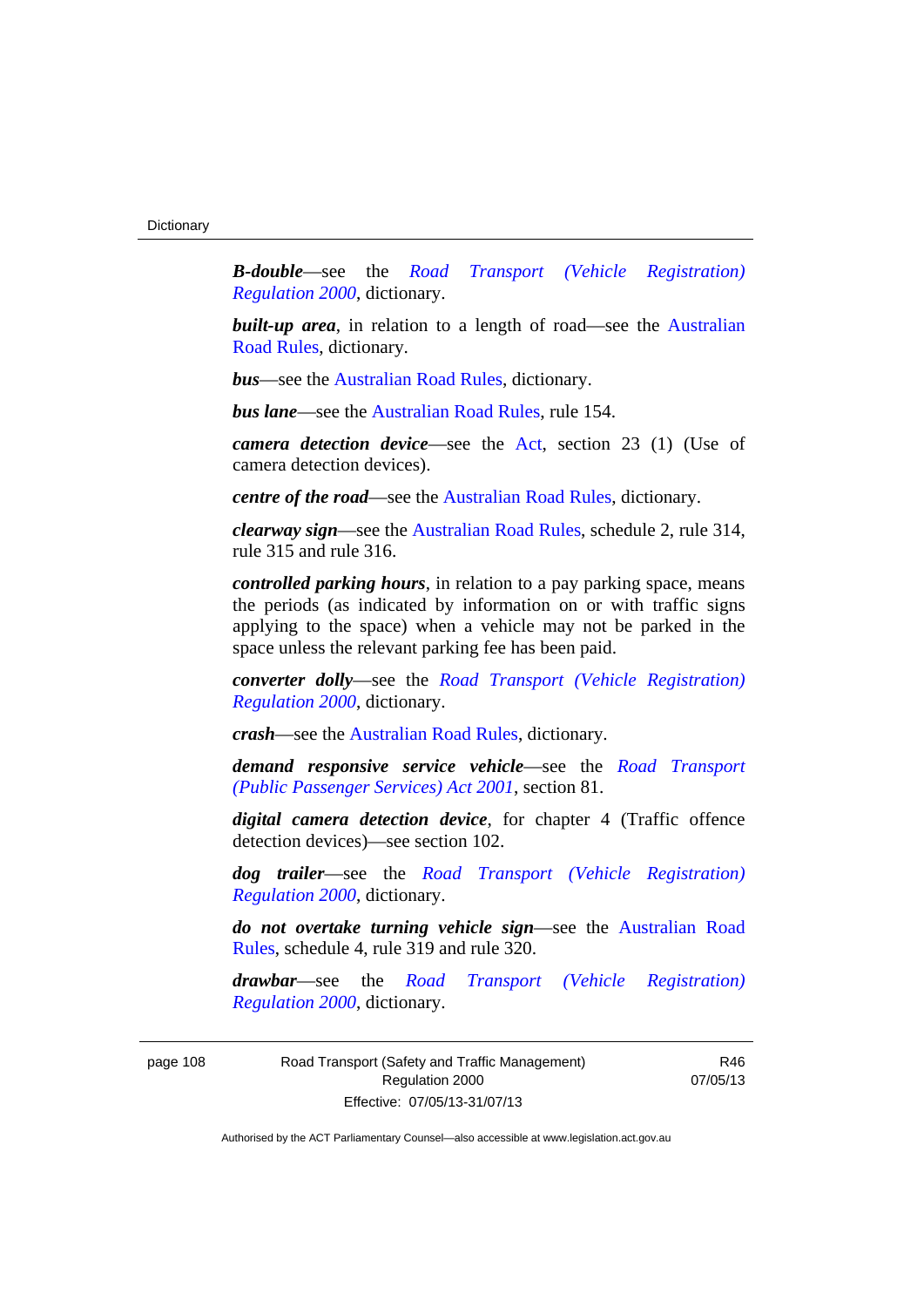*driver's vehicle*, for a driver*—*see the [Australian Road Rules](http://www.legislation.act.gov.au//ni/db_37271/default.asp), dictionary.

*emergency stopping lane—see the [Australian Road Rules](http://www.legislation.act.gov.au//ni/db_37271/default.asp), rule 95.* 

*emergency vehicle* means any vehicle driven by a person who is—

- (a) an emergency worker; and
- (b) driving the vehicle in the course of his or her duties as an emergency worker.

*emergency worker*—see section 33 (1).

*external driver licence*—see the *[Road Transport \(Driver Licensing\)](http://www.legislation.act.gov.au/a/1999-78)  [Act 1999](http://www.legislation.act.gov.au/a/1999-78)*, dictionary.

*fixed camera detection device*, for chapter 4 (Traffic offence detection devices)—see section 102.

*footpath*—see the [Australian Road Rules](http://www.legislation.act.gov.au//ni/db_37271/default.asp), dictionary.

*give way*—see the [Australian Road Rules](http://www.legislation.act.gov.au//ni/db_37271/default.asp), dictionary.

*GVM*—see the *[Road Transport \(Vehicle Registration\) Act 1999](http://www.legislation.act.gov.au/a/1999-81)*, dictionary.

*heavy vehicle*, for division 3.1.3 (Heavy vehicle parking)—see section 82.

*hire car*—see the *[Road Transport \(Public Passenger Services\)](http://www.legislation.act.gov.au/a/2001-62)  [Act 2001](http://www.legislation.act.gov.au/a/2001-62)*, section 67.

*implement*—see the *[Road Transport \(Vehicle Registration\)](http://www.legislation.act.gov.au/sl/2000-12)  [Regulation 2000](http://www.legislation.act.gov.au/sl/2000-12)*, dictionary.

*land adjoining residential land*, for division 3.1.3 (Heavy vehicle parking)—see section 82.

*laser speed measuring device*, for chapter 4 (Traffic offence detection devices)—see section 102.

*length*, of road—see the [Australian Road Rules](http://www.legislation.act.gov.au//ni/db_37271/default.asp), dictionary.

R46 07/05/13 Road Transport (Safety and Traffic Management) Regulation 2000 Effective: 07/05/13-31/07/13

page 109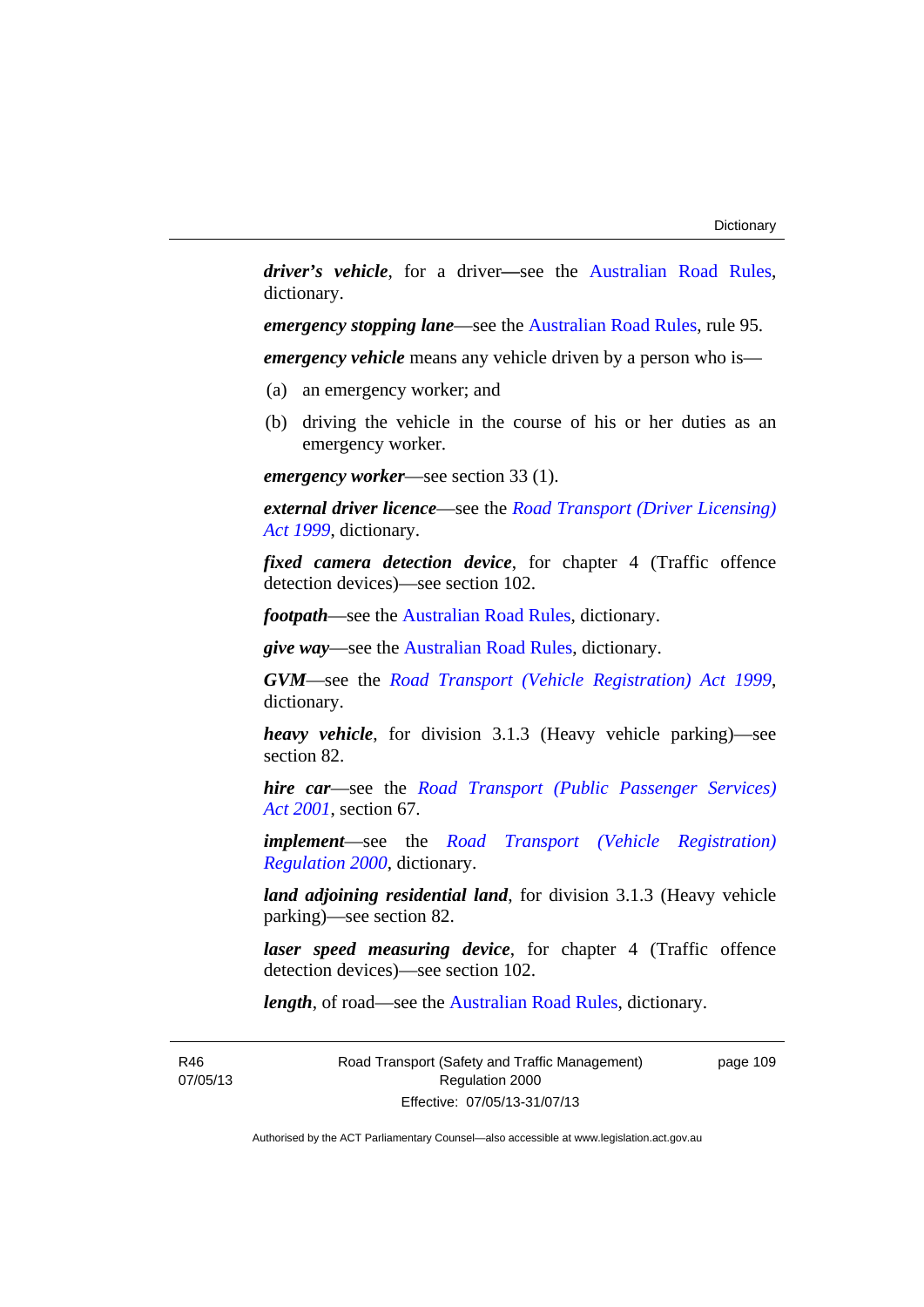*lift and tow trailer* means a trailer consisting of an axle group and a drawbar designed to support 1 axle group of a vehicle under tow.

*loading zone*—see the [Australian Road Rules,](http://www.legislation.act.gov.au//ni/db_37271/default.asp) rule 179.

*marked foot crossing*—see the [Australian Road Rules,](http://www.legislation.act.gov.au//ni/db_37271/default.asp) dictionary.

*metered parking area* means a length of road or area that is set aside as a metered parking area in accordance with section 73.

*metered parking scheme* means a metered parking scheme under division 3.1.1.

*metered parking sign* means a *permissive parking sign* with the word 'meter' on or with the sign.

*metered parking space* means an area that is a metered parking space mentioned in section 75.

*mobility parking scheme authority* means an authority issued under section 101.

*motorbike*—see the [Australian Road Rules,](http://www.legislation.act.gov.au//ni/db_37271/default.asp) dictionary, definition of *motor bike*.

*multi-space parking meter* means a parking meter that applies to 2 or more metered parking spaces.

*nature strip*—see the [Australian Road Rules](http://www.legislation.act.gov.au//ni/db_37271/default.asp), dictionary.

*night*—see the [Australian Road Rules,](http://www.legislation.act.gov.au//ni/db_37271/default.asp) dictionary.

*no parking sign*—see the [Australian Road Rules](http://www.legislation.act.gov.au//ni/db_37271/default.asp), schedule 2, schedule 3, rule 314, rule 315 and rule 316.

*no trucks sign*—see the [Australian Road Rules,](http://www.legislation.act.gov.au//ni/db_37271/default.asp) schedule 2, rule 314, rule 315 and rule 316.

*oncoming vehicle*, for a driver—see the [Australian Road Rules](http://www.legislation.act.gov.au//ni/db_37271/default.asp), dictionary.

*park*—see section 3B.

page 110 Road Transport (Safety and Traffic Management) Regulation 2000 Effective: 07/05/13-31/07/13

R46 07/05/13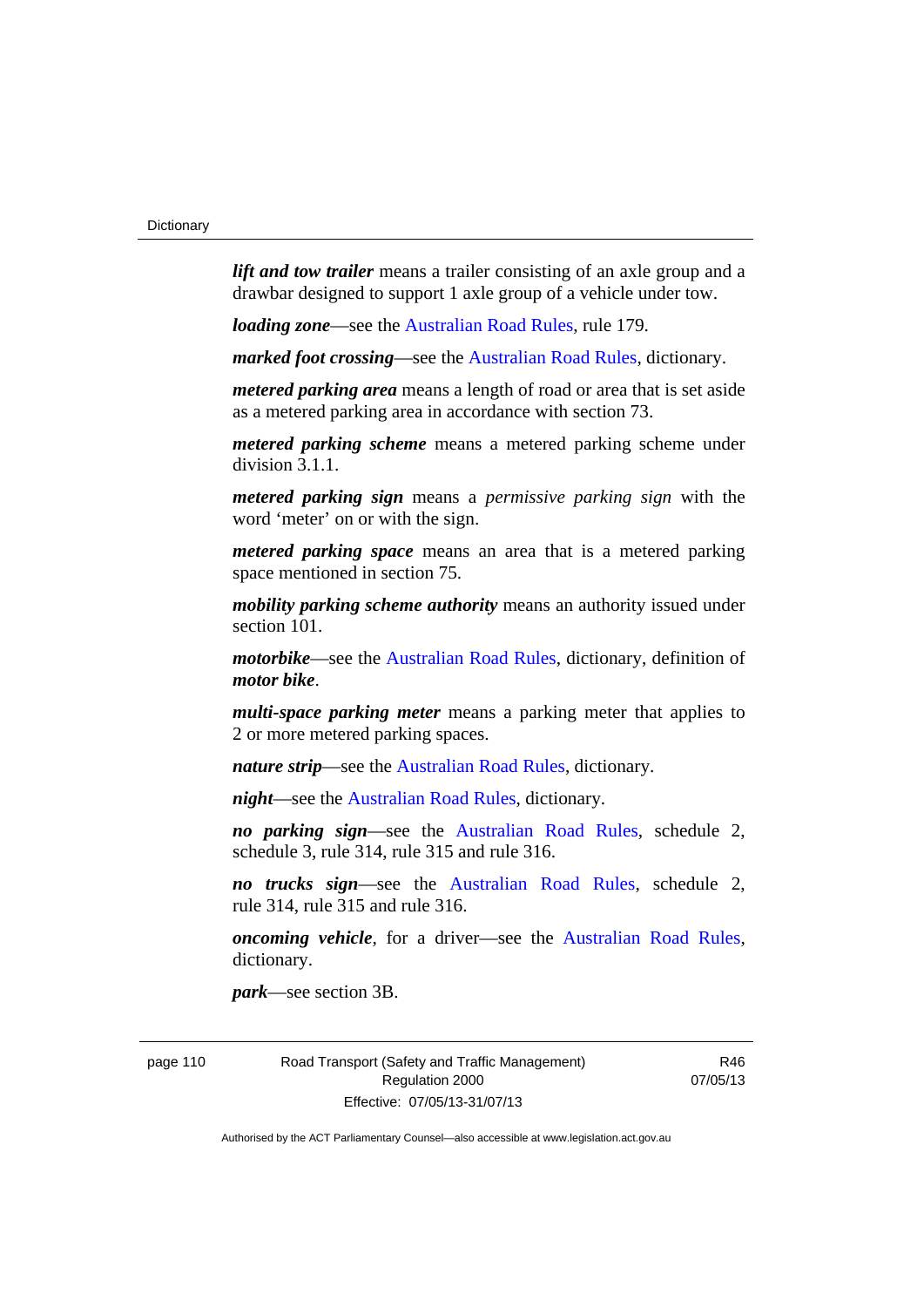*parking authority* means a person declared to be a parking authority under section 75A.

*parking authority guidelines*—see section 75B (1).

*parking bay*—see the [Australian Road Rules,](http://www.legislation.act.gov.au//ni/db_37271/default.asp) dictionary.

*parking control sign*—see the [Australian Road Rules](http://www.legislation.act.gov.au//ni/db_37271/default.asp), dictionary.

*parking meter* means a device designed to indicate, or capable of indicating, whether the relevant parking fee for the parking of a vehicle in a metered parking space has been paid, and includes the stand on which the device is erected.

*parking meter hood* means a hood or other cover designed to be fitted to a parking meter and to cover the part of the meter that would normally display a sign with the word 'expired' when the meter is not in operation.

*parking permit* means a parking permit issued under section 100.

*parking ticket* means a ticket issued by the road transport authority or a parking authority (by means of a parking ticket machine) for display in or on a vehicle as evidence of the prepayment of a parking fee.

*parking ticket machine* means a device designed to issue parking tickets, and includes the stand on which the device is erected.

*pay parking area* means a metered parking area or ticket parking area.

*pay parking device* means a parking meter or parking ticket machine.

*pay parking scheme* means a metered parking scheme or ticket parking scheme.

*pay parking sign* means a metered parking sign or ticket parking sign.

R46 07/05/13 Road Transport (Safety and Traffic Management) Regulation 2000 Effective: 07/05/13-31/07/13

page 111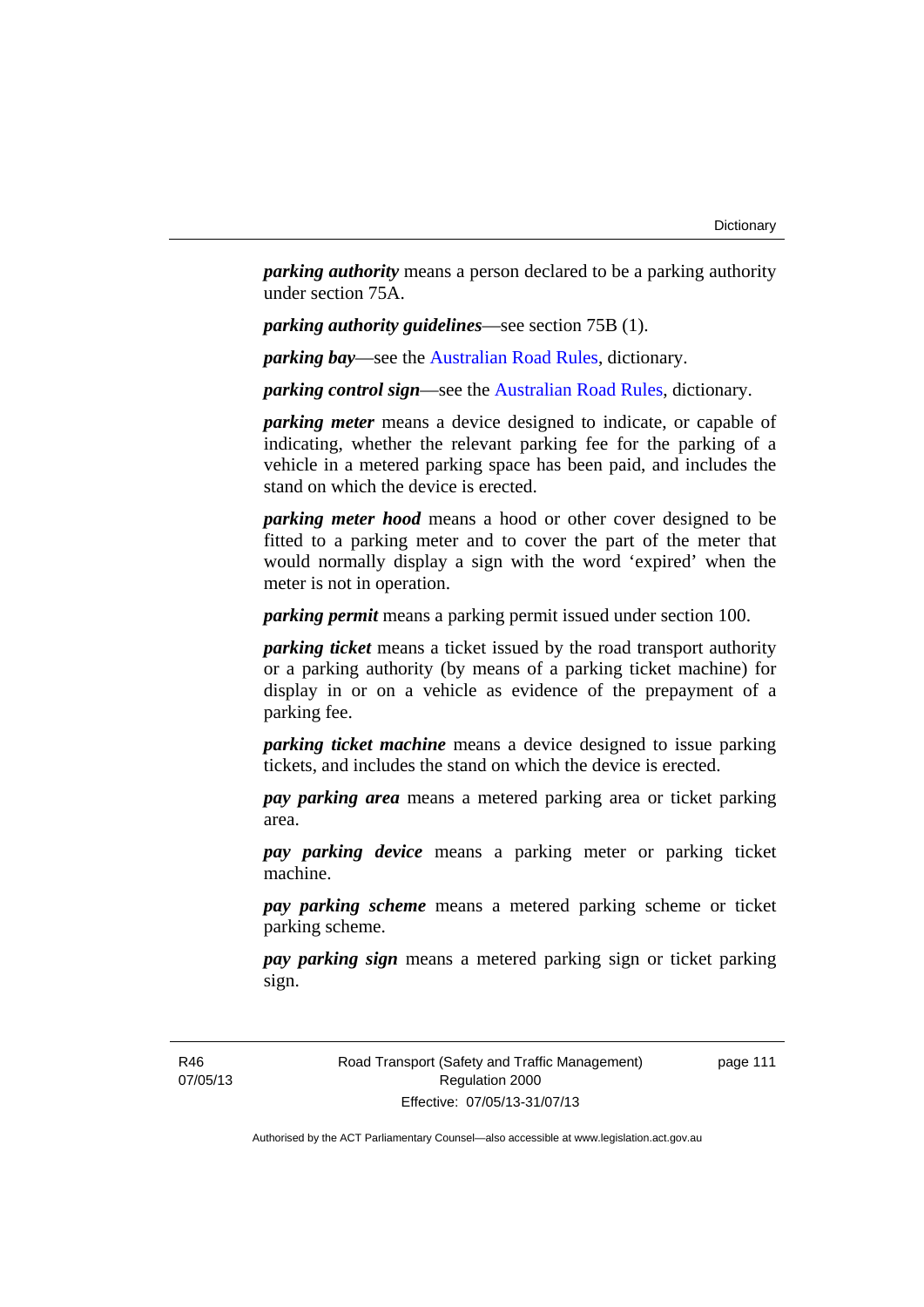*pay parking space* means a metered parking space or ticket parking space.

*pedestrian—see the [Australian Road Rules](http://www.legislation.act.gov.au//ni/db_37271/default.asp), rule 18.* 

*permissive parking sign*—see the [Australian Road Rules](http://www.legislation.act.gov.au//ni/db_37271/default.asp), schedule 2, schedule 3, rule 314, rule 315 and rule 316.

*person with a disability* means a person—

- (a) who cannot walk because of permanent or temporary loss of the use of 1 or both legs or another permanent medical or physical condition; or
- (b) whose physical condition is detrimentally affected by walking 100m; or
- (c) who needs to use a walking frame, crutches, callipers, a scooter, a wheelchair or a similar mobility aid.

*piezo strip speed measuring device*, for chapter 4 (Traffic offence detection devices)—see section 102.

*police vehicle* means any vehicle driven by a person who is—

- (a) a police officer; and
- (b) driving the vehicle in the course of his or her duties as a police officer.

*postal vehicle*—see the [Australian Road Rules,](http://www.legislation.act.gov.au//ni/db_37271/default.asp) dictionary.

*premises* includes land.

*prime mover*—see the *[Road Transport \(Vehicle Registration\)](http://www.legislation.act.gov.au/sl/2000-12)  [Regulation 2000](http://www.legislation.act.gov.au/sl/2000-12)*, dictionary.

*public bus*—see the *[Road Transport \(Public Passenger Services\)](http://www.legislation.act.gov.au/a/2001-62)  [Act 2001](http://www.legislation.act.gov.au/a/2001-62)*, dictionary.

*radar speed measuring device*, for chapter 4 (Traffic offence detection devices)—see section 102.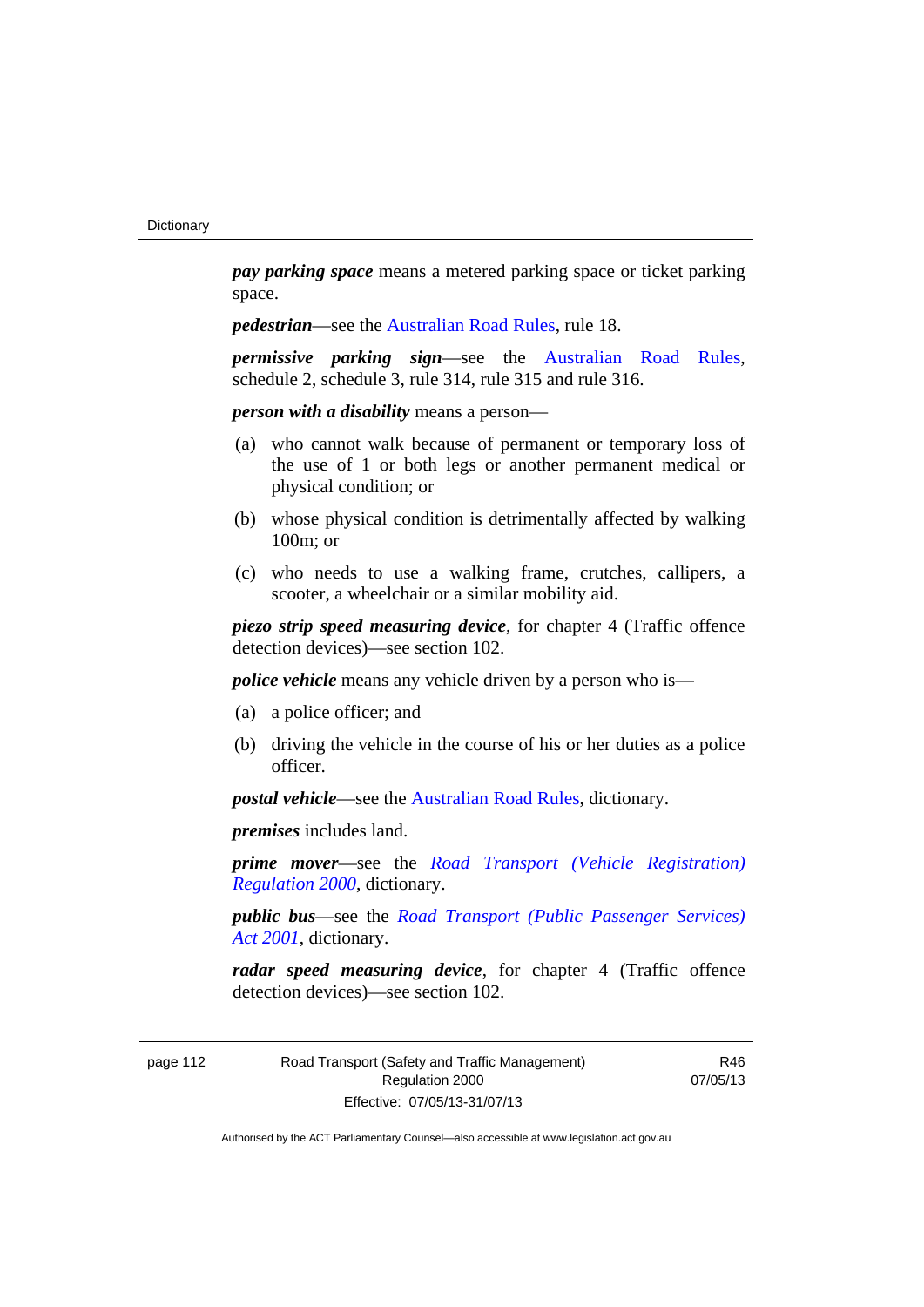*recording medium*, for chapter 4 (Traffic offence detection devices)—see section 107B (1).

*red traffic arrow*—see the [Australian Road Rules,](http://www.legislation.act.gov.au//ni/db_37271/default.asp) dictionary.

*red traffic light*—see the [Australian Road Rules](http://www.legislation.act.gov.au//ni/db_37271/default.asp), dictionary.

*registered operator*—see the *[Road Transport \(Vehicle Registration\)](http://www.legislation.act.gov.au/a/1999-81)  [Act 1999](http://www.legislation.act.gov.au/a/1999-81)*, dictionary.

*relevant parking fee*, for parking a vehicle in a pay parking space, means the fee for parking the vehicle in the space, for the day and time when the vehicle is parked in the space, as indicated on or with the parking meter or parking ticket machine applying to the space.

*residential land*, for division 3.1.3 (Heavy vehicle parking)—see section 82.

*rider*—see the [Australian Road Rules,](http://www.legislation.act.gov.au//ni/db_37271/default.asp) rule 17.

*road*—see section 3A.

*road marking*—see the [Australian Road Rules](http://www.legislation.act.gov.au//ni/db_37271/default.asp), dictionary.

*road train*—see the *[Road Transport \(Vehicle Registration\)](http://www.legislation.act.gov.au/sl/2000-12)  [Regulation 2000](http://www.legislation.act.gov.au/sl/2000-12)*, dictionary.

*road user*—see the [Australian Road Rules,](http://www.legislation.act.gov.au//ni/db_37271/default.asp) rule 14.

*security checksum*, for chapter 4 (Traffic offence detection devices)—see section 102.

*semitrailer*—see the *[Road Transport \(Vehicle Registration\)](http://www.legislation.act.gov.au/sl/2000-12)  [Regulation 2000](http://www.legislation.act.gov.au/sl/2000-12)*, dictionary.

*stock truck*, for division 3.1.3 (Heavy vehicle parking)—see section 82.

*stop*—see section 3B.

*testing authority*, for chapter 4 (Traffic offence detection devices) see section 102.

Road Transport (Safety and Traffic Management) Regulation 2000 Effective: 07/05/13-31/07/13

page 113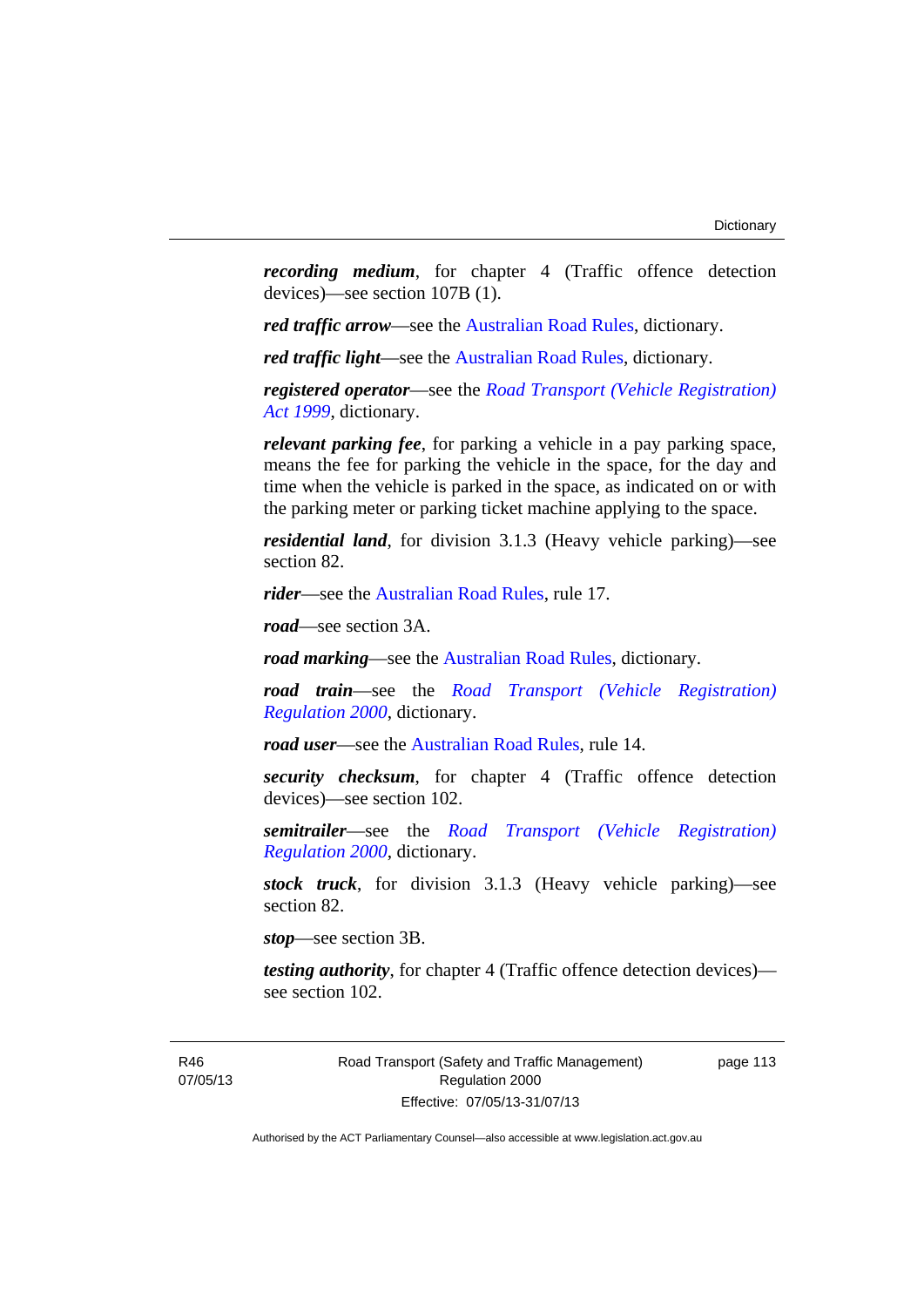# *ticket parking area*—

- (a) means a length of road or area that is set aside as a ticket parking area under section 76 (2) (a) or section 76A (2) (a); but
- (b) does not include a length of road or area that, under section 77 (2), is not taken to be included in the length of road or area set aside.

*ticket parking scheme* means a ticket parking scheme under division 3.1.2.

*ticket parking sign* means a *permissive parking sign* with the word 'ticket' on or with the sign.

*ticket parking space* means a ticket parking space under section 78.

*tow truck*—see the *[Road Transport \(Vehicle Registration\)](http://www.legislation.act.gov.au/sl/2000-12)  [Regulation 2000](http://www.legislation.act.gov.au/sl/2000-12)*, dictionary.

*towing attachment* means a device fitted to a vehicle to which the drawbar of a trailer may be attached.

*tractor*—see the *[Road Transport \(Vehicle Registration\) Regulation](http://www.legislation.act.gov.au/sl/2000-12)  [2000](http://www.legislation.act.gov.au/sl/2000-12)*, dictionary.

*traffic control device*—see the [Australian Road Rules](http://www.legislation.act.gov.au//ni/db_37271/default.asp), dictionary.

*traffic-related item*—see the [Australian Road Rules,](http://www.legislation.act.gov.au//ni/db_37271/default.asp) dictionary.

*traffic sign*—see the [Australian Road Rules](http://www.legislation.act.gov.au//ni/db_37271/default.asp), dictionary.

*traffic signals*—see the [Australian Road Rules](http://www.legislation.act.gov.au//ni/db_37271/default.asp), dictionary.

*transit lane*—see the [Australian Road Rules,](http://www.legislation.act.gov.au//ni/db_37271/default.asp) rule 156.

*truck lane*—see the [Australian Road Rules,](http://www.legislation.act.gov.au//ni/db_37271/default.asp) rule 157.

*vehicle*—see the [Australian Road Rules](http://www.legislation.act.gov.au//ni/db_37271/default.asp), rule 15.

*wheeled recreational device*—see the [Australian Road Rules](http://www.legislation.act.gov.au//ni/db_37271/default.asp), dictionary.

*wheeled toy*—see the [Australian Road Rules](http://www.legislation.act.gov.au//ni/db_37271/default.asp), dictionary.

| page 114 | Road Transport (Safety and Traffic Management) |
|----------|------------------------------------------------|
|          | Regulation 2000                                |
|          | Effective: 07/05/13-31/07/13                   |

R46 07/05/13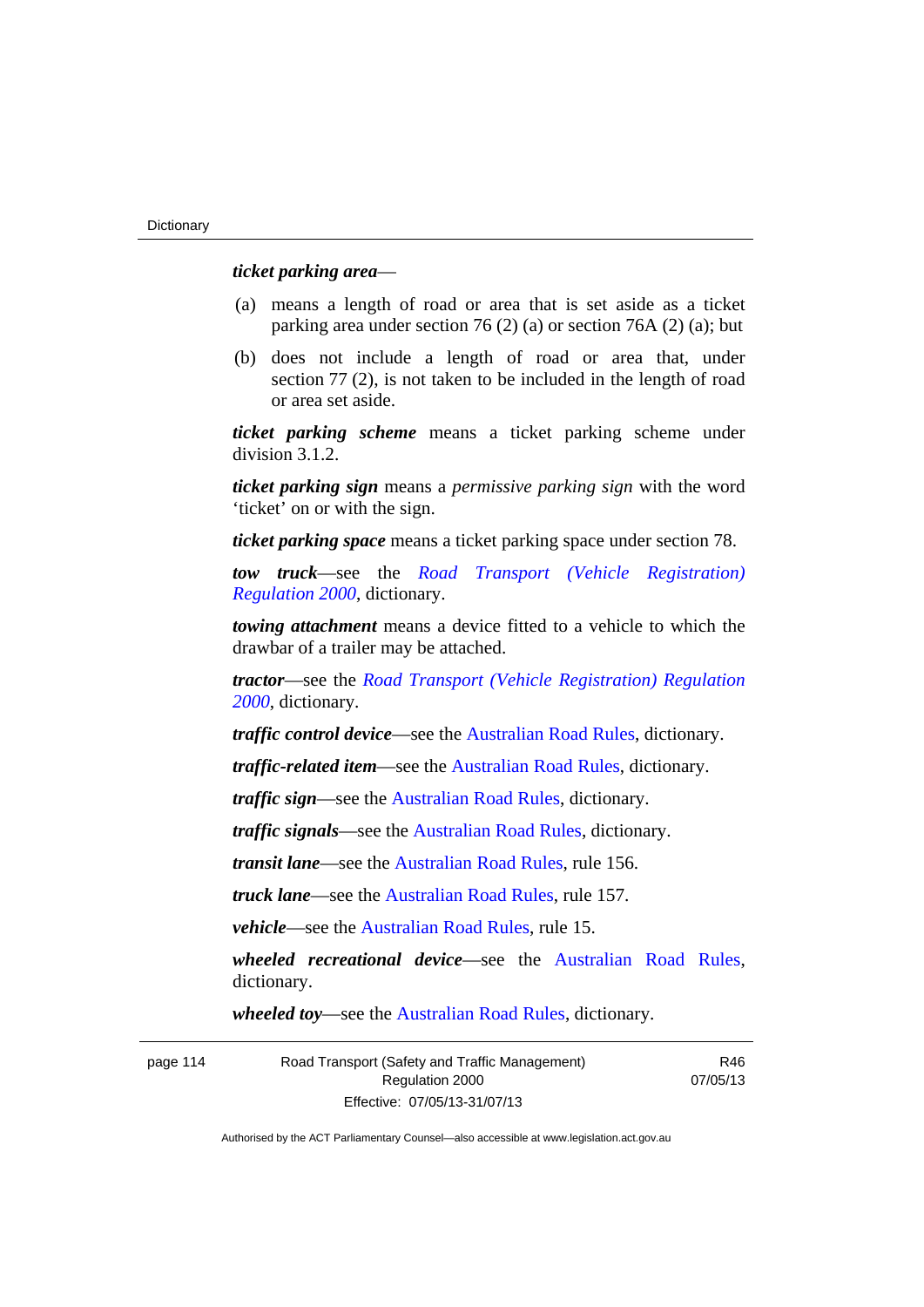*with*, for information about the application of a traffic control device—see the [Australian Road Rules](http://www.legislation.act.gov.au//ni/db_37271/default.asp), dictionary.

*WORM disk*, for chapter 4 (Traffic offence detection devices)—see section 102.

R46 07/05/13 Road Transport (Safety and Traffic Management) Regulation 2000 Effective: 07/05/13-31/07/13

page 115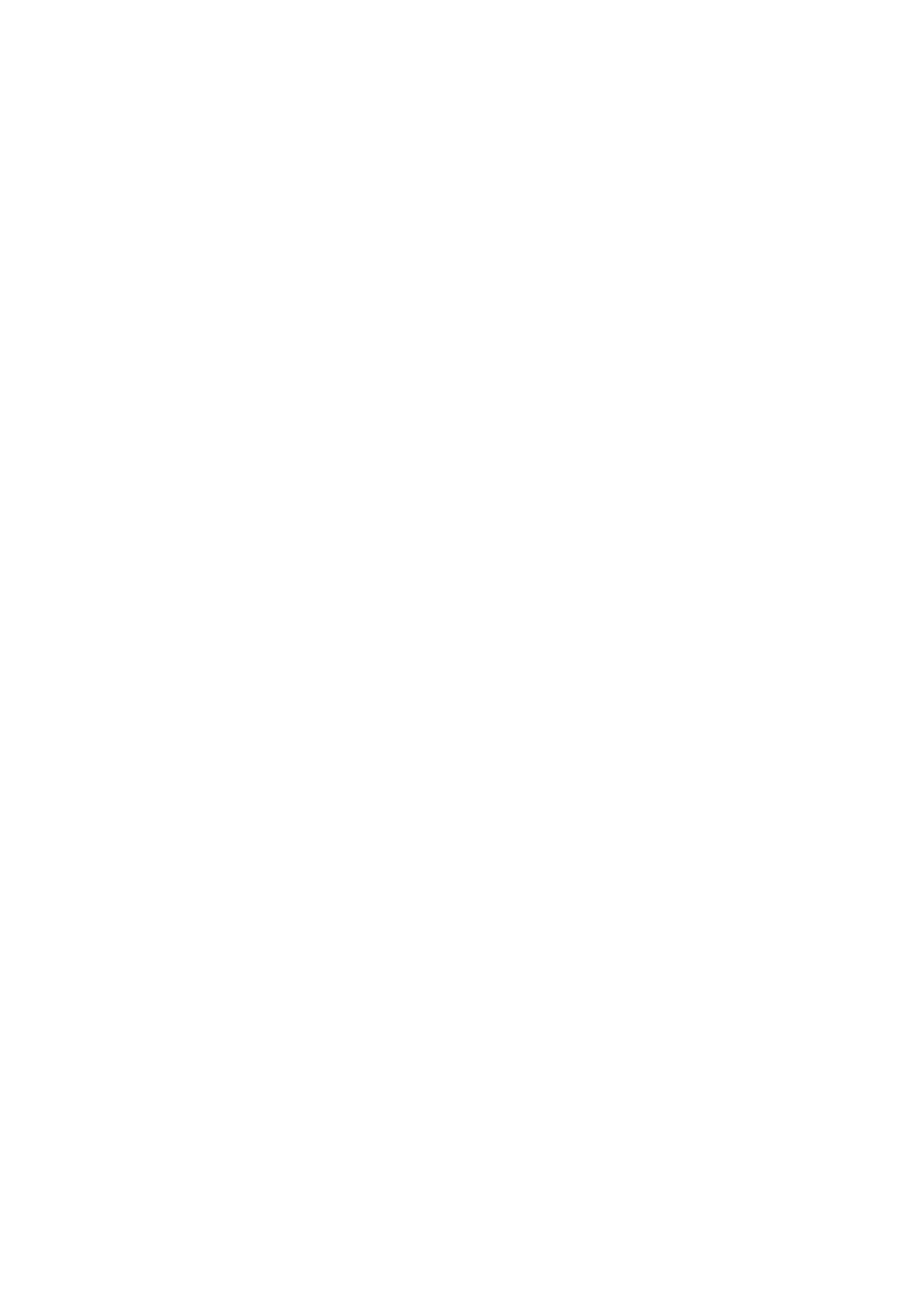1 About the endnotes

# **Endnotes**

# **1 About the endnotes**

Amending and modifying laws are annotated in the legislation history and the amendment history. Current modifications are not included in the republished law but are set out in the endnotes.

Not all editorial amendments made under the *[Legislation Act 2001](http://www.legislation.act.gov.au/a/2001-14)*, part 11.3 are annotated in the amendment history. Full details of any amendments can be obtained from the Parliamentary Counsel's Office.

Uncommenced amending laws are not included in the republished law. The details of these laws are underlined in the legislation history. Uncommenced expiries are underlined in the legislation history and amendment history.

If all the provisions of the law have been renumbered, a table of renumbered provisions gives details of previous and current numbering.

The endnotes also include a table of earlier republications.

| $A = Act$                                    | $NI =$ Notifiable instrument              |
|----------------------------------------------|-------------------------------------------|
| $AF =$ Approved form                         | $o = order$                               |
| $am = amended$                               | $om = omitted/repealed$                   |
| $amdt = amendment$                           | $ord = ordinance$                         |
| $AR = Assembly$ resolution                   | $orig = original$                         |
| $ch = chapter$                               | par = paragraph/subparagraph              |
| $CN =$ Commencement notice                   | $pres = present$                          |
| $def = definition$                           | prev = previous                           |
| $DI = Disallowable instrument$               | $(\text{prev}) = \text{previously}$       |
| $dict = dictionary$                          | $pt = part$                               |
| $disallowed = disallowed by the Legislative$ | $r = rule/subrule$                        |
| Assembly                                     | $reloc = relocated$                       |
| $div = division$                             | $renum = renumbered$                      |
| $exp = expires/expired$                      | $R[X]$ = Republication No                 |
| $Gaz = gazette$                              | $RI = reissue$                            |
| $hdg =$ heading                              | $s = section/subsection$                  |
| $IA = Interpretation Act 1967$               | $sch = schedule$                          |
| $ins = inserted/added$                       | $sdiv = subdivision$                      |
| $LA =$ Legislation Act 2001                  | $SL = Subordinate$ law                    |
| $LR =$ legislation register                  | $sub =$ substituted                       |
| $LRA =$ Legislation (Republication) Act 1996 | underlining = whole or part not commenced |
| $mod = modified/modification$                | or to be expired                          |
|                                              |                                           |

# **2 Abbreviation key**

page 116 Road Transport (Safety and Traffic Management) Regulation 2000 Effective: 07/05/13-31/07/13

R46 07/05/13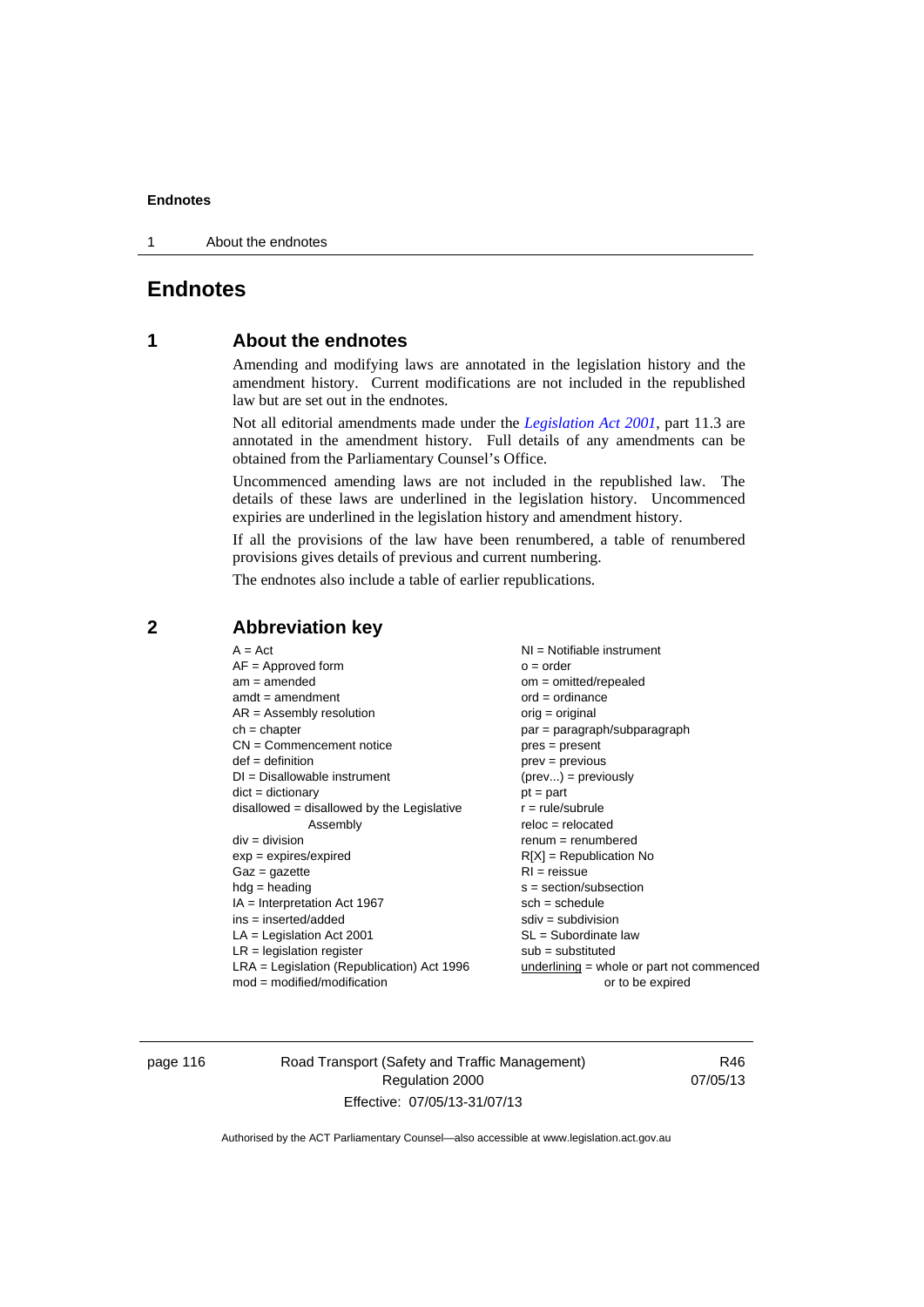### **3 Legislation history**

This regulation was originally the *Road Transport (Safety and Traffic Management) Regulations 2000*. It was renamed under the *[Legislation Act 2001](http://www.legislation.act.gov.au/a/2001-14)*.

# **Road Transport (Safety and Traffic Management) Regulation 2000 SL2000-10**

notified 29 February 2000 [\(Gaz 2000 No S6](http://www.legislation.act.gov.au/gaz/2000-S6/default.asp))

s 1, s 2 commenced 29 February 2000 (IA 10B)

remainder commenced 1 March 2000 (s 2 and [Gaz 2000 No S5\)](http://www.legislation.act.gov.au/gaz/2000-S5/default.asp)

#### as amended by

# **Legislative Assembly [AR2000-2](http://www.legislation.act.gov.au/ar/2000-2/default.asp)**

notified 18 May 2000 ([Gaz 2000 No 20 p](http://www.legislation.act.gov.au/gaz/2000-20/default.asp) 505) commenced 18 May 2000 (SLA s 6 (13))

#### **[Road Transport \(Safety and Traffic Management\) Regulations](http://www.legislation.act.gov.au/sl/2000-21/default.asp)  [Amendment](http://www.legislation.act.gov.au/sl/2000-21/default.asp) SL2000-21 pt 2**

notified 18 May 2000 ([Gaz 2000 No 20\)](http://www.legislation.act.gov.au/gaz/2000-20/default.asp) commenced 18 May 2000 (s 1)

## **[Road Transport Legislation Regulations Amendment](http://www.legislation.act.gov.au/sl/2000-33/default.asp) SL2000-33 pt 2**  notified 2 August 2000 ([Gaz 2000 No S41](http://www.legislation.act.gov.au/gaz/2000-S41/default.asp)) commenced 2 August 2000 (s 1)

# **[Road Transport Legislation Regulations Amendment](http://www.legislation.act.gov.au/sl/2000-52/default.asp) SL2000-52 pt 2**  notified 14 December 2000 [\(Gaz 2000 No 50](http://www.legislation.act.gov.au/gaz/2000-50/default.asp)) commenced 14 December 2000 (s 1)

# **[Road Transport Legislation Amendment Act 2001](http://www.legislation.act.gov.au/a/2001-27) A2001-27 sch 4**

notified 24 May 2001 ([Gaz 2001 No 21\)](http://www.legislation.act.gov.au/gaz/2001-21/default.asp) s 1, s 2 commenced 24 May 2001 (IA s 10B) sch 4 commenced 24 May 2001 (s 2)

### **[Road Transport \(Safety and Traffic Management\) Amendment](http://www.legislation.act.gov.au/a/2001-29)  [Act 2001](http://www.legislation.act.gov.au/a/2001-29) A2001-29 pt 3**  notified 24 May 2001 ([Gaz 2001 No 21\)](http://www.legislation.act.gov.au/gaz/2001-21/default.asp)

commenced 24 May 2001 (s 2)

R46 07/05/13 Road Transport (Safety and Traffic Management) Regulation 2000 Effective: 07/05/13-31/07/13

page 117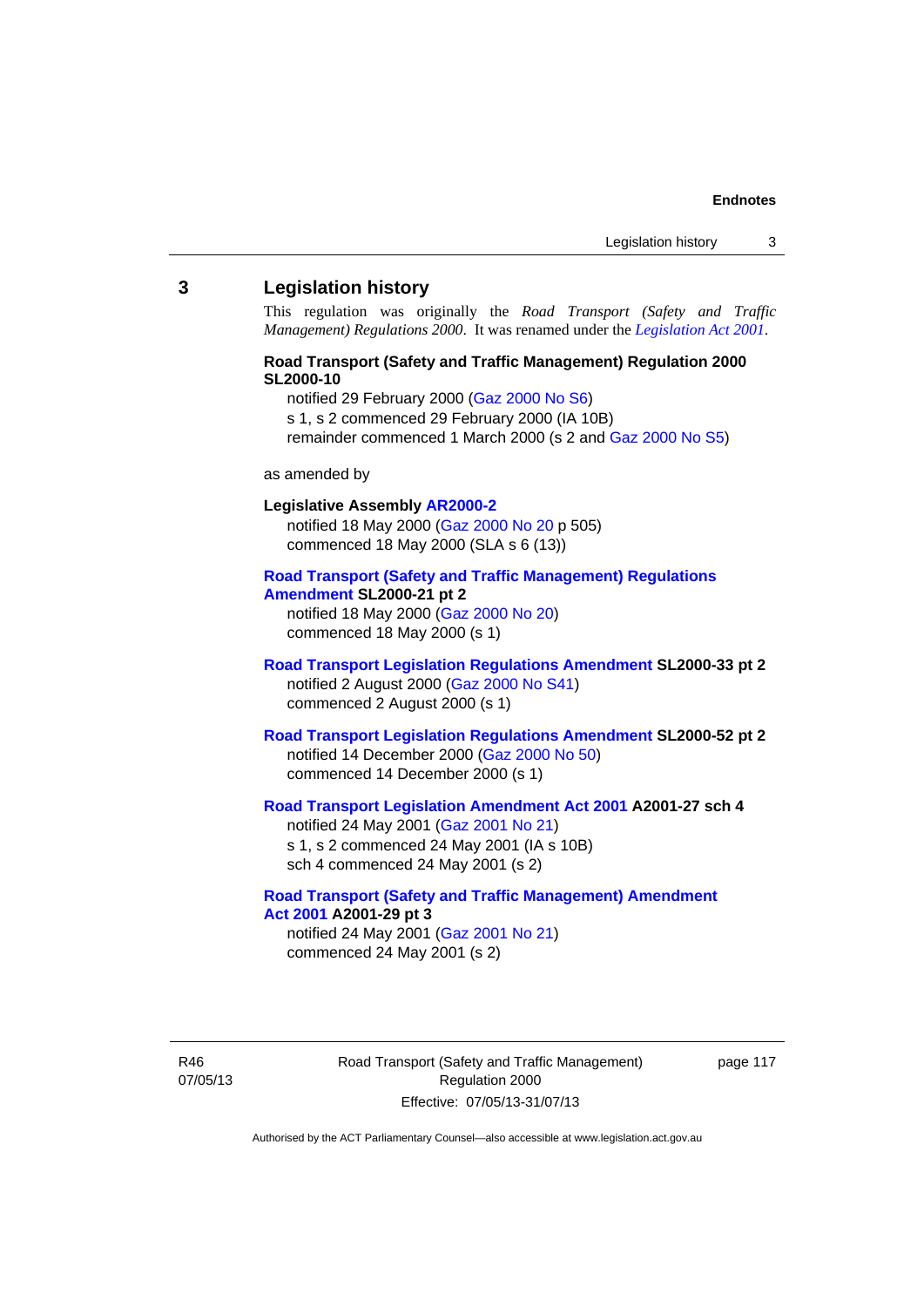| Legislation history<br>-3 |
|---------------------------|
|---------------------------|

| Legislation (Consequential Amendments) Act 2001 A2001-44 pt 348<br>notified 26 July 2001 (Gaz 2001 No 30)<br>s 1, s 2 commenced 26 July 2001 (IA s 10B)<br>pt 348 commenced 12 September 2001 (s 2 and see Gaz 2001 |
|---------------------------------------------------------------------------------------------------------------------------------------------------------------------------------------------------------------------|
| <b>No S65)</b>                                                                                                                                                                                                      |
| Statute Law Amendment Act 2001 A2001-11 pt 3.46<br>notified 5 September 2001 (Gaz 2001 No S 65)<br>s 1, s 2 commenced 5 September 2001 (IA s 10B)<br>pt 3.46 commenced 12 September 2001 (amdt 3.475)               |
| <b>Road Transport (Safety and Traffic Management) Regulations</b><br><b>Amendment 2001 SL2001-32</b>                                                                                                                |
| notified 11 September 2001 (Gaz 2001 No S69)<br>commenced 11 September 2001 (s 1)                                                                                                                                   |
| Road Transport (Public Passenger Services) Act 2001 A2001-62 pt<br>1.12                                                                                                                                             |
| notified 10 September 2001 (Gaz 2001 No S66)<br>s 1, s 2 commenced 10 September 2001 (IA s 10B)<br>pt 1.12 commenced 1 December 2001 (s 2 and CN2001-2)                                                             |
| <b>Road Transport Legislation Amendment Regulations 2002 SL2002-2</b><br>pt 5                                                                                                                                       |
| notified LR 27 February 2002<br>s 1, s 2 commenced 27 February 2002 (LA s 75)<br>pt 5 commenced 1 March 2002 (s 2 and see CN2002-2)                                                                                 |
| <b>Road Transport (Safety and Traffic Management) Amendment</b><br>Regulations 2002 SL2002-7<br>notified LR 15 April 2002<br>commenced 16 April 2002 (s 2)                                                          |
| Statute Law Amendment Act 2002 A2002-30 pt 3.73<br>notified LR 16 September 2002                                                                                                                                    |
| s 1, s 2 taken to have commenced 19 May 1997 (LA s 75 (2))<br>pt 3.73 commenced 17 September 2002 (s 2 (1))                                                                                                         |

page 118 Road Transport (Safety and Traffic Management) Regulation 2000 Effective: 07/05/13-31/07/13

R46 07/05/13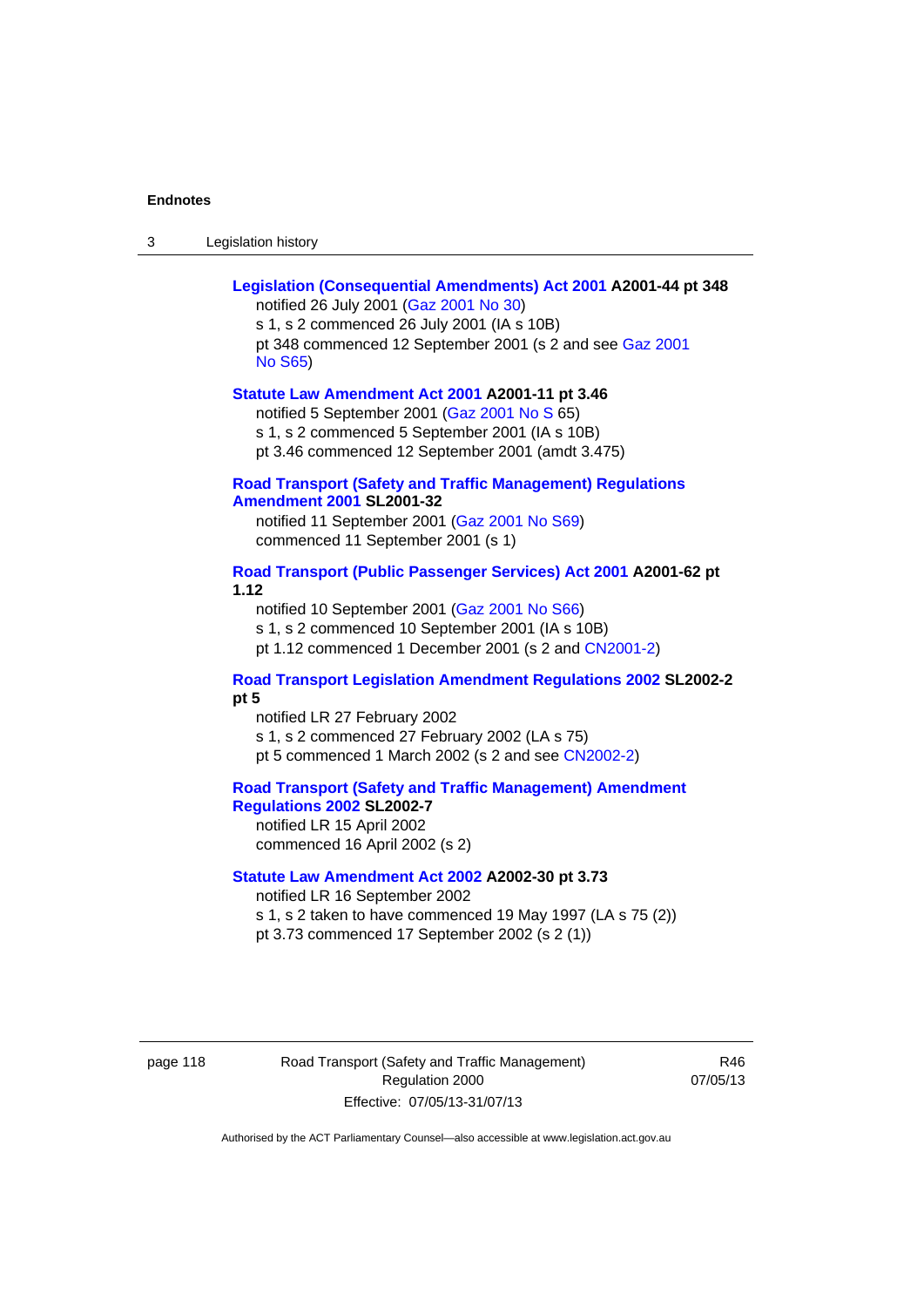### **[Road Transport Legislation Amendment Regulations 2002 \(No 2\)](http://www.legislation.act.gov.au/sl/2002-31) SL2002-31 pt 5**

notified LR 31 October 2002 s 1, s 2 commenced 31 October 2002 (LA s 75 (1)) pt 5 commenced 1 November 2002 (s 2 (1))

#### **[Criminal Code 2002](http://www.legislation.act.gov.au/a/2002-51) A2002-51 pt 1.20**

notified LR 20 December 2002 s 1, s 2 commenced 20 December 2002 (LA s 75)

pt 1.20 commenced 1 January 2003 (s 2 (1))

# **[Urban Services \(Application of Criminal Code\) Amendment](http://www.legislation.act.gov.au/sl/2003-1)**

# **[Regulations 2002](http://www.legislation.act.gov.au/sl/2003-1) SL2003-1 pt 4**

notified LR 9 January 2003 s 1, s 2 commenced 9 January 2003 (LA s 75 (1)) pt 4 commenced 10 January 2003 (s 2 (3) and see LA s 73 (3) (b))

# **[Road Transport \(Safety and Traffic Management\) Amendment](http://www.legislation.act.gov.au/sl/2003-12)  [Regulations 2003 \(No 1\)](http://www.legislation.act.gov.au/sl/2003-12) SL2003-12**

notified LR 22 May 2003 s 1, s 2 commenced 22 May 2003 (LA s 75 (1)) remainder commenced 1 June 2003 (s 2 and [CN2003-3](http://www.legislation.act.gov.au/cn/2003-3/default.asp))

## **[Road Transport \(Safety and Traffic Management\) Amendment](http://www.legislation.act.gov.au/sl/2003-14)  [Regulations 2003 \(No 2\)](http://www.legislation.act.gov.au/sl/2003-14) SL2003-14**

notified LR 10 June 2003 s 1, s 2 commenced 10 June 2003 (LA s 75 (1)) remainder commenced 11 June 2003 (s 2)

### **[Dangerous Substances Act 2004](http://www.legislation.act.gov.au/a/2004-7) A2004-7 sch 1 pt 1.8**

notified LR 19 March 2004 s 1, s 2 commenced 19 March 2004 (LA s 75 (1)) sch 1 pt 1.8 commenced 5 April 2004 (s 2 and [CN2004-6](http://www.legislation.act.gov.au/cn/2004-6/default.asp))

R46 07/05/13 Road Transport (Safety and Traffic Management) Regulation 2000 Effective: 07/05/13-31/07/13

page 119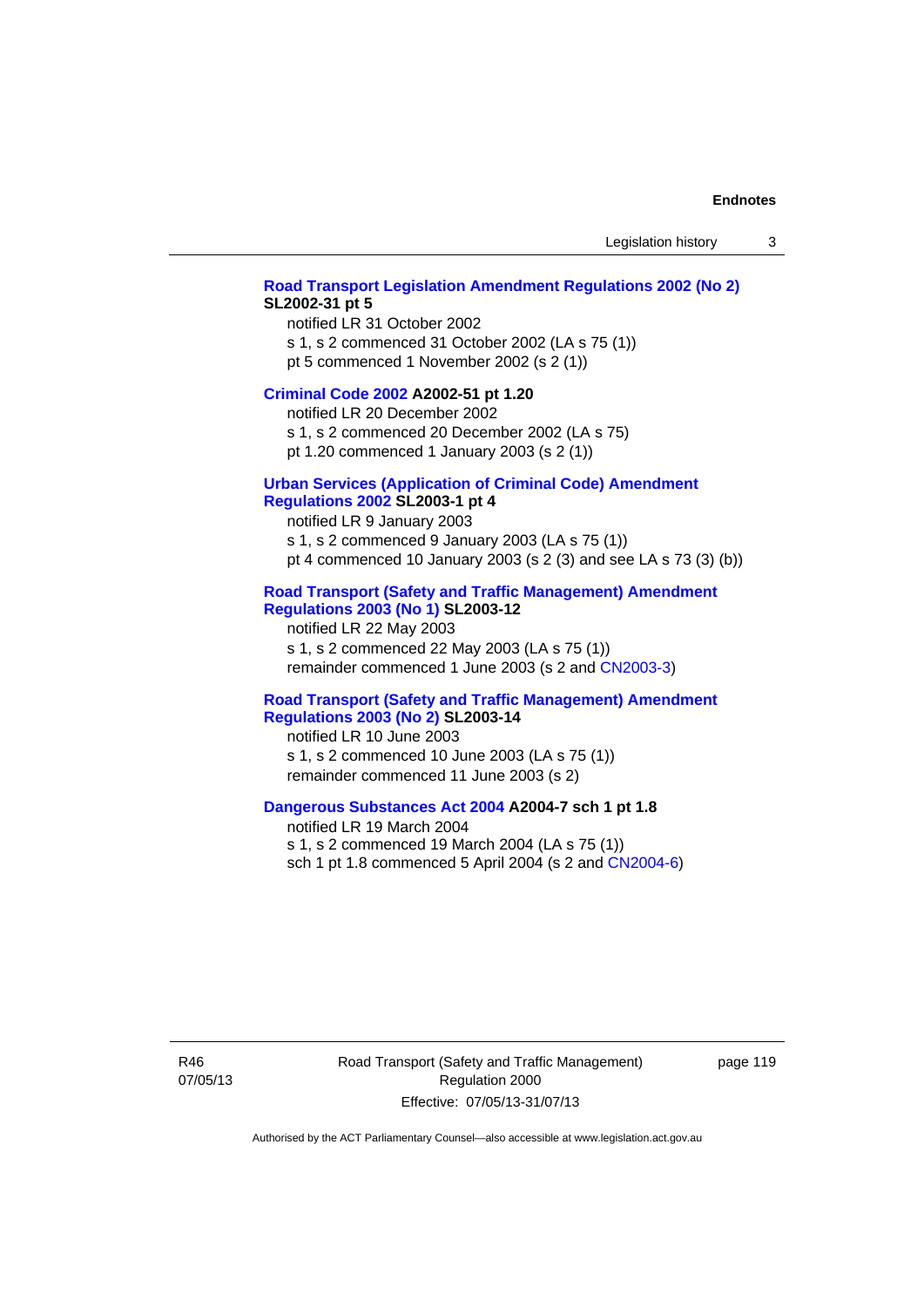# **[Road Transport Legislation \(Australian Road Rules\) Amendment](http://www.legislation.act.gov.au/sl/2004-16)  [Regulations 2004 \(No 1\)](http://www.legislation.act.gov.au/sl/2004-16) SL2004-16 pt 3**

notified LR 24 May 2004

s 1, s 2 commenced 24 May 2004 (LA s 75 (1)) pt 3 commenced 19 July 2004 (s 2 and [CN2004-10](http://www.legislation.act.gov.au/cn/2004-10/default.asp))

# **[Emergencies Act 2004](http://www.legislation.act.gov.au/a/2004-28) A2004-28 sch 3 pt 3.20**

notified LR 29 June 2004 s 1, s 2 commenced 29 June 2004 (LA s 75 (1)) sch 3 pt 3.20 commenced 1 July 2004 (s 2 (1) and [CN2004-11](http://www.legislation.act.gov.au/cn/2004-11/default.asp))

#### **[Road Transport Legislation Amendment Regulations 2004 \(No 1\)](http://www.legislation.act.gov.au/sl/2004-47) SL2004-47 pt 5**

notified LR 9 September 2004 s 1, s 2 commenced 9 September 2004 (LA s 75 (1)) pt 5 commenced 10 September 2004 (s 2)

# **[Road Transport Legislation \(Hire Cars\) Amendment Regulation 2005](http://www.legislation.act.gov.au/sl/2005-4)  [\(No 1\)](http://www.legislation.act.gov.au/sl/2005-4) SL2005-4 sch 2 pt 2.4**

notified LR 7 March 2005 s 1, s 2 commenced 7 March 2005 (LA s 75 (1)) sch 2 pt 2.4 commenced 9 March 2005 (s 2 and see [Road Transport](http://www.legislation.act.gov.au/a/2004-69)  [\(Public Passenger Services\) \(Hire Cars\) Amendment Act 2004](http://www.legislation.act.gov.au/a/2004-69) A2004-69, s 2 and LA s 79)

# **[Road Transport \(Safety and Traffic Management\) Amendment](http://www.legislation.act.gov.au/sl/2005-7)  [Regulation 2005 \(No 1\)](http://www.legislation.act.gov.au/sl/2005-7) SL2005-7**

notified LR 8 April 2005 s 1, s 2 commenced 8 April 2005 (LA s 75 (1)) remainder commenced 9 April 2005 (s 2)

# **[Road Transport \(Safety and Traffic Management\) Amendment](http://www.legislation.act.gov.au/sl/2005-22)  [Regulation 2005 \(No 2\)](http://www.legislation.act.gov.au/sl/2005-22) SL2005-22**

notified LR 15 September 2005 s 1, s 2 commenced 15 September 2005 (LA s 75 (1)) remainder commenced 16 September 2005 (s 2)

# **[Statute Law Amendment Act 2005 \(No 2\)](http://www.legislation.act.gov.au/a/2005-62) A2005-62 sch 1 pt 1.4**

notified LR 21 December 2005 s 1, s 2 commenced 21 December 2005 (LA s 75 (1)) sch 1 pt 1.4 commenced 11 January 2006 (s 2 (1))

page 120 Road Transport (Safety and Traffic Management) Regulation 2000 Effective: 07/05/13-31/07/13

R46 07/05/13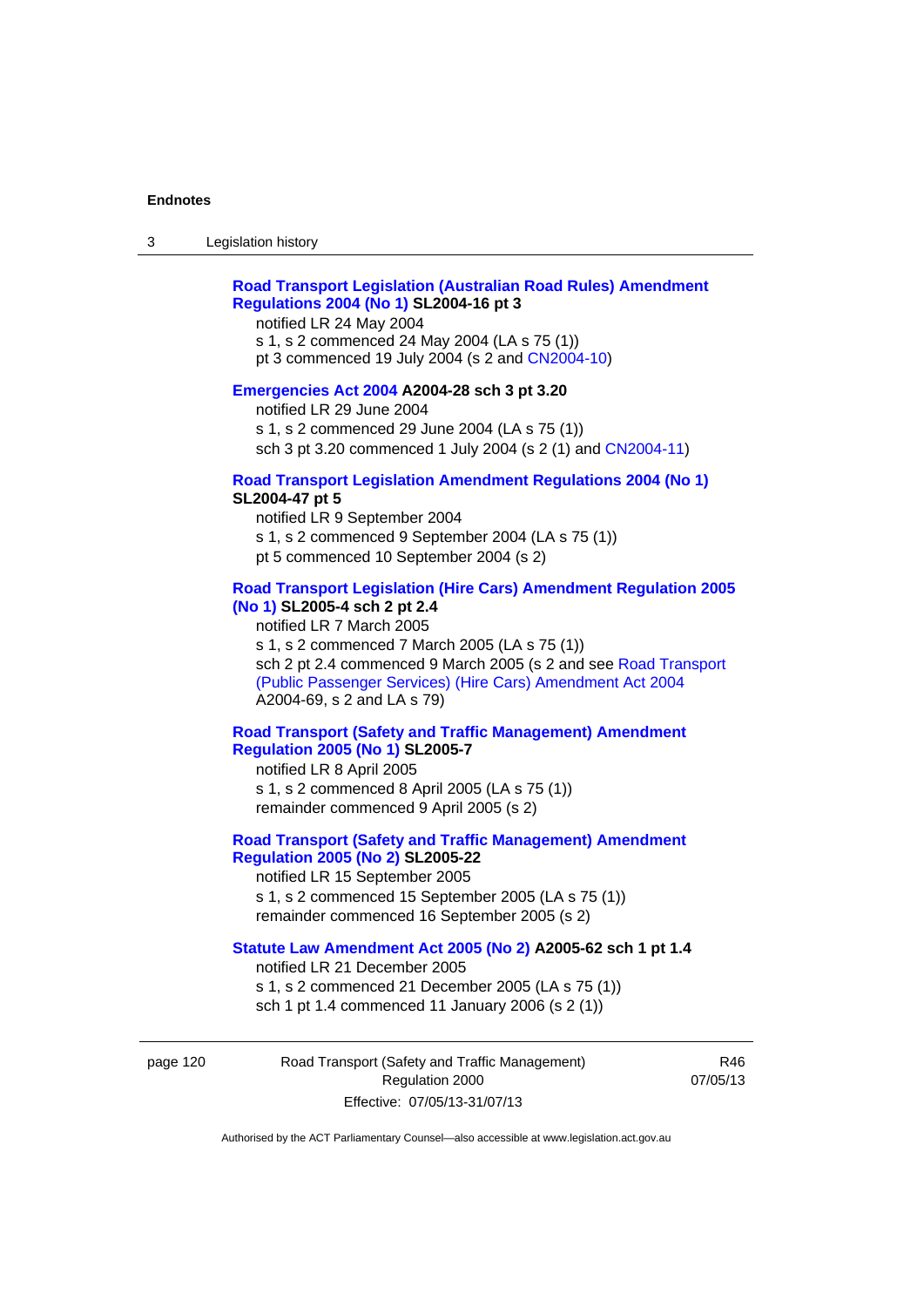| Legislation history |  |  |
|---------------------|--|--|
|---------------------|--|--|

### **[Road Transport \(Safety and Traffic Management\) Amendment](http://www.legislation.act.gov.au/sl/2006-4)  [Regulation 2006 \(No 1\)](http://www.legislation.act.gov.au/sl/2006-4) SL2006-4**

notified LR 16 January 2006 s 1, s 2 commenced 16 January 2006 (LA s 75 (1)) remainder commenced 17 January 2006 (s 2)

# **[Road Transport \(Public Passenger Services\) Amendment](http://www.legislation.act.gov.au/sl/2006-32)  [Regulation 2006 \(No 1\)](http://www.legislation.act.gov.au/sl/2006-32) SL2006-32 sch 1 pt 1.5**

notified LR 26 June 2006 s 1, s 2 commenced 26 June 2006 (LA s 75 (1)) sch 1 pt 1.5 commenced 3 July 2006 (s 2 (2))

### **[Road Transport \(Safety and Traffic Management\) Amendment](http://www.legislation.act.gov.au/sl/2006-51)  [Regulation 2006 \(No 2\)](http://www.legislation.act.gov.au/sl/2006-51) SL2006-51**

notified LR 4 December 2006 s 1, s 2 commenced 4 December 2006 (LA s 75 (1)) remainder commenced 5 December 2006 (s 2)

### **[Road Transport \(Safety and Traffic Management\) Amendment](http://www.legislation.act.gov.au/sl/2007-20)**

**[Regulation 2007 \(No 1\)](http://www.legislation.act.gov.au/sl/2007-20) SL2007-20**  notified LR 30 July 2007 s 1, s 2 commenced 30 July 2007 (LA s 75 (1)) remainder commenced 31 July 2007 (s 2)

### **[Planning and Development \(Consequential Amendments\) Act 2007](http://www.legislation.act.gov.au/a/2007-25) A2007-25 sch 1 pt 1.29**

notified LR 13 September 2007 s 1, s 2 commenced 13 September 2007 (LA s 75 (1)) sch 1 pt 1.29 commenced 31 March 2008 (s 2 and see [Planning and](http://www.legislation.act.gov.au/a/2007-24)  [Development Act 2007](http://www.legislation.act.gov.au/a/2007-24) A2007-24, s 2 and [CN2008-1](http://www.legislation.act.gov.au/cn/2008-1/default.asp))

# **[Road Transport \(Safety and Traffic Management\) Amendment](http://www.legislation.act.gov.au/sl/2008-40)  [Regulation 2008 \(No 1\)](http://www.legislation.act.gov.au/sl/2008-40) SL2008-40**

notified LR 11 September 2008 s 1, s 2 commenced 11 September 2008 (LA s 75 (1)) remainder commenced 11 March 2009 (s 2 and LA s 79)

R46 07/05/13 Road Transport (Safety and Traffic Management) Regulation 2000 Effective: 07/05/13-31/07/13

page 121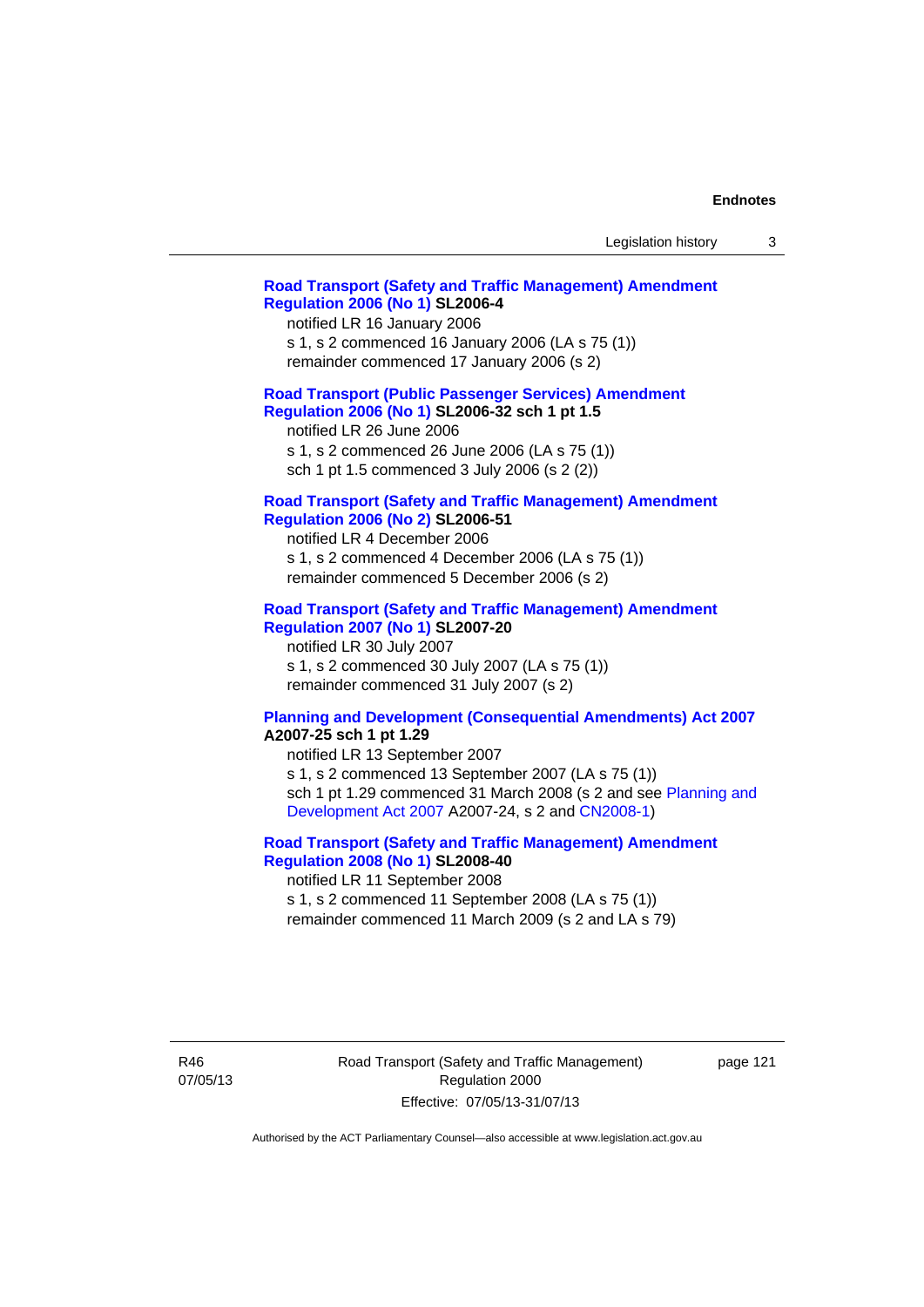# **[Road Transport Legislation Amendment Regulation 2008 \(No 2\)](http://www.legislation.act.gov.au/sl/2008-47) SL2008-47 sch 1 pt 1.3**

notified LR 1 December 2008 s 1, s 2 commenced 1 December 2008 (LA s 75 (1)) sch 1 pt 1.3 commenced 2 December 2008 (s 2)

### **[Road Transport Legislation Amendment Regulation 2009 \(No 1\)](http://www.legislation.act.gov.au/sl/2009-6) SL2009-6 pt 4**

notified LR 11 March 2009 s 1, s 2 commenced 11 March 2009 (LA s 75 (1)) pt 4 commenced 16 March 2009 (s 2 and [CN2009-7\)](http://www.legislation.act.gov.au/cn/2009-7/default.asp)

# **[Road Transport \(Safety and Traffic Management\) Amendment](http://www.legislation.act.gov.au/sl/2009-7)  [Regulation 2009 \(No 1\)](http://www.legislation.act.gov.au/sl/2009-7) SL2009-7**

notified LR 12 March 2009 s 1, s 2 commenced 12 March 2009 (LA s 75 (1)) remainder commenced 13 March 2009 (s 2)

#### **[Road Transport \(Mass, Dimensions and Loading\) Act 2009](http://www.legislation.act.gov.au/a/2009-22/default.asp) A2009-22 sch 1 pt 1.10**

notified LR 3 September 2009 s 1, s 2 commenced 3 September 2009 (LA s 75 (1)) sch 1 pt 1.10 commenced 3 March 2010 (s 2 and LA s 79)

# **[Dangerous Goods \(Road Transport\) Act 2009](http://www.legislation.act.gov.au/a/2009-34) A2009-34 sch 1 pt 1.3**

notified LR 28 September 2009 s 1, s 2 commenced 28 September 2009 (LA s 75 (1)) sch 1 pt 1.3 commenced 2 April 2010 (s 2, [CN2010-5 a](http://www.legislation.act.gov.au/cn/2010-5/default.asp)nd LA s 77 (3))

**[Road Transport Legislation Amendment Regulation 2010 \(No 1\)](http://www.legislation.act.gov.au/sl/2010-5)**

#### **SL2010-5 pt 4**

notified LR 1 March 2010 s 1, s 2 commenced 1 March 2010 (LA s 75 (1)) s 55, ss 58-62 commenced 15 March 2011 (s 2 (2)) pt 4 remainder commenced 15 March 2010 (s 2 (1))

#### **[Road Transport Legislation Amendment Regulation 2010 \(No 2\)](http://www.legislation.act.gov.au/sl/2010-7) SL2010-7 pt 5**  notified LR 16 March 2010

s 1, s 2 commenced 16 March 2010 (LA s 75 (1)) pt 5 commenced 17 March 2010 (s 2 (1))

page 122 Road Transport (Safety and Traffic Management) Regulation 2000 Effective: 07/05/13-31/07/13

R46 07/05/13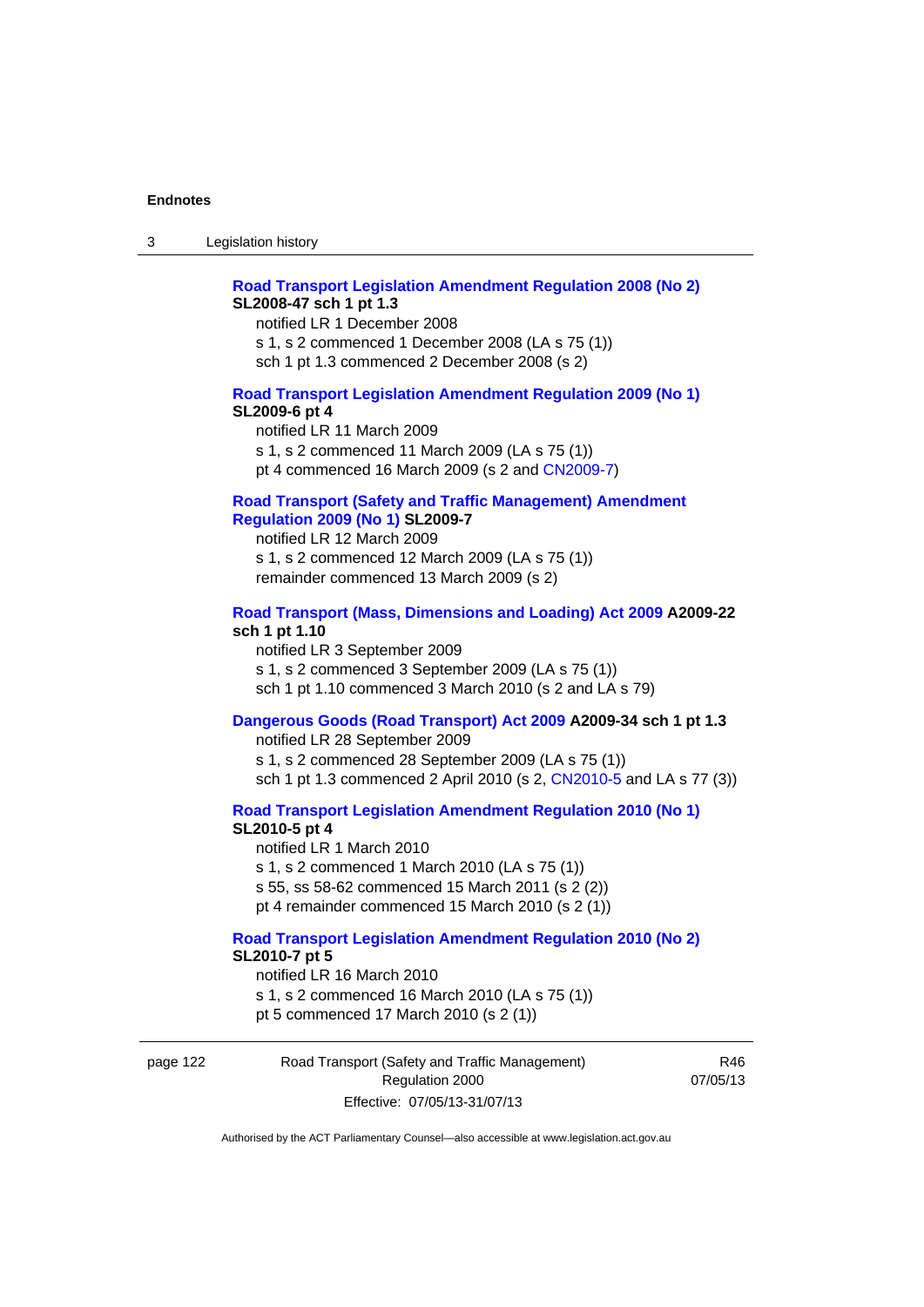| Legislation history |  |
|---------------------|--|
|---------------------|--|

# **[Personal Property Securities Act 2010](http://www.legislation.act.gov.au/a/2010-15) A2010-15 sch 2 pt 2.5**

notified LR 1 April 2010 s 1, s 2 commenced 1 April 2010 (LA s 75 (1)) sch 2 pt 2.5 commenced 30 January 2012 (s 2 (2) (b))

# **[Statute Law Amendment Act 2010](http://www.legislation.act.gov.au/a/2010-18) A2010-18 sch 3 pt 3.21**

notified LR 13 May 2010 s 1, s 2 commenced 13 May 2010 (LA s 75 (1)) sch 3 pt 3.21 commenced 3 June 2010 (s 2)

#### **[Road Transport Legislation Amendment Regulation 2010 \(No 4\)](http://www.legislation.act.gov.au/sl/2010-33) SL2010-33 pt 3**

notified LR 5 August 2010 s 1, s 2 commenced 5 August 2010 (LA s 75 (1)) pt 3 commenced 6 August 2010 (s 2)

### **[Road Transport \(Safety and Traffic Management\) Amendment](http://www.legislation.act.gov.au/sl/2010-38)  [Regulation 2010 \(No 1\)](http://www.legislation.act.gov.au/sl/2010-38) SL2010-38**

notified LR 16 September 2010 s 1, s 2 commenced 16 September 2010 (LA s 75 (1)) remainder commenced 17 September 2010 (s 2)

### **[Road Transport Legislation Amendment Regulation 2011 \(No 1\)](http://www.legislation.act.gov.au/sl/2011-2) SL2011-2 pt 3**

notified LR 27 January 2011 s 1, s 2 commenced 27 January 2011 (LA s 75 (1)) pt 3 commenced 28 January 2011 (s 2)

# **[Statute Law Amendment Act 2011 \(No 3\)](http://www.legislation.act.gov.au/a/2011-52) A2011-52 sch 3 pt 3.49**

notified LR 28 November 2011 s 1, s 2 commenced 28 November 2011 (LA s 75 (1)) sch 3 pt 3.49 commenced 12 December 2011 (s 2)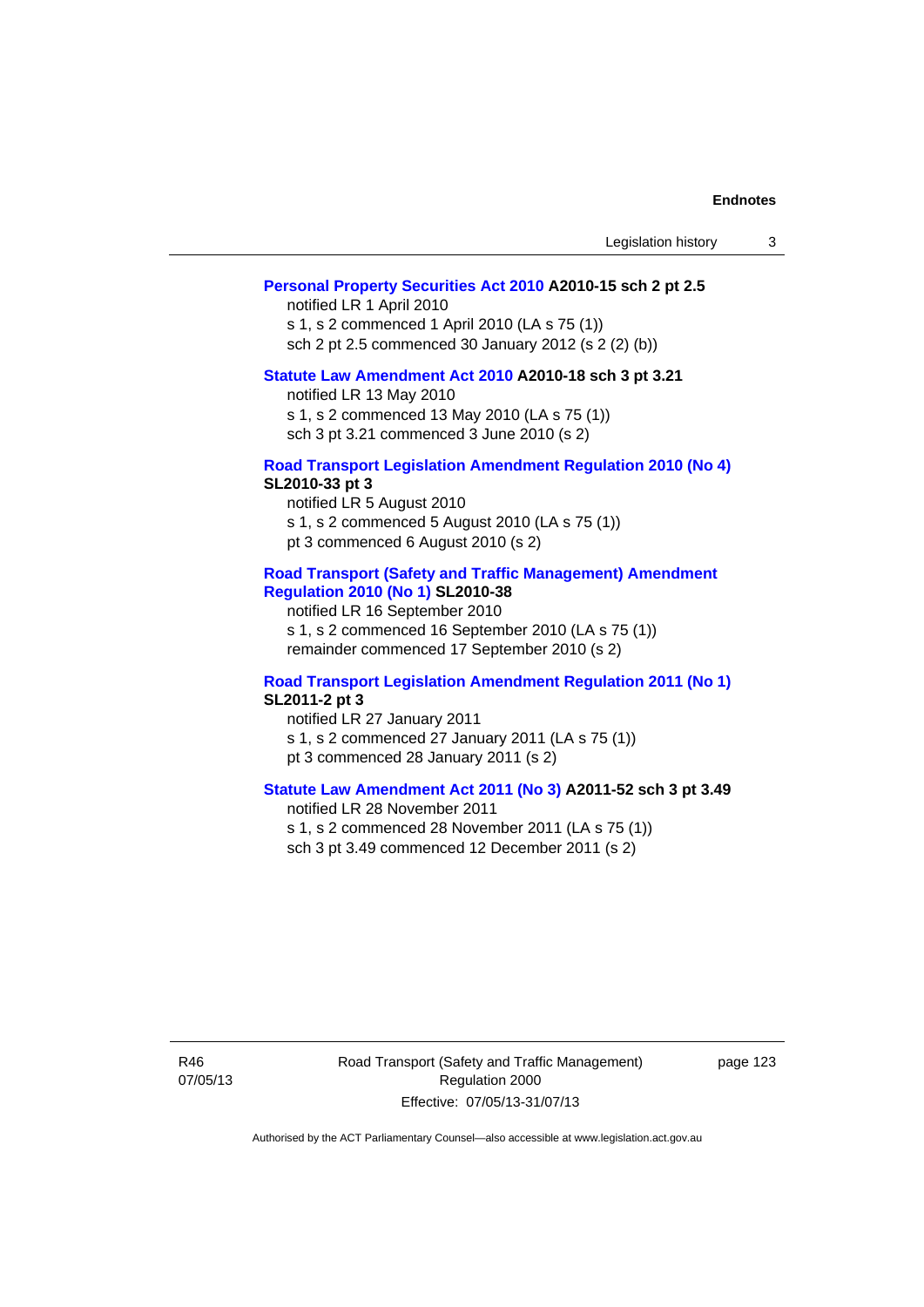3 Legislation history

# **[Road Transport \(Safety and Traffic Management\) Amendment](http://www.legislation.act.gov.au/sl/2011-35)  [Regulation 2011 \(No 1\)](http://www.legislation.act.gov.au/sl/2011-35) SL2011-35**

notified LR 19 December 2011

s 1, s 2 commenced 19 December 2011 (LA s 75 (1)) remainder commenced 15 January 2012 (s 2 and see [Road Transport](http://www.legislation.act.gov.au/a/2011-38)  [\(Safety and Traffic Management\) Amendment Act 2011](http://www.legislation.act.gov.au/a/2011-38) A2011-38, s 2 and [CN2011-15\)](http://www.legislation.act.gov.au/cn/2011-15/default.asp)

**[Road Transport Legislation Amendment Regulation 2012 \(No 1\)](http://www.legislation.act.gov.au/sl/2012-44/default.asp) SL2012-44 pt 6** 

notified LR 19 December 2012 s 1, s 2 commenced 19 December 2012 (LA s 75 (1)) pt 6 commenced 20 December 2012 (s 2)

## **[Road Transport \(Police Driver and Rider Exemptions\) Amendment](http://www.legislation.act.gov.au/sl/2013-9/default.asp)  [Regulation 2013 \(No 1\)](http://www.legislation.act.gov.au/sl/2013-9/default.asp) SL2013-9 pt 3**

notified LR 6 May 2013 s 1, s 2 commenced 6 May 2013 (LA s 75 (1))

pt 3 commenced 7 May 2013 (s 2)

page 124 Road Transport (Safety and Traffic Management) Regulation 2000 Effective: 07/05/13-31/07/13

R46 07/05/13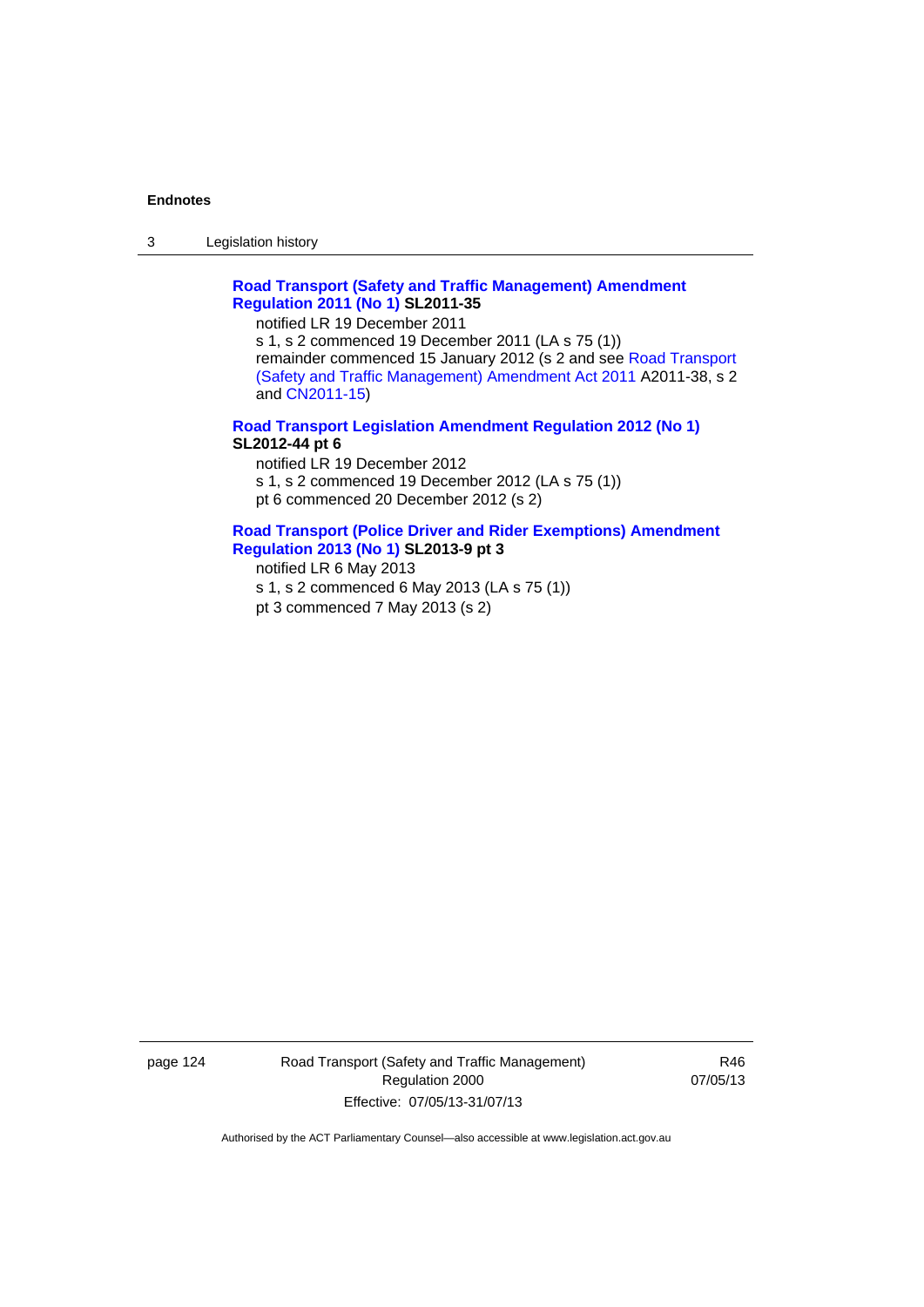# **4 Amendment history Name of regulation**  s 1 am R18 LA **Dictionary**  s 2 om [A2001-27](http://www.legislation.act.gov.au/a/2001-27) amdt 4.24 ins [SL2005-22](http://www.legislation.act.gov.au/sl/2005-22) amdt 1.1 **Dictionary—application to Australian Road Rules**  s 3 hdg bracketed note exp 17 September 2002 (s 4 (3)) s 3 am [A2001-44](http://www.legislation.act.gov.au/a/2001-44) amdt 1.3793 sub [SL2005-22](http://www.legislation.act.gov.au/sl/2005-22) amdt 1.1 *Road* **includes road related area**  s 3A **ins SL2005-22** amdt 1.1 **Meaning of** *park* **and** *stop* s 3B ins [SL2005-22](http://www.legislation.act.gov.au/sl/2005-22) amdt 1.1 **Notes**  s 4 hdg bracketed note exp 17 September 2002 (s 4 (3))<br>s 4 am A2001-44 amdt 1.3794: A2002-30 amdt 3.76 am [A2001-44](http://www.legislation.act.gov.au/a/2001-44) amdt 1.3794; [A2002-30](http://www.legislation.act.gov.au/a/2002-30) amdt 3.769 (2), (3) exp 17 September 2002 (s (4 (3)) **Offences against regulation—application of Criminal Code etc**  s 4A ins [SL2003-1](http://www.legislation.act.gov.au/sl/2003-1) s 16 **Offences against regulation are strict liability offences**  s 4B ins [SL2003-1](http://www.legislation.act.gov.au/sl/2003-1) s 16 **General defence of accident or reasonable effort**  s 4C ins [SL2003-1](http://www.legislation.act.gov.au/sl/2003-1) s 16 **Meaning of Australian Road Rules**<br>s 5 hdg bracketed note e. bracketed note exp 17 September 2002 (s 4 (3)) s 5 sub [SL2004-16](http://www.legislation.act.gov.au/sl/2004-16) s 25 am [SL2005-22](http://www.legislation.act.gov.au/sl/2005-22) amdt 1.2 sub [SL2010-5](http://www.legislation.act.gov.au/sl/2010-5) s 51 **Incorporation of Australian Road Rules into ACT law**  s 6 hdg bracketed note exp 17 September 2002 (s 4 (3)) **Transitional—ARR r 266 and r 267**  s 6A ins SL 2010-5 s 52 exp 14 March 2011 (s 6A (2)) **Substitution—ARR r 300**  s 6B ins [SL2010-38](http://www.legislation.act.gov.au/sl/2010-38) s 4

page 125

R46 07/05/13 Road Transport (Safety and Traffic Management) Regulation 2000 Effective: 07/05/13-31/07/13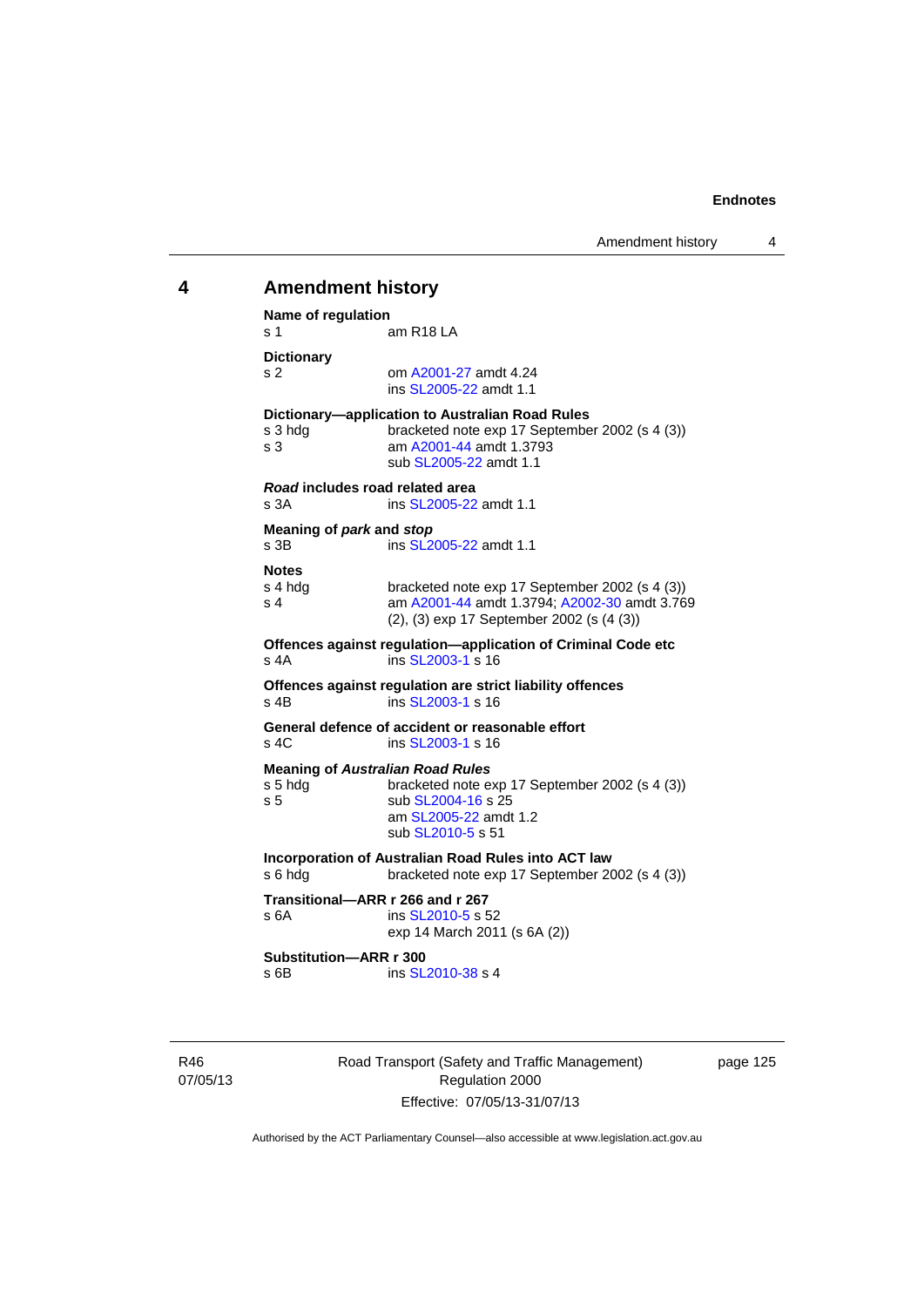| 4        | Amendment history                            |                                                                                                                                                                                                                     |                 |
|----------|----------------------------------------------|---------------------------------------------------------------------------------------------------------------------------------------------------------------------------------------------------------------------|-----------------|
|          | General<br>div 2.2.1 hdg<br>note 2           | am SL2000-52 s 3; SL2001-32 s 3; SL2002-31 s 22;<br>SL2003-12 s 4; SL2004-16 ss 26-30<br>sub SL2005-22 s 4<br>am SL2006-32 amdt 1.92; items renum R24 LA; SL2010-5<br>s 53, s 54; items renum R34 LA; SL2010-5 s 55 |                 |
|          | div 2.2.1 hdg<br>note 3                      | sub SL2005-22 s 4<br>am A2009-22 amdt 1.25; SL2010-33 s 5; items renum R38 LA                                                                                                                                       |                 |
|          | s 7 hdg<br>s <sub>7</sub>                    | References to another law of this jurisdiction etc.<br>bracketed note exp 17 September 2002 (s 4 (3))<br>am A2001-44 amdt 1.3795, amdt 1.3796                                                                       |                 |
|          | s 8 hdg                                      | ARR r 10 (2)-penalties for offences<br>bracketed note exp 17 September 2002 (s 4 (3))                                                                                                                               |                 |
|          | s 8A                                         | ARR r 25 (2)-default speed-limit in built-up area<br>ins SL2003-12 s 5<br>om SL2004-16 s 31                                                                                                                         |                 |
|          | s 9 hdg<br>s 9                               | ARR r 95—emergency stopping lane only signs<br>bracketed note exp 17 September 2002 (s 4 (3))<br>am SL2005-22 amdt 1.3                                                                                              |                 |
|          | ARR r 104-no truck signs<br>s 10 hdg<br>s 10 | bracketed note exp 17 September 2002 (s 4 (3))<br>am SL2005-22 amdt 1.4                                                                                                                                             |                 |
|          | s 12 hdg<br>s 12                             | ARR r 158 (2) (c)-other vehicles permitted to travel in bus lanes<br>bracketed note exp 17 September 2002 (s 4 (3))<br>sub SL2002-31 s 23; SL2005-4 amdt 2.38<br>am SL2006-32 amdt 1.93                             |                 |
|          | s 12A                                        | ARR r 170 (1)-driver not to stop in intersection unless permitted<br>ins SL2004-16 s 32<br>om SL2010-5 s 56                                                                                                         |                 |
|          | s 13 hdg<br>s 13                             | ARR r 179 (1) (c)-stopping in a loading zone-goods and permit vehicles<br>bracketed note exp 17 September 2002 (s 4 (3))<br>sub SL2005-22 s 5                                                                       |                 |
|          | s 13A                                        | ARR r 179 (1) (c) and (2) (c)-stopping in loading zone-taxis<br>ins SL2005-22 s 5                                                                                                                                   |                 |
|          | s 13B                                        | ARR r 183-stopping in a bus zone<br>ins SL2006-32 amdt 1.94                                                                                                                                                         |                 |
|          | s 13C                                        | ARR r 195—stopping at or near a bus stop<br>ins SL2006-32 amdt 1.94                                                                                                                                                 |                 |
| page 126 |                                              | Road Transport (Safety and Traffic Management)<br>Regulation 2000                                                                                                                                                   | R46<br>07/05/13 |

Authorised by the ACT Parliamentary Counsel—also accessible at www.legislation.act.gov.au

Effective: 07/05/13-31/07/13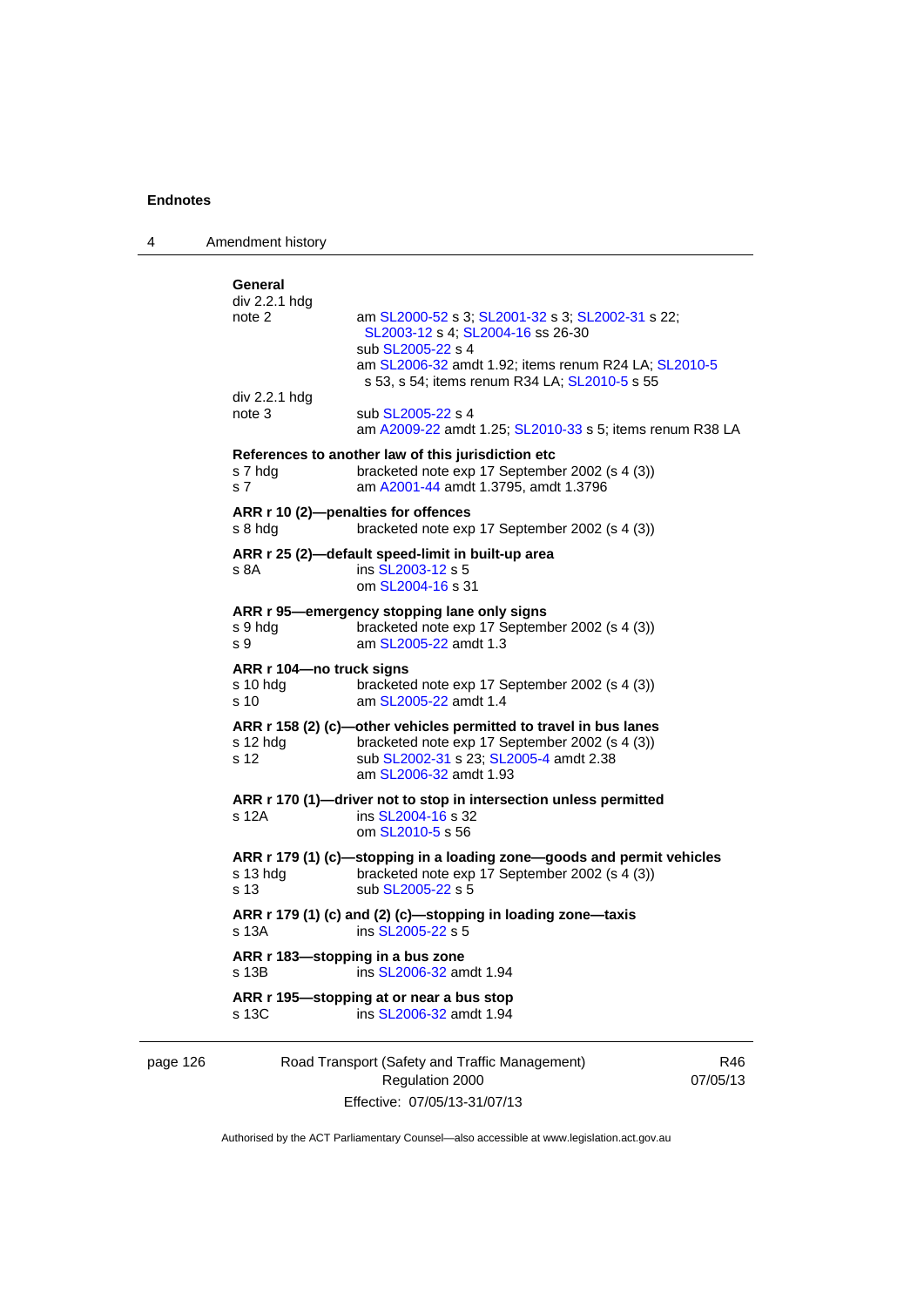| Amendment history |  |
|-------------------|--|
|-------------------|--|

|                             | bracketed note exp 17 September 2002 (s 4 (3))                                                                                                                                                    |
|-----------------------------|---------------------------------------------------------------------------------------------------------------------------------------------------------------------------------------------------|
| s 15 hda                    | ARR r 206 (2) (b), (c)-time extension for people with disabilities permit<br>bracketed note exp 17 September 2002 (s 4 (3))<br>sub SL2005-22 amdt 1.5                                             |
| s 16 hda                    | ARR r 207 (2) (a)-fees for parking in pay parking spaces<br>bracketed note exp 17 September 2002 (s 4 (3))                                                                                        |
| s 16A                       | ARR r 213 (5)-making a motor vehicle secure-exception<br>ins Legislative Assembly AR2000-2 (see Gaz SL2000-20)<br>am SL2004-16 s 33<br>sub SL2005-22 amdt 1.6                                     |
| s 18 hdg<br>s 18            | ARR r 216 (3)-towing a vehicle at night or in hazardous weather conditions<br>bracketed note exp 17 September 2002 (s 4 (3))<br>sub A2009-34 amdt 1.6                                             |
| s 22 hda                    | ARR r 225-use of radar detectors<br>bracketed note exp 17 September 2002 (s 4 (3))                                                                                                                |
| s 22A                       | ARR r 236 (6)-hitchhiking, roadside commerce etc permitted<br>ins SL2004-16 s 34                                                                                                                  |
| s 23 hdg<br>s 23            | ARR r 244C-motorised scooters not to be used<br>bracketed note exp 17 September 2002 (s 4 (3))<br>sub SL2010-5 s 57                                                                               |
| s 23A                       | ARR r 266-children travelling in interstate registered vehicles<br>ins SL2000-21 s 3<br>om SL2004-16 s 35                                                                                         |
|                             | ins SL2010-5 s 58                                                                                                                                                                                 |
|                             | ARR r 266 (2B)-children travelling in goods compartments                                                                                                                                          |
| s 23B                       | ins SL2001-32 s 4<br>amdt 2.40; SL2006-32 amdt 1.95<br>sub SL2010-5 s 58                                                                                                                          |
| s 24 hda<br>s 24            | ARR r 266 (7)-wearing of seatbelts by passengers under 16 years old<br>bracketed note exp 17 September 2002 (s 4 (3))<br>am SL2010-5 s 59                                                         |
| s 25 hdg<br>s <sub>25</sub> | am SL2002-2 s 28; A2002-51 amdt 1.38; SL2005-4 amdt 2.39,<br>ARR r 267 (3)-certificates of exemption from wearing seatbelts<br>bracketed note exp 17 September 2002 (s 4 (3))<br>om SL2010-5 s 60 |

R46 07/05/13 Road Transport (Safety and Traffic Management) Regulation 2000 Effective: 07/05/13-31/07/13

page 127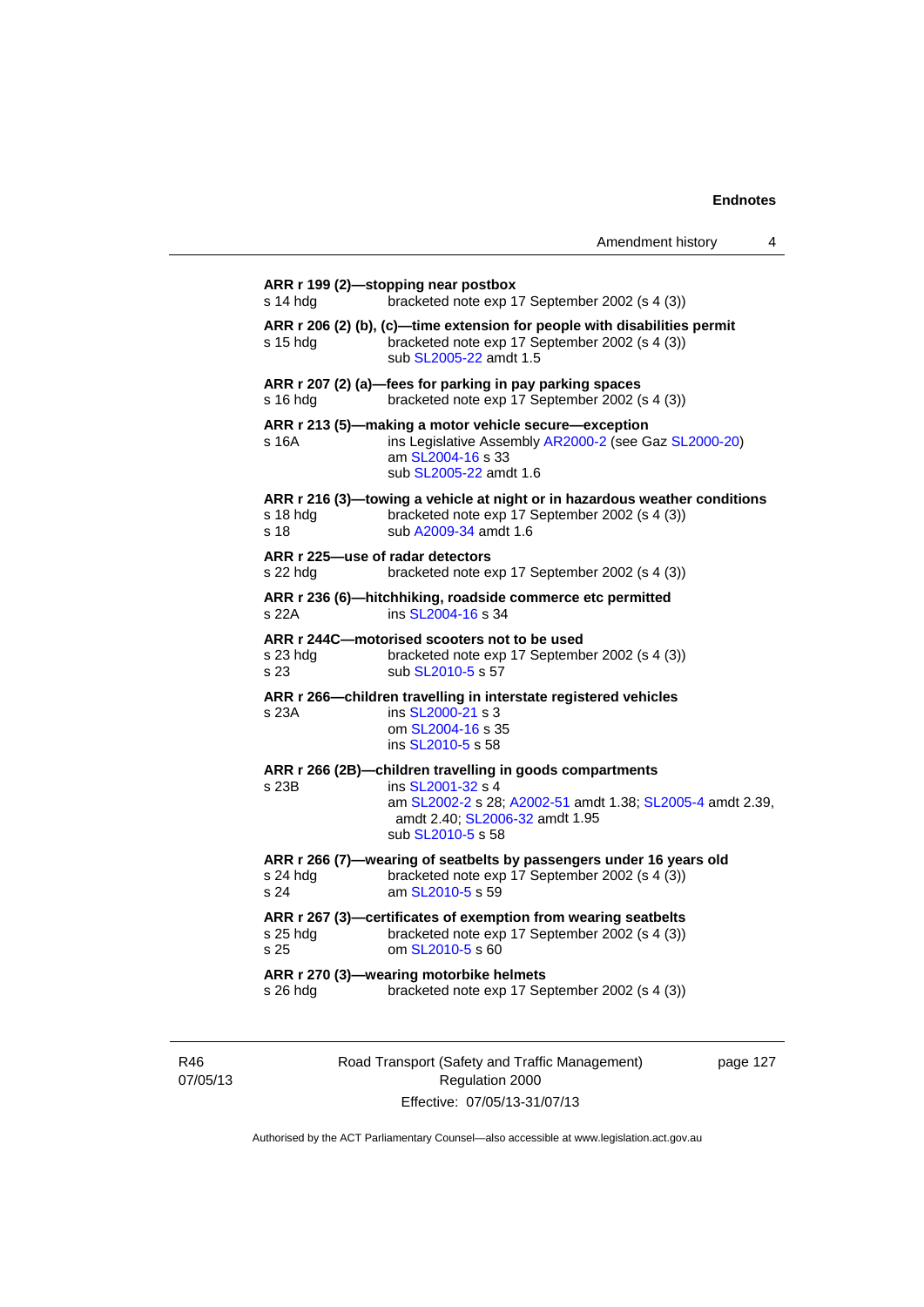| 4 | Amendment history                                       |                                                                                                                                                                                                                                                                                                                                                                                                                                                                                                                                                                    |
|---|---------------------------------------------------------|--------------------------------------------------------------------------------------------------------------------------------------------------------------------------------------------------------------------------------------------------------------------------------------------------------------------------------------------------------------------------------------------------------------------------------------------------------------------------------------------------------------------------------------------------------------------|
|   | s 27 hdg                                                | ARR r 271 (6)-riding on motorbikes<br>bracketed note exp 17 September 2002 (s 4 (3))                                                                                                                                                                                                                                                                                                                                                                                                                                                                               |
|   | s 27A                                                   | ARR r 280 (2) (a)-other vehicles to which B light rules apply<br>ins SL2002-31 s 24<br>sub SL2005-4 amdt 2.41; SL2006-32 amdt 1.96                                                                                                                                                                                                                                                                                                                                                                                                                                 |
|   | s 28 hda<br>s 28                                        | ARR r 287 (3), (4)-duties of participants in crashes<br>bracketed note exp 17 September 2002 (s 4 (3))<br>sub SL2008-40 s 4                                                                                                                                                                                                                                                                                                                                                                                                                                        |
|   | s 29 hdg<br>s 29                                        | ARR r 289 (1) (g)-driving on nature strip<br>bracketed note exp 17 September 2002 (s 4 (3))<br>am SL2004-16 s 36; pars renum R16 LA (see SL2004-16<br>s 37); SL2005-22 amdt 1.7                                                                                                                                                                                                                                                                                                                                                                                    |
|   | s 30                                                    | ARR r 298-driving with a person in or on trailer<br>am SL2005-22 amdt 1.8                                                                                                                                                                                                                                                                                                                                                                                                                                                                                          |
|   | ARR r 313-postal workers<br>s 32 hdg                    | bracketed note exp 17 September 2002 (s 4 (3))                                                                                                                                                                                                                                                                                                                                                                                                                                                                                                                     |
|   | s 33 hdg<br>s 33                                        | ARR dict-definitions for dictionary<br>bracketed note exp 17 September 2002 (s 4 (3))<br>am SL2005-22 amdt 1.9<br>def authorised person am SL2010-33 s 6<br>def emergency worker am A2004-28 amdt 3.61<br>def hire car ins SL2005-4 amdt 2.43<br>def oversize vehicle sub A2009-22 amdt 1.26<br>def <i>police officer</i> sub A2001-56 amdt 3.475<br>def <i>private hire car</i> om SL2005-4 amdt 2.44<br>def <i>public bus</i> sub A2001-62 amdt 1.38<br>def restricted hire vehicle om SL2005-4 amdt 2.44<br>def taxi sub SL2002-2 s 29<br>am SL2005-4 amdt 2.42 |
|   | div 2.2.3 hdg                                           | <b>Offences against the Australian Road Rules</b><br>om SL2003-1 s 17                                                                                                                                                                                                                                                                                                                                                                                                                                                                                              |
|   | <b>Application of Criminal Code</b><br>s 34 hdg<br>s 34 | bracketed note exp 17 September 2002 (s 4 (3))<br>sub A2002-51 amdt 1.39<br>om SL2003-1 s 17                                                                                                                                                                                                                                                                                                                                                                                                                                                                       |
|   | s 35 hdg<br>s 35                                        | Offences are strict liability offences<br>bracketed note exp 17 September 2002 (s 4 (3))<br>am A2002-51 amdt 1.40<br>om SL2003-1 s 17                                                                                                                                                                                                                                                                                                                                                                                                                              |

| page 128 |  |  |
|----------|--|--|
|          |  |  |

page 128 Road Transport (Safety and Traffic Management) Regulation 2000 Effective: 07/05/13-31/07/13

R46 07/05/13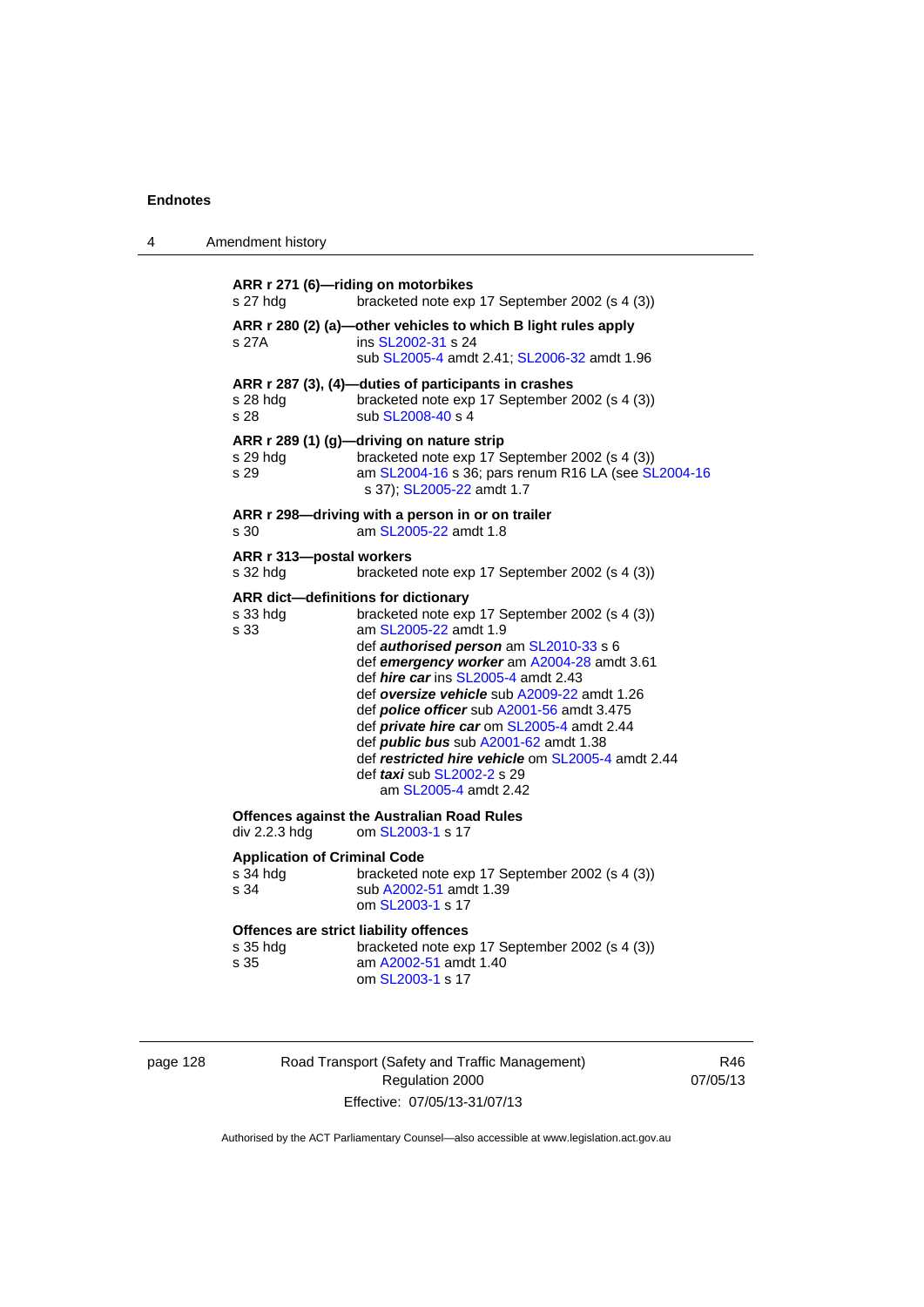| s 36 hdg<br>s 36                                   | bracketed note exp 17 September 2002 (s 4 (3))<br>am A2002-51 amdt 1.41<br>om SL2003-1 s 17                          |
|----------------------------------------------------|----------------------------------------------------------------------------------------------------------------------|
| Making unnecessary engine noise<br>s 37 hdg        | bracketed note exp 17 September 2002 (s 4 (3))                                                                       |
| <b>Emission of waste oil or grease</b><br>s 38 hda | bracketed note exp 17 September 2002 (s 4 (3))                                                                       |
| Safety of persons on trailers<br>s 39 hdg<br>s 39  | bracketed note exp 17 September 2002 (s 4 (3))<br>am SL2005-22 amdt 1.10, amdt 1.11                                  |
| s 40 hdg                                           | Passengers in sidecars to be seated<br>bracketed note exp 17 September 2002 (s 4 (3))                                |
| s 41 hdg                                           | Number of vehicles that may be drawn<br>bracketed note exp 17 September 2002 (s 4 (3))                               |
| Towing by vehicles under 4.5t<br>s 42 hdg          | bracketed note exp 17 September 2002 (s 4 (3))                                                                       |
| Lights on motor vehicles generally<br>$s$ 43 hdg   | bracketed note exp 17 September 2002 (s 4 (3))                                                                       |
| <b>Metered parking</b><br>div 2.3.5 hdg            | sub SL2005-22 s 6                                                                                                    |
| s 44 hdg<br>s <sub>44</sub>                        | Metered parking—parking in spaces<br>bracketed note exp 17 September 2002 (s 4 (3))<br>sub SL2005-22 s 7             |
| Metered parking-parking fees<br>s 44A              | ins SL2005-22 s 7                                                                                                    |
| s 44B                                              | Metered parking-maximum length of stay<br>ins SL2005-22 s 7                                                          |
| s 45 hdg<br>s 45                                   | Metered parking-exceptions to s 44A and s 44B<br>bracketed note exp 17 September 2002 (s 4 (3))<br>sub SL2005-22 s 7 |
| s 46 hdg                                           | Temporary closure of metered parking spaces<br>bracketed note exp 17 September 2002 (s 4 (3))                        |
| <b>Misuse of parking meters</b><br>s 47 hdg        | bracketed note exp 17 September 2002 (s 4 (3))                                                                       |
|                                                    | Interfering with parking meters etc                                                                                  |

R46 07/05/13 Road Transport (Safety and Traffic Management) Regulation 2000 Effective: 07/05/13-31/07/13

page 129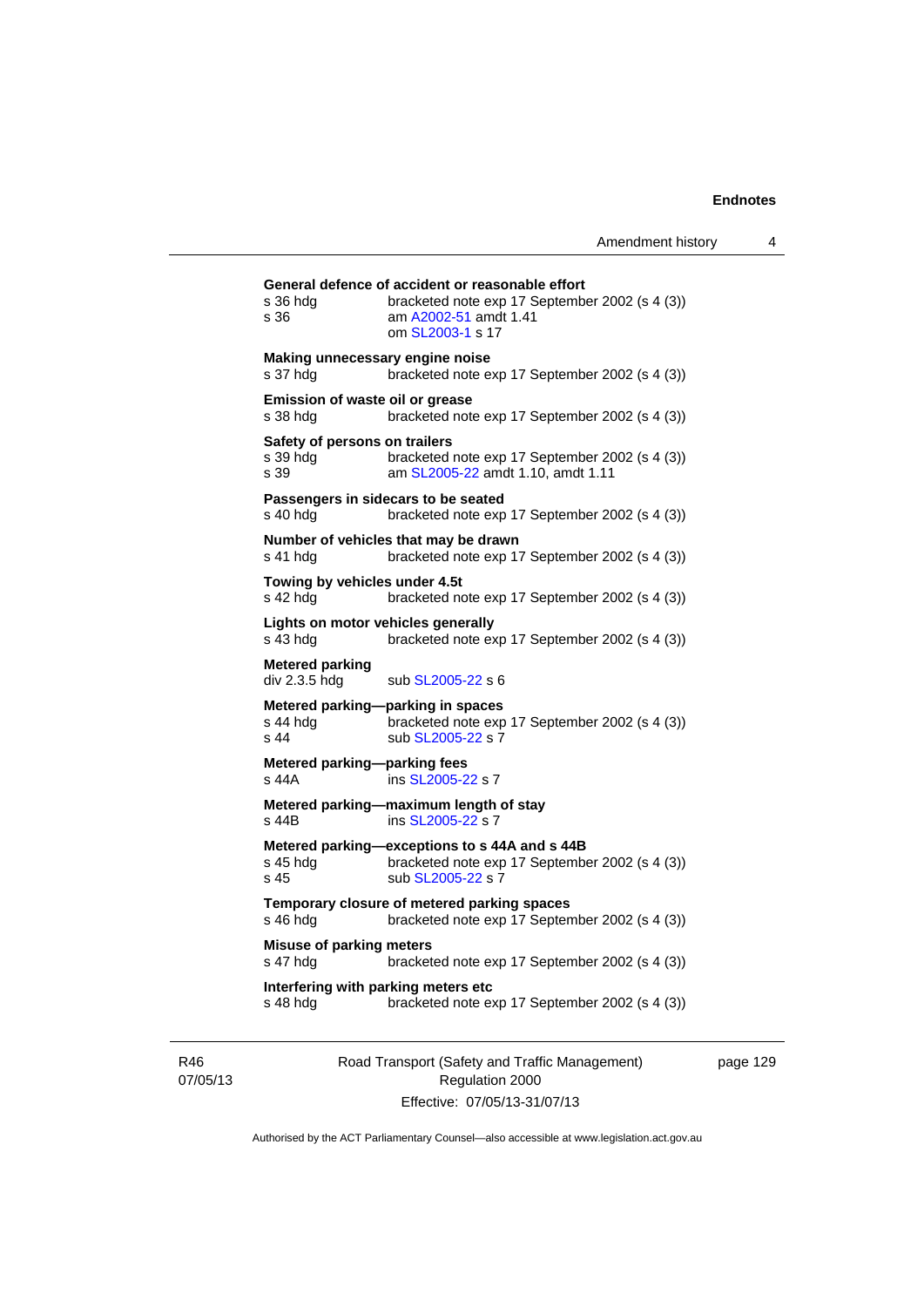4 Amendment history

**Ticket parking**  orig div 2.3.6 hdg renum as div 2.3.8 hdg ins by [SL2005-22](http://www.legislation.act.gov.au/sl/2005-22) s 8 **Ticket parking—parking in spaces**  s 49 hdg bracketed note exp 17 September 2002 (s 4 (3)) s 49 sub [SL2005-22](http://www.legislation.act.gov.au/sl/2005-22) s 8 **Ticket parking—display of tickets**  s 49A ins [SL2005-22](http://www.legislation.act.gov.au/sl/2005-22) s 8 am [SL2010-7](http://www.legislation.act.gov.au/sl/2010-7) s 42 **Ticket parking—maximum length of stay**  s 49B ins [SL2005-22](http://www.legislation.act.gov.au/sl/2005-22) s 8 **Ticket parking—exceptions to s 49A and s 49B**  s 50 hdg bracketed note exp 17 September 2002 (s 4 (3)) s 50 sub [SL2005-22](http://www.legislation.act.gov.au/sl/2005-22) s 8 **Temporary closure of ticket parking spaces and areas**  s 51 hdg bracketed note exp 17 September 2002 (s 4 (3)) sub [SL2005-22](http://www.legislation.act.gov.au/sl/2005-22) amdt 1.12 s 51 am [SL2002-7](http://www.legislation.act.gov.au/sl/2002-7) s 4, s 5; regs renum R6 LA (see [SL2002-7](http://www.legislation.act.gov.au/sl/2002-7) s 6) **Use of false or damaged parking tickets etc**  s 52 hdg bracketed note exp 17 September 2002 (s 4 (3)) s 52 sub [SL2005-22](http://www.legislation.act.gov.au/sl/2005-22) s 9 **Misuse of parking ticket machines**<br>s 53 hdg bracketed note e bracketed note exp 17 September 2002 (s 4 (3)) s 53 sub [SL2005-22](http://www.legislation.act.gov.au/sl/2005-22) s 9 **Interfering with parking ticket machines etc**  s 54 hdg bracketed note exp 17 September 2002 (s 4 (3)) **Interfering with parking tickets**  bracketed note exp 17 September 2002 (s 4 (3)) s 55 sub [SL2005-22](http://www.legislation.act.gov.au/sl/2005-22) s 10 **Other ACT road rules about stopping and parking div 2.3.7 hdg ins SL2005-22 s 10** ins  $SL2005-22$  s 10 **Unauthorised use of parking permits and mobility parking scheme authorities**  bracketed note exp 17 September 2002 (s 4 (3)) s 56 am [A2002-30](http://www.legislation.act.gov.au/a/2002-30) amdt 3.770 sub [SL2005-22](http://www.legislation.act.gov.au/sl/2005-22) s 10 **Interfering with parking permits and mobility parking scheme authorities**  s 56A ins [SL2005-22](http://www.legislation.act.gov.au/sl/2005-22) s 10

page 130 Road Transport (Safety and Traffic Management) Regulation 2000 Effective: 07/05/13-31/07/13

R46 07/05/13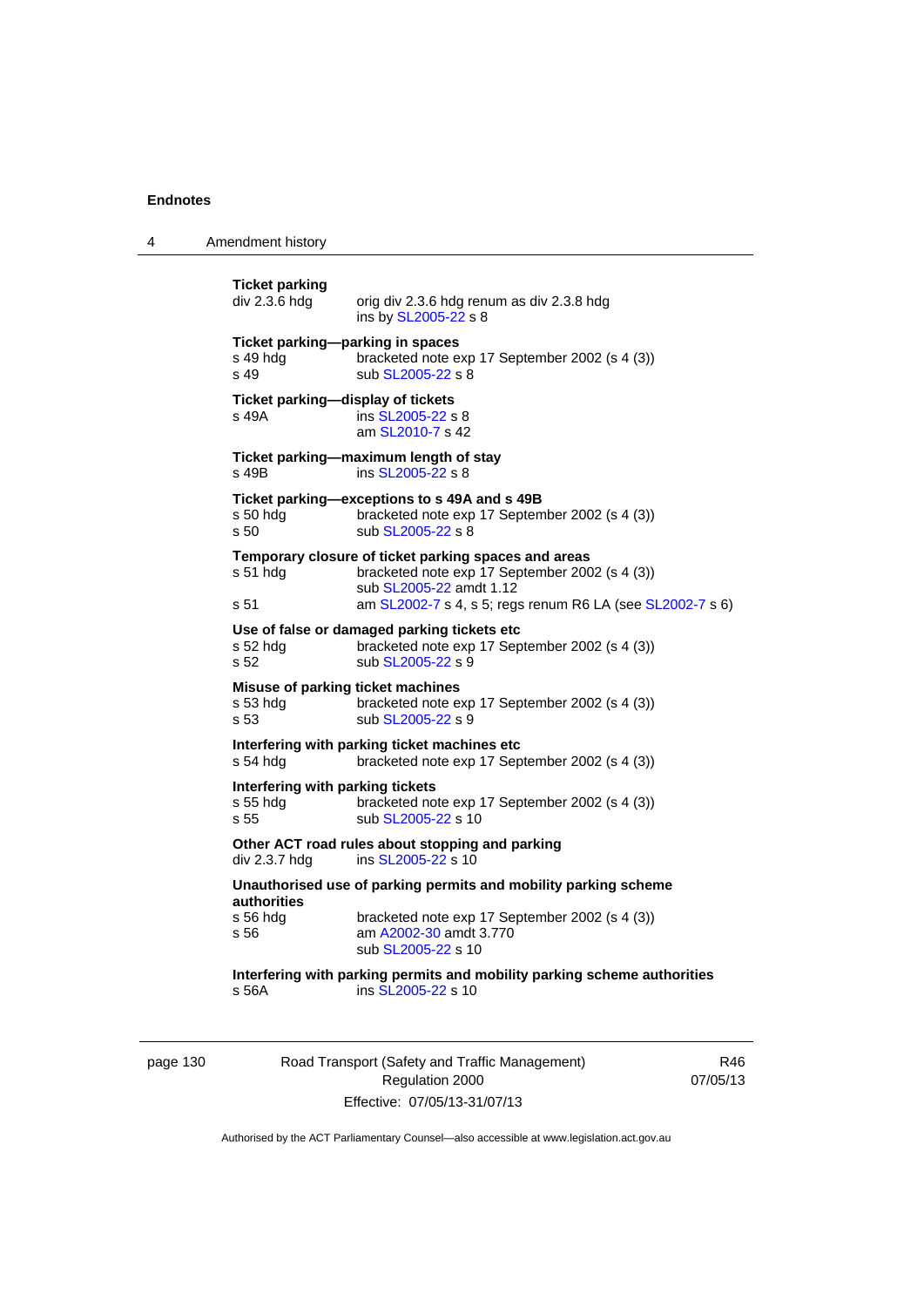|                 |                                              | No stopping on a road with a red kerb                                                                                                                           |          |
|-----------------|----------------------------------------------|-----------------------------------------------------------------------------------------------------------------------------------------------------------------|----------|
|                 | s 57                                         | am SL2001-32 s 5                                                                                                                                                |          |
|                 |                                              | exp 1 December 2002 (s 57 (2))                                                                                                                                  |          |
|                 | s 57A hdg<br>s 57A                           | Stopping public buses in bus zones and at bus stops<br>bracketed note exp 17 September 2002 (s 4 (3))<br>ins SL2000-33 s 3<br>am 2001 Act No 62 amdts 1.39-1.41 |          |
|                 | $s58$ hdg<br>s 58                            | Stopping in an emergency etc or to comply with another law<br>bracketed note exp 17 September 2002 (s 4 (3))<br>am SL2005-22 s 11, s 12                         |          |
|                 | <b>Other ACT road rules</b>                  |                                                                                                                                                                 |          |
|                 | div 2.3.8 hdg                                | (prev div 2.3.6 hdg) ins SL2005-22 s 13                                                                                                                         |          |
|                 | s 59 hdg                                     | <b>Carrying dangerous substances</b><br>bracketed note exp 17 September 2002 (s 4 (3))<br>sub A2004-7 amdt 1.14                                                 |          |
|                 | s 59                                         | am A2004-7 amdt 1.15, amdt 1.16<br>om A2009-34 amdt 1.7                                                                                                         |          |
|                 |                                              | Interrupting funeral processions etc                                                                                                                            |          |
|                 | $s60h$ dg                                    | bracketed note exp 17 September 2002 (s 4 (3))                                                                                                                  |          |
|                 | $s61$ hdg                                    | Driving on roads closed to traffic<br>bracketed note exp 17 September 2002 (s 4 (3))                                                                            |          |
|                 | s 62 hdg                                     | Use of wheeled recreational devices and wheeled toys on roads<br>bracketed note exp 17 September 2002 (s 4 (3))                                                 |          |
|                 |                                              | Devices that are prescribed traffic control devices—Act, dict, def prescribed                                                                                   |          |
|                 | traffic control device<br>$s$ 63 hdg<br>s 63 | bracketed note exp 17 September 2002 (s 4 (3))<br>sub SL2005-22 s 14                                                                                            |          |
|                 | $s$ 64 hdg                                   | Preventing prescribed traffic control devices being clearly visible<br>bracketed note exp 17 September 2002 (s 4 (3))                                           |          |
|                 | $s$ 65 hdg                                   | Use of do not overtake turning vehicle sign<br>bracketed note exp 17 September 2002 (s 4 (3))                                                                   |          |
|                 | s 66                                         | Approvals etc by road transport authority<br>am A2001-44 amdt 1.3797, amdt 1.3798; SL2010-5 s 61, s 62;<br>pars renum R41 LA; A2011-52 amdt 3.184               |          |
|                 | s 68 hdg                                     | Defence of complying with direction of police officer or authorised person<br>bracketed note exp 17 September 2002 (s 4 (3))                                    |          |
|                 | s 69 hdg<br>s 69                             | Exemption for driver of police vehicle—generally—Act, s 35<br>bracketed note exp 17 September 2002 (s 4 (3))<br>sub SL2013-9 s 8                                |          |
| R46<br>07/05/13 |                                              | Road Transport (Safety and Traffic Management)<br>Regulation 2000                                                                                               | page 131 |
|                 |                                              | Effective: 07/05/13-31/07/13                                                                                                                                    |          |

Authorised by the ACT Parliamentary Counsel—also accessible at www.legislation.act.gov.au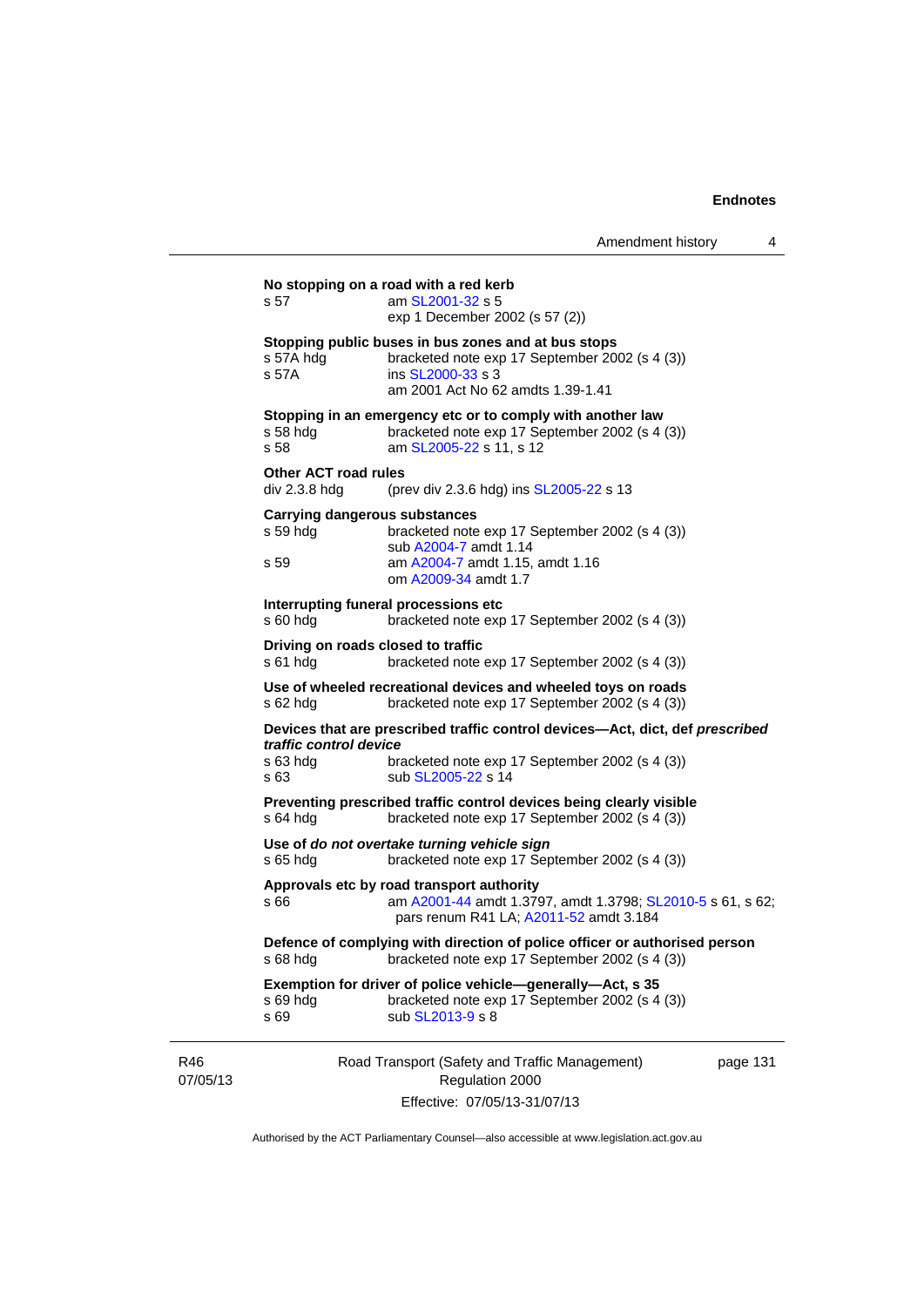| 4 | Amendment history                                                                                                                                                                 |
|---|-----------------------------------------------------------------------------------------------------------------------------------------------------------------------------------|
|   | Exemption for driver of police vehicle-training and assessment<br>ins SL2013-9 s 9<br>s 69A                                                                                       |
|   | <b>Exemption for driver of emergency vehicles</b><br>bracketed note exp 17 September 2002 (s 4 (3))<br>s 70 hdg                                                                   |
|   | Stopping and parking exemption for police and emergency vehicles and                                                                                                              |
|   | authorised people<br>s 71 hdg<br>bracketed note exp 17 September 2002 (s 4 (3))<br>s 71<br>sub SL2002-7 s 7; SL2005-22 s 15                                                       |
|   | <b>Parking</b><br>ch 3 hdg<br>ins SL2001-32 s 6                                                                                                                                   |
|   | <b>Metered parking schemes</b><br>s 72 hdg<br>bracketed note exp 17 September 2002 (s 4 (3))                                                                                      |
|   | <b>Metered parking areas</b><br>s 73 hdg<br>bracketed note exp 17 September 2002 (s 4 (3))<br>am SL2005-22 amdt 1.13<br>s 73                                                      |
|   | <b>Parking meters</b><br>s 74 hdg<br>bracketed note exp 17 September 2002 (s 4 (3))                                                                                               |
|   | <b>Metered parking spaces</b><br>s 75 hdg<br>bracketed note exp 17 September 2002 (s 4 (3))<br>s 74<br>am SL2005-22 s 16                                                          |
|   | <b>Parking authorities</b><br>s 75A<br>ins SL2002-7 s 8<br>am A2011-52 amdt 3.185                                                                                                 |
|   | <b>Parking authority guidelines</b><br>s 75B hdg<br>bracketed note exp 17 September 2002 (s 4 (3))<br>s 75B<br>ins SL2002-7 s 8<br>am A2011-52 amdt 3.186                         |
|   | Ticket parking schemes—road transport authority<br>s 76 hdg<br>sub SL2002-7 s 9<br>bracketed note exp 17 September 2002 (s 4 (3))                                                 |
|   | s 76<br>am SL2005-22 s 17                                                                                                                                                         |
|   | Ticket parking schemes-parking authorities<br>s 76A hdg<br>bracketed note exp 17 September 2002 (s 4 (3))<br>sub SL2005-22 amdt 1.14                                              |
|   | s 76A<br>ins SL2002-7 s 10                                                                                                                                                        |
|   | <b>Ticket parking areas</b><br>s 77 hdg<br>bracketed note exp 17 September 2002 (s 4 (3))<br>s 77<br>am SL2005-22 amdt 1.15, amdt 1.16<br>(3), (4) exp 1 December 2006 (s 77 (4)) |
|   |                                                                                                                                                                                   |

# [page 132](#page-32-0) Road Transport (Safety and Traffic Management) Regulation 2000 Effective: 07/05/13-31/07/13

R46 07/05/13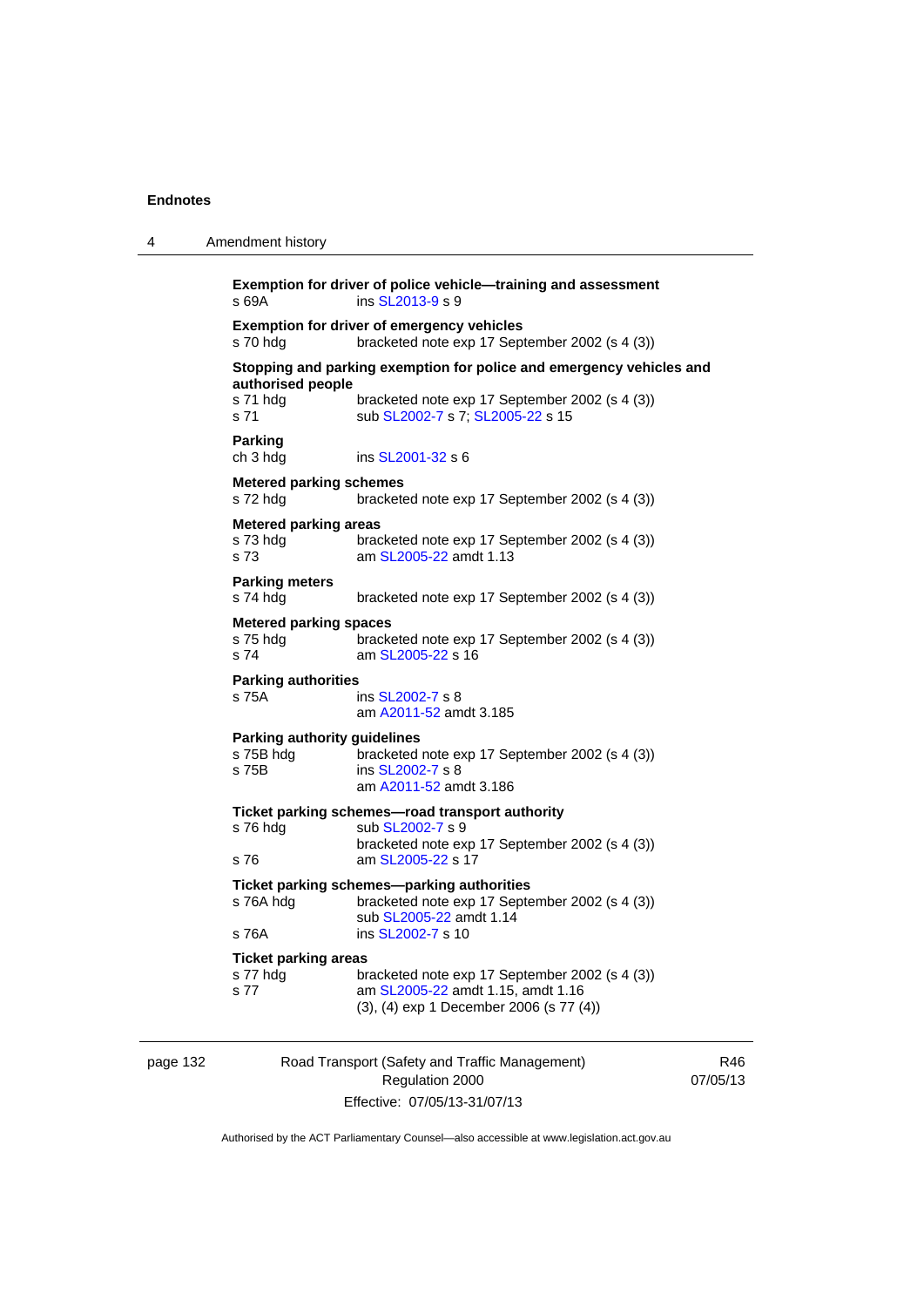| s 78 hdg                                       | bracketed note exp 17 September 2002 (s 4 (3))                                                                                                                                                                                                  |
|------------------------------------------------|-------------------------------------------------------------------------------------------------------------------------------------------------------------------------------------------------------------------------------------------------|
| <b>Ticket machines</b><br>s 79 hdg             | bracketed note exp 17 September 2002 (s 4 (3))                                                                                                                                                                                                  |
| <b>Parking tickets</b><br>s 80 hdg<br>s 80     | bracketed note exp 17 September 2002 (s 4 (3))<br>am SL2002-7 s 11; SL2005-22 ss 18-20; SL2010-7 ss 43-46                                                                                                                                       |
| <b>Duration of parking tickets</b><br>s 81 hdg | bracketed note exp 17 September 2002 (s 4 (3))                                                                                                                                                                                                  |
| Definitions-div 3.1.3<br>s 82 hdg<br>s 82      | bracketed note exp 17 September 2002 (s 4 (3))<br>def code of practice om SL2008-47 amdt 1.4<br>def exemption om SL2008-47 amdt 1.4<br>def existing operator om SL2008-47 amdt 1.4<br>def existing operator's certificate om SL2008-47 amdt 1.4 |
| s 83 hdg                                       | References in div 3.1.3 to land adjoining residential land<br>bracketed note exp 17 September 2002 (s 4 (3))                                                                                                                                    |
| s 84 hdg                                       | Vehicle parked partly on residential land<br>bracketed note exp 17 September 2002 (s 4 (3))                                                                                                                                                     |
| s 85 hdg<br>s.85                               | Parking of certain vehicles on residential land prohibited<br>bracketed note exp 17 September 2002 (s 4 (3))<br>am SL2005-22 amdt 1.17; SL2008-47 amdt 1.5                                                                                      |
| s 85A                                          | No more than 1 heavy vehicle on residential land<br>ins SL2008-47 amdt 1.6                                                                                                                                                                      |
| s 85B                                          | Heavy vehicles to be parked away from residential land boundaries<br>ins SL2008-47 amdt 1.6                                                                                                                                                     |
| s 86 hdg<br>s 86                               | Parking of certain vehicles on land adjoining residential land prohibited<br>bracketed note exp 17 September 2002 (s 4 (3))<br>am SL2005-22 amdt 1.17; SL2008-47 amdt 1.7, amdt 1.8;<br>ss renum R29 LA                                         |
| s 87 hdg                                       | Parking of certain commercial vehicles on land with multi-unit housing<br>bracketed note exp 17 September 2002 (s 4 (3))<br>sub A2007-25 amdt 1.165                                                                                             |
| s 87                                           | am A2002-30 amdt 3.771; SL2005-22 amdt 1.17; A2007-25<br>amdt 1.166, amdt 1.167; SL2008-47 amdt 1.9; ss renum R29                                                                                                                               |

R46 07/05/13 Road Transport (Safety and Traffic Management) Regulation 2000 Effective: 07/05/13-31/07/13

page 133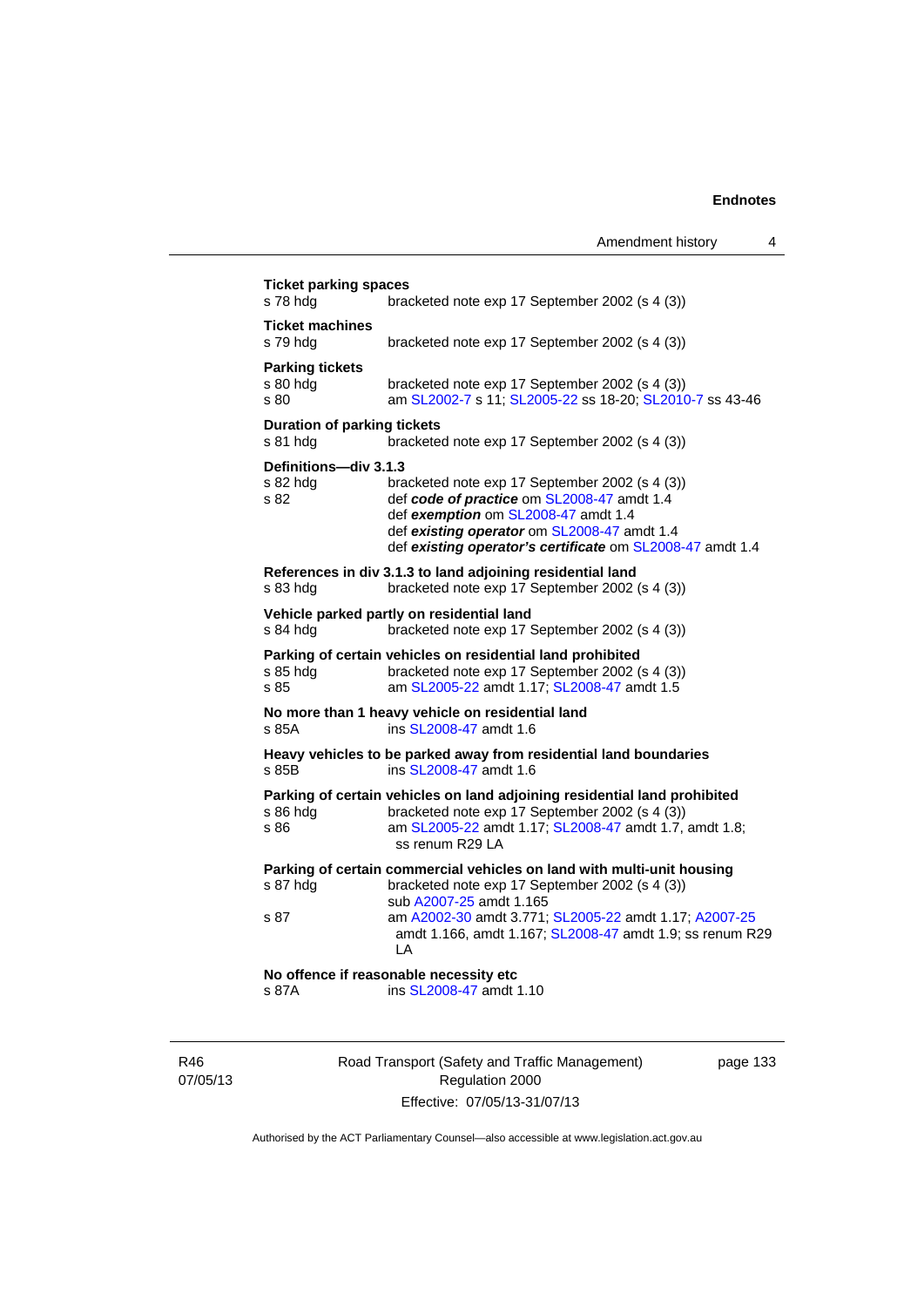| 4 | Amendment history                                                                                                                                                                                                                         |
|---|-------------------------------------------------------------------------------------------------------------------------------------------------------------------------------------------------------------------------------------------|
|   | Heavy vehicle refrigeration units not to be operated on residential land<br>ins SL2008-47 amdt 1.10<br>s 87B                                                                                                                              |
|   | Prohibition on night operation of heavy vehicle<br>ins SL2008-47 amdt 1.10<br>s 87C                                                                                                                                                       |
|   | Daily infringement<br>s 88 hdg<br>bracketed note exp 17 September 2002 (s 4 (3))<br>am A2007-25 amdt 1.168<br>s 88<br>sub SL2008-47 amdt 1.11                                                                                             |
|   | Heavy vehicle parking-enforcement<br>div 3.1.3A hdg<br>ins SL2008-47 amdt 1.13                                                                                                                                                            |
|   | Meaning of occupier-div 3.1.3A<br>s 89 hda<br>bracketed note exp 17 September 2002 (s 4 (3))<br>am A2001-44 amdt 1.3799, amdt 1.3800<br>s 89<br>om SL2008-47 amdt 1.12<br>ins SL2008-47 amdt 1.13                                         |
|   | Power to enter premises<br>bracketed note exp 17 September 2002 (s 4 (3))<br>s 90 hdg<br>am A2001-44 amdts 1.3801-1.3803<br>s 90<br>def the code of practice om A2001-44 amdt 1.3803<br>om SL2008-47 amdt 1.12<br>ins SL2008-47 amdt 1.13 |
|   | Production of identity card<br>s 91 hdg<br>bracketed note exp 17 September 2002 (s 4 (3))<br>om SL2008-47 amdt 1.12<br>s 91<br>ins SL2008-47 amdt 1.13                                                                                    |
|   | <b>Consent to entry</b><br>s 92 hdg<br>bracketed note exp 17 September 2002 (s 4 (3))<br>am SL2005-22 s 21<br>s 92<br>om SL2008-47 amdt 1.12<br>ins SL2008-47 amdt 1.13<br>am A2010-18 amdt 3.93                                          |
|   | General powers on entry to premises<br>bracketed note exp 17 September 2002 (s 4 (3))<br>s 93 hdg<br>om SL2008-47 amdt 1.12<br>s 93<br>ins SL2008-47 amdt 1.13                                                                            |
|   | Damage etc to be minimised<br>bracketed note exp 17 September 2002 (s 4 (3))<br>s 94 hdg<br>s 94<br>om SL2008-47 amdt 1.12<br>ins SL2008-47 amdt 1.13                                                                                     |
|   |                                                                                                                                                                                                                                           |

| page 134 |  |
|----------|--|
|          |  |

Road Transport (Safety and Traffic Management) Regulation 2000 Effective: 07/05/13-31/07/13

R46 07/05/13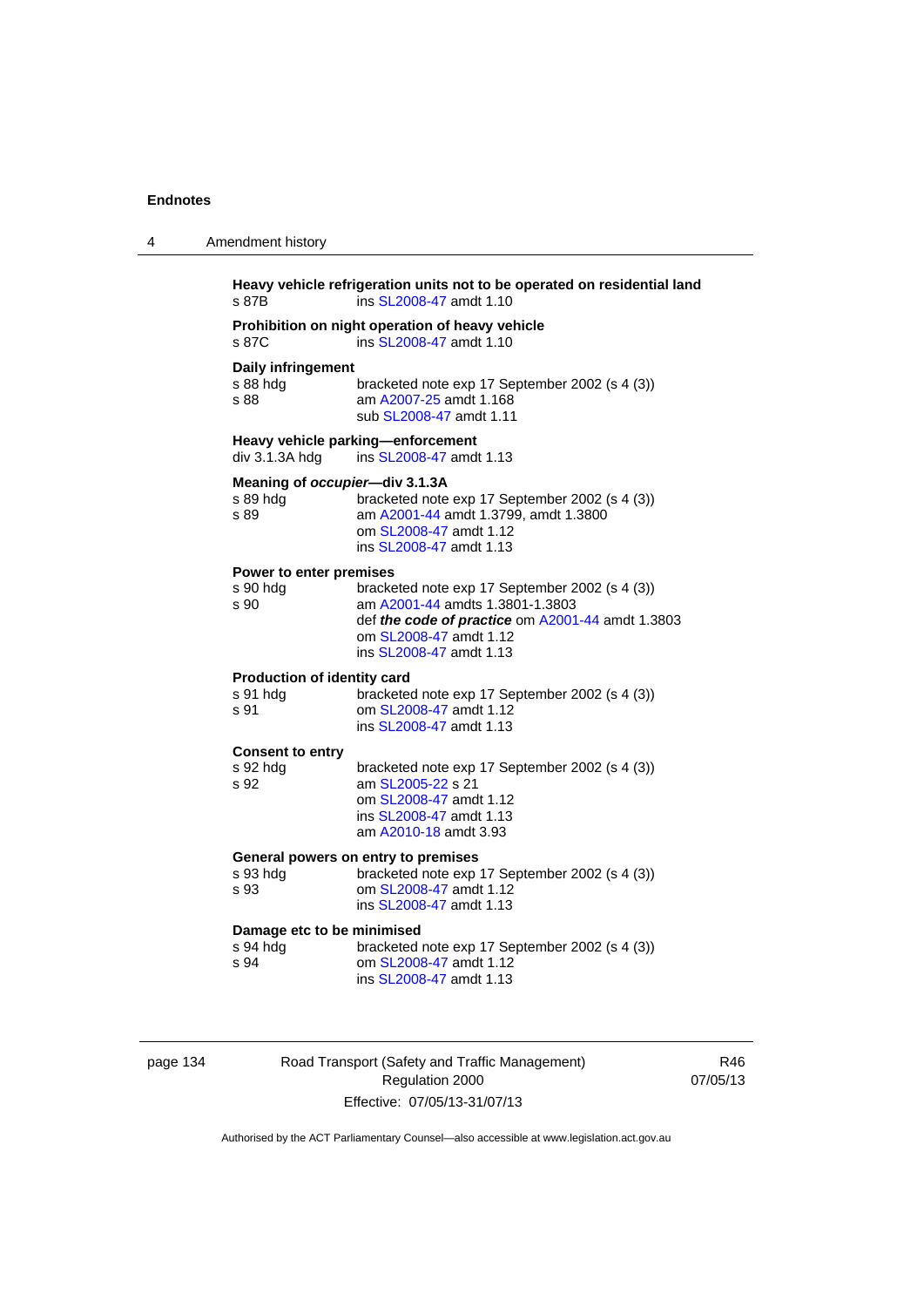| s 95 hda<br>s 95                                            | <b>Compensation for exercise of enforcement powers</b><br>bracketed note exp 17 September 2002 (s 4 (3))<br>om SL2008-47 amdt 1.12<br>ins SL2008-47 amdt 1.13 |
|-------------------------------------------------------------|---------------------------------------------------------------------------------------------------------------------------------------------------------------|
| s 96 hda<br>s 96                                            | Loss etc of existing operator's certificate<br>bracketed note exp 17 September 2002 (s 4 (3))<br>om SL2008-47 amdt 1.12                                       |
| s 97 hda<br>s 97                                            | Cancellation of existing operator's certificate etc<br>bracketed note exp 17 September 2002 (s 4 (3))<br>am A2002-30 amdt 3.772<br>om SL2008-47 amdt 1.12     |
| s 97A hdg<br>s 97A                                          | Other powers to provide pay parking<br>bracketed note exp 17 September 2002 (s 4 (3))<br>ins SL2002-7 s 12                                                    |
| <b>Overlapping schemes</b><br>s 98 hda<br>s 98              | bracketed note exp 17 September 2002 (s 4 (3))<br>am SL2002-7 s 13                                                                                            |
| Income from ticket parking scheme<br>s 98A hda<br>s 98A     | bracketed note exp 17 September 2002 (s 4 (3))<br>ins SL2002-7 s 14                                                                                           |
| <b>Costs of ticket parking scheme</b><br>s 98B hdg<br>s 98B | bracketed note exp 17 September 2002 (s 4 (3))<br>ins SL2002-7 s 14                                                                                           |
| Trailers not separately chargeable<br>s 99 hda              | bracketed note exp 17 September 2002 (s 4 (3))                                                                                                                |
| <b>Parking permits</b><br>s 100 hdg<br>s 100                | bracketed note exp 17 September 2002 (s 4 (3))<br>sub SL2005-22 s 22                                                                                          |
| s 101 hda<br>s 101                                          | <b>Mobility parking scheme authorities</b><br>bracketed note exp 17 September 2002 (s 4 (3))<br>sub SL2005-22 s 22                                            |
| s 101A                                                      | Parking permits and mobility parking scheme authorities-cancellation<br>ins SL2005-22 s 22                                                                    |
| cancelled                                                   | Parking permits and mobility parking scheme authorities—return when                                                                                           |
| s 101B                                                      | ins SL2005-22 s 22                                                                                                                                            |
| Parking-other provisions<br>pt 3.3 hdg                      | ins SL2006-51 s 4                                                                                                                                             |
|                                                             |                                                                                                                                                               |

R46 07/05/13 Road Transport (Safety and Traffic Management) Regulation 2000 Effective: 07/05/13-31/07/13

page 135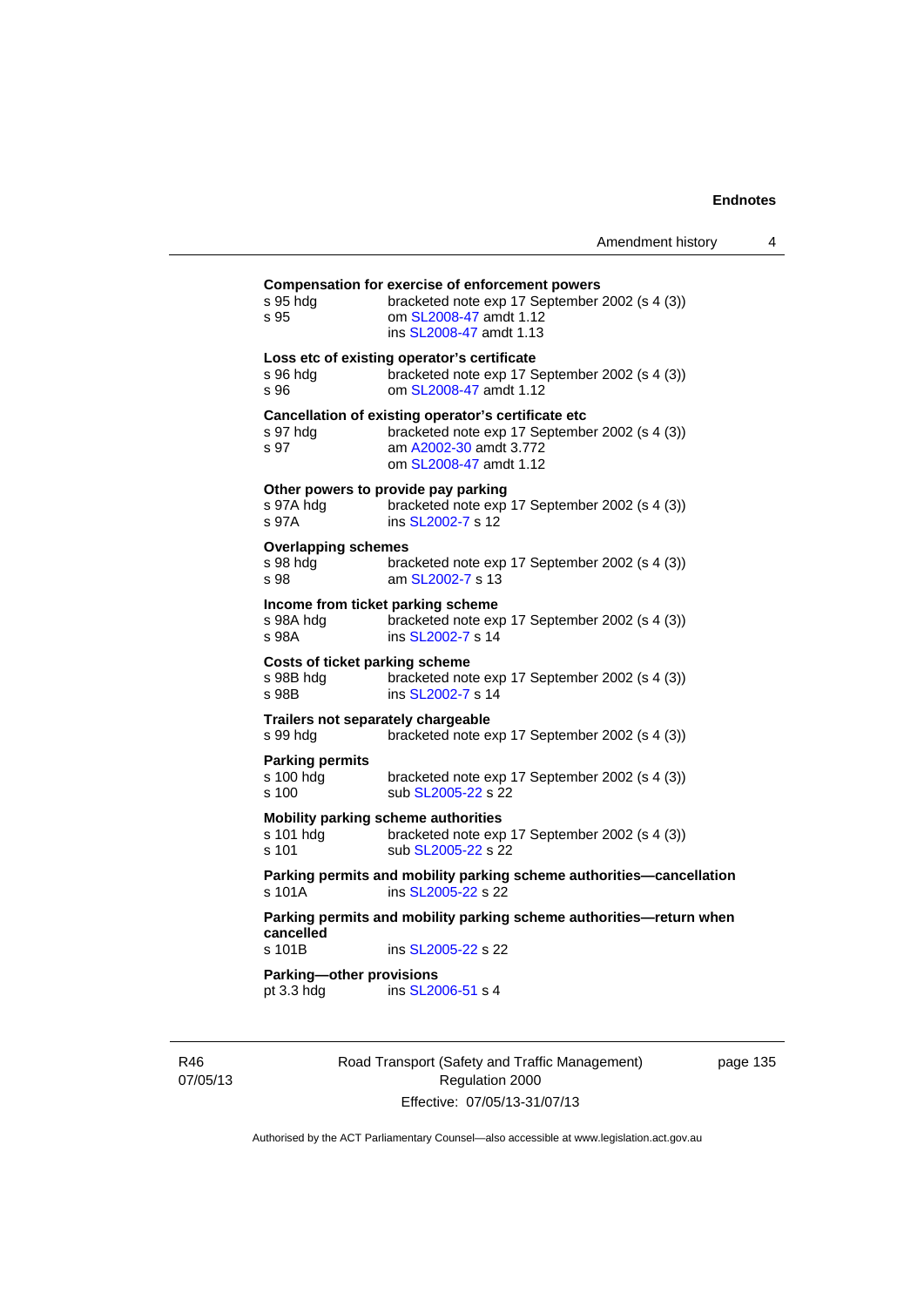4 Amendment history

```
Marking tyres by parking inspectors 
SL2006-51 s 4
Definitions—ch 4 
s 102 hdg bracketed note exp 17 September 2002 (s 4 (3))<br>s 102 am SL2000-33 s 4: SL2000-52 s 4
                   SL2000-33SL2000-52 s 4
                    def approved police speedometer ins SL2001-32 s 7 
                    def digital camera detection device sub SL2001-32 s 8; 
                    SL2007-20 s 4 
                    def fixed camera detection device ins SL2007-20 s 5 
                    def laser speed measuring device sub SL2004-47 s 40 
                       am SL2009-7 s 4 
                    def loop detector speed measuring device ins SL2006-51
                    s 5 
                    def piezo strip speed measuring device sub SL2006-51 s 6 
                    def radar speed measuring device sub SL2004-47 s 41; 
                    SL2007-20 s 6 
                       am SL2009-7 s 5 
                    def security checksum ins SL2001-32 s 9 
                    def testing authority am SL2001-32 s 10; SL2004-47 s 42;
                    SL2009-6 s 33 
                    def traffic lights camera detection device am SL2006-51 s 7 
                       om SL2007-20 s 7 
                    def WORM disk ins SL2004-47 s 43 
Approved traffic offence detection devices 
s 103 hdg bracketed note exp 17 September 2002 (s 4 (3))<br>s 103 sub SL2000-52 s 5
                   SL2000-52 s 5
                    am SL2001-32 s 11; SL2006-51 s 8; SL2007-20 s 8; 
                    SL2011-35 s 4 
Approval of police vehicle speedometers 
s 103A ins SL2001-32 s 12 
                    am A2011-52 amdt 3.187
Average speed detection systems—Act, s 22AA, s 23B and s 24 (2) 
SL2011-35 s 5
Major testing of laser speed measuring devices 
s 104 hdg bracketed note exp 17 September 2002 (s 4 (3))<br>s 104 am SL2000-33 s 5
                   SL2000-33 s 5
                    sub SL2000-52 s 5 
                    am SL2001-32 regs 13-17 
                    sub SL2004-47 s 44
```

| page 136 |  |
|----------|--|
|----------|--|

136 Road Transport (Safety and Traffic Management) Regulation 2000 Effective: 07/05/13-31/07/13

R46 07/05/13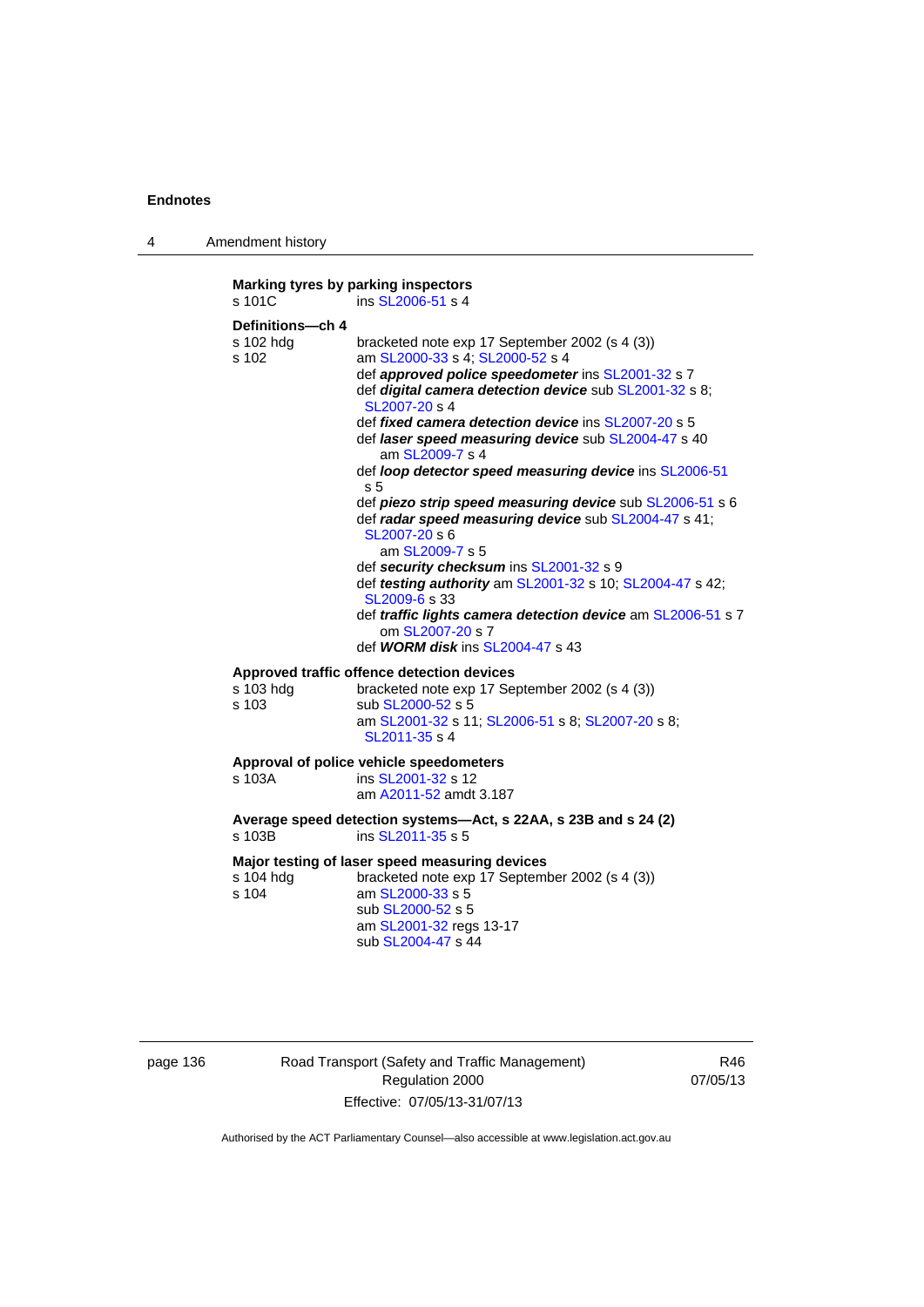| s 104A                                    | Major testing of other traffic offence detection devices<br>ins SL2004-47 s 44                                                           |
|-------------------------------------------|------------------------------------------------------------------------------------------------------------------------------------------|
|                                           | am SL2006-51 ss 9-11; ss renum R26 LA<br>sub SL2007-20 s 9<br>am SL2011-35 s 6, s 7                                                      |
| s 104B                                    | Certification and sealing of traffic offence detection devices<br>ins SL2004-47 s 44<br>am SL2011-35 s 8                                 |
| s 105 hdg<br>s 105                        | Use of certain digital camera detection devices<br>bracketed note exp 17 September 2002 (s 4 (3))<br>sub SL2001-32 s 18; SL2007-20 s 10  |
| s 105A hdg                                | Use of certain laser speed measuring devices<br>bracketed note exp 17 September 2002 (s 4 (3))<br>sub SL2007-20 s 11                     |
| s 105A                                    | ins SL2001-32 s 18<br>am SL2007-20 s 11; ss renum R27 LA                                                                                 |
| s 105B hdg                                | Use of certain radar speed measuring devices<br>bracketed note exp 17 September 2002 (s 4 (3))<br>sub SL2007-20 s 12                     |
| s 105B                                    | ins SL2001-32 s 18<br>am SL2007-20 s 12; ss renum R27 LA                                                                                 |
| s 106 hdg                                 | Approved people-testing and sealing<br>bracketed note exp 17 September 2002 (s 4 (3))                                                    |
| Approved people-use<br>s 107 hdg<br>s 107 | bracketed note exp 17 September 2002 (s 4 (3))<br>am SL2000-52 s 6; SL2007-20 s 13                                                       |
| s 107A                                    | Recording of camera detection device image files-Act, s 23 (2) (c) (ii)<br>ins SL2001-32 s 19<br>am SL2004-47 s 45<br>sub SL2007-20 s 14 |
| s 107B                                    | Verification of camera detection device image files-Act, s 23 (2) (c) (iii)<br>ins SL2001-32 s 19<br>sub SL2007-20 s 14                  |
| s 23 (2) (c) (iii)                        | Verification of traffic lights camera detection device image files-Act,                                                                  |
| s 107C                                    | ins SL2001-32 s 19<br>om SL2007-20 s 14                                                                                                  |
|                                           |                                                                                                                                          |

R46 07/05/13 Road Transport (Safety and Traffic Management) Regulation 2000 Effective: 07/05/13-31/07/13

page 137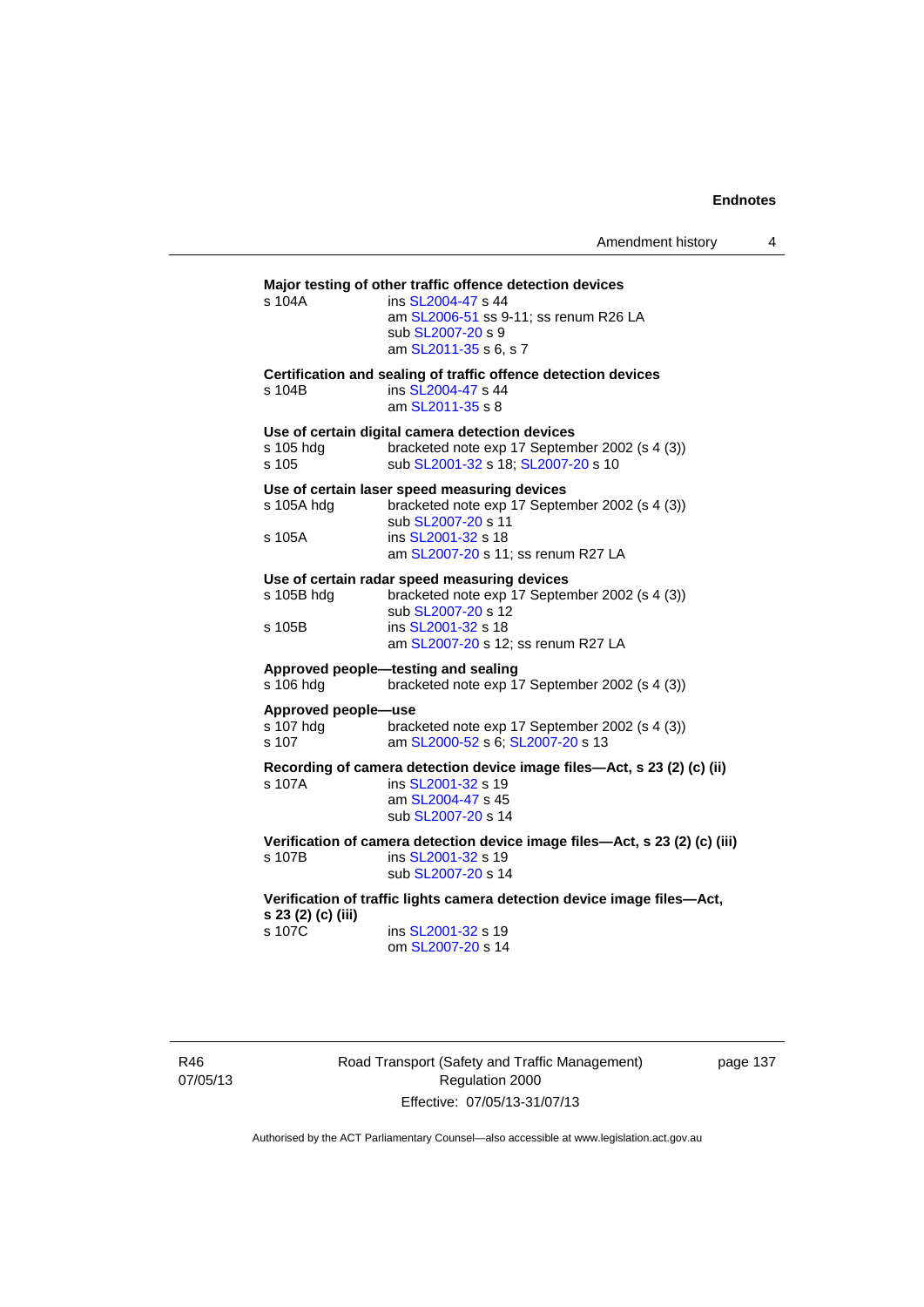| 4 | Amendment history                               |                                                                                                                                                                                                                                                                                                                                                               |
|---|-------------------------------------------------|---------------------------------------------------------------------------------------------------------------------------------------------------------------------------------------------------------------------------------------------------------------------------------------------------------------------------------------------------------------|
|   | s 108 hdg<br>s 108                              | Meaning of codes etc on image taken by approved camera detection device<br>or approved average speed detection system-Act, s 24 (2) (a)<br>bracketed note exp 17 September 2002 (s 4 (3))<br>sub SL2011-35 s 9<br>sub SL2000-33 s 6; SL2000-52 s 7<br>am SL2001-32 regs 20-22; SL2005-7 ss 4-6; SL2006-51 s 12;<br>SL2007-20 s 15, s 16; SL2011-35 s 10, s 11 |
|   | <b>Additional powers of police</b><br>s 109 hdg | bracketed note exp 17 September 2002 (s 4 (3))                                                                                                                                                                                                                                                                                                                |
|   | Prohibition on car minding<br>s 110 hdg         | bracketed note exp 17 September 2002 (s 4 (3))                                                                                                                                                                                                                                                                                                                |
|   | s 111 hdg<br>s 111                              | Removal of unattended vehicles-Act, s 32 (1) (c)<br>bracketed note exp 17 September 2002 (s 4 (3))<br>sub SL2005-22 amdt 1.18                                                                                                                                                                                                                                 |
|   | s 112 hda<br>s 112                              | Disposal of impounded or forfeited vehicles<br>bracketed note exp 17 September 2002 (s 4 (3))<br>am A2001-29 s 14<br>sub SL2001-32 s 23<br>am A2010-15 amdt 2.5                                                                                                                                                                                               |
|   | s 112A hdg<br>s 112A                            | Disposal of forfeited vehicles-Act, s 10J<br>bracketed note exp 17 September 2002 (s 4 (3))<br>ins SL2001-32 s 23                                                                                                                                                                                                                                             |
|   | s 113 hdg                                       | Responsible person to inspect driver licence<br>bracketed note exp 17 September 2002 (s 4 (3))                                                                                                                                                                                                                                                                |
|   | Responsible person's consent<br>s 114 hdg       | bracketed note exp 17 September 2002 (s 4 (3))                                                                                                                                                                                                                                                                                                                |
|   | s 115 hdg<br>s 115                              | Standards for safe carriage of loads-Act, s 14 (2)<br>bracketed note exp 17 September 2002 (s 4 (3))<br>sub A2002-51 amdt 1.42<br>om SL2003-1 s 18<br>ins A2005-62 amdt 1.6                                                                                                                                                                                   |
|   | s 116 hdg<br>s 116                              | Tracked vehicle-Act, dict, def vehicle, par (b)<br>bracketed note exp 17 September 2002 (s 4 (3))<br>am A2002-51 amdt 1.43<br>om SL2003-1 s 18<br>ins SL2012-44 s 8                                                                                                                                                                                           |
|   | s 117 hdg<br>s 117                              | General defence of accident or reasonable effort<br>bracketed note exp 17 September 2002 (s 4 (3))<br>am A2002-51 amdt 1.44<br>om SL2003-1 s 18                                                                                                                                                                                                               |

page 138 Road Transport (Safety and Traffic Management) Regulation 2000 Effective: 07/05/13-31/07/13

R46 07/05/13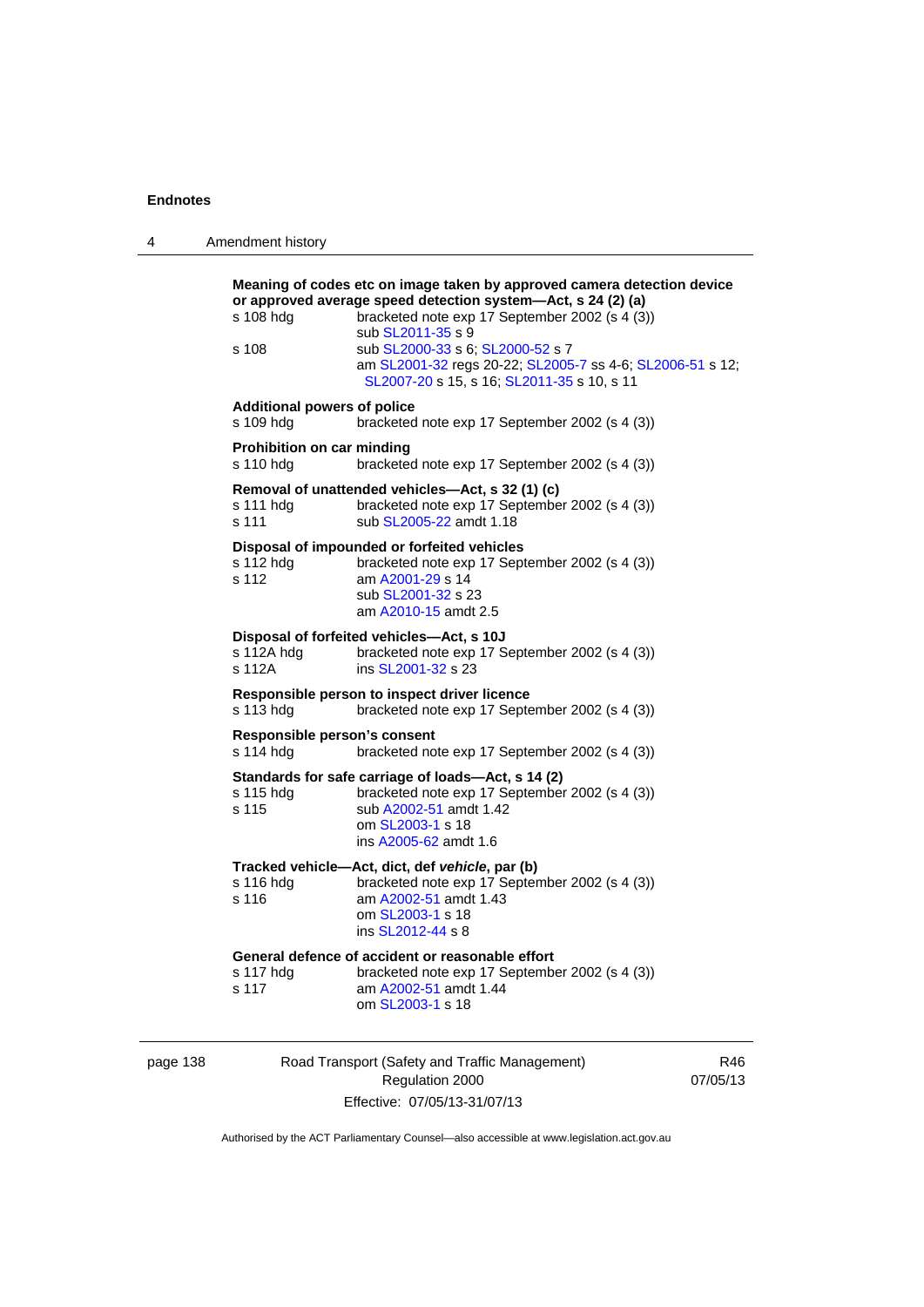| <b>Transitional</b><br>ch 6 hdg                             | exp 1 March 2002 (s 128)                                                                     |
|-------------------------------------------------------------|----------------------------------------------------------------------------------------------|
| Parking<br>pt 6.1 hdg                                       | exp 1 March 2002 (s 128)                                                                     |
| s 118                                                       | <b>Existing Class A and Class B parking spaces</b><br>exp 1 March 2002 (s 128)               |
| <b>Existing parking labels</b><br>s 119                     | exp 1 March 2002 (s 128)                                                                     |
| <b>Existing disability labels</b><br>s 120                  | exp 1 June 2000 (s 120)                                                                      |
| <b>Existing codes of practice</b><br>s 121                  | exp 1 March 2002 (s 128)                                                                     |
| <b>Existing exemptions</b><br>s 122                         | exp 1 March 2002 (s 128)                                                                     |
| s 123                                                       | Existing applications for exemptions and variation of conditions<br>exp 1 March 2002 (s 128) |
| <b>Existing notices to show cause</b><br>s 124              | exp 1 March 2002 (s 128)                                                                     |
| <b>Traffic offence detection devices</b><br>pt 6.2 hdg      | exp 1 March 2002 (s 128)                                                                     |
| <b>Existing tests and certificates</b><br>s 125             | am SL2001-32 s 24<br>exp 1 March 2002 (s 128)                                                |
| <b>Existing approved people-use</b><br>s 126                | exp 1 March 2002 (s 128)                                                                     |
| Other transitional provisions<br>pt $6.3$ hdg               | exp 1 March 2002 (s 128)                                                                     |
| s 127                                                       | <b>Existing medical certificate about seatbelts</b><br>exp 1 March 2002 (s 128)              |
| Expiry of ch 6<br>s 128                                     | am A2001-27 amdt 4.25<br>am A2001-44 amdt 1.3804<br>exp 1 March 2002 (s 128)                 |
| sch 1                                                       | <b>Meaning of location codes on images</b><br>sub SL2000-33 s 8                              |
| <b>Digital camera detection devices</b><br>sch 1 pt 1.1 hdg | (prev sch 1 pt 1 hdg) ins SL2000-52 s 8                                                      |
|                                                             | Road Transport (Safety and Traffic Management)                                               |

R46 07/05/13

Regulation 2000 Effective: 07/05/13-31/07/13 page 139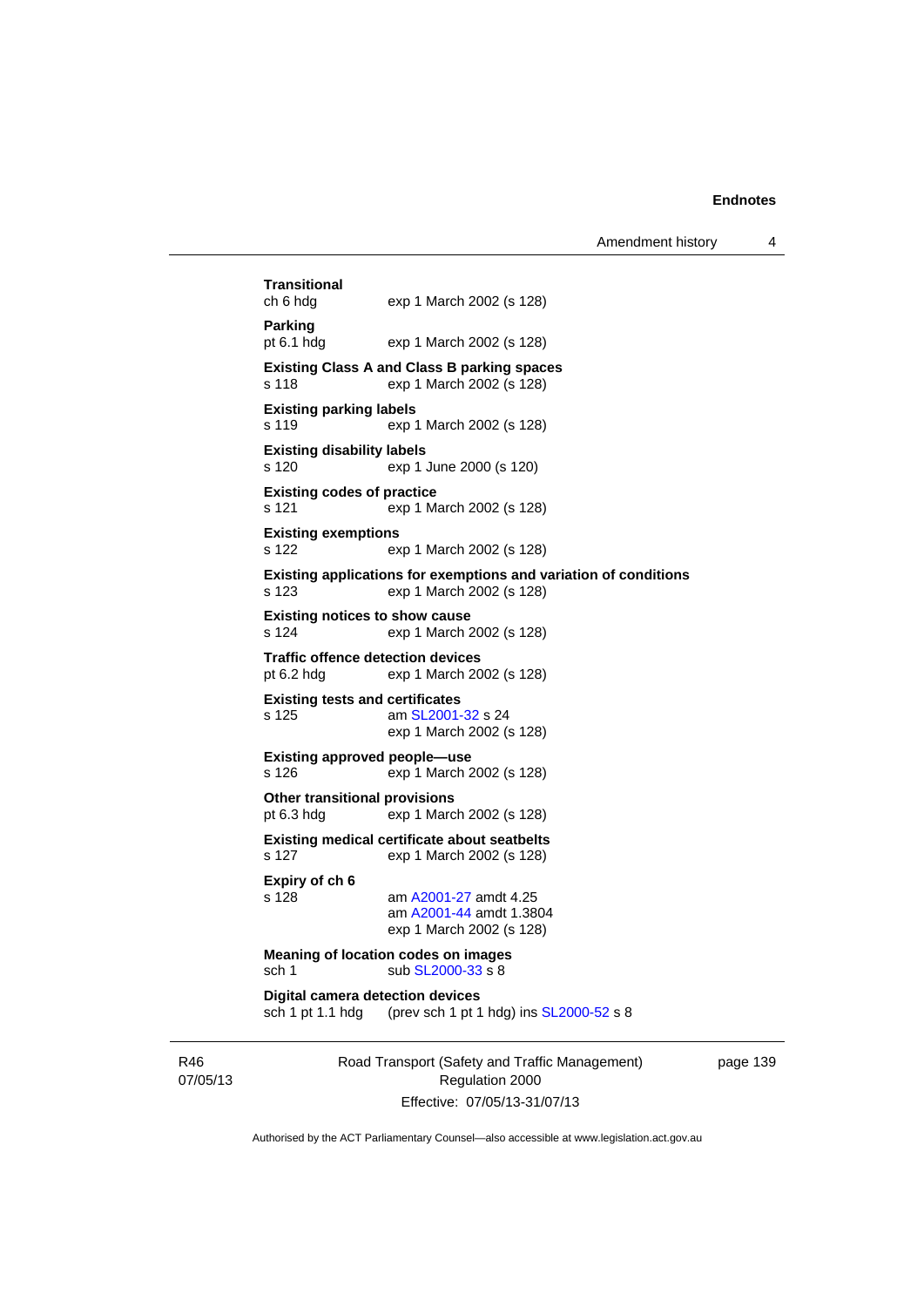| 4 | Amendment history                     |                                                                                                                          |
|---|---------------------------------------|--------------------------------------------------------------------------------------------------------------------------|
|   | sch 1 pt 1.1                          | renum R4 LA<br>am SL2000-52 s 8; SL2005-7 s 7; SL2006-4 s 4; SL2006-51                                                   |
|   |                                       | ss 13-15; SL2011-2 ss 6-10                                                                                               |
|   | <b>Fixed camera detection devices</b> |                                                                                                                          |
|   | sch 1 pt 1.2 hdg                      | (prev sch 1 pt 2 hdg) ins SL2000-52 s 8<br>renum R4 LA<br>sub SL2007-20 s 17                                             |
|   | sch 1 pt 1.2                          | ins SL2000-52 s 8<br>am SL2003-14 s 4; items renum SL2005-7 s 8; SL2006-51<br>s 16; SL2007-20 s 18                       |
|   |                                       |                                                                                                                          |
|   | Average speed detection system        |                                                                                                                          |
|   | sch 1 pt 1.3                          | ins SL2011-35 s 12                                                                                                       |
|   | <b>Dictionary</b>                     |                                                                                                                          |
|   | dict                                  | am A2004-28 amdt 3.62; SL2007-20 s 19; A2007-25<br>amdt 1.169; SL2008-47 amdt 1.14; A2010-18 amdt 3.94;<br>SL2013-9 s 10 |
|   |                                       | def approved police speedometer ins SL2001-32 s 26                                                                       |
|   |                                       | def area of operations ins SL2002-7 s 15                                                                                 |
|   |                                       | def ARR ins SL2003-12 s 6                                                                                                |
|   |                                       | def bicycle om A2010-18 amdt 3.95<br>def camera detection device ins SL2000-52 s 9                                       |
|   |                                       | sub SL2001-32 s 25                                                                                                       |
|   |                                       | def centre of the road ins SL2000-52 s 9                                                                                 |
|   |                                       | def code of practice om SL2008-47 amdt 1.15                                                                              |
|   |                                       | def combination om A2010-18 amdt 3.96                                                                                    |
|   |                                       | def demand responsive service vehicle ins SL2006-32                                                                      |
|   |                                       | amdt 1.97<br>def digital camera detection device ins SL2000-52 s 9                                                       |
|   |                                       | def emergency worker om SL2004-16 s 38                                                                                   |
|   |                                       | ins SL2005-22 amdt 1.19                                                                                                  |
|   |                                       | def exemption om SL2008-47 amdt 1.15                                                                                     |
|   |                                       | def existing operator's certificate om SL2008-47 amdt 1.15                                                               |
|   |                                       | def <i>fixed camera detection device</i> ins SL2007-20 s 20                                                              |
|   |                                       | def give way ins SL2000-21 s 4                                                                                           |
|   |                                       | def <i>hire car</i> ins SL2005-4 amdt 2.43<br>def <i>indicated on</i> ins SL2001-32 s 26                                 |
|   |                                       | om R18 LA                                                                                                                |
|   |                                       | def laser speed measuring device ins SL2000-52 s 9                                                                       |
|   |                                       | def length ins SL2000-52 s 9                                                                                             |
|   |                                       | def length of road om SL2000-52 s 9                                                                                      |
|   |                                       | def loading zone permit om SL2005-22 s 23                                                                                |
|   |                                       | def marked foot crossing ins SL2000-21 s 4<br>def <i>motor vehicle</i> ins SL2000-52 s 9                                 |
|   |                                       | om A2010-18 amdt 3.97                                                                                                    |
|   |                                       |                                                                                                                          |

page 140 Road Transport (Safety and Traffic Management) Regulation 2000 Effective: 07/05/13-31/07/13

R46 07/05/13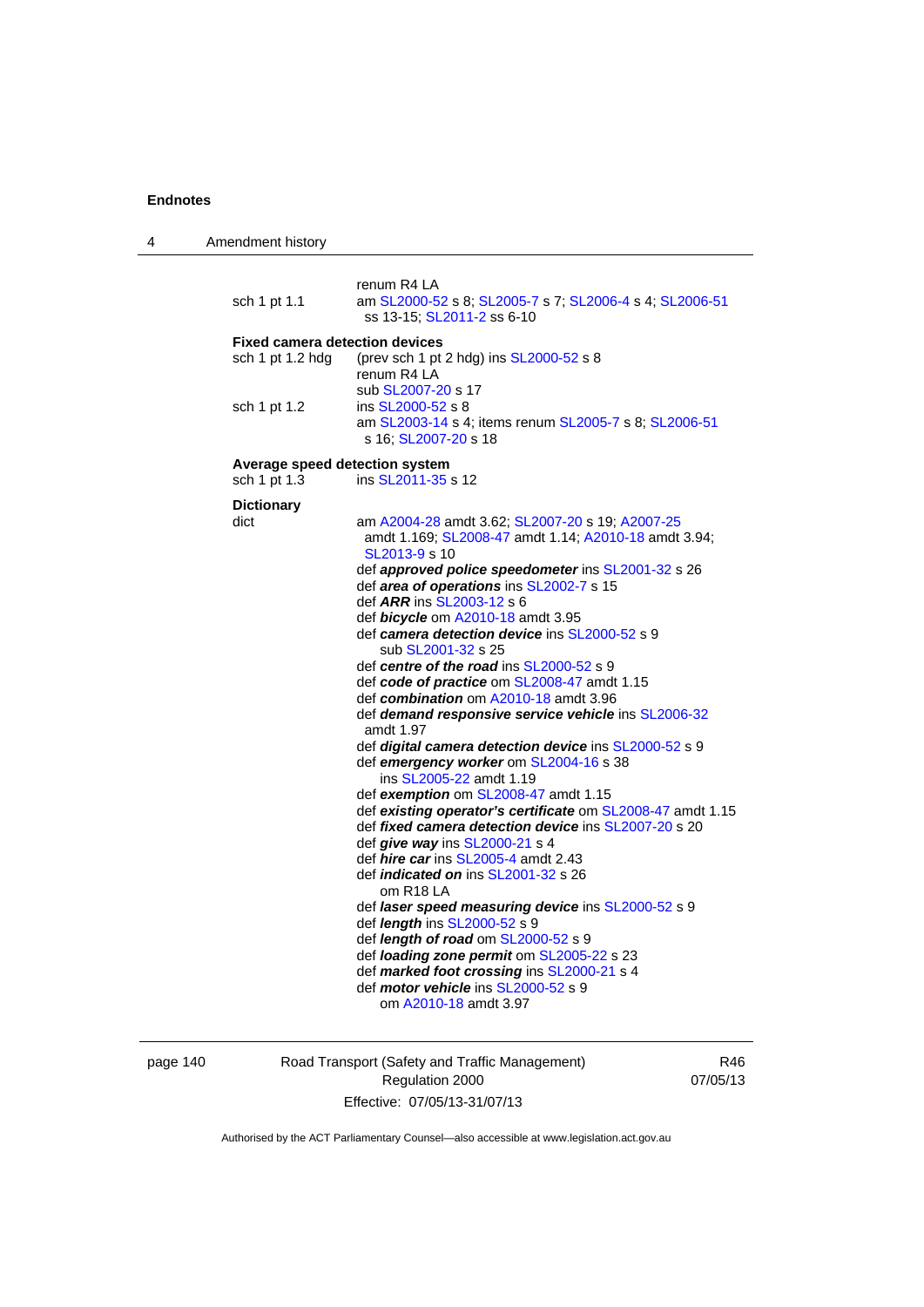def *park* sub [SL2005-22](http://www.legislation.act.gov.au/sl/2005-22) amdt 1.10 def *parking authority* ins [SL2002-7](http://www.legislation.act.gov.au/sl/2002-7) s 15 def *parking authority guidelines* ins [SL2002-7](http://www.legislation.act.gov.au/sl/2002-7) s 15 def *parking meter* am [SL2005-22](http://www.legislation.act.gov.au/sl/2005-22) s 24 def *parking permit* sub [SL2005-22](http://www.legislation.act.gov.au/sl/2005-22) s 25 def *parking ticket* am [SL2002-7](http://www.legislation.act.gov.au/sl/2002-7) s 16 def *pay parking device* sub [SL2005-22](http://www.legislation.act.gov.au/sl/2005-22) s 25 def *pay parking sign* ins [SL2005-22](http://www.legislation.act.gov.au/sl/2005-22) s 26 def *pedestrian* ins [SL2000-21](http://www.legislation.act.gov.au/sl/2000-21) s 4 def *piezo strip speed measuring device* ins [SL2000-52](http://www.legislation.act.gov.au/sl/2000-52) s 9 def *postal vehicle* am [SL2004-16](http://www.legislation.act.gov.au/sl/2004-16) s 39 def *premises* ins [SL2008-47](http://www.legislation.act.gov.au/sl/2008-47) amdt 1.16 def *private hire car* om [SL2005-4](http://www.legislation.act.gov.au/sl/2005-4) amdt 2.44 def *public bus* sub [A2001-62](http://www.legislation.act.gov.au/a/2001-62) amdt 1.42 def *radar speed measuring device* ins [SL2000-52](http://www.legislation.act.gov.au/sl/2000-52) s 9 def *recording medium* ins [SL2001-32](http://www.legislation.act.gov.au/sl/2001-32) s 26 def *red traffic arrow* ins [SL2000-52](http://www.legislation.act.gov.au/sl/2000-52) s 9 def *red traffic light* ins [SL2000-52](http://www.legislation.act.gov.au/sl/2000-52) s 9 def *registered interest* om R18 LA def *relevant parking fee* sub [SL2005-22](http://www.legislation.act.gov.au/sl/2005-22) s 27 def *restricted hire vehicle* om [SL2005-4](http://www.legislation.act.gov.au/sl/2005-4) amdt 2.44 def *restricted taxi* om [SL2002-2](http://www.legislation.act.gov.au/sl/2002-2) s 30 def *ride* ins [SL2000-21](http://www.legislation.act.gov.au/sl/2000-21) s 4 om [A2010-18](http://www.legislation.act.gov.au/a/2010-18) amdt 3.97 def *rider* ins [SL2000-21](http://www.legislation.act.gov.au/sl/2000-21) s 4 def *road* sub [A2002-30](http://www.legislation.act.gov.au/a/2002-30) amdt 3.773; [SL2005-22](http://www.legislation.act.gov.au/sl/2005-22) amdt 1.20 def *road related area* ins [A2002-30](http://www.legislation.act.gov.au/a/2002-30) amdt 3.774 om R18 LA def *security checksum* ins [SL2001-32](http://www.legislation.act.gov.au/sl/2001-32) s 26 def *speed measuring device* ins [SL2000-52](http://www.legislation.act.gov.au/sl/2000-52) s 9 om R18 LA def *stop* sub [SL2005-22](http://www.legislation.act.gov.au/sl/2005-22) amdt 1.20 def *taxi* sub [SL2002-2](http://www.legislation.act.gov.au/sl/2002-2) s 31 om [A2010-18](http://www.legislation.act.gov.au/a/2010-18) amdt 3.97 def *testing authority* ins [SL2000-52](http://www.legislation.act.gov.au/sl/2000-52) s 9 def *the Act* om [A2001-44](http://www.legislation.act.gov.au/a/2001-44) amdt 1.3805 def *ticket parking area* sub [SL2005-22](http://www.legislation.act.gov.au/sl/2005-22) s 27 def *ticket parking space* sub [SL2005-22](http://www.legislation.act.gov.au/sl/2005-22) s 27 def *traffic lights camera detection device* ins [SL2000-52](http://www.legislation.act.gov.au/sl/2000-52) s 9 om [SL2007-20](http://www.legislation.act.gov.au/sl/2007-20) s 21 def *trailer* ins [SL2000-52](http://www.legislation.act.gov.au/sl/2000-52) s 9 om [A2010-18](http://www.legislation.act.gov.au/a/2010-18) amdt 3.97 def *use* om [A2010-18](http://www.legislation.act.gov.au/a/2010-18) amdt 3.97 def *vehicle* ins [SL2000-52](http://www.legislation.act.gov.au/sl/2000-52) s 9 def *WORM disk* ins [SL2001-32](http://www.legislation.act.gov.au/sl/2001-32) s 26 sub [SL2004-47](http://www.legislation.act.gov.au/sl/2004-47) s 46

R46 07/05/13 Road Transport (Safety and Traffic Management) Regulation 2000 Effective: 07/05/13-31/07/13

page 141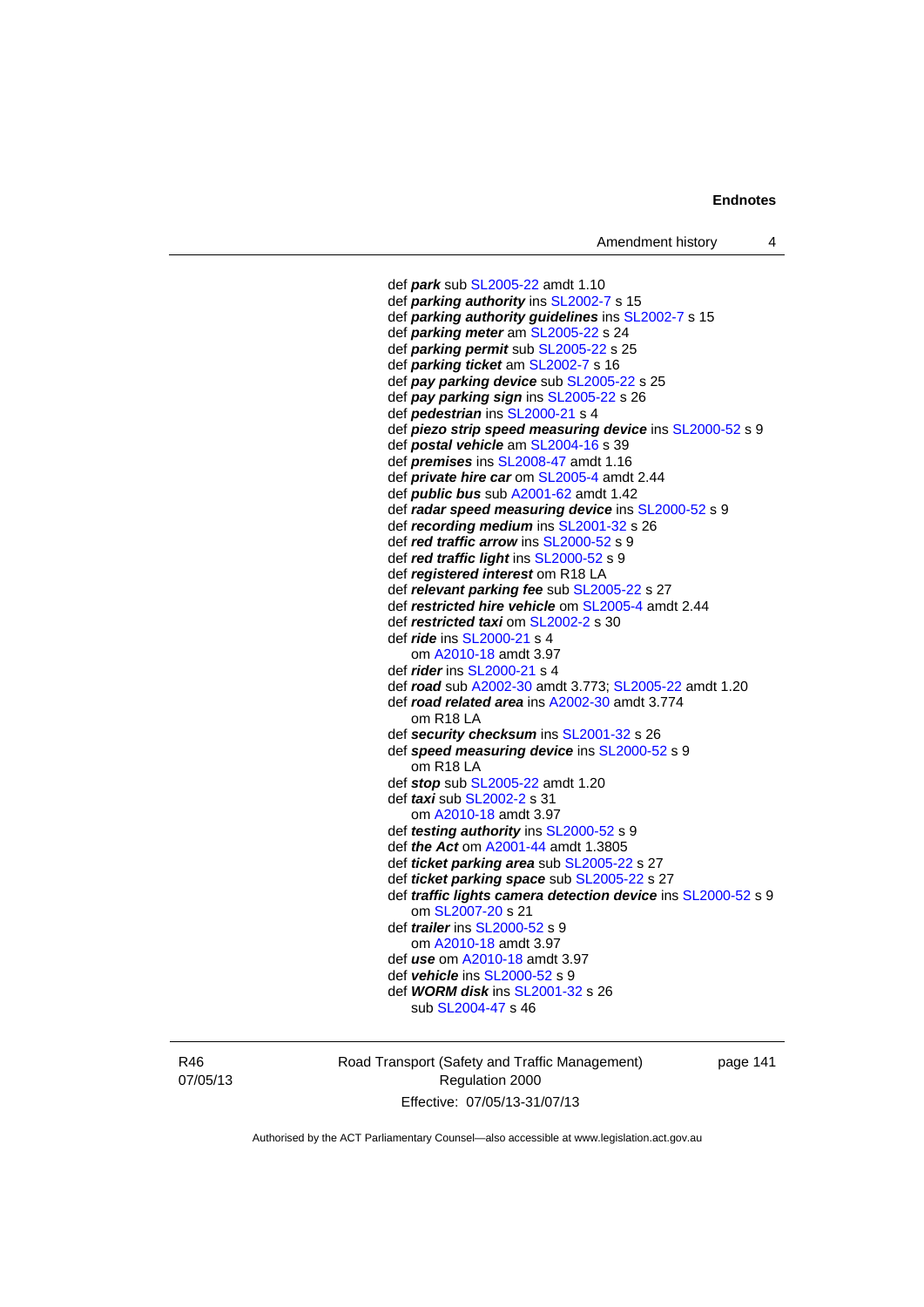# **5 Earlier republications**

Some earlier republications were not numbered. The number in column 1 refers to the publication order.

Since 12 September 2001 every authorised republication has been published in electronic pdf format on the ACT legislation register. A selection of authorised republications have also been published in printed format. These republications are marked with an asterisk (\*) in column 1. Electronic and printed versions of an authorised republication are identical.

| <b>Republication No</b> | <b>Amendments to</b> | <b>Republication date</b> |
|-------------------------|----------------------|---------------------------|
| 1                       | not amended          | 1 March 2000              |
| 2                       | A2001-56             | 12 September 2001         |
| 3                       | A2001-62             | 3 December 2001           |
| 4                       | SL2002-2             | 1 March 2002              |
| $5*$                    | <b>SL2002-2</b>      | 2 March 2002              |
| 6                       | SL2002-7             | 16 April 2002             |
| 7                       | A2002-30             | 10 October 2002           |
| 8                       | SL2002-31            | 1 November 2002           |
| 9                       | SL2002-31            | 2 December 2002           |
| 10                      | A2002-51             | 1 January 2003            |
| 11                      | SL2003-1             | 10 January 2003           |
| $12*$                   | SL2003-12            | 1 June 2003               |
| 13                      | SL2003-14            | 11 June 2003              |
| 14                      | A2004-7              | 5 April 2004              |
| 15                      | A2004-28             | 1 July 2004               |
| 16                      | A2004-28             | 19 July 2004              |
| 17                      | SL2004-47            | 10 September 2004         |
| 18                      | SL2004-47            | 2 November 2004           |
| 19                      | <b>SL2005-4</b>      | 9 March 2005              |
| 20                      | SL2005-7             | 9 April 2005              |
| $21*$                   | SL2005-22            | 16 September 2005         |
|                         |                      |                           |

page 142 Road Transport (Safety and Traffic Management) Regulation 2000 Effective: 07/05/13-31/07/13

R46 07/05/13